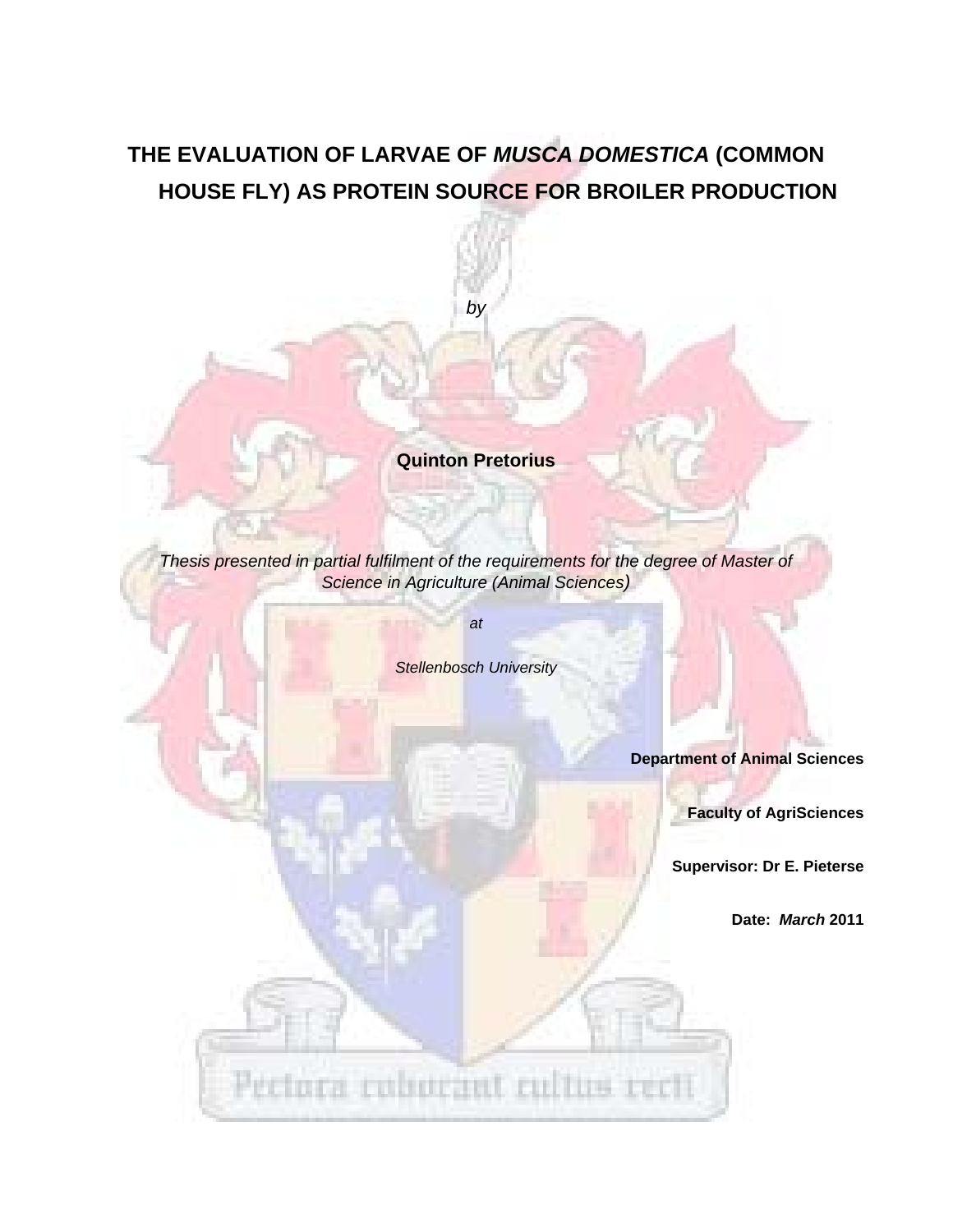### **DECLARATION**

By submitting this thesis electronically, I declare that the entirety of the work contained therein is my own, original work, that I am the sole author thereof (save to the extent explicitly otherwise stated), that reproduction and publication thereof by Stellenbosch University will not infringe any third party rights and that I have not previously in its entirety or in part submitted it for obtaining any qualification.

Date: February 2011

Copyright © 2011 Stellenbosch University All rights reserved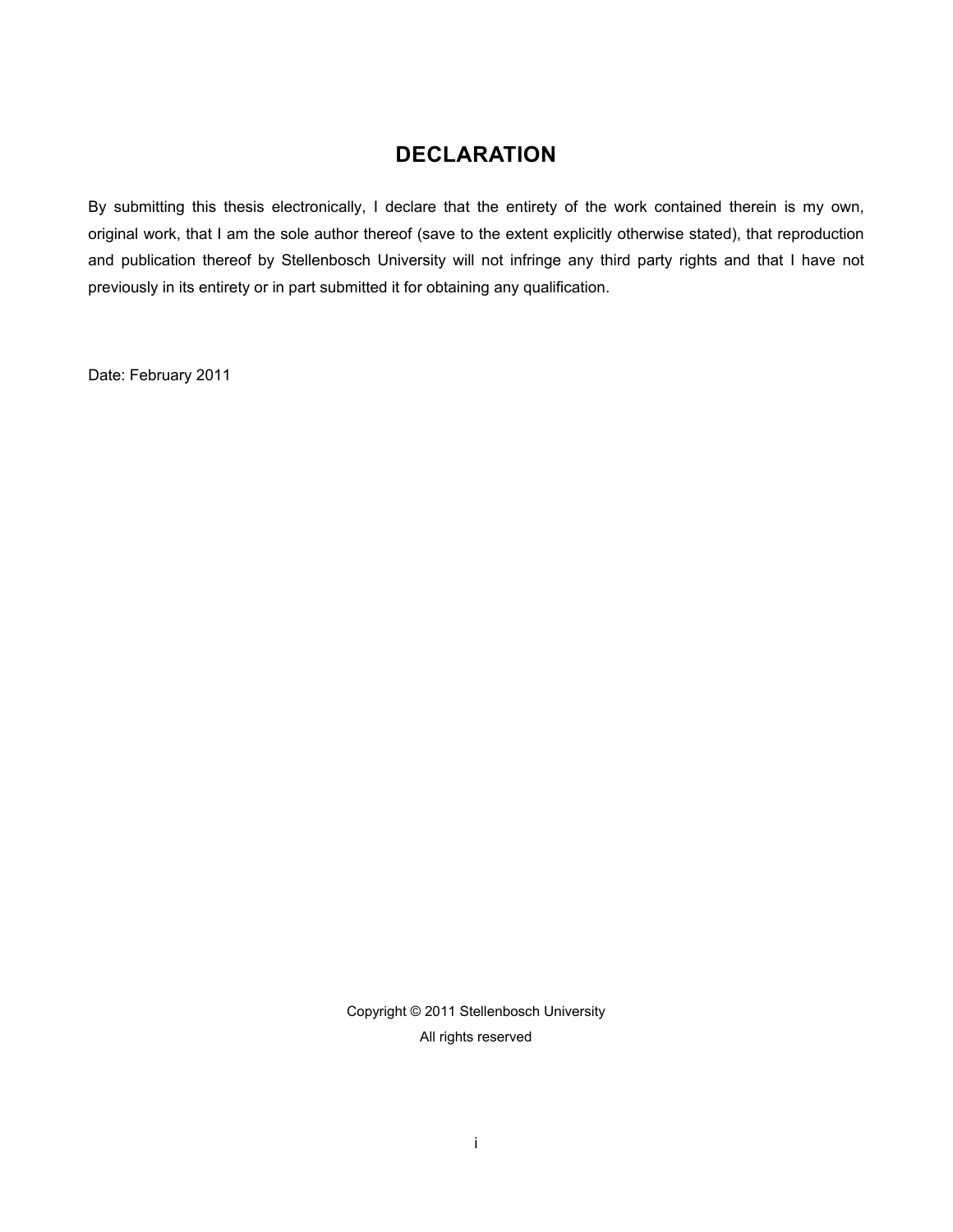#### **SUMMARY**

# **The evaluation of larvae of** *Musca domestica* **(common house fly) as protein source for broiler production**

The objective of this study was to evaluate the use of *Musca domestica* (common house fly) larvae meal, as protein source, for broiler production. This was done by investigating the nutritive value of house fly larvae meal together with its total tract digestibility, potential toxicity and carcass characteristics of the broilers supplemented with house fly larvae meal. The proximate analysis of house fly larvae meal show that it contained, on a dry matter basis, a gross energy value of 20.10 MJ/kg, 60.38% crude protein, 14.08% crude fat and 10.68% ash and that the house fly pupae contained a gross energy of 20.42 MJ/kg, 76.23% crude protein, 14.39% crude fat and 7.73% ash. House fly pupae meal had the closest match of amino acid profile when compared with the ideal amino acid profile required by broilers and it has arginine relative to the lysine content closer to the ideal amino acid profile than the house fly larvae meal. The essential fatty acid, linoleic acid, was found at levels of 26.25 and 36.27% of the total fats for the house fly larvae and pupae meal respectively. House fly larvae meal supplementation did not induce gizzard erosion or showed toxicity (regarding the gastro intestinal tract, immune system and organ stress) in broilers.

Results revealed that house fly pupae meal had higher total tract digestibilities for most nutrients than of the house fly larvae meal. House fly larvae meal had a crude protein total tract digestibility of 69% and that of pupae meal was 79%. Both larvae and pupae meal had high amino acid total tract digestibilities of all the amino acids analysed. The house fly larvae and pupae meal had an apparent metabolizable energy (AME) value of 14.23MJ/kg and 15.15MJ/kg respectively. The larvae meal total tract crude fat and crude fibre digestibilities were 94% and 62% respectively. The pupae meal total tract crude fat and crude fibre digestibilities were 98% and 58% respectively.

House fly larvae meal supplementation in a three phase feeding system significantly increased average broiler live weights at slaughter, total feed intake, cumulative feed intake as well as average daily gain (ADG) when compared to commercial maize: soya oil cake meal diet. In direct comparison of larvae inclusion levels with fishmeal in isonitrogenous and isoenergetic diet, no significant differences were observed between a 10% house fly larvae and a 10% fish meal diets regarding performance characteristic. The 25% house fly larvae meal diet yielded significantly better average broiler live weights at slaughter, total feed intake, cumulative feed intake (from the second week until slaughter) as well as average daily gain when compared to the 25% fish meal diet in the growth phases.

Carcass characteristics of the 10% larvae, 10% fishmeal and commercial diets were compared. Chicks that received either the 10% house fly larvae meal or 10% fish meal supplementation produced significantly heavier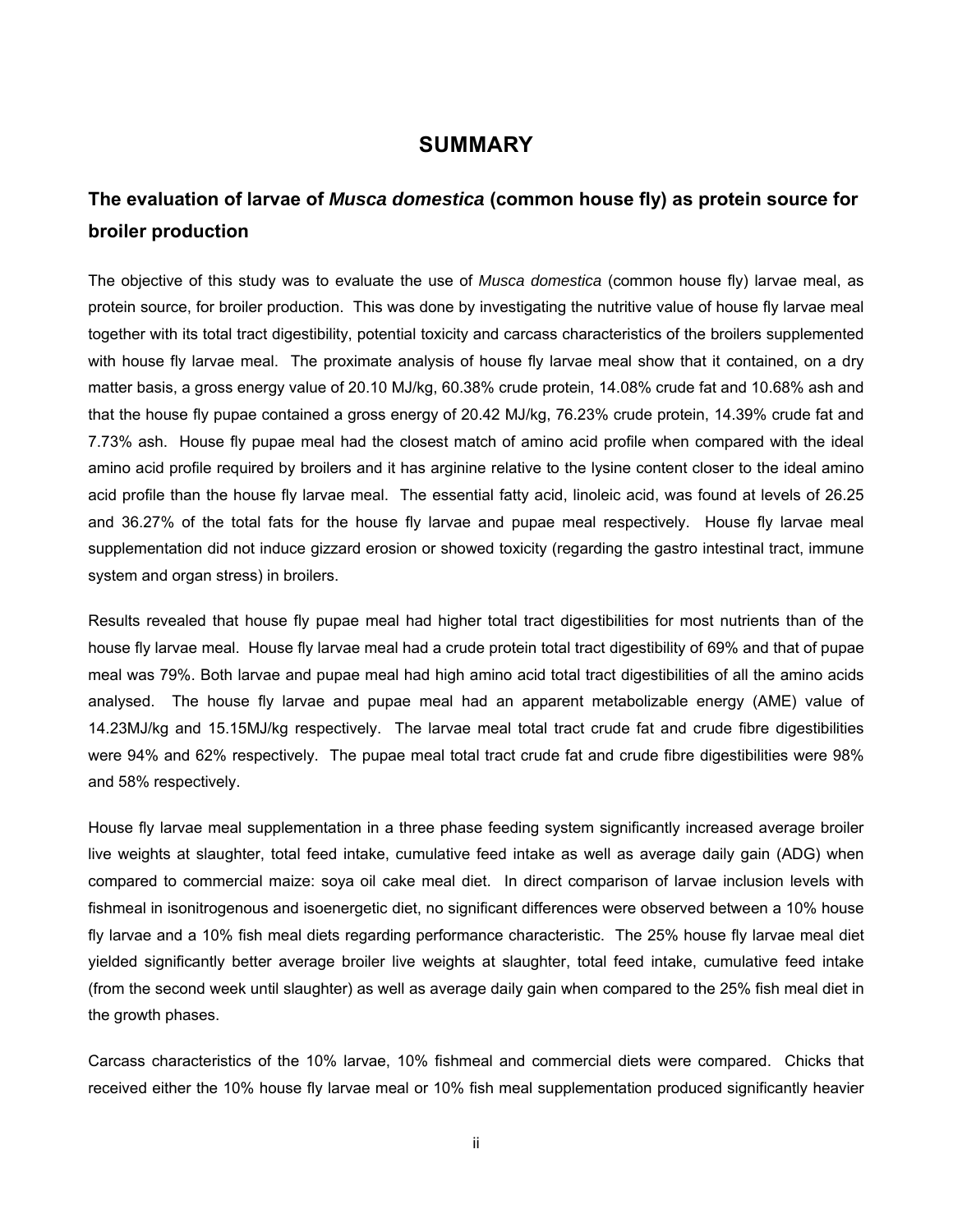carcasses and breast muscle portions than the chicks that received the commercial maize: soya oil cake meal. No treatment differences were found regarding breast and thigh muscle colour or pH.

This study showed that house fly larvae meal can be regarded as a safe protein source that can be used to replace other protein sources and that has the ability to promote broiler performance without having any detrimental effects on carcass characteristics.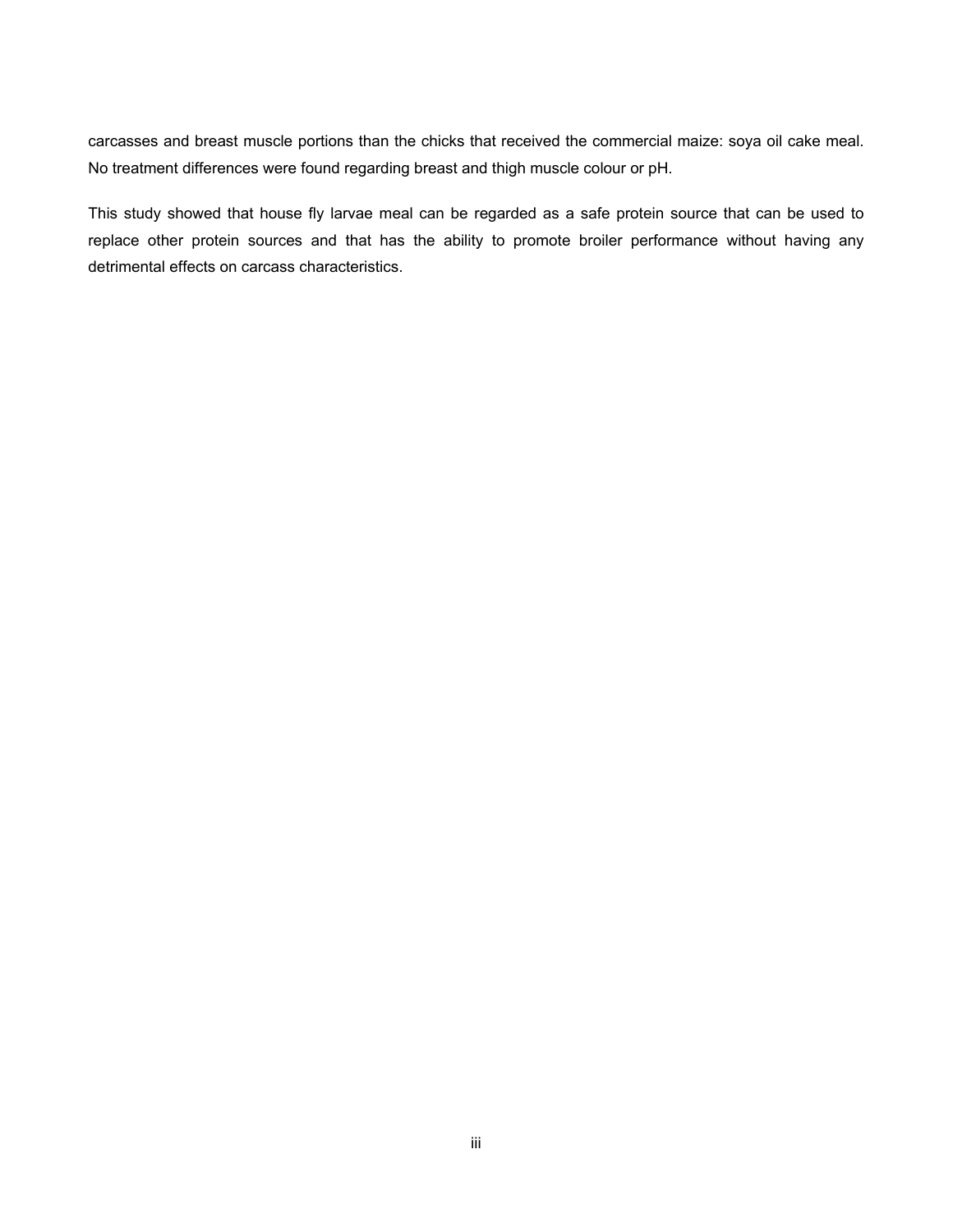#### **OPSOMMING**

## **Die evaluasie van** *Musca domestica* **(gewone huisvlieg) larwe meel as 'n proteien bron vir braaikuiken produksie**

Die doel van die studie was om die effek van *Musca domestica* (gewone huisvlieg) larwe meel, as 'n protein bron, in braaikuikens te evalueer. Dit was gedoen deur die nutrient waarde van huisvlieg larwe meel saam met die totale spysvertering verteerbaarheid, moontlike toksiesiteit en karkas-eienskappe van braai kuikens te evalueer. Laboratoruim analiese toon dat huisvlieg larwe meel 20.10 MJ/kg bruto energie, 60.38% ru- protein, 14.08% ru- vet en 10.68% as bevat en huisvlieg papie meel 20.42 MJ/kg bruto energie, 76.23% ru- protein, 14.39% ru- vet en 7.73% as bevat. Huisvlieg papie meel stem die meeste ooreen met die idiale amino suur profiel soos wat benodig word deur braaikuikens en dit het 'n arginien tot lisien verhouding wat die meeste ooreenstem met die idiale amino suur profiel in vergelyking met huis vlieg larwe meel. Die essensiele vet suur, linolien suur, was geanaliseer teen vlakke van 26.25- en 36.27% van die totale vette onderskeidelik vir huisvlieg larwe- en papie meel. Huisvlieg larwe meel vervanging het nie spiermaag erosie of enige ander toksiese effekte te veroorsaak nie.

Resultate het getoon dat huisvlieg papie meel, in vergelyking met larwe meel, het 'n hoër totale spysvertering verteerbaarheid vir meeste van die nutrient. Die huisvlieg larwe meel het 'n totale ru- protein spysvertering verteerbaarheid van 69% en die van papie meel van 79%. Beide larwe en papie meel het hoë amino suur spysvertering verteerbaarheid. Larwe meel en papie meel het skynbare metaboliseerbare energie waardes van 14.23MJ/kg en 15.15%MJ/kg onderskeidelik. Die larwe meel het 'n ru-vet en ru- vesel spysvertering verteerbaarheid van 94% en 62% onderskeidelik, waar die papies 'n ru-vet en ru- vesel spysvertering verteerbaarheid van onderskeidelik 98% en 58% het.

Huisvlieg larwe meel vervanging in 'n drie fase voer stelsel het getoon om die gemiddelde braaikuiken lewende gewigte by slag, totale voer iname, sowel as die gemiddelde daaglikse toename te verhoog waneer dit vergelyk word met 'n kommersiele mielie- soya olie koek dieet. Geen mekwaardige verskille was waargeneem toe die 10% larwe meel dieet direk met die 10% vismeel diet vergelyk was rakende enige produksie einskappe gemeet nie. Die 25% larwe meel dieet het merkwaardig beter gemiddelde braaikuiken lewende gewigte by slag, totale voer iname, sowel as die gemiddelde daaglikse toename getoon wanneer vergelyk word met die 25% vismeel dieet gedurende die verskeie groei fases.

Karkas eienskappe van die 10% larwe meel, 10% vismeel en die kommersiele diete was gevergelyk. Kuikens wat 10% larwe meel en 10% vismeel in die diete ontvang het, het swaarder karkasse gelewer met swaarder borsie massas wanneer vergelyk word met die kommersiele mielie- soya olie koek dieet. Geen behandelings verskille was gevind rakende die borsie- en dy spier kleure of pH nie.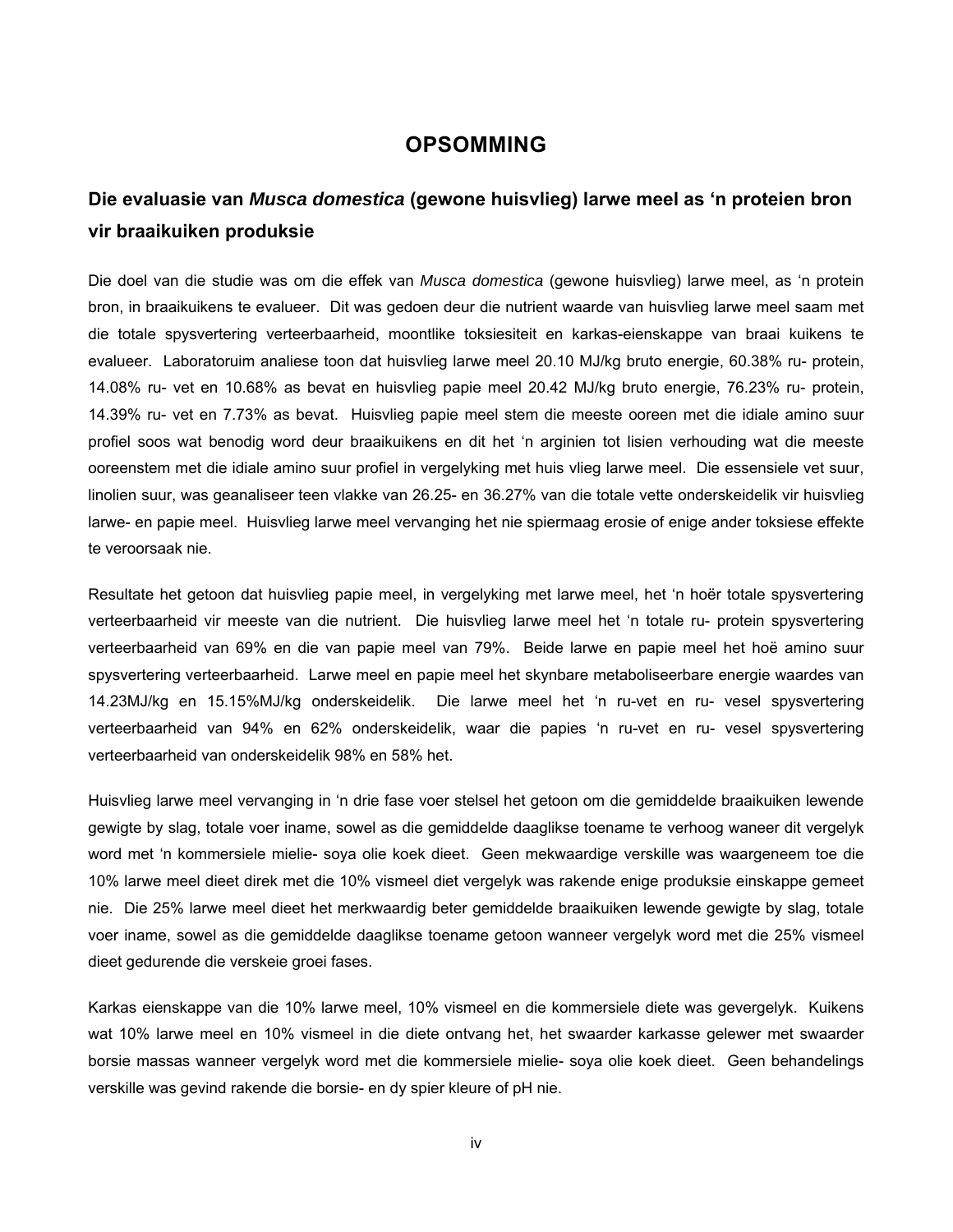Die studie toon dat huisvlieg larwe meel as 'n veillige protein bron kan beskou word, wat gebruik kan word om ander protein bronne te vervang. Huisvlieg larwe meel het ook die vermoë om braaikuiken produksie te verhoog sonder om enige negitiewe effekte rakende die karkas eienskappe te toon nie.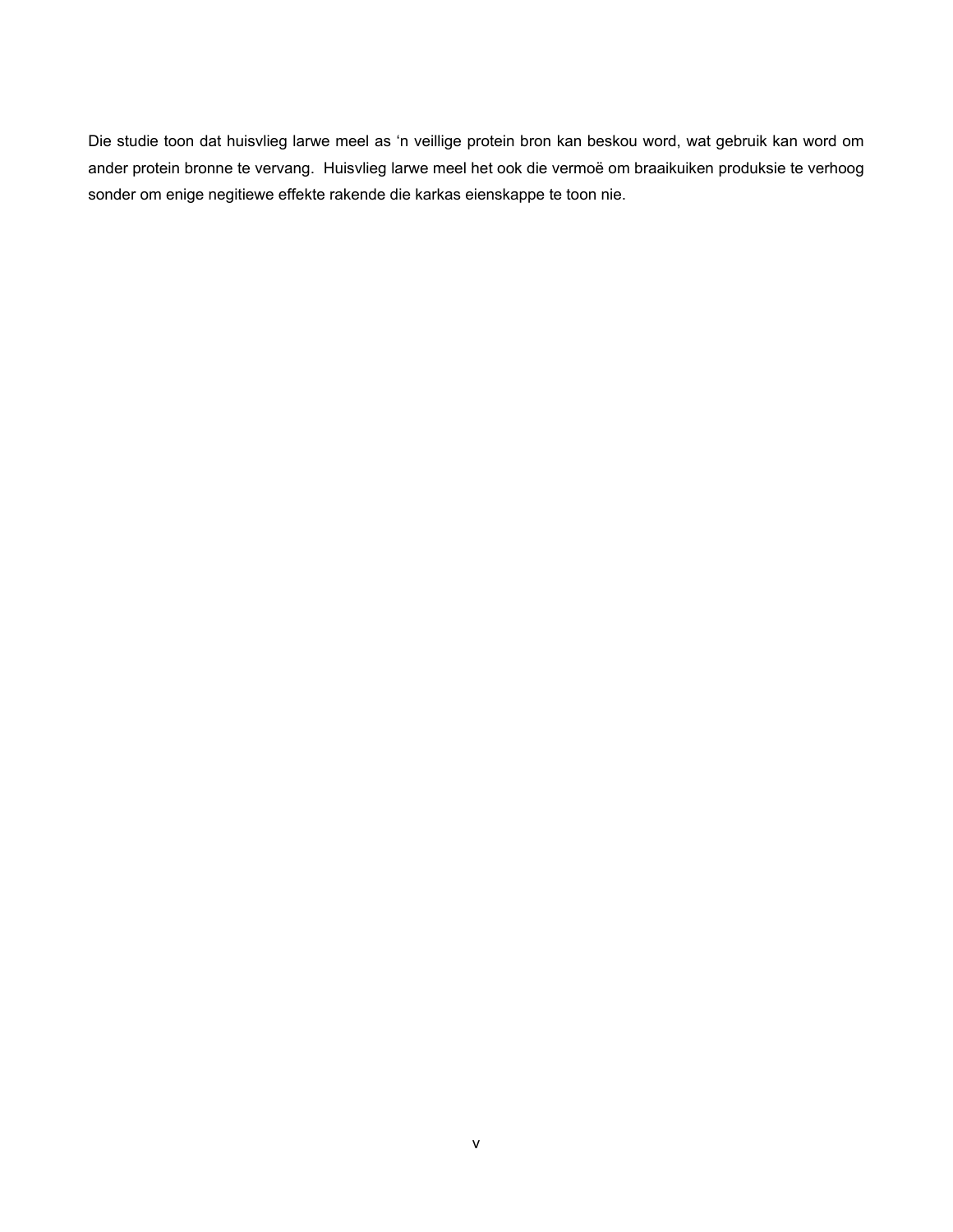# **ACKNOWLEDGEMENTS**

On the completion of this work, I would like to express my sincerest appreciation and gratitude to the following people, without whom this work would have never been possible:

God Almighty to Whom I give all the Glory to and that made this very impossible situation possible (Matt 19:26) and for giving me the strength and endurance throughout my life and studies;

Dr Elsje Pieterse, my supervisor, for her support, guidance, patience and spontaneous humour during my studies and for her technical support together with the use of the Mariendahl Experimental Farm, Stellenbosch University;

Agriprotein who financed my studies and all their technical staff for their support and encouragement;

Ms. B. Ellis, Ms. L. Uys and the technical staff of the Department of Animal Sciences, Stellenbosch University, for their assistance during this work;

Prof. M. Kidd (Stellenbosch University) for his assistance with the statistical analysis;

Charné Pretorius and Jan Steenkamp for their assistance, guidance and encouragement throughout my studies;

To my family and friends for all their support, prayers and encouragement.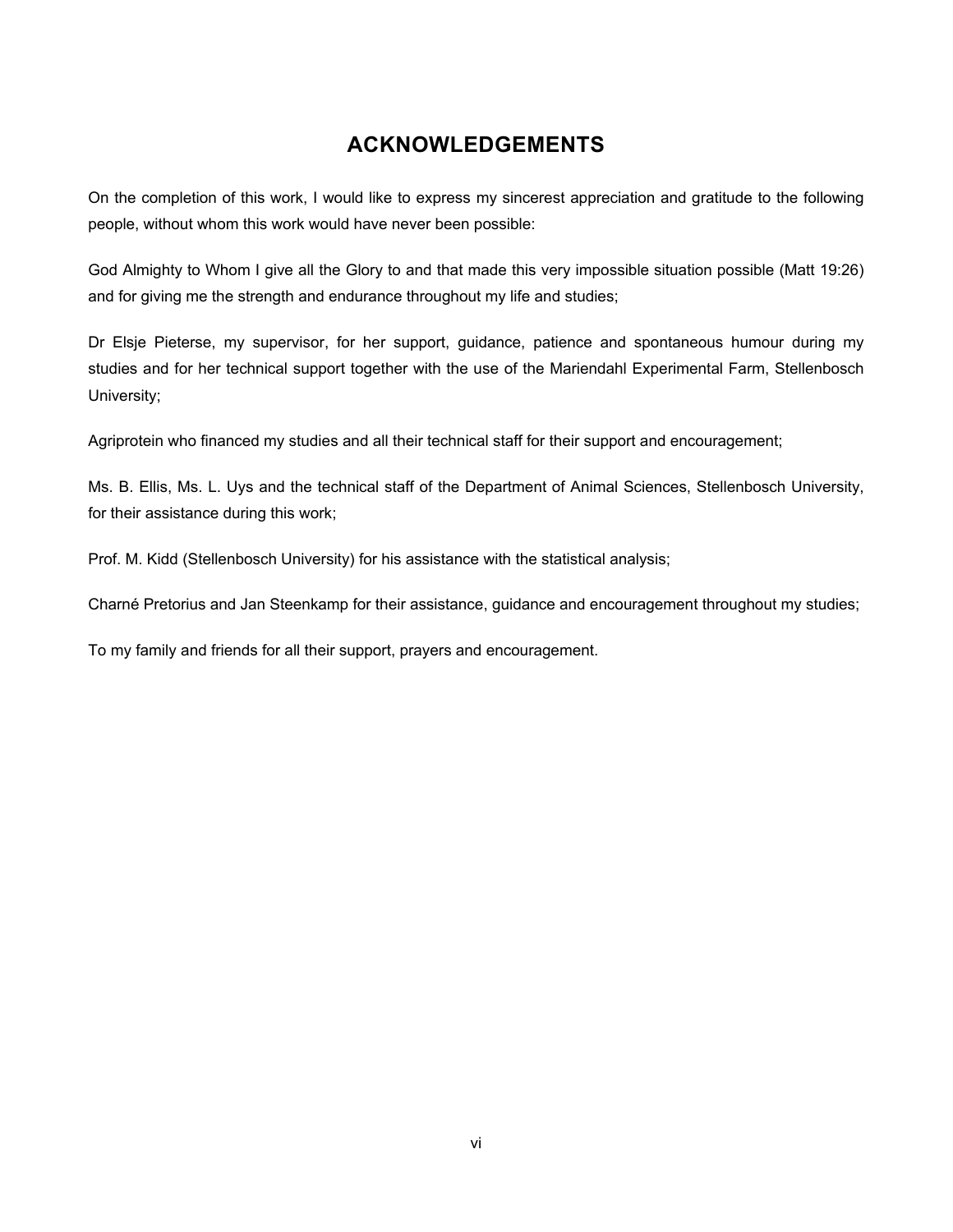# **LIST OF ABBREVIATIONS**

- ADF Acid detergent fibre
- ADG Average daily gain
- ANOVA Analysis of variance
- AME Apparent metabolizable energy
- ALASA- Agricultural laboratory association of Southern Africa
- ATP- Adinosine triphosphate
- CP Crude protein
- CSMA Chemical Speciality Manufacturers Association's fly rearing medium
- CTTD Coefficient of total tract digestibility
- DDS- Digital data systems
- DGS- Distillers grains with solubles
- DLM Dehydrated larvae meal
- DM- Dry matter
- EE Ether extract
- EPEF European production efficiency factor
- FCR Feed conversion ratio
- FM- Fish meal
- GC- Gas chromatography
- HPLC- High performance liquid chromatography
- LM- Larvae meal
- LSD- Least significant difference
- ME- Metabolizable energy
- MUFA- Mono unsaturated fatty acids
- NDF- Neutral detergent fibre
- NRC- National Research Council
- PER- Protein efficiency ratio
- PUFA- Poly unsaturated fatty acids
- S.E- Standard error
- SFA- Saturated fatty acid
- TMA- Trimethylamine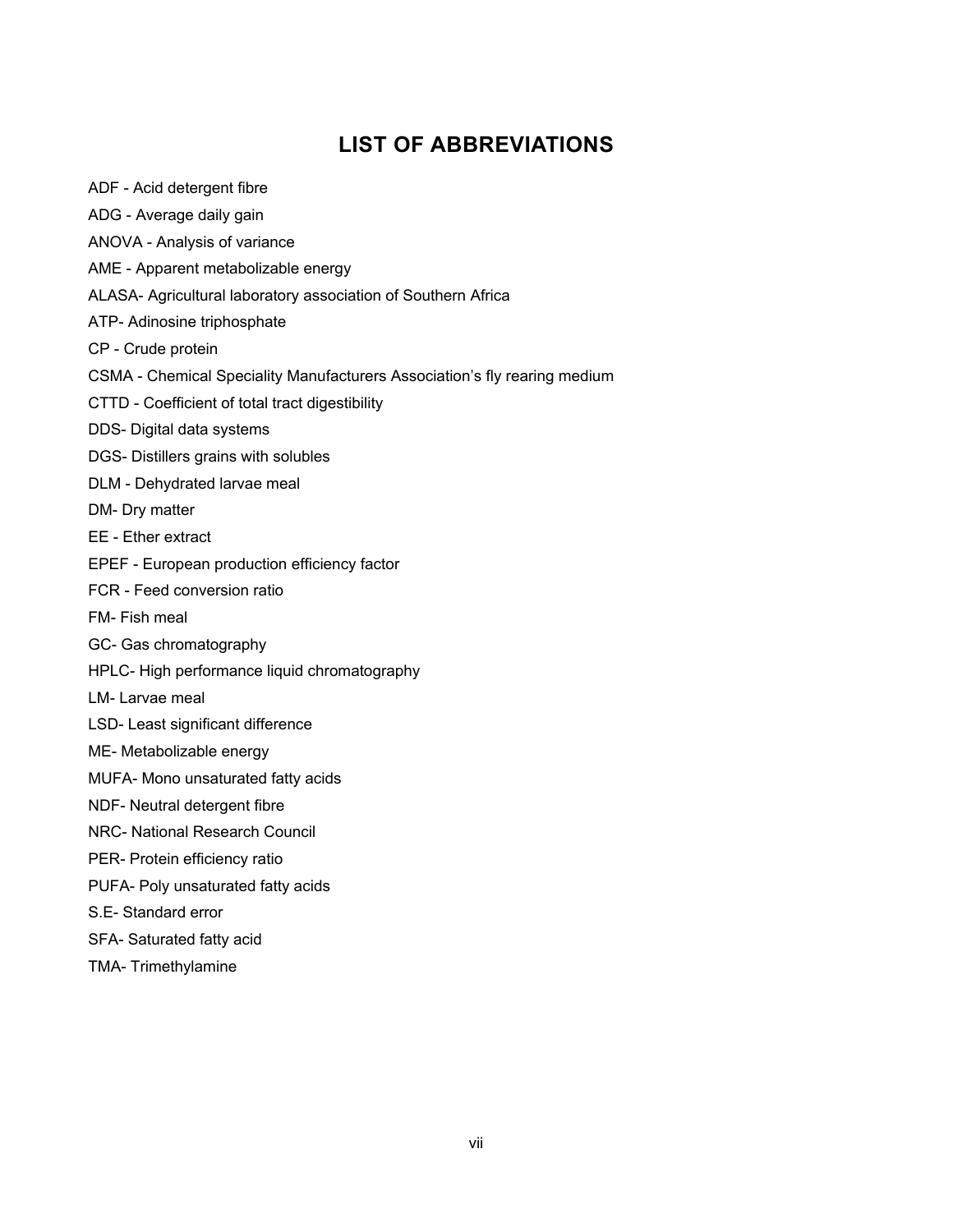# **NOTES**

The language and style used in this thesis are in accordance with the requirements of the *South African Journal of Animal Science*. This thesis represents a compilation of manuscripts where each chapter is an individual entity and some repetition between chapters has been unavoidable.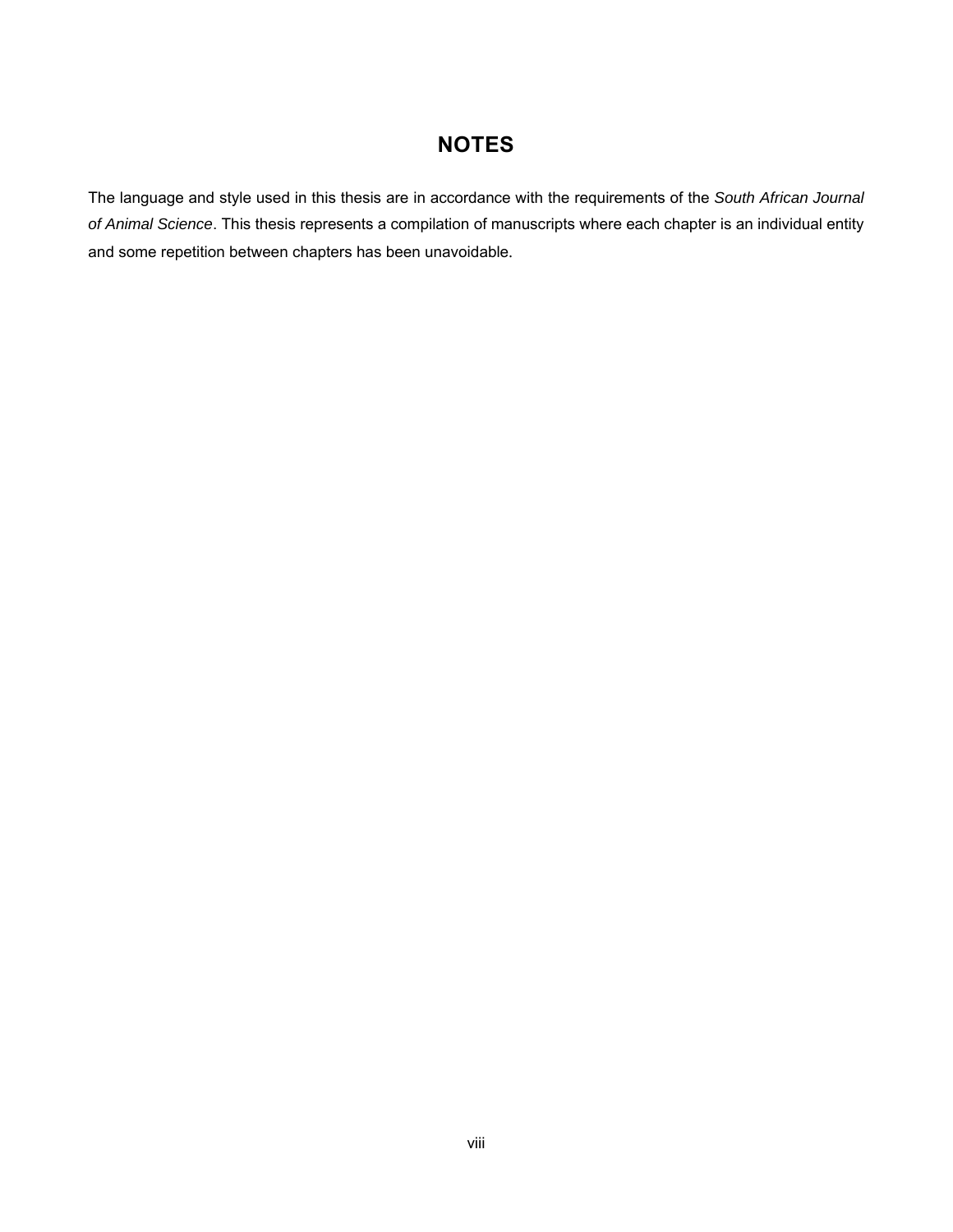### **TABLE OF CONTENTS**

| The evaluation of larvae of Musca domestica (common house fly) as protein source for broiler productionii |  |
|-----------------------------------------------------------------------------------------------------------|--|
|                                                                                                           |  |
| Die evaluasie van Musca domestica (gewone huisvlieg) larwe meel as 'n proteien bron vir braaikuiken       |  |
|                                                                                                           |  |
|                                                                                                           |  |
|                                                                                                           |  |
|                                                                                                           |  |
|                                                                                                           |  |
|                                                                                                           |  |
|                                                                                                           |  |
|                                                                                                           |  |
| 2.1                                                                                                       |  |
| 2.2                                                                                                       |  |
|                                                                                                           |  |
|                                                                                                           |  |
|                                                                                                           |  |
|                                                                                                           |  |
|                                                                                                           |  |
|                                                                                                           |  |
|                                                                                                           |  |
|                                                                                                           |  |
|                                                                                                           |  |
|                                                                                                           |  |
|                                                                                                           |  |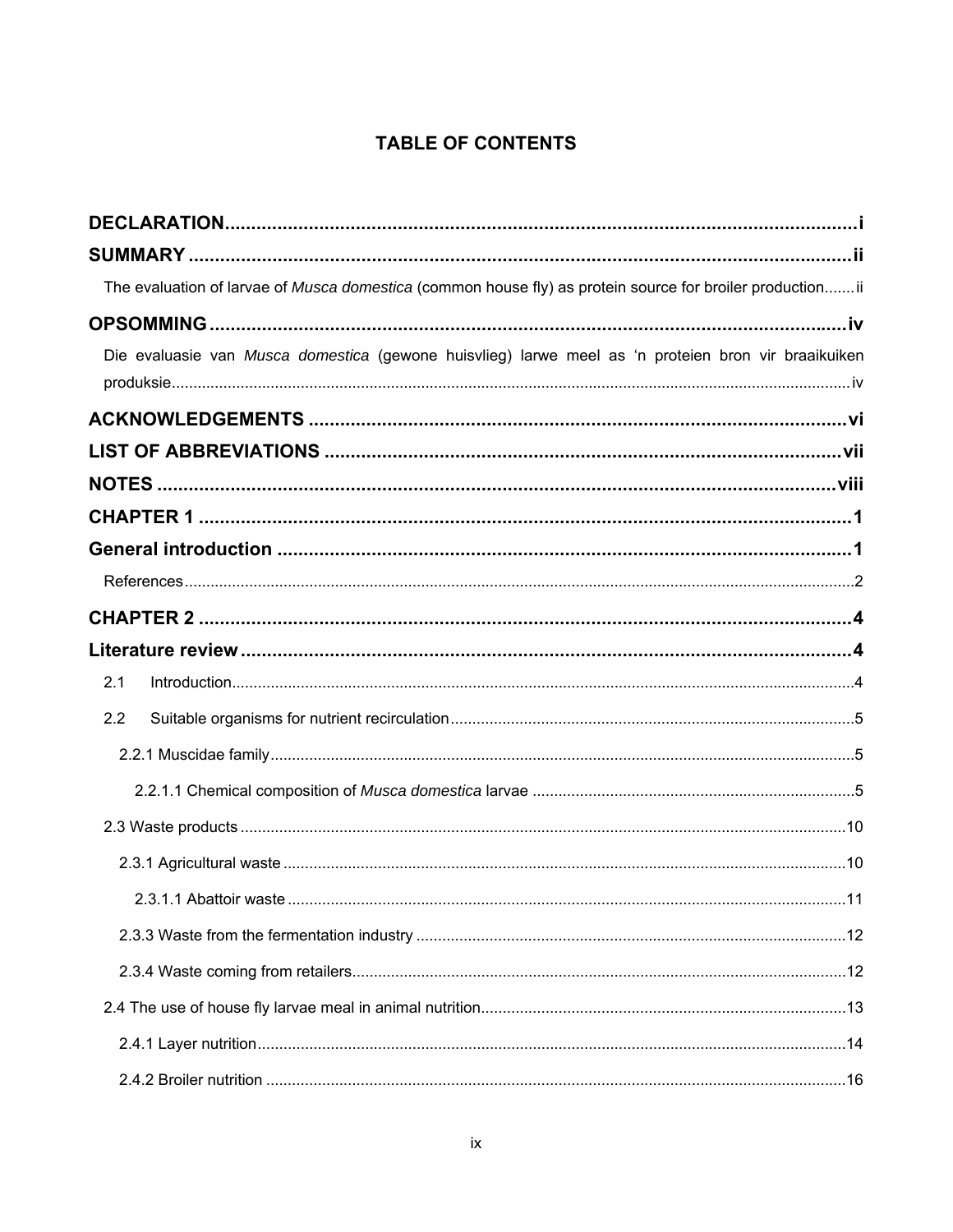| 2.4.2.1 The effect of house fly larvae meal on broiler growth performance and feed intake16 |  |
|---------------------------------------------------------------------------------------------|--|
|                                                                                             |  |
|                                                                                             |  |
|                                                                                             |  |
|                                                                                             |  |
|                                                                                             |  |
|                                                                                             |  |
|                                                                                             |  |
|                                                                                             |  |
| Determining the nutritional composition of dried Musca domestica larvae and pupae           |  |
|                                                                                             |  |
|                                                                                             |  |
|                                                                                             |  |
|                                                                                             |  |
|                                                                                             |  |
|                                                                                             |  |
|                                                                                             |  |
|                                                                                             |  |
|                                                                                             |  |
|                                                                                             |  |
|                                                                                             |  |
|                                                                                             |  |
|                                                                                             |  |
|                                                                                             |  |
|                                                                                             |  |
|                                                                                             |  |
|                                                                                             |  |
|                                                                                             |  |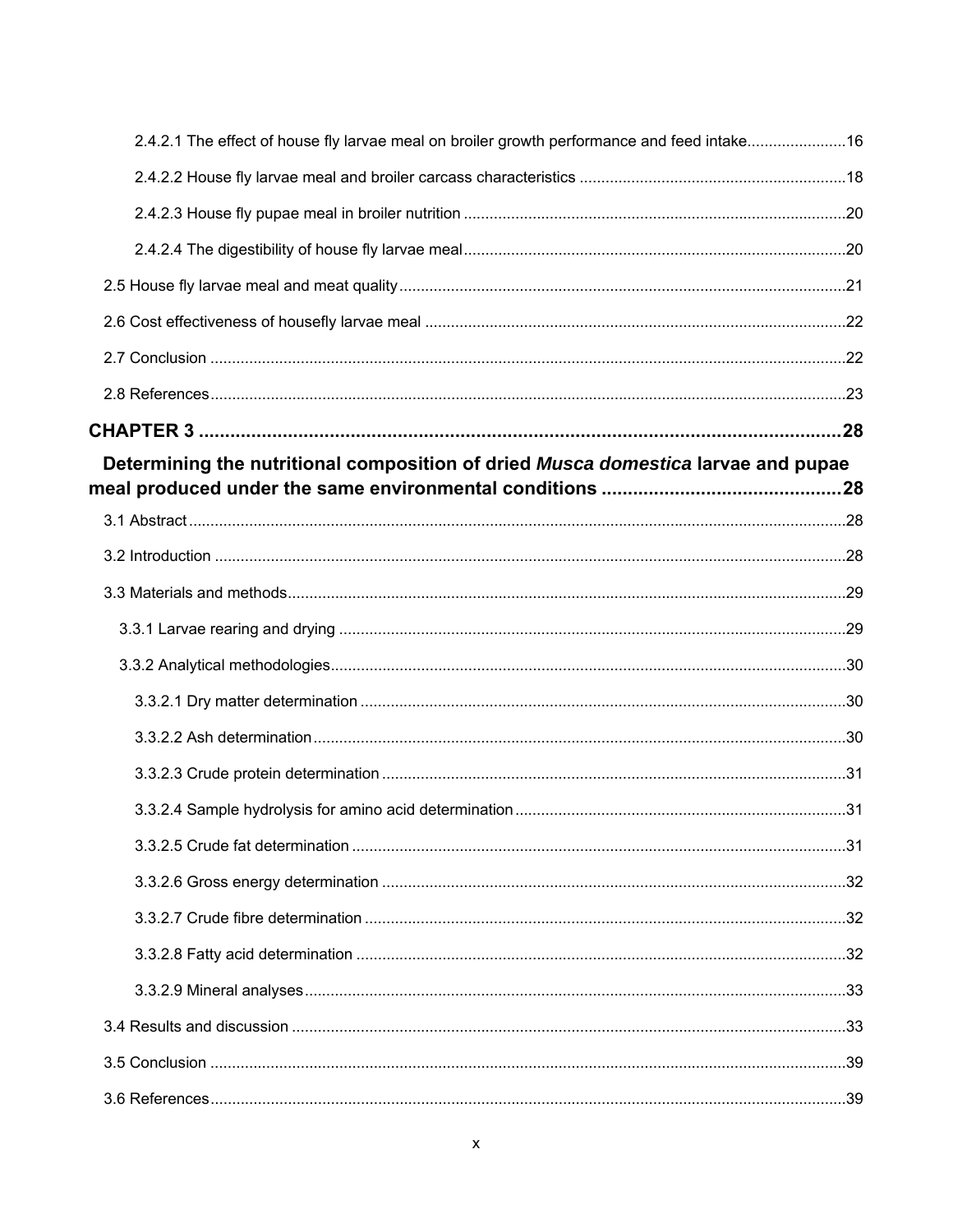| Evaluation of Musca domestica larvae meal in terms of possible toxicities, organ stress |  |
|-----------------------------------------------------------------------------------------|--|
|                                                                                         |  |
|                                                                                         |  |
|                                                                                         |  |
|                                                                                         |  |
|                                                                                         |  |
|                                                                                         |  |
|                                                                                         |  |
|                                                                                         |  |
|                                                                                         |  |
|                                                                                         |  |
|                                                                                         |  |
|                                                                                         |  |
|                                                                                         |  |
| Determination of the total tract digestibilities of Musca domestica larvae and pupae    |  |
|                                                                                         |  |
|                                                                                         |  |
|                                                                                         |  |
|                                                                                         |  |
|                                                                                         |  |
|                                                                                         |  |
|                                                                                         |  |
|                                                                                         |  |
|                                                                                         |  |
|                                                                                         |  |
|                                                                                         |  |
|                                                                                         |  |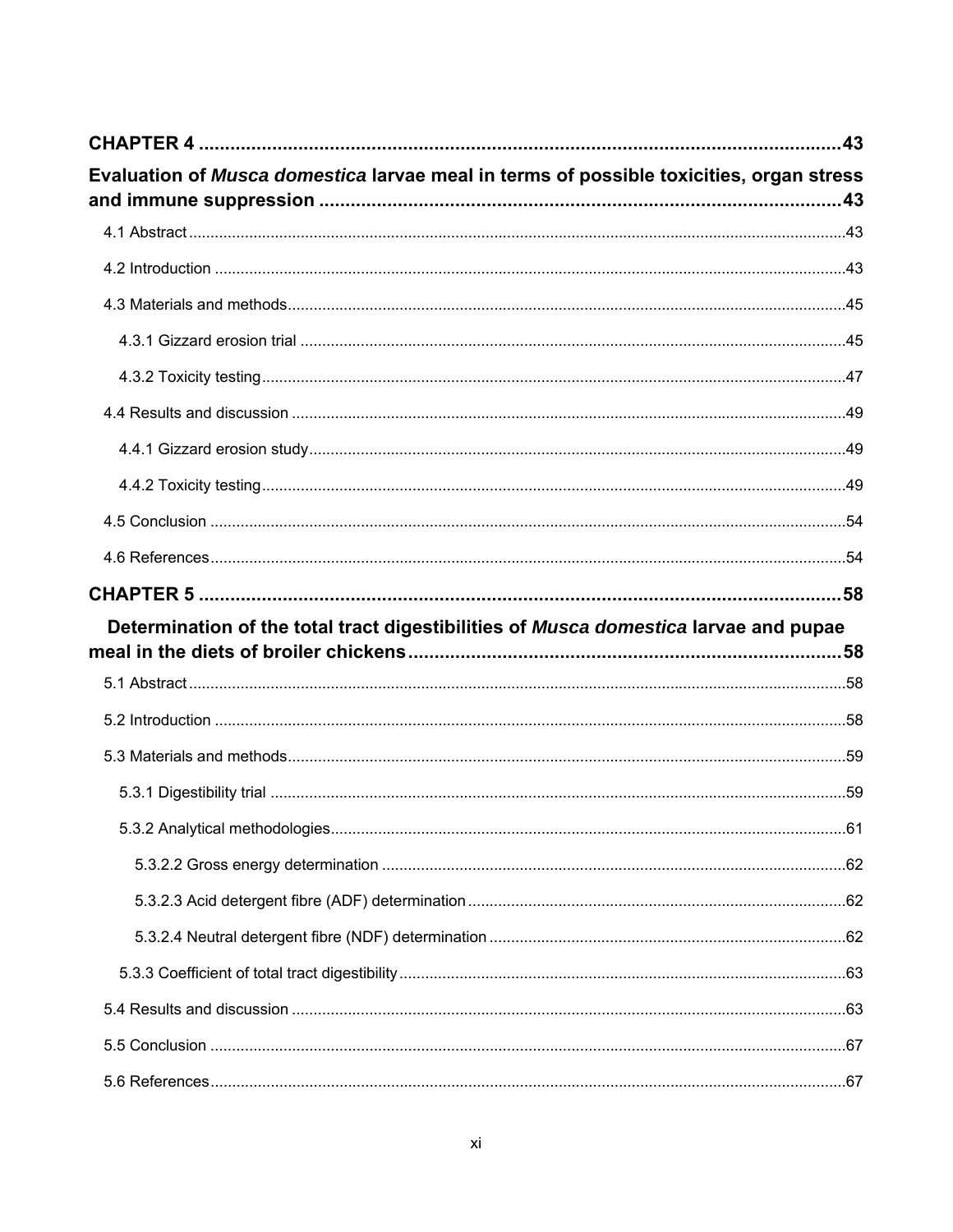| Comparison of the production parameters of broiler chicks grown on a diet containing<br>either Musca domestica larvae meal, fish meal or soya oil cake meal as the main |      |
|-------------------------------------------------------------------------------------------------------------------------------------------------------------------------|------|
|                                                                                                                                                                         |      |
|                                                                                                                                                                         |      |
|                                                                                                                                                                         |      |
|                                                                                                                                                                         |      |
|                                                                                                                                                                         |      |
|                                                                                                                                                                         |      |
|                                                                                                                                                                         |      |
|                                                                                                                                                                         |      |
| Comparison of the carcass characteristics of broilers chicks grown on a diet<br>containing either Musca domestica larvae meal, fish meal or soya bean meal as the       |      |
|                                                                                                                                                                         |      |
|                                                                                                                                                                         |      |
|                                                                                                                                                                         |      |
|                                                                                                                                                                         |      |
|                                                                                                                                                                         |      |
|                                                                                                                                                                         |      |
|                                                                                                                                                                         |      |
|                                                                                                                                                                         |      |
|                                                                                                                                                                         | . 94 |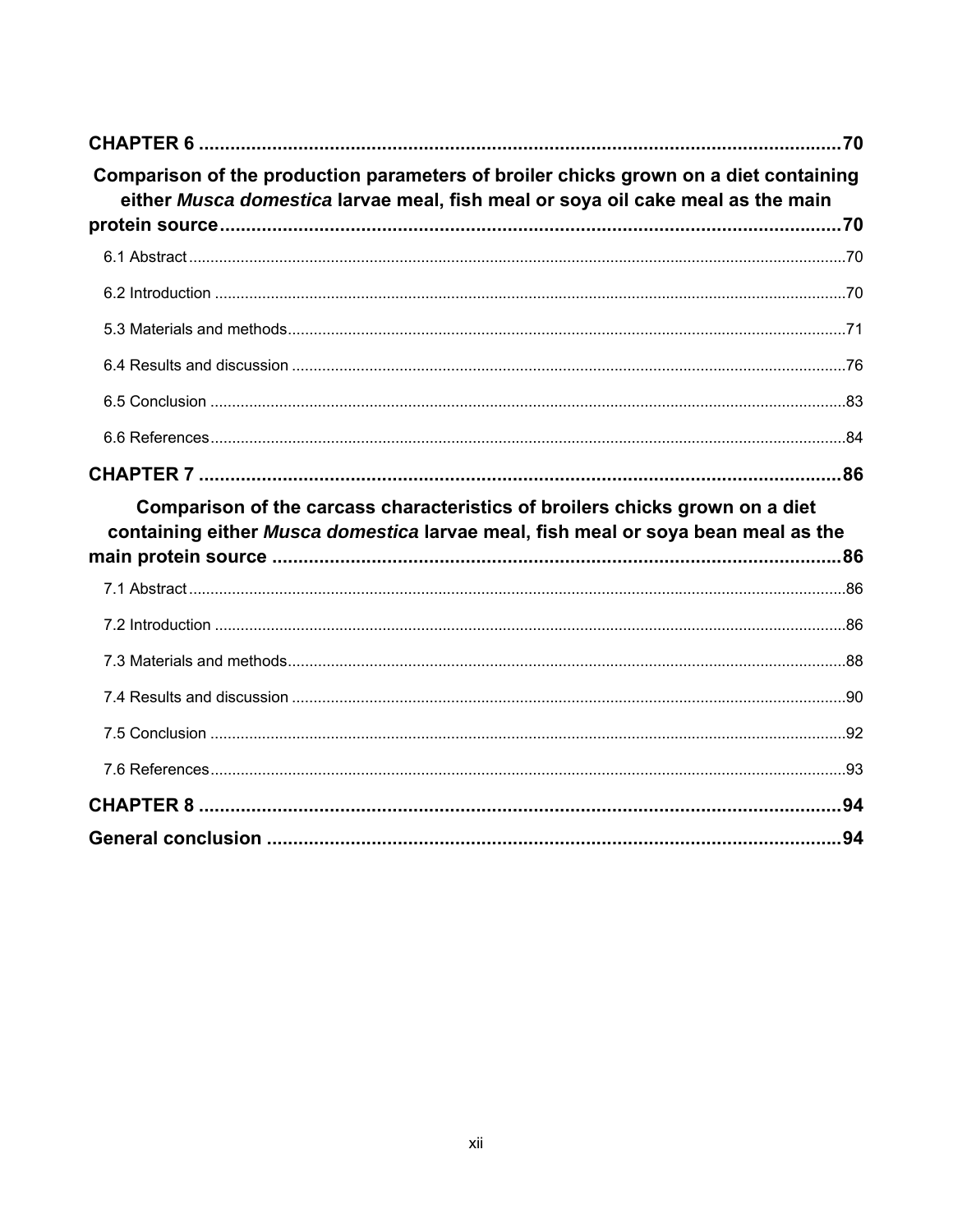# **CHAPTER 1 General introduction**

Broilers play a very important role in the nutrition of humans by providing a source of protein through their meat. By satisfying the nutrient requirements of broilers in order to ensure optimal productivity has resulted in the inclusion of high amounts of high quality protein sources especially in the starter and grower phases. These continuous demands for high quality proteins in the diets of broilers poses some challenges; firstly because the animals compete with humans for the same protein sources and secondly because there is a demand for renewable protein resources in animal nutrition.

Since nature has always provided insects as a feed source for wild animals, they have exceptional nutritional characteristics (Scholtz & Holm, 1985; Resh & Cardé, 2003). This creates potential to research and utilise potential insects available in nature for the animal feed industry which can be renewable and cost effective. The concept of insects for protein dates back almost a century, were Lindner (1919) was the first to report on the use of insects to produce a protein source. One of the advantages of using insects as alternative feed substrates is that some insects have the potential to be used in waste management as well as providing a useful protein feed source, for the purpose of this thesis this process will be referred to as the 'nutrient recirculation' process.

There are a number of suitable organisms that could be used in the nutrient recirculation process, but most research has shown that insects belonging to the order of Diptera demonstrated the most promising results (Calvert & Martin, 1969; Newton *et al*., 1977; Bondari & Sheppard, 1987; Inaoka *et al.*, 1999; Fasakin *et al*., 2003; Awoniyi *et al*., 2004; Newton *et al*., 2004; Aniebo *et al*., 2008). Insects from this order including the Muscidae and Stratiomyidae families are described as being ubiquitous, because they have the ability to colonize basically any habitat on earth (Scholtz & Holm, 1985; Resh & Cardé, 2003). The pupae are covered with a chitin layer (Ludwig *et al*., 1964) that might cause the pupae to be less suitable as feed source than the larvae, however there were no published results found for digestibility of housefly pupae meal. The uses of insect larvae meal as a protein source have been widely reported for pigs, poultry and fish (Newton *et al*., 1977; Bondari & Sheppard, 1987; Awoniyi *et al*., 2004).

In comparison with other Dipteran species *Musca domestica* (common house fly) has been the most widely studied as a potential feed source (Calvert & Martin, 1969; Inaoka *et al.*, 1999; Fasakin *et al*., 2003; Newton *et al*., 2004; Aniebo *et al*., 2008). The crude protein content of the house fly larvae reported in literature varies from 37.5% (Ogunji *et al*., 2006) to 63.1% (Calvert & Martin, 1969), this can be attributed to the nutrient composition being influenced by time of harvest (Calvert & Martin, 1969; Inaoka *et al.*, 1999; Newton *et al*., 2004; Aniebo *et al*., 2008), method of drying (Fasakin *et al*., 2003) and larval feed substrate (Newton *et al*., 1977). The objective of this study was to investigate the use of house fly larvae meal in broiler diets, by investigating apparent digestibility, production performance and carcass and meat quality characteristics. Potential toxic effects caused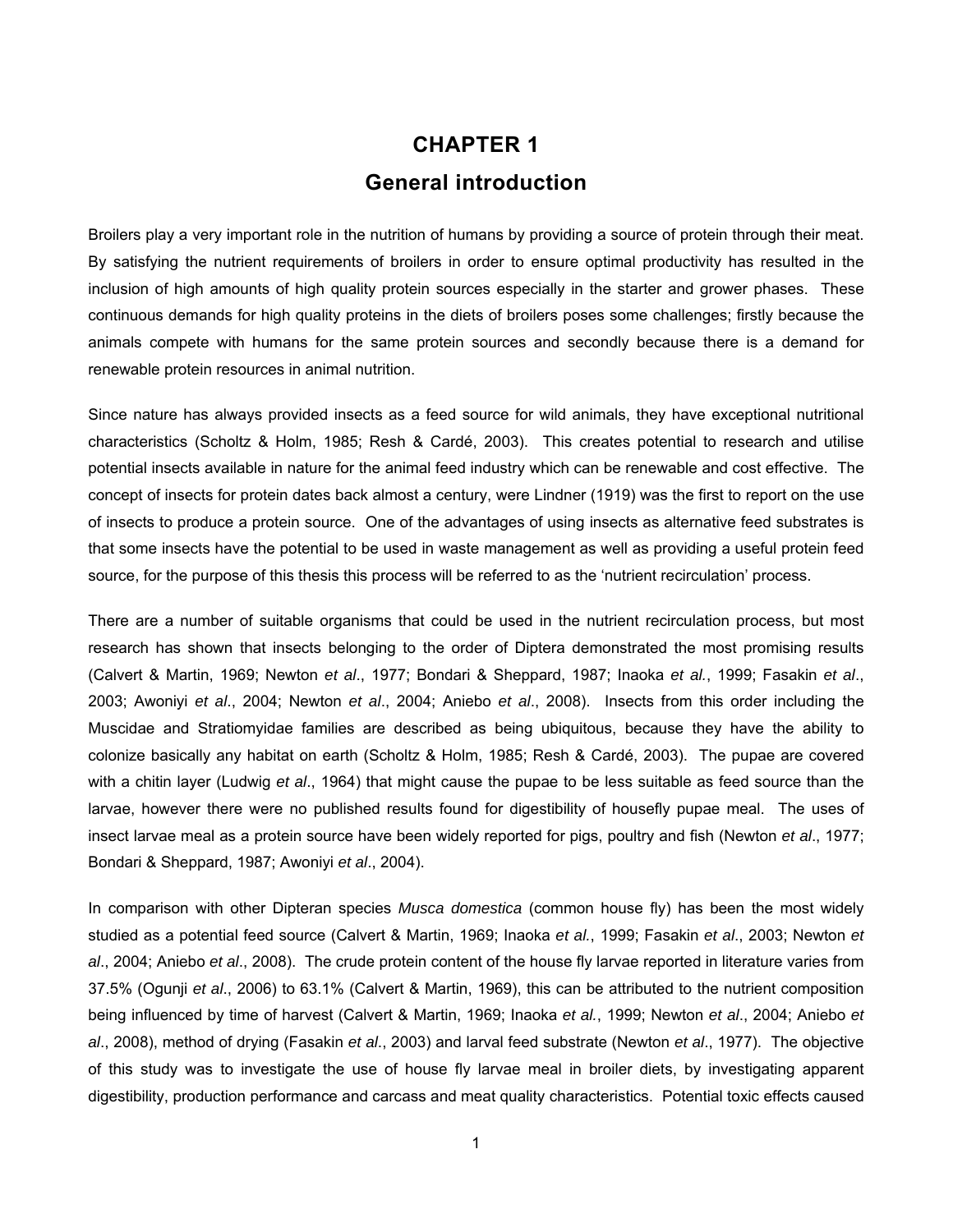by larvae meal supplementation were also evaluated by making use of various gut parameters and organ masses.

#### **References**

- Aniebo, A.O., Erondu, E.S. and Owen, O.J., 2008. Proximate composition of housefly larvae (*Musca domestica*) meal generated from mixture of cattle blood and wheat bran. Department of Animal Science and Fisheries, University of Port Harcourt. Nigeria.
- Awoniyi, T.A.M., Adebayo, I.A. and Aletor, V.A., 2004. A study of some erythrocyte indices and bacteriological analysis of broiler-chickens raised on maggot-meal based diets. International Journal of Poultry Science. 3(6): 386-390.
- Bondari, K. & Sheppard, D.C., 1987. Soldier fly, *Hermetia illucens L.*, larvae as feed for channel catfish, *Ictalurus punctatus* (*rafinesque*), and blue tilapia, *Oreochromis aureus* (*steindachner*). Aquaculture Research. 18(3): 209-220.
- Calvert, C.C. & Martin, R.D.A., 1969. Housefly pupae as food for poultry. Journal of Economic Entomology. 62: 938-939.
- Fasakin, E.A., Balogun, A.M. and Ajayi, O.O., 2003. Evaluation of full-fat and defatted maggot meals in the feeding of clariid catfish, *Clarias gariepinus*, fingerlings. Aquaculture Research. 34(9): 733-738.
- Inaoka, T., Okubo, G., Yokota, M. and Takemasa, M., 1999. Nutritive value of house fly larvae and pupae fed on chicken feces as food source for poultry. Journal of Poultry Science. 36(3): 174-180.
- Lindner, P., 1919. Extraction of fat from small animals. Zoological Technology and Biology. 7: 213.
- Ludwig, D., Crowe, P.A. and Hassemer, M.M., 1964. Free fat and glycogen during metamorphosis of *Musca domestica* L. Journal of the New York Entomological Society. 72: 23-28.
- Newton, G.L., Booram, C.V., Barker, R.W. and Hale, O.M., 1977. Dried *Hermetia illucens* larvae meal as a supplement for swine. Journal of Animal Science. 44(3): 395-400.
- Newton, L., Sheppard, C., Watson, D., Burtle, G. and Dove, R., 2004. Using the black soldier fly, *Hermetia illucens*, as a value-added tool for the management of swine manure. University of Georgia, College of Agricultural & Environmental Science. Department of Animal & Dairy Science. Annual Report.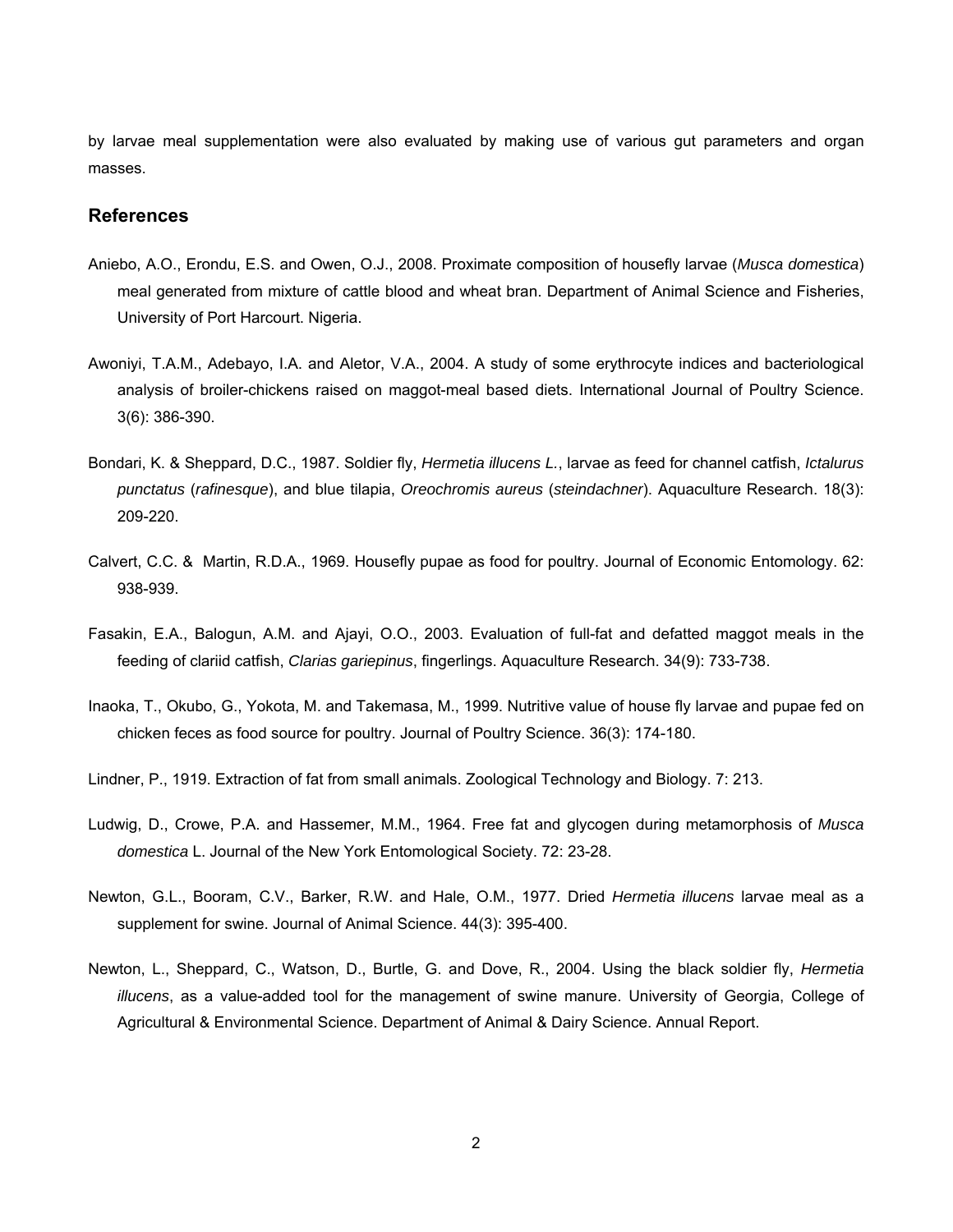Ogunji, J.O., Kloas, W., Wirth, M., Schulz, C. and Rennert, R., 2006. Housefly maggot meal (magmeal): An emerging substitute of fishmeal in tilapia diets. Conference on international agricultural research for development, Deutscher Trapentag.

Resh, V.H. & Cardé, R.T., 2003. Encyclopedia of insects. Academic Press San Diego, CA.

Scholtz, C.H. & Holm, E., 1985. Insects of Southern Africa. Butterworths, Durban.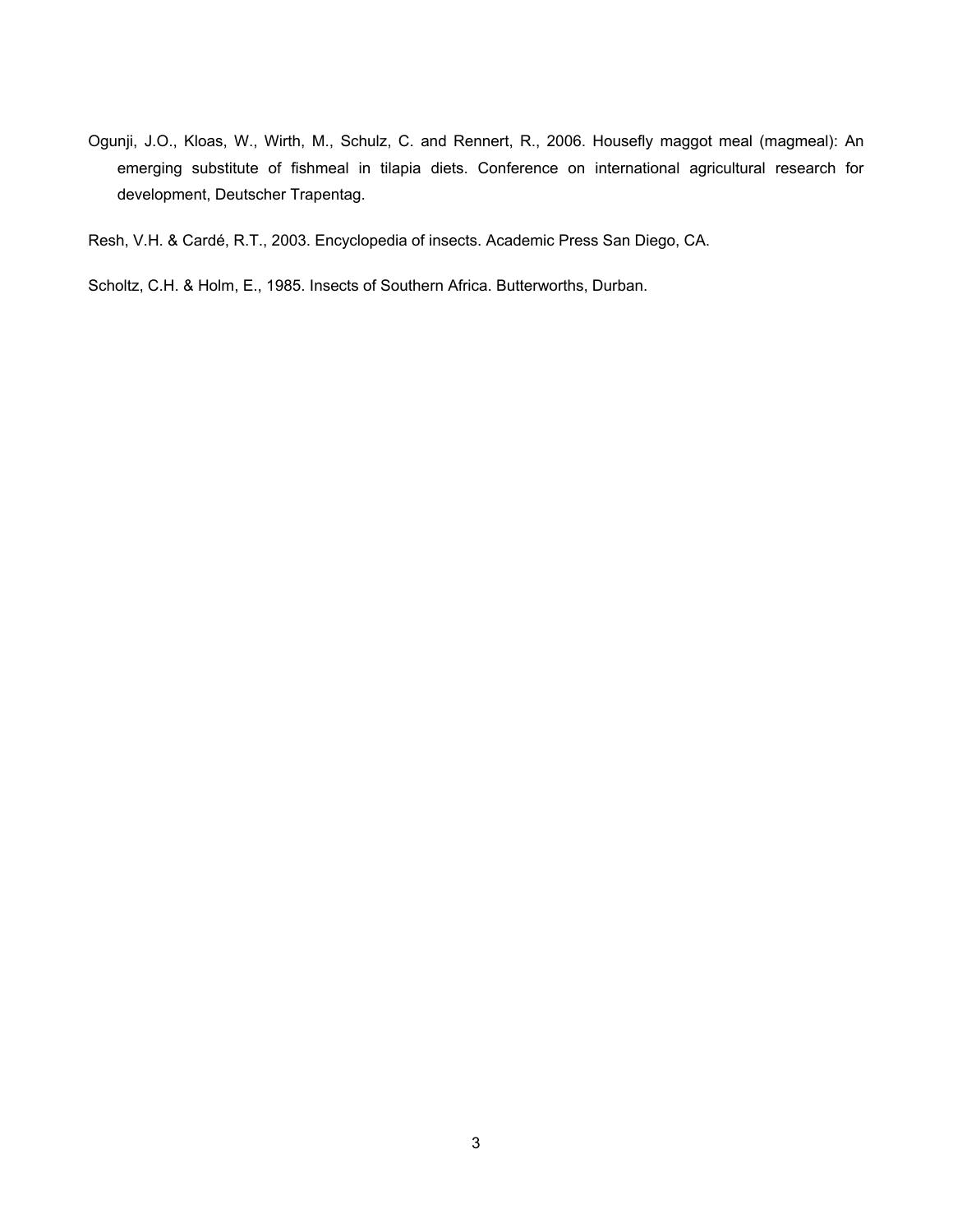# **CHAPTER 2 Literature review**

#### **2.1 Introduction**

It is becoming increasingly important to find alternative good quality renewable protein sources that can replace or substitute current protein sources used in animal nutrition. This provides opportunities to explore other possible means of protein production in animal nutrition and such a possible means can come from various organisms that can also be beneficial to the environment, for example waste management. Nature has always provided many ways to manage the waste produced by organisms. The ways in which nature manages waste are through bacteria, fungi, protozoa and insects. This is a very important indicator that insects can be used to manage the waste produced by humans and animals and this also allows for opportunity to use the insects to produce useful protein sources. For the purpose of this review the process in which waste products are utilized by insects and in return create a useful protein source will be termed the 'nutrient recirculation' process. There are many suitable organisms that may be used in the nutrient recirculation and they belong to the orders of Diptera, Coleoptera and Haplotaxida. The use of insect larvae meal as a renewable protein source for pigs, poultry and fish has been widely reported (Newton *et al*., 1977; Bondari & Sheppard, 1987; Awoniyi *et al*., 2004).

Studies on the use of multicellular organisms to convert animal waste to useful products dates back nearly a century ago, where Linder (1919) was the first to report on the use of coprophagous insects, especially the housefly (*Musca domestica*) for the production of protein from waste. In his study he reared the fly larvae on sewage, harvested and dried the larvae and used it to feed rats. This project never really progressed very far and after the study that was done by Linder (1919) the next publication of interest was the work done by Calvert & Martin (1969) were they studied the use of insects to produce nutrients from poultry waste, the authors also used houseflies in their study. They concluded their study by indicating that dried housefly pupa provided sufficient protein for normal growth and development of broilers during the first two weeks of life.

Published information on the chemical composition of insects larvae meal and its suitability as protein source is variable, these differences can be attributed to differences in species, age at harvest (larvae versus pupae) (Calvert & Martin, 1969; Inaoka *et al*., 1999; Newton *et al*., 2004; Aniebo *et al*., 2008), method of drying (Fasakin *et al*., 2003) and larval feed substrate (Newton *et al*., 1977).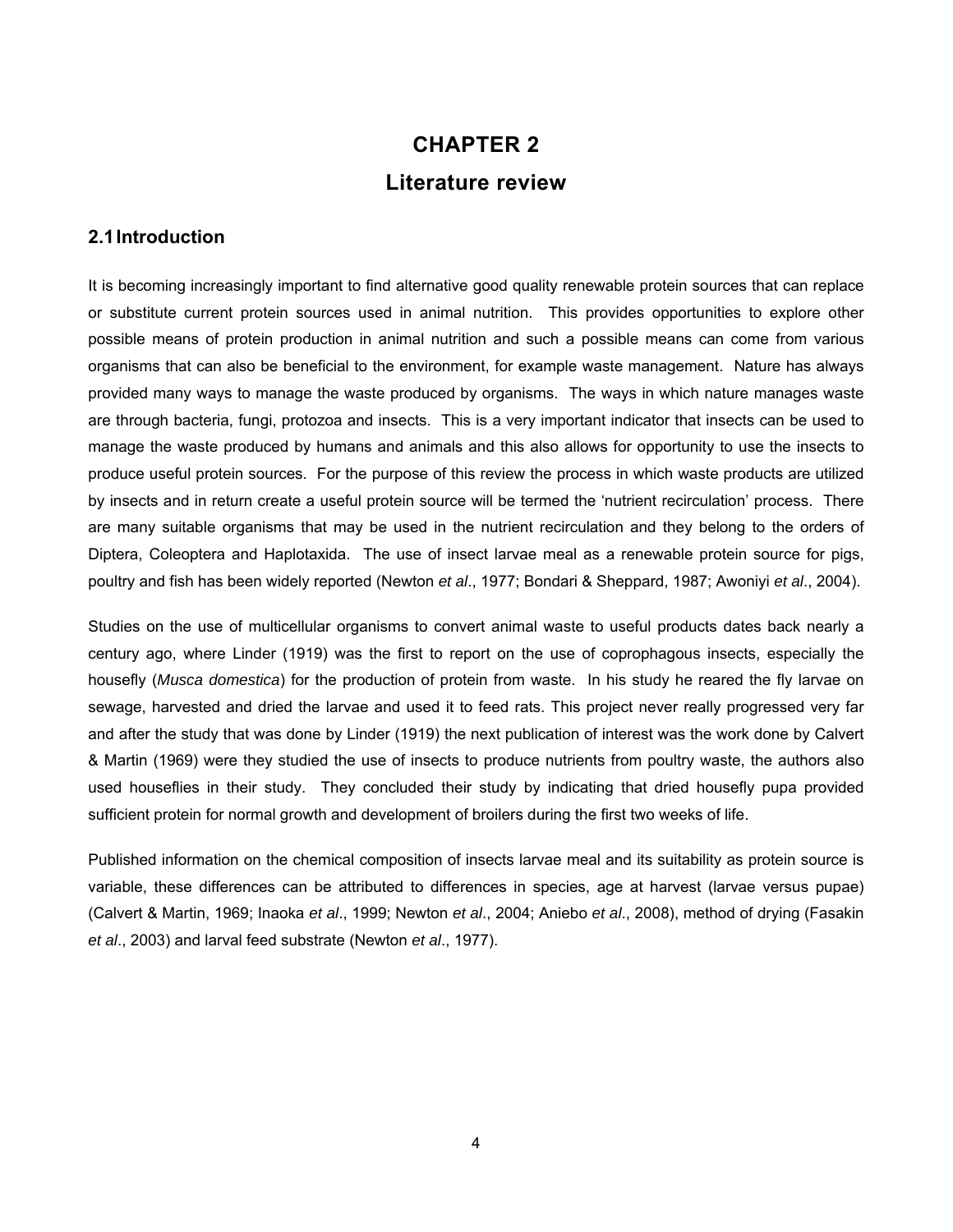#### **2.2 Suitable organisms for nutrient recirculation**

The order of Diptera includes insects that are commonly called true flies or two-winged flies, insects that are familiar to this group include mosquitoes, black flies, midges, fruit flies and house flies (Resh & Cardé, 2003). Insects from this order are described as being ubiquitous, because they have the ability to colonize basically any habitat on earth (Scholtz & Holm, 1985; Resh & Cardé, 2003). For the purpose of this literature review only insects from the Muscidae families will be discussed.

#### **2.2.1 Muscidae family**

The common house fly, *Musca domestica,* belongs to the Muscidae family and can be found almost anywhere on earth including garbage heaps, faecal matter, decaying matter and discharges from wounds and sores (Scholtz & Holm, 1985; Resh & Cardé, 2003). The housefly larvae have shown to be used with great benefits as a potential protein source in poultry nutrition (Téguia *et al*., 2002; Awoniyi *et al*., 2003; Zuidhof *et al*., 2003; Adeniji, 2007; Agunbiade *et al*., 2007; Hwangbo *et al*., 2009).

#### **2.2.1.1 Chemical composition of** *Musca domestica* **larvae**

 The basic life cycle of the housefly is illustrated in Figure 1. Due to the variation noted in chemical composition reported by various authors (Calvert & Martin, 1969; Inaoka *et al*., 1999; Newton *et al*., 2004; Aniebo *et al*., 2008; Fasakin *et al*., 2003; Newton *et al*., 1977) and the cause off this variation concluded as being age at harvest (larvae versus pupae) (Calvert & Martin, 1969; Inaoka *et al*., 1999; Newton *et al*., 2004; Aniebo *et al*., 2008), method of drying (Fasakin *et al*., 2003) and larval feed substrate (Newton *et al*., 1977).



**Figure 1** The life cycle of *Musca domestica* (Scholtz & Holm, 1985)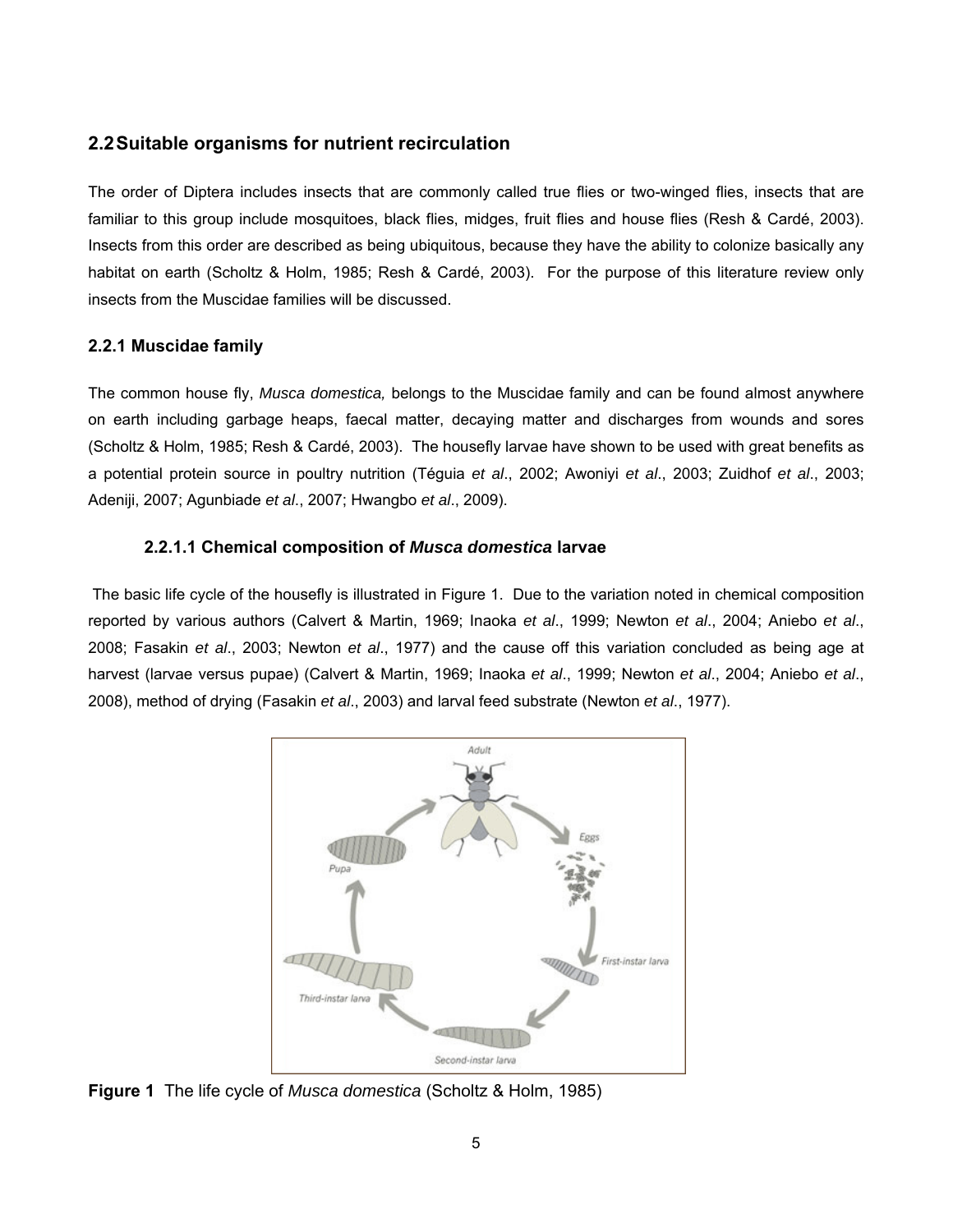Differences observed in chemical composition (Table 1) and amino acid composition (Table 3) and it's relation to feed substrate and age at harvest (Table 5) as well as the influence of processing method is shown in Table 2.

|            | <b>Table 1</b> Comparison of house fly larvae and pupae composition (DM baisis) receiving different feed |  |  |  |  |  |
|------------|----------------------------------------------------------------------------------------------------------|--|--|--|--|--|
| substrates |                                                                                                          |  |  |  |  |  |

|                         | Calvert & Martin,<br>1969 | Ogunji et al., 2006 | Sogbesan et al.,<br>2006 | Aniebo et al., 2008           |
|-------------------------|---------------------------|---------------------|--------------------------|-------------------------------|
| <b>Feed substrate</b>   | Poultry manure            | Poultry manure      | Poultry manure           | Cattle blood & bran           |
| <b>Stage at Harvest</b> | Pupae (ground)            | Larvae, did not     | Larvae, did not          | 3 <sup>rd</sup> day of larval |
|                         |                           | state harvest stage | state harvest stage      | formation                     |
| Crude Protein (%)       | 63.1                      | 37.5                | 50.4                     | 47.1                          |
| Crude Fibre (%)         |                           |                     | 1.6                      | 7.5                           |
| Fat $(\%)$              | 15.5                      | 19.8                | 20.6                     | 25.3                          |
| Ash $(%)$               | 5.3                       | 23.1                | 11.7                     | 6.6                           |

Differences due to processing (Table 2) are mostly attributable to the dilution effect of either water or fat on remaining nutrients. In processing raw materials the chemical composition can be adjusted in order to make it more suitable for different species and developmental stages of livestock. With processing of larvae meal Fasakin *et al*. (2003) were able to vary crude protein contents from 47.35% to 50.52% dry matter basis. The defatted larvae meal showed a tendency to have higher crude protein values, because the removal of the oil caused the amount of the product to decrease with the same amounts of nutrients that resulted in a slight increase in the crude protein content (Shiau *et al*., 1990). This is also noted in the study done by Shiau *et al*. (1990) that with defatted soybean meal there is also a tendency for the crude protein and crude fibre to increase.

**Table 2** Averages (± Standard error) of the moisture, crude protein, crude fat and ash of housefly larvae meal as influenced by processing methods (Fasakin *et al*., 2003)

| <b>Type Larvae meal</b>         | Moisture (%)    | Crude protein (%) | Crude fat (%)    | Ash $(%)$        |
|---------------------------------|-----------------|-------------------|------------------|------------------|
| <b>Hydrolysed oven-dried</b>    | $8.06 \pm 0.05$ | $45.60 \pm 0.02$  | $13.28 \pm 0.03$ | $13.20 \pm 0.02$ |
| <b>Hydrolysed sun- dried</b>    | $8.40 \pm 0.01$ | $44.30 \pm 0.03$  | $13.65 \pm 0.01$ | $13.25 \pm 0.01$ |
| Hydrolysed/defatted oven-dried  | $7.56 \pm 0.02$ | $46.70 \pm 0.01$  | $6.28 \pm 0.01$  | $13.30 \pm 0.01$ |
| Hydrolysed/ defatted sun- dried | $8.10 \pm 0.01$ | $45.65 \pm 0.01$  | $6.30 \pm 0.01$  | $12.32 \pm 0.02$ |
| <b>Defatted oven-dried</b>      | $9.20 \pm 0.01$ | $45.75 \pm 0.03$  | $7.00 \pm 0.02$  | $13.35 \pm 0.02$ |
| Defatted sun-dried              | $9.65 \pm 0.04$ | $45.10 \pm 0.05$  | $7.40 \pm 0.01$  | $13.45 \pm 0.02$ |
| Full fat oven-dried             | $8.25 \pm 0.02$ | $43.45 \pm 0.03$  | $14.30 \pm 0.03$ | $14.35 \pm 0.02$ |
| <b>Full fat sun- dried</b>      | $8.55 \pm 0.04$ | $43.30 \pm 0.01$  | $14.35 \pm 0.03$ | $14.65 \pm 0.01$ |

Table 3 summarizes the different amino profiles reported by different authors. Large variation is observed (Table 3) which could be attributable to laboratory processing methods used when analysing for these amino acids. Both Aniebo *et al*. (2008) and Ogunji *et al*. (2006) hydrolysed the samples before analyses, but Ogunji *et al*. (2006) used high performance liquid chromatography (HPLC) equipment and Aniebo *et al*. (2008) used Technicon Sequential Multi sample amino acid analyser to determine the specific amino acid content. Calvert & Martin (1969) used a Spinco amino acid analyser model 120C where the sample is deproteinized before analysis. From literature obtained, Ogunji *et al*. (2006) was the only researcher that could recover tryptophan in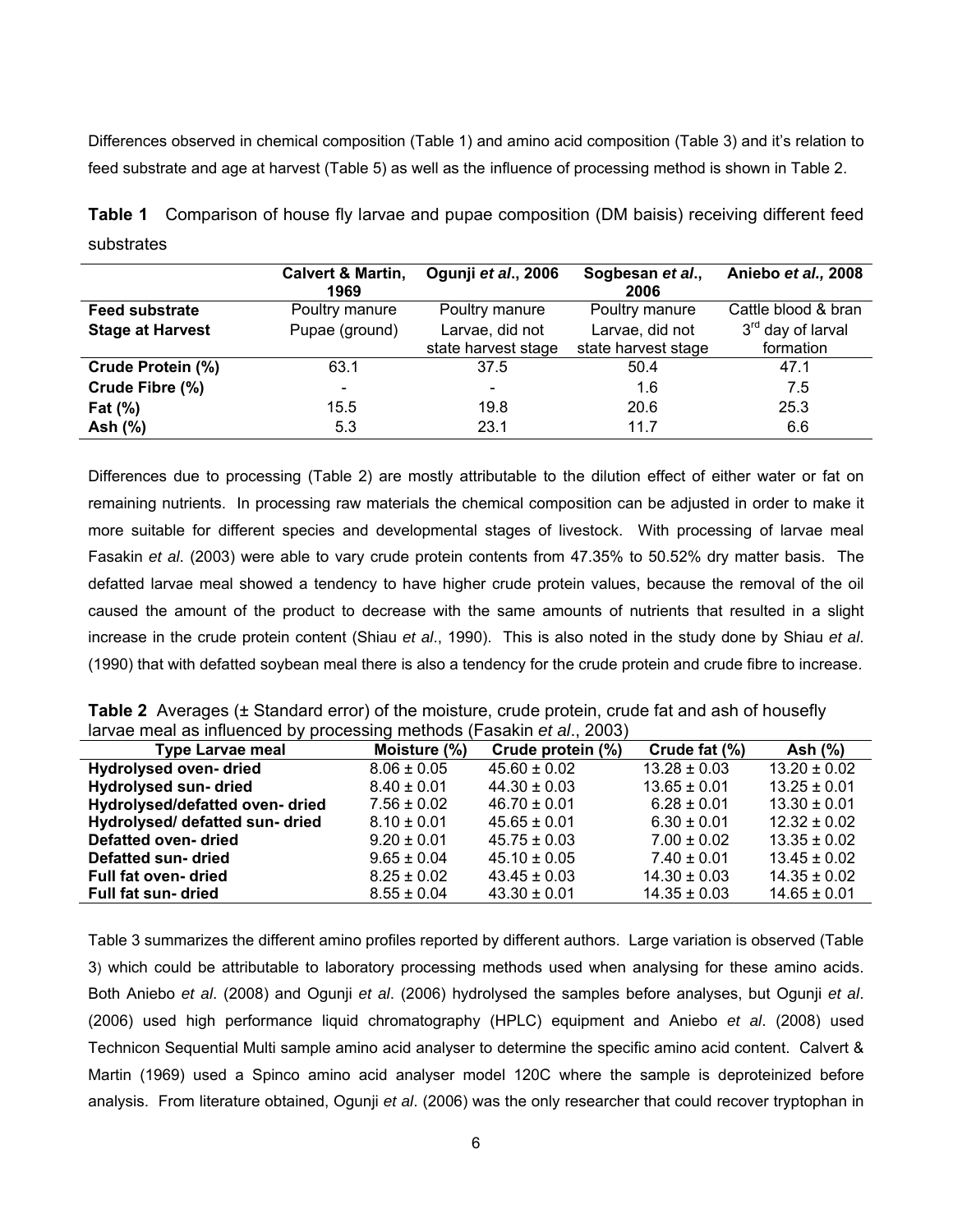their analysis and this is because they used an alkaline hydrolyses procedure that have a higher recovery rate for tryptophan than the acid hydrolysis procedure (Hugli & Moore, 1972).

| <b>Amino Acid</b>             | Calvert & Martin, 1969<br>(% Protein) | Ogunji et al., 2006<br>(% Protein) | Aniebo et al., 2008<br>(% Protein)      |
|-------------------------------|---------------------------------------|------------------------------------|-----------------------------------------|
| <b>Feed substrate</b>         | Poultry manure                        | Poultry manure                     | Cattle blood & bran                     |
| <b>Stage at Harvest</b>       | Pupae (ground)                        | Larvae, did not state              | 3 <sup>rd</sup> day of larval formation |
|                               |                                       | harvest stage                      |                                         |
| <b>Histidine</b>              | 2.60                                  | 5.10                               | 3.09                                    |
| <b>Arginine</b>               | 4.20                                  | 4.60                               | 5.80                                    |
| <b>Aspartic acid</b>          | 8.50                                  | 4.50                               | 8.25                                    |
| <b>Threonine</b>              | 3.40                                  | 7.60                               | 2.03                                    |
| <b>Serine</b>                 | 3.20                                  | 3.30                               | 3.23                                    |
| <b>Glutamic acid</b>          | 10.80                                 | 6.80                               | 15.30                                   |
| <b>Proline</b>                | 3.10                                  |                                    | 2.85                                    |
| <b>Glycine</b>                | 3.90                                  | 0.90                               | 4.11                                    |
| <b>Alanine</b>                | 4.20                                  | 4.40                               | 2.86                                    |
| <b>Cystine</b>                | 0.40                                  |                                    | 0.52                                    |
| Valine                        | 3.40                                  | 1.30                               | 3.61                                    |
| <b>Isoleucine</b>             | 3.50                                  | 1.70                               | 3.06                                    |
| Leucine                       | 5.30                                  | 5.60                               | 6.35                                    |
| Lysine                        | 5.20                                  | 4.40                               | 6.04                                    |
| <b>Tyrosine</b>               | 4.90                                  | 2.50                               | 2.91                                    |
| Phenylalanine                 | 4.20                                  | 10.20                              | 3.96                                    |
| <b>Methionine</b>             | 2.60                                  |                                    | 2.28                                    |
| Tryptophan                    |                                       | 1.50                               |                                         |
| <b>Protein (% Dry Matter)</b> | 63.10                                 | 37.50                              | 47.10                                   |

**Table 3** Amino acid profile of housefly larvae and pupae receiving different feed substrates

Table 4 reports the calculated ratio of indispensible amino acids to lysine. In practice methionine is regarded as the first limiting amino acid in poultry followed by lysine and by supplementing deficient diets with these amino acids increases the efficiency of protein utilization (Schutte & de Jong, 2004). In the ideal amino acid profile for broilers all the indispensible amino acids are expressed as a percentage of lysine, because the indispensible amino acids relative to lysine remains unaffected regardless environmental, dietary and genetic factors (NRC, 1994; Schutte & de Jong, 2004). The results reported by Calvert & Martin (1969) had the closest amino acid to lysine ratios when compared to the ideal amino acid profile. This indicates the importance of constant amino acid analysis regarding the different processing methods of house fly larvae meal and that other protein sources must be fed in conjunction with larvae meal in order to get the best amino acid profile for the animal.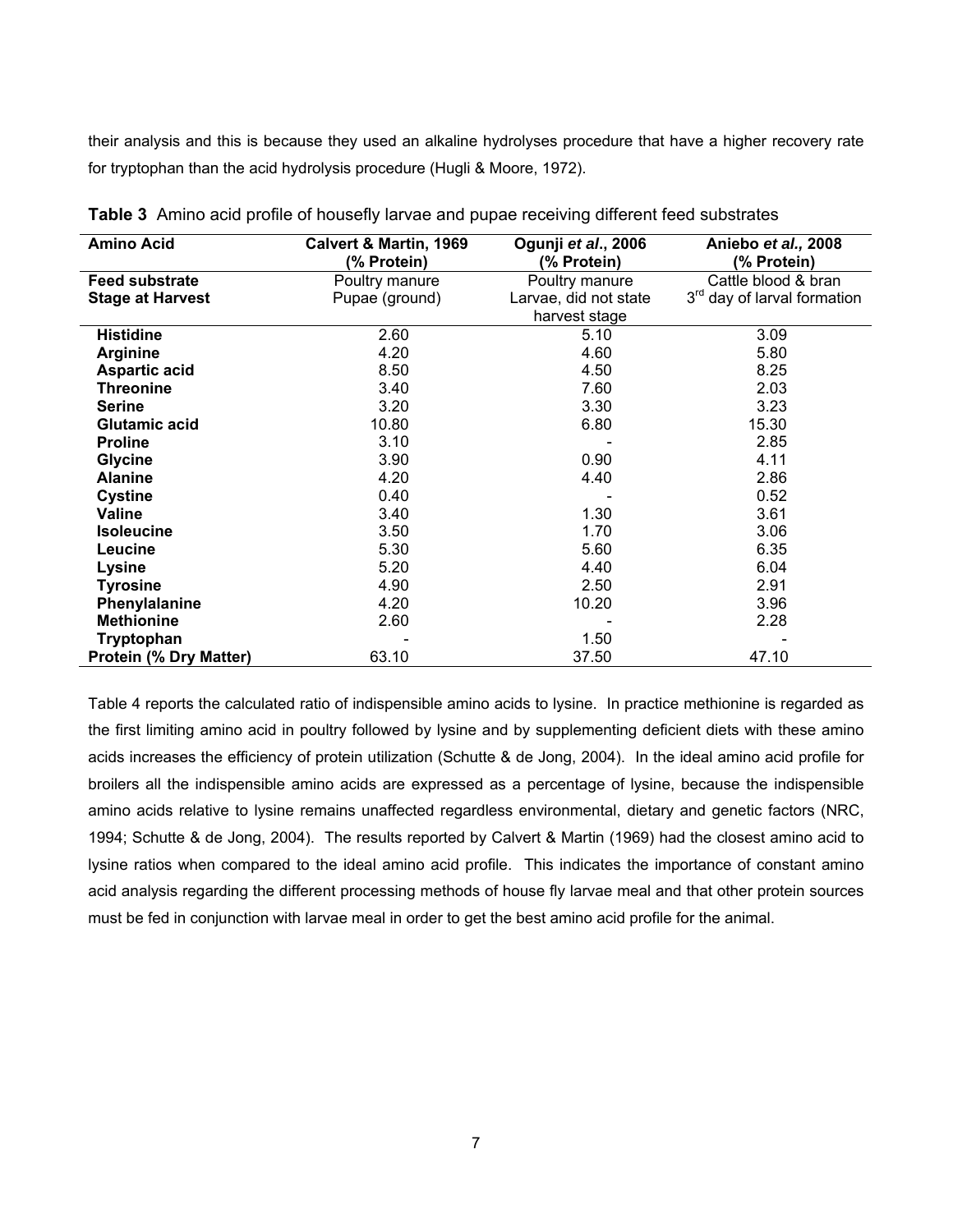| <b>Amino Acid</b>           | Calvert & Martin,<br>1969 | Ogunji et al., 2006 | Aniebo et al., 2008 | <b>Ideal Amino Acid</b><br>profile* |
|-----------------------------|---------------------------|---------------------|---------------------|-------------------------------------|
| Lysine                      | 100                       | 100                 | 100                 | 100                                 |
| <b>Methionine + Cystine</b> | 58                        | $\qquad \qquad$     | 46                  | 75                                  |
| <b>Threonine</b>            | 65                        | 177                 | 33                  | 65                                  |
| <b>Arginine</b>             | 81                        | 105                 | 96                  | 110                                 |
| Tryptophan                  |                           | 34                  |                     | 18                                  |
| <b>Valine</b>               | 65                        | 30                  | 60                  | 80                                  |
| <b>Isoleucine</b>           | 67                        | 39                  | 51                  | 70                                  |

**Table 4** Calculated amino acid to lysine ratios of larvae meal in comparison to the ideal amino acid profile for broilers

(\*) Ideal amino acid profile as determined by Schutte & de Jong, 2004

The most recently published study done by Aniebo & Owen (2010) shows that the nutritional value of house fly larvae meal is significantly influenced by the age at which the larvae is harvested as well as the method of drying (Table 5). Results of this study revealed that the protein content significantly (P<0.05) decreased with age. The authors observed a decrease in the protein values from 59.6, 54.2 to 50.8% DM respectively and an increase in the fat content that were found to be from 22.4, 23.9 to 27.3% dry mater respectively when the larvae were oven dried at two, three and four days of age (Table 5). This phenomenon could by be related to the fact that as the insect/larvae approached the pupa phase in metamorphosis the insect/larvae starts to store more energy in the form of lipids (Pearincott, 1960) and the insect/larvae utilizes the proteins in enzymatic reactions in the formation of the chitin layer (Kramer & Koga, 1986). Aniebo & Owen (2010) also reported that sun drying of larvae produced larvae with lower protein values than oven dried larvae and the fat content were higher in sun dried larvae than oven dried larvae.

**Table 5** Average (± standard error) crude protein and fat content (DM basis) of larvae as affected by age and method of drying (Aniebo & Owen, 2010)

|                             | Day 2 harvested                              | Day 3 harvested   | Day 4 harvested         |
|-----------------------------|----------------------------------------------|-------------------|-------------------------|
| Oven dried<br>Crude protein | $59.6^a \pm 0.05$                            | $54.2^b \pm 0.03$ | $50.8^a \pm 0.04$       |
| Fat                         | $22.4^{\circ}$ ± 0.14                        | $23.9^b \pm 0.14$ | $27.3^{\circ} \pm 0.35$ |
| <b>Sun dried</b>            |                                              | $51.3^b \pm 0.04$ | $45.5^{\circ} \pm 0.74$ |
| Crude protein<br>Fat        | $55.3^{\circ} \pm 0.14$<br>$25.2^a \pm 0.14$ | $28.0^b \pm 0.14$ | $32.0^a \pm 0.35$       |

 $\overline{(^{a,b,c})}$  Means within the same row with the same superscripts are significantly different (P<0.05)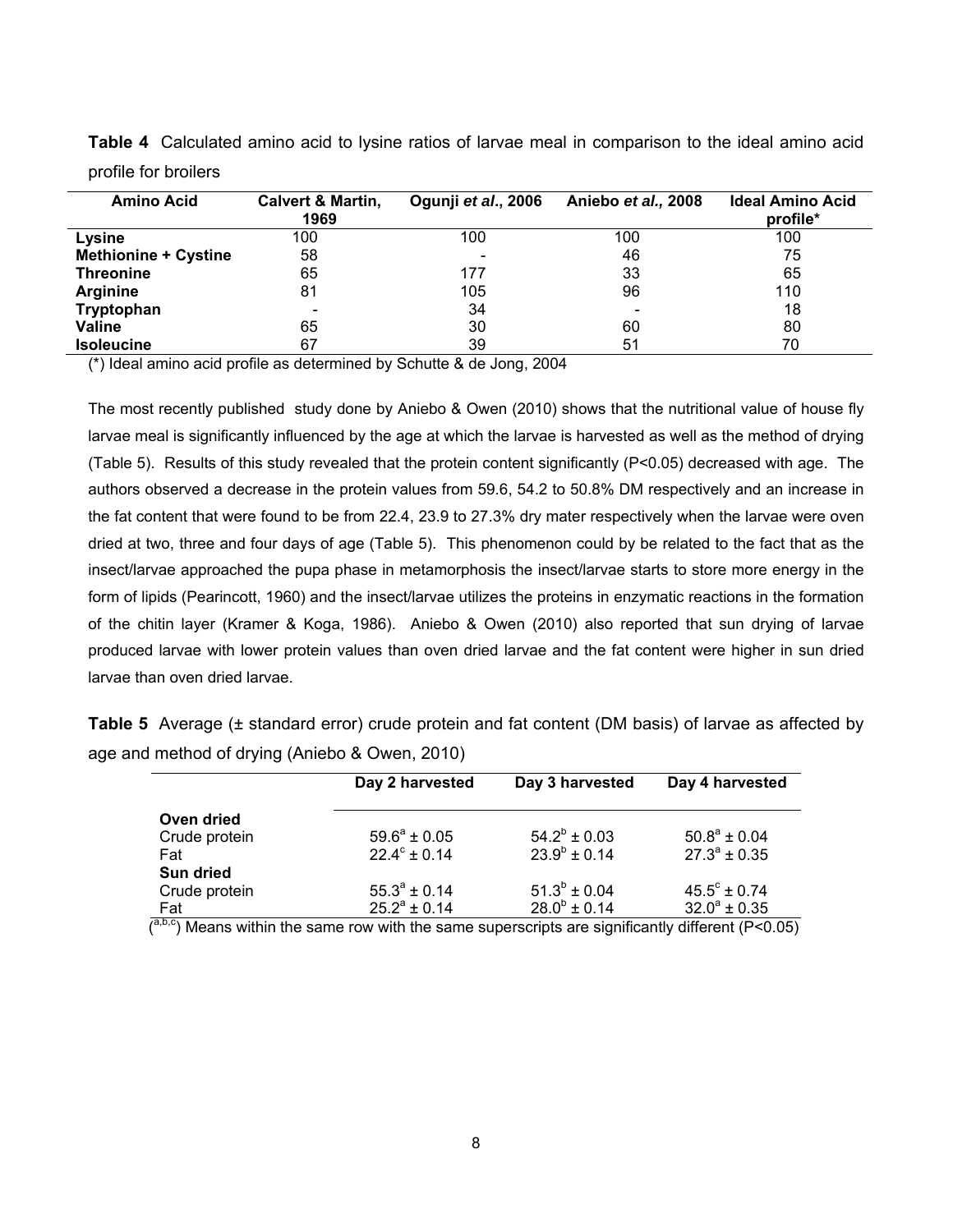Only a number of authors have reported the mineral composition of larvae meal. Table 6 gives the mineral composition of larvae and pupae meal as reported by the various authors. Difference could, once again, be attributed to the differences in the stage of harvest (larvae vs. pupae), processing methods, feed substrates or vitamin/mineral premixes used in animal nutrition. Table 6 further shows that the pupae, if fed the same feed source, have a much higher mineral content than larvae, but that the larvae have a much higher Fe value (1317.34ppm vs. 465ppm). Fasakin *et al*. (2003) also found that processing had an effect on the mineral content of housefly larvae meal and their findings show that the process of hydrolysis and defatting of the larvae meal causes an increase in the levels of Ca, Mg and Mn. This is as mentioned previously, due to the fact that with the extraction of the oil the amount of product decreases with the same amount of minerals, thus concentrating the product that leads to a slight increase in all the minerals.

| <b>Minerals Analyzed</b> | Teotia & Miller., 1974   | Fasakin et al., 2003      |
|--------------------------|--------------------------|---------------------------|
| <b>Feed Substrate</b>    | Poultry manure           | Poultry manure (Layer)    |
| <b>Stage of Harvest</b>  | Pupae                    | Larvae harvested after 96 |
|                          |                          | hours                     |
| <b>Processing method</b> | Dried at 65°C, overnight | Hydrolyzed oven dried     |
| Ash $(\%$ DM $')$        | 11.90                    | 13.20                     |
| $P$ (% DM)               | 1.43                     |                           |
| Ca (% DM)                | 0.93                     | 0.31                      |
| $K$ (% DM)               | 0.88                     | 0.50                      |
| Na (% DM)                | 0.56                     | 0.29                      |
| $Mg$ (% DM)              |                          | 0.25                      |
| Mn ( $ppm^2$ )           | 370.00                   | 47.38                     |
| Cu (ppm)                 | 34.00                    | 25.71                     |
| $Zn$ (ppm)               | 275.00                   | 48.87                     |
| Fe (ppm)                 | 465.00                   | 1317.34                   |

**Table 6** Mineral compositions of processed housefly larvae and pupae

(**<sup>1</sup>** ) DM- Dry Matter (**<sup>2</sup>** ) ppm- parts per million

 Table 7 shows the fatty acids composition of larvae an pupae meal as reported by the different authors and it shows that the most acceptable fatty acid profile was obtained when the larvae were fed milk powder, sugar and layer manure (Hwangbo *et al*., 2009). These essential fatty acids will be sufficient for broiler growth, since broilers require the essential fatty acid, linoleic acid, at levels of less than 0.20% of the total diet (Zornig *et al*., 2001).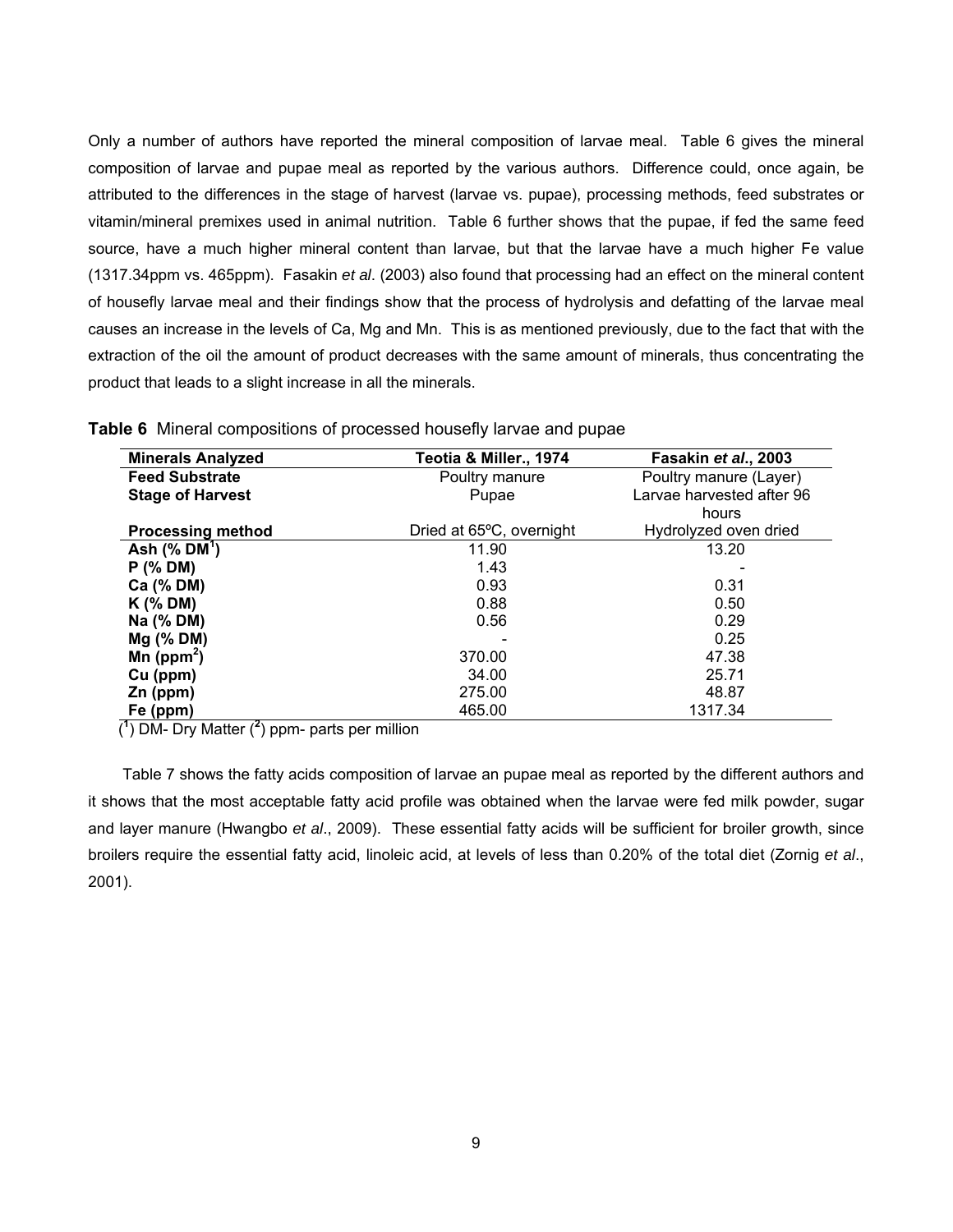| Fatty Acid $(\%^{\dagger})$ | Hwangbo et al., 2009      | <b>Calvert &amp; Martin,</b><br>1969 | St-Hilaire et al., 2007 |
|-----------------------------|---------------------------|--------------------------------------|-------------------------|
| <b>Stage of harvest</b>     | Larva (did not state age) | Pupae                                | Pupae                   |
| <b>Feed substrate</b>       | Milk powder, sugar &      | CSMA**                               | Cow manure              |
|                             | layer manure              |                                      |                         |
| Lauric acid                 |                           |                                      | 0.18                    |
| <b>Myristic acid</b>        | 6.83                      | 3.2                                  | 2.56                    |
| <b>Palmitic acid</b>        | 26.74                     | 27.6                                 | 26.40                   |
| <b>Palmitoleic acid</b>     | 25.92                     | 20.6                                 | 13.56                   |
| <b>Stearic acid</b>         | 2.32                      | 2.2                                  | 4.77                    |
| Oleic acid                  | 21.75                     | 18.3                                 | 19.17                   |
| Linoleic acid*              | 16.44                     | 14.9                                 | 17.83                   |
| Linolenic acid              |                           | 2.1                                  |                         |
| $\alpha$ -Linolenic acid*   |                           |                                      | 0.87                    |
| Arachidonic acid            |                           |                                      | 0.07                    |
| Eicosapentaenoic acid       |                           |                                      | 0.05                    |
| <b>SFA</b>                  | 35.89                     |                                      |                         |
| <b>UFA</b>                  | 64.11                     |                                      |                         |

**Table 7** The fatty acid composition of housefly larvae and pupae

(\*) Essential Fatty Acids

( **†** ) % of Fatty Acids

(\*\*) CSMA- Chemical Specialities Manufactures Association's fly rearing medium

#### **2.3 Waste products**

In South Africa organic waste originates from many different sources of which most of them can pose a health risk if not managed properly (Roberts & de Jager, 2004). Organic waste that can potentially be utilized as a feed source by the nutrient recirculation organisms mostly comes from the agricultural sector, including abattoirs, fermentation industry and food retailers.

#### **2.3.1 Agricultural waste**

Waste produced by the different agricultural sectors includes: manure waste, harvest residues, and waste from processing plants (blood, whey, condemned food etc.). This waste is often turned into compost and used as fertilizers, but an increasing percentage is being used for biogas production (Abraham *et al*., 2007). Manure, especially poultry manure can serve as a potential source of nutrients for houseflies and has been reported on by a number of authors (Calvert & Martin, 1969; Teotia & Miller, 1974; Ogunji *et al*., 2006; Adeniji, 2007; St-Hilaire *et al*., 2007). The presence of housefly larvae in poultry manure decreases the moisture content (Calvert & Martin, 1969; Teotia & Miller, 1974), organic matter, (Calvert & Martin, 1969) odour (Teotia & Miller, 1974) and improves manure texture (Teotia & Miller, 1974). The chemical composition of poultry manure varies considerably, because the composition is dependent on the bird species, bird age, feeding ration of birds, amount of feed wastages in manure and amount of feathers present (El Boushy, 1991). Storage time of manure also have an influence on the chemical composition of the manure (Flegal *et al*., 1972), with a reduction in crude protein content of the manure from 30.3% to 18.3% with an increase in storage time from seven to 98 days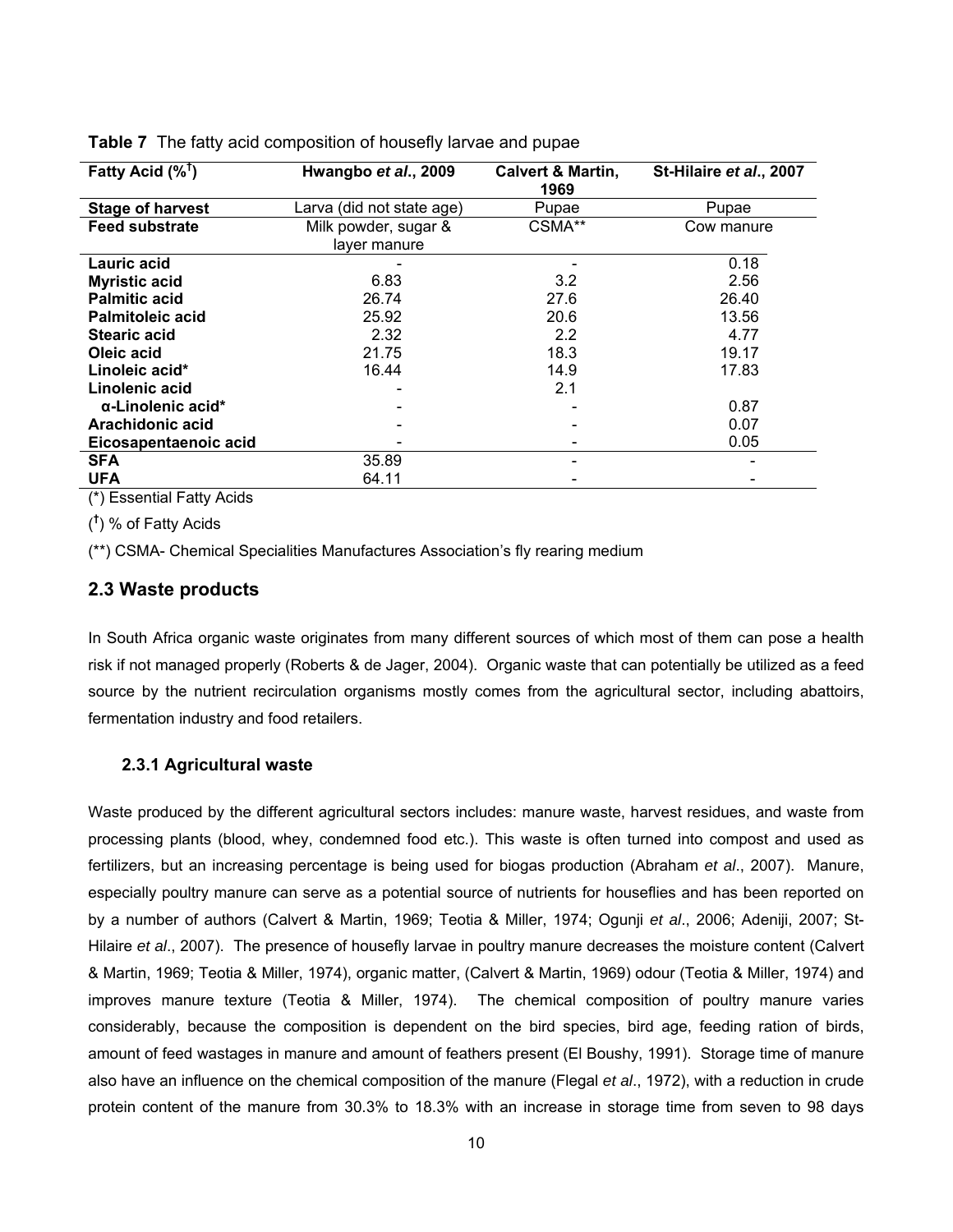(Flegal *et al*., 1972). Because of these nutrient losses with increase in storage time it is necessary to start with nutrient capturing and nutrient binding from manure as quickly as possible.

#### **2.3.1.1 Abattoir waste**

Waste that originates from abattoirs includes; blood, intestines, intestinal contents, carcass trimmings, heads, hooves/feet, hides, dead on arrivals, rejected carcasses, feathers and fat (Roberts & de Jager, 2004). In South Africa there is a market for the intestines, heads and hooves. The intestines and heads of basically all animals are sold as offal or the  $5<sup>th</sup>$  quarter (Christoe, 2003). Feathers that are produced from chicken abattoirs can be used in the household sector for the manufacturing of pillows and duvets. Feathers are also used in the feed industry as a protein source (Dalev, 1994). Hydrolysed feather meal is rich in proteins (about 810g/kg DM) and low in energy (9.87 MJ/kg ME) (NRC, 1994).

Blood from abattoirs can be used in the manufacturing of blood meal. Blood meal is a very rich source of proteins (approximately 889g/kg DM) with a good amino acid profile, but due to certain health risks it is banned or restricted as animal feed in many countries across the world. The condemned carcasses and dead on arrivals can be used in the manufacturing of carcass meal and used in the animal feed industry but is also banned in most countries over the world. In South Africa the feeding of blood and carcass meals are not banned but the use of certain meals are deemed an unacceptable practise (Act No 36 of 1947). In Africa, Asia, Europe, America, Southwest Pacific and in the East any animal product that can be a source of Bovine Spongiform Encephalopathy (BSE) are unacceptable in terms of the Codex Alimentarius Commission (CAC/RCP 54-2004) as a source of feed to animals. Abattoir waste can be disposed of by; municipal/local authority drainage, oxidation dams, run-off into the fields or buried and condemned carcasses can be placed into a trench or in a hole dug in the ground, to undergo decomposition (Roberts & de Jager, 2004). Risks associated with these practices include contamination of ground water or environmental pollution with pathogens (Mittal, 2006). By feeding blood to dipteran larvae the risk of contamination of the environment with blood could be reduced.

The largest volume of waste is however represented by the blood and intestinal content followed by rejected carcasses (Christoe, 2003) and therefore the emphasis will be on these waste products for nutrient recirculation. This subject has received attentions by other authors as well (Aniebo *et al*., 2008; Aniebo & Owen, 2010)

The nutrient recirculating process can have a positive impact on the environment and the animal feed industry, because there is a lot of unusable abattoir waste that can be utilized in the process. To put this into perspective there are three major broiler producers in South Africa namely; Rainbow, Early Bird and County Fair chickens. Rainbow chickens is the largest producer slaughtering 4 million broilers per week (http://www.rainbowchickens.co.za/about), followed by Early Bird chickens with 2.9 million broiler a week (http://www.earlybirdfarm.co.za) and lastly County Fair chickens with 1.2 million broiler per week (http://www.countyfair.co.za), giving a combined number of 8.1 million chickens a week. If a broiler loses up to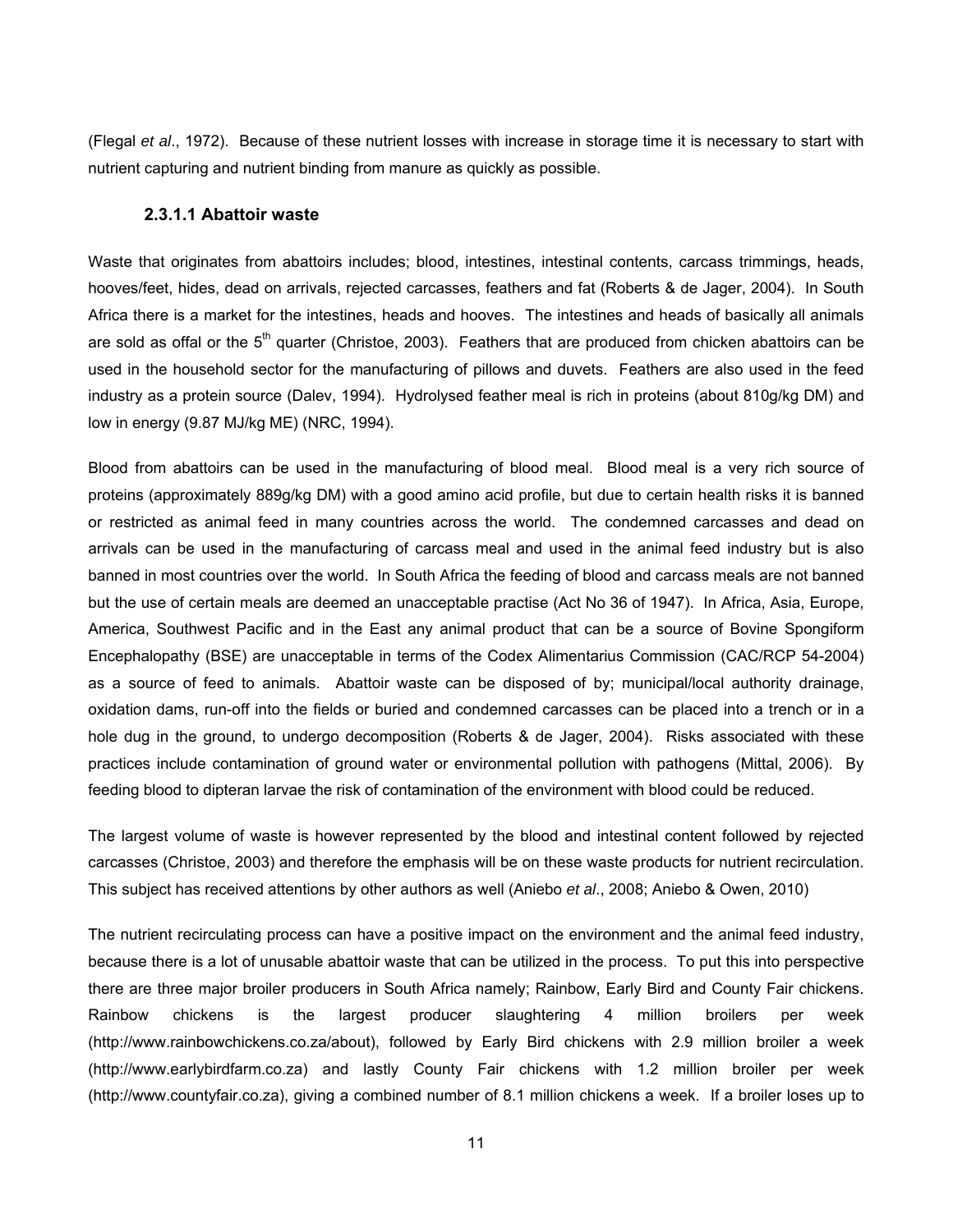30% of their total body weight as waste (Haitook, 2006) the 8.1 million broilers weighing about 1.9kg each will thus produce up to 4 617 tonnes of waste per week.

#### **2.3.3 Waste from the fermentation industry**

The fermentation industry includes the brewery, distillery and further milk processing factories. By-products coming from the brewery include; malt culms, brewer's grain, spent hops and brewer's yeast (McDonald, 2002). Malt culms is rich in proteins (about 375g/kg DM), but is not high in energy and is a fibrous type of feed (NDF, 536.1g/kg DM; ADF, 176.8g/kg DM) (Brouns *et al*., 1995). Brewer's grain is a concentrate source of digestible fibre that is rich in proteins (24.2% DM) and high in phosphorous, but low in other minerals that is normally fed to ruminants, pregnant sows and growing pigs (Santos *et al*., 2003). Dried brewer's yeast is a by-product rich in proteins (about 420g/kg DM) that is highly digestible with a relative high nutritive value that is a valuable source of the B vitamins (except vitamin B12) and phosphorous, but has a low calcium content that is favoured by all classes of farm animals (McDonald, 2002). Spent hops are very fibrous by-product of the brewery and rarely used as animal feed and mostly sold as fertilizer (Huszcza & Bartmanska, 2008).

By-products from the distilling industry include; distillers grain, distiller's soluble, distiller's dark grain and also malt culms where the composition of distillers grains (draff) vary, depending on the starter materials, but are usually high in unsaturated fatty acids and fibre with a low dry matter content (McDonald, 2002). Distiller's grains with soluble (DGS) is a valuable source of the B vitamins and protein (ranging from 23.4 to 28.7% DM), but there is a high degree of variability in the nutritional properties of DGS available to the feed industry (Cromwell *et al*., 1993).

Whey is a by-product from the cheese making industry and its composition varies according to the type of cheese produced (Thivend, 1977). Whey is a poor source of energy, fat-soluble vitamins, calcium and phosphorus and most of the whey protein is β-lactoglobulin that is of a very good quality and usually given to pigs in a liquid form (McDonald, 2002) or dried effectively and added to creep feeds of pigs (DeRouchey *et al.,*  2008).

#### **2.3.4 Waste coming from retailers**

There are also wastages coming from already produced products, which include food loses from the farm to the retailer (substandard food and transportation losses), retail losses (past due-date products) and consumer and food service losses (uneaten and rotten products) (Kantor *et al*., 1997). Kantor *et al*. (1997) estimated the food losses in America in their unpublished data and found that the retail stores produce about 2.5 billion kilograms of waste where less than 5% comes from edible material. Waste coming from the consumer and food service is estimated at about 42.3 billion kilograms of which 26% comes from edible material with fresh fruits and vegetables accounting for 20%.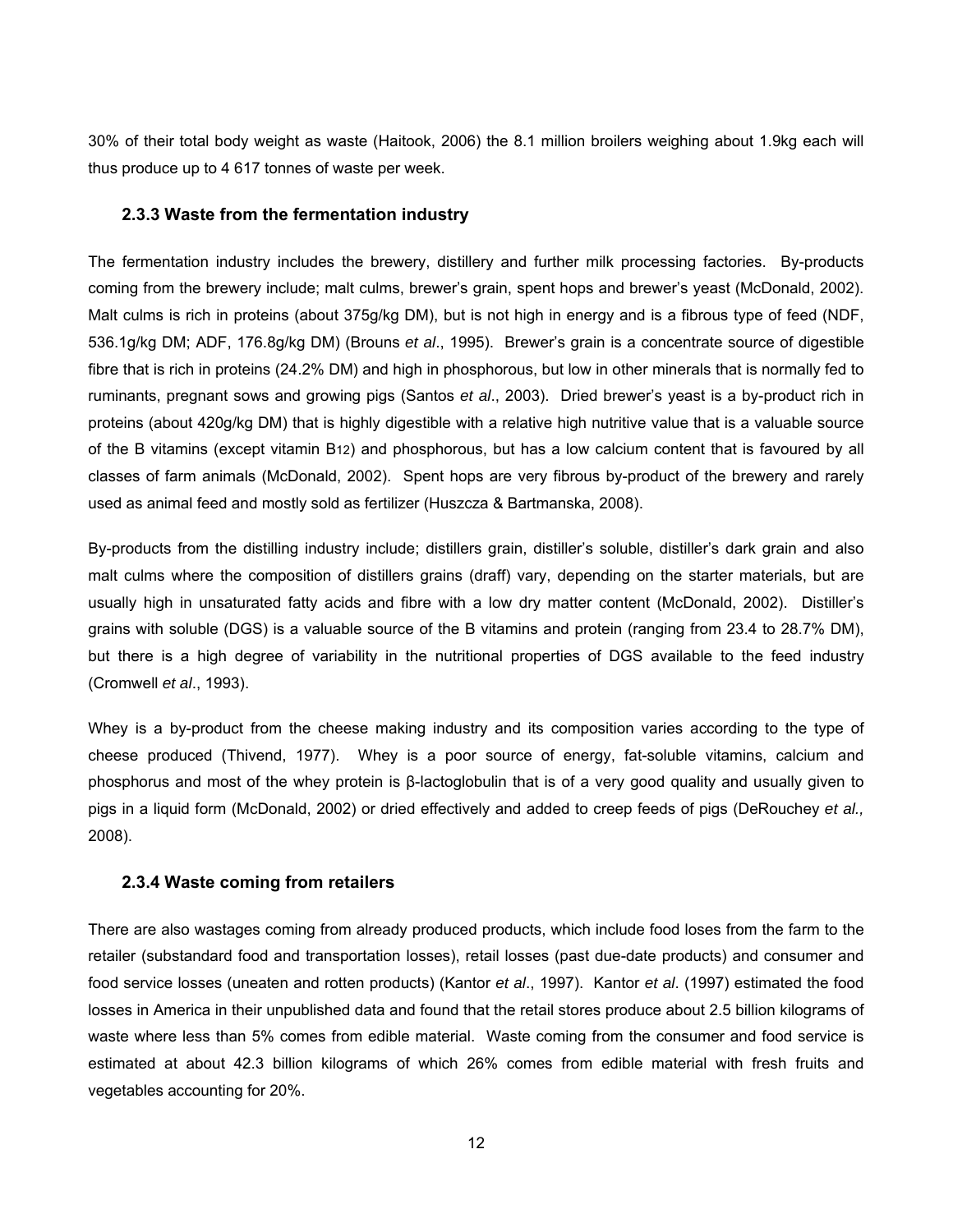#### **2.4 The use of house fly larvae meal in animal nutrition**

The on-going increase in feed prices, especially protein sources (e.g. fishmeal) has placed more emphasis on the exploitation of alternative protein sources not only in South Africa, but all over the world. In most documented studies the use of larvae meal was compared with other protein sources for the use in animal nutrition where the effect of larvae and pupae meal was evaluated as a replacement for other protein sources commonly used in animal feed (Newton *et al*., 1977; Awoniyi *et al*., 2003; Ogunji *et al*., 2006; Adeniji, 2007; Agunbiade *et al*., 2007). Newton *et al*. (1977), Awoniyi *et al*. (2003), Ogunji *et al*. (2006), Adeniji, (2007) and Agunbiade *et al*. (2007) concluded in their studies that house fly larvae meal has a suitable nutritional composition and can serve as a replacement for fish meal as well as other protein sources normally used in animal nutrition. Table 8 gives a comparison between fish meal, full fat soya meal and soya oilcake meal. It can be seen from this table that larvae meal is superior to some of the other traditional protein sources used in animal nutrition but also, in some cases, inferior (De Koning, 2005; Aniebo *et al*., 2008). In Table 8 it is seen that housefly larvae meal has a high crude protein content that compares to that of soya oil cake meal and is higher than that of sunflower oil cake meal and lower than fish meal. The housefly larvae meal has a higher crude fat content than any other protein source listed in Table 8. Housefly larvae meal has a superior amino acid composition to that of soya and sunflower oil cake meal and compares well to that of fish meal. However house fly larvae have higher histidine and methionine concentrations than fish meal.

|                                                   | House fly<br>larvae meal <sup>T</sup> | <b>Fish meal</b><br>(pilchard)* | Soya oil<br>cake meal** | <b>Sunflower oil</b><br>cake meal** |
|---------------------------------------------------|---------------------------------------|---------------------------------|-------------------------|-------------------------------------|
| <b>Proximate composition (% Dry Matter Basis)</b> |                                       |                                 |                         |                                     |
| <b>Crude Protein</b>                              | 50.86                                 | 68.84                           | 49.44                   | 35.56                               |
| <b>Ether Extract</b>                              | 27.32                                 | 5.66                            | 0.45                    | 1.22                                |
| <b>Crude Fibre</b>                                | 8.10                                  | 1.07                            | 7.87                    | 26.67                               |
| Ash                                               | 6.75                                  | 20.38                           | 7.64                    |                                     |
| Amino acids                                       |                                       |                                 |                         |                                     |
| <b>Lysine</b>                                     | 6.52                                  | 8.86                            | 3.02                    | 1.11                                |
| <b>Histidine</b>                                  | 3.34                                  | 2.88                            | 1.31                    | 0.61                                |
| <b>Threonine</b>                                  | 2.19                                  | 5.34                            | 1.93                    | 1.17                                |
| <b>Arginine</b>                                   | 6.26                                  | 7.04                            | 3.53                    | 2.56                                |
| Valine                                            | 3.90                                  | 6.83                            | 2.33                    | 1.78                                |
| <b>Methionine</b>                                 | 2.46                                  | 2.35                            | 0.70                    | 0.56                                |
| <b>Isoleucine</b>                                 | 3.30                                  | 5.55                            | 2.20                    | 1.11                                |
| <b>Leucine</b>                                    | 6.86                                  | 8.00                            | 3.81                    | 1.78                                |
| Phenylalanine                                     | 4.28                                  | 4.91                            | 2.43                    | 1.28                                |
| Tryptophan                                        |                                       | 1.07                            | 0.83                    | 0.50                                |
| <b>Cystine</b>                                    | 0.56                                  | 4.48                            | 0.74                    | 0.56                                |
| <b>Tyrosine</b><br>.+.                            | 3.14                                  | 4.70                            | 2.15                    |                                     |

**Table 8** Comparison between the nutritional composition of housefly larvae meal and commonly used protein sources

(\*) de Koning. (2005), (\*\*) NRC (1994), († ) Aniebo *et al*. (2008)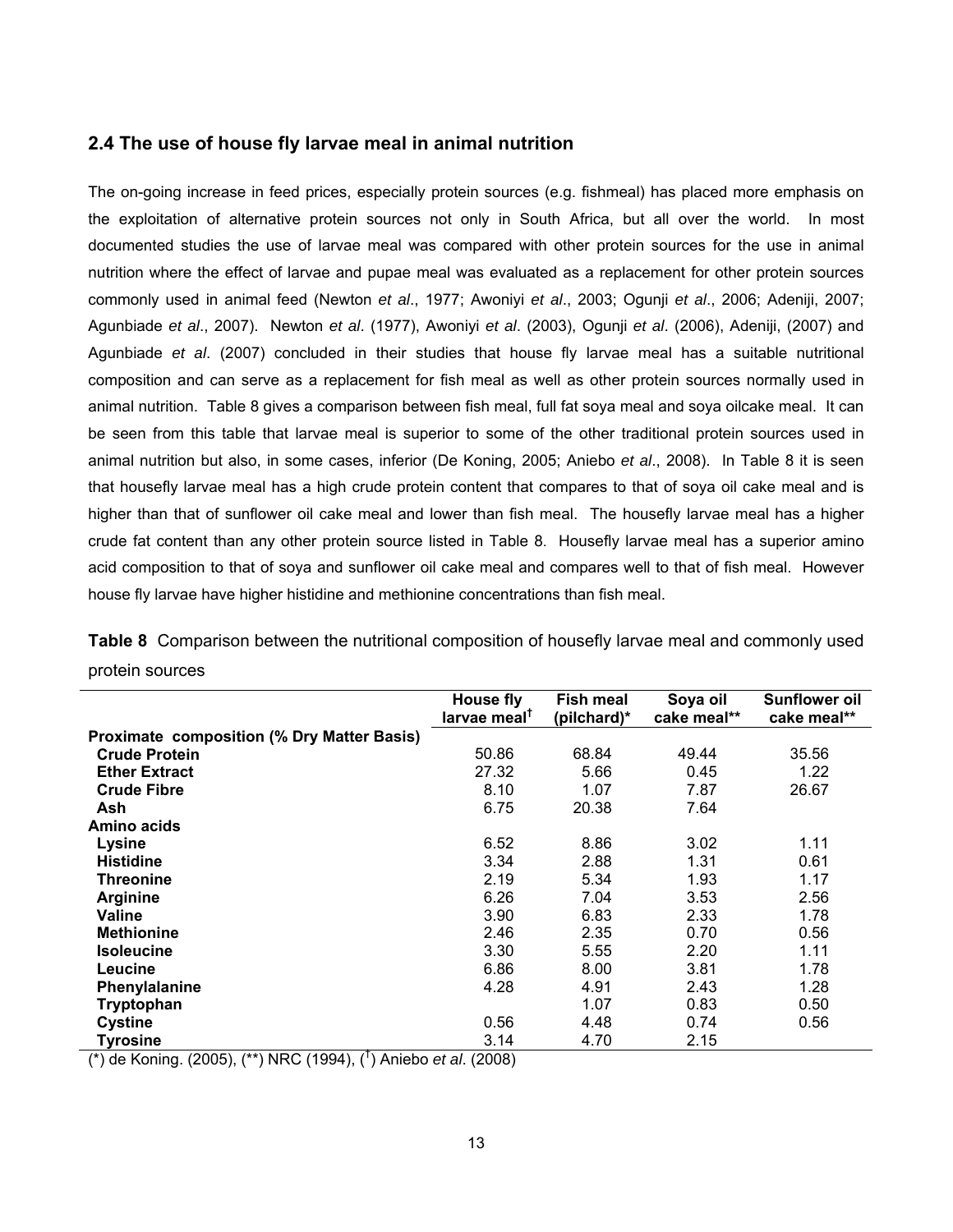Although larvae meal, fish meal, soya and sunflower oil cake meal are excellent sources of protein, there are still differences regarding these protein substrates proximate analyses. Table 8 gives a clear indication of how these substrates differ according to their nutritive value and how these protein sources can be used together to complement each other in the animal feed industry. House fly larvae meal should probably be utilised in combination with other protein sources and the inclusion of possible crystalline amino acids in order to present a balanced amino acid profile to the animals.

#### **2.4.1 Layer nutrition**

There is little published literature on the use of larvae meal in the diets of laying hens and the only published literature of interest was the work done by Agunbiade *et al*. (2007), where they investigated the effect when fish meal was replaced with larvae meal in the diets laying hens. Fish meal inclusion in the diets of laying hens it is not common practice due to the trimethylamine (TMA) that is found in the form of TMA oxide in fish meal that lead to fishy taint in eggs (Pearson *et al*., 1983). Table 9 summarizes the effect of larvae meal supplementation in the diets of laying hens. In the study done by Agunbiade *et al*. (2007) the effect was studied when fish meal was replaced with larvae meal in a cassava based diet in two laying hen hybrids (50 weeks in lay). The larval species used to produce the larvae meal was unfortunately not specified. The authors investigated egg production and other egg quality attributes associated with this substitution.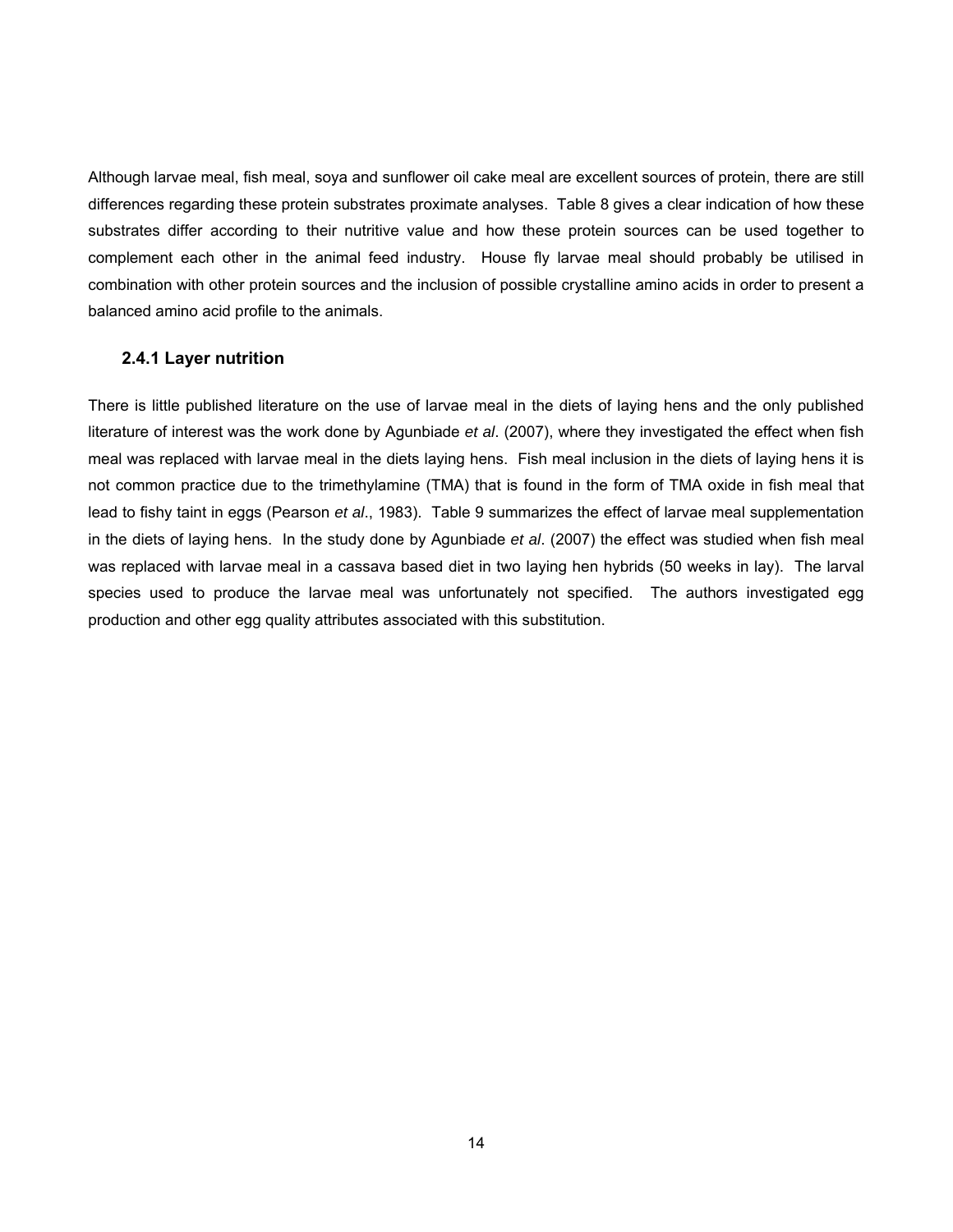**Table 9** Experimental diet composition and performance of layers for diets comparing different levels of fish meal and larvae meal in a soya bean-, cassava leaf- and cassava root meal based diet (Agunbiade *et al*., 2007)

|                                       | Diet 1    | Diet 2    | Diet 3    | Diet 4      | Diet 5      |
|---------------------------------------|-----------|-----------|-----------|-------------|-------------|
| Ingredients                           |           |           |           |             |             |
| Soya bean meal                        | 19.32     | 19.32     | 19.32     | 19.32       | 19.32       |
| Cassava leaf meal                     | 19.32     | 19.32     | 19.32     | 19.32       | 19.32       |
| Cassava root meal                     | 42.46     | 41.67     | 40.74     | 39.88       | 39.02       |
| Fish meal                             | 6.00      | 4.43      | 3.00      | 1.50        |             |
| Larvae meal                           |           | 2.36      | 4.72      | 7.08        | 9.44        |
| Premix                                | 0.25      | 0.25      | 0.25      | 0.25        | 0.25        |
| Oyster shell                          | 7.20      | 7.20      | 7.20      | 7.20        | 7.20        |
| Bone meal                             | 2.40      | 2.40      | 2.40      | 2.40        | 2.40        |
| Methionine                            | 0.15      | 0.15      | 0.15      | 0.15        | 0.15        |
| Lysine                                | 0.10      | 0.10      | 0.10      | 0.10        | 0.10        |
| Salt                                  | 0.30      | 0.30      | 0.30      | 0.30        | 0.30        |
| Vegetable oil                         | 2.50      | 2.50      | 2.50      | 2.50        | 2.50        |
| <b>Nutritional composition (g/kg)</b> |           |           |           |             |             |
| $DM3$ )                               |           |           |           |             |             |
| Crude Protein                         | 180.90    | 180.00    | 180.00    | 179.80      | 179.40      |
| Crude Fibre                           | 92.90     | 93.80     | 94.60     | 95.50       | 96.40       |
| Ca                                    | 4.21      | 4.12      | 4.00      | 3.94        | 3.80        |
| P                                     | 0.56      | 0.54      | 0.51      | 0.48        | 0.45        |
| ME (MJ/kg)                            | 10.40     | 10.39     | 10.38     | 10.37       | 10.36       |
| <b>Layer Performance</b>              |           |           |           |             |             |
| Avr. Feed Intake (g/bird/day)         | 124.00    | 123.17    | 124.00    | 124.67      | 125.00      |
| FCR (feed/kg egg)                     | 3.04      | 3.20      | 2.78      | 3.05        | 3.83        |
| Hen-day production<br>$.9h.$ .        | $67.43^a$ | $62.95^a$ | $70.83^a$ | $63.68^{a}$ | $55.22^{b}$ |

 $\binom{a,b}{b}$  Means within the same row with different superscripts are significantly different (P<0.05)

 $(1)$  FM- Fish meal,  $(2)$  LM- Housefly larvae meal,  $(3)$  DM- Dry Matter

From the results shown in Table 9 it can be seen that feed intake was not affected by the experimental treatments (P>0.05). Larvae meal also had no significant influence on feed conversion ratio (P>0.05), but the hen-day production was significantly affected (P<0.05) when 3.00% fish meal and 4.72% larvae meal were fed (diet 3). This effect can be due to the complimentary effect when larvae and fish meal (included at a level of 4.72% and 3.0% respectively of the total ingredients) are supplemented together which creates a better amino acid profile supplied to the animal (Agunbiade *et al*., 2007).

Larvae meal supplementation had no significant effect (P>0.05) regarding egg quality traits (egg shape index, yolk index, yolk colour, egg weight and haugh units when compared to the control diet receiving no larvae meal (Agunbiade *et al*., 2007). The authors findings showed that when larvae meal were supplemented at a level of 7.08% together with 1.50% fish meal (diet 4) and at a level of 9.44% with no fish meal (diet 5) a significant decrease (P<0.05) in shell thickness and shell weight were observed. These differences are related to the lower calcium content associated with larvae meal supplementation (Agunbiade *et al*., 2007) and not an inherent negative effect of larvae meal *per se*.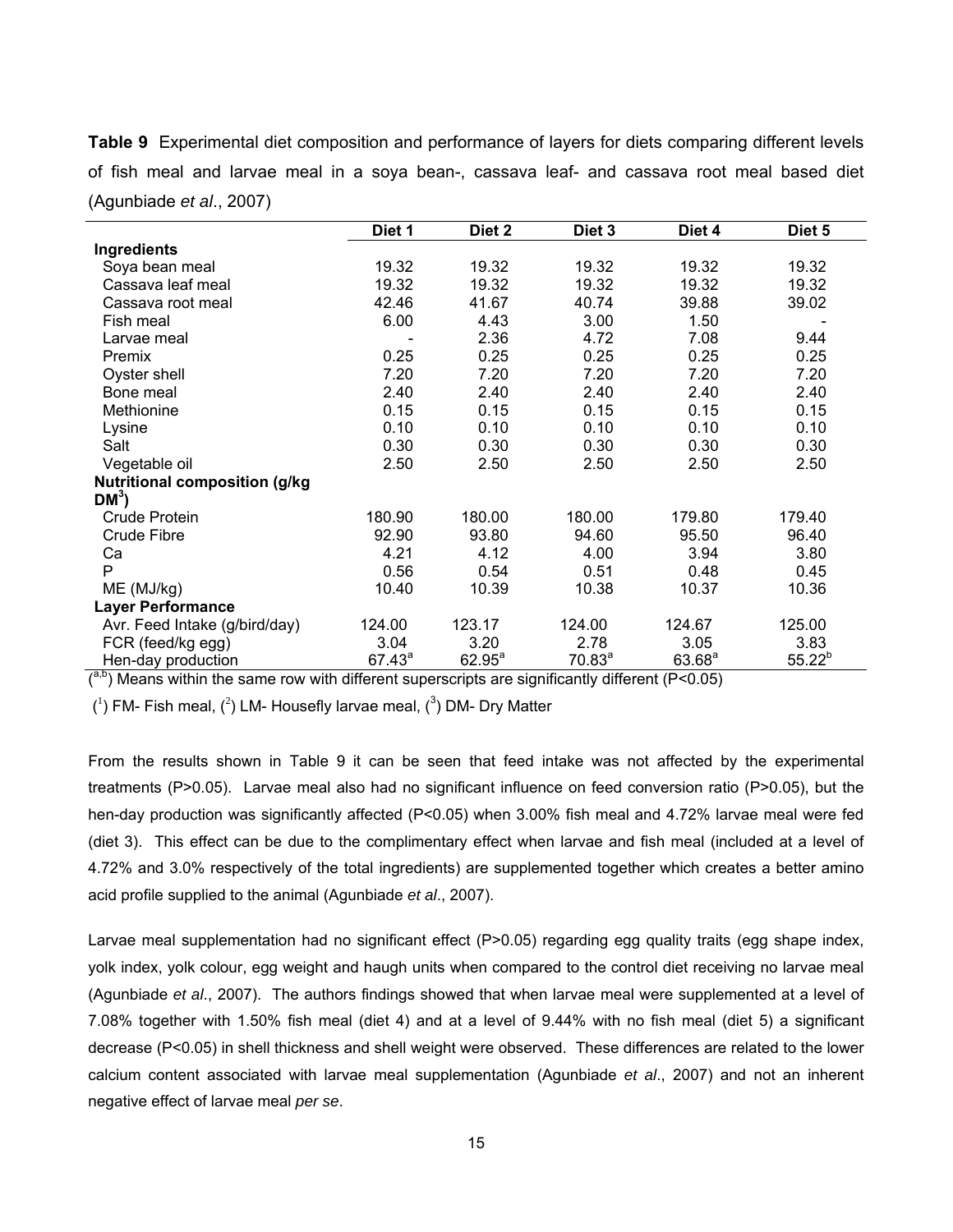#### **2.4.2 Broiler nutrition**

Broilers are expected to grow to market weight in the shortest possible time for maximum profit. In most of the studies where house fly larvae meal was studied the effect were investigated when other protein sources were replaced. The replacement of fish meal (Awoniyi *et al*., 2003) and ground nut oil cake meal (Adeniji, 2007) in broiler nutrition are some protein sources investigated. There is also literature of showing where the effect of house fly larvae meal supplementation was investigated in the overall production performance of broilers (Awoniyi *et al*., 2003; Adeniji, 2007; Téguia *et al*., 2002) and the digestibility of house fly larvae meal in the diets of turkeys (Zuidhof *et al*., 2003) and broilers (Hwangbo *et al*., 2009).

### **2.4.2.1 The effect of house fly larvae meal on broiler growth performance and feed intake**

The findings of Hwangbo *et al*. (2009) where the effect of larvae meal supplementation was investigated is summarised in Table 10. The diets were formulated to contain 0% (control), 5%, 10%, 15%, 20% larvae meal respectively and these diets were formulated to be isoenergetic and isonitrogenous with similar lysine and methionine inclusion levels.

Broilers receiving diets with larvae meal supplemented at 10 and 15% respectively had significantly higher (P<0.05) weight gains than the broilers receiving no larvae meal. The feed conversion ratio was also significantly lower (P<0.05) in all the diets supplemented with larvae meal when compared to the control (Table 10). Hwangbo *et al.* (2009) attributes these differences in weight gain, high crude protein digestibility and to the essential amino acid profile of the larvae meal. These differences can also be attributed the fact that the control diet had high levels of maize gluten meal (8.00%) that could have caused the lower performance (Afshar & Moslehi, 2000). These results differ from the findings of Awoniyi *et al*. (2003), Adeniji (2007) and Téguia *et al*. (2002) who found no significant effect (P>0.05) of larvae meal supplementation on weight gain and feed conversion ratio (FCR).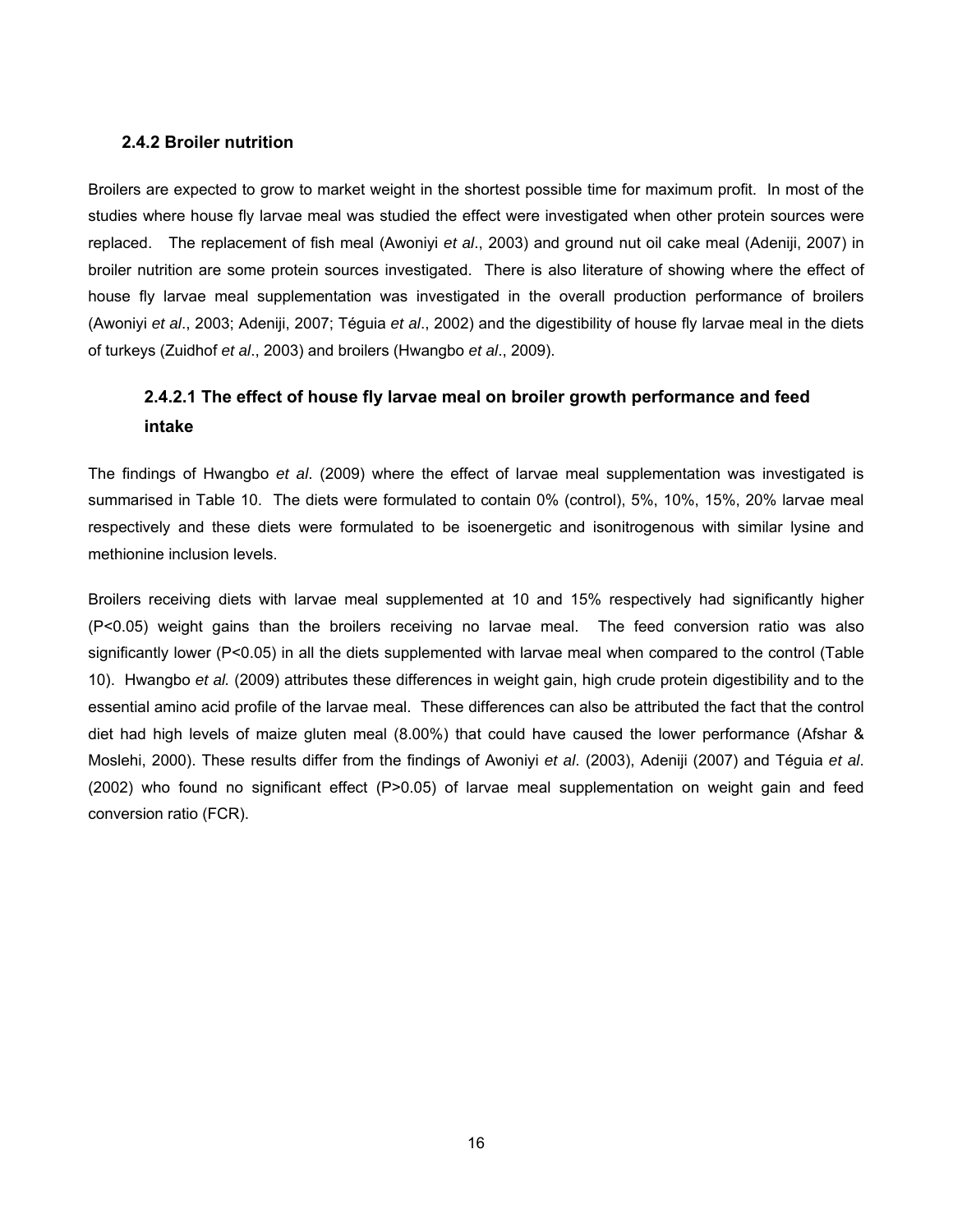|                  | <b>Control</b>    | 5% Larvae<br>meal | 10% Larvae<br>meal | 15% Larvae<br>meal | 20% Larvae<br>meal |
|------------------|-------------------|-------------------|--------------------|--------------------|--------------------|
| 0-3 Weeks        |                   |                   |                    |                    |                    |
| Live weight (g)  | 658               | 698               | 665                | 662                | 671                |
| Feed intake (g)  | 925               | 931               | 928                | 919                | 941                |
| FCR <sup>1</sup> | 1.40              | 1.33              | 1.39               | 1.39               | 1.40               |
| 4-5 Weeks        |                   |                   |                    |                    |                    |
| Live weight (g)  | 1020 <sup>b</sup> | 1077 <sup>b</sup> | 1113 <sup>a</sup>  | 1123 <sup>a</sup>  | 1107 <sup>b</sup>  |
| Feed intake (g)  | 1889              | 1861              | 1854               | 1852               | 1835               |
| <b>FCR</b>       | 1.85 <sup>a</sup> | $1.72^{b}$        | 1.66 <sup>b</sup>  | $1.65^{b}$         | 1.66 <sup>b</sup>  |
| 0-5 Weeks        |                   |                   |                    |                    |                    |
| Live weight (g)  | 1638 <sup>b</sup> | $1775^{\text{a}}$ | 1778 <sup>a</sup>  | $1785^{\text{a}}$  | 1778 <sup>a</sup>  |
| Feed intake (g)  | 2814              | 2792              | 2782               | 2771               | 2776               |
| <b>FCR</b>       | 1.71 <sup>a</sup> | 1.57 <sup>b</sup> | 1.56 <sup>b</sup>  | $1.55^{b}$         | 1.56 <sup>b</sup>  |

**Table 10** Performance results of broilers receiving diets supplemented with various levels of housefly larvae meal (Hwangbo *et al*., 2009)

 $(1)$  Feed Conversion Ratio (amount of feed needed to gain 1kg body weight)

 $($ <sup>a,b</sup>) Means with different superscripts within the same row differ significantly (P<0.05)

 Table 11 summarizes the findings of Téguia *et al*. (2002) where they studied the effect of larvae meal supplementation in broiler nutrition and its effect on performance and carcass characteristics in the starter, grower and finisher phases. The species of fly larvae used was not reported. All the treatment diets were formulated to have similar nutritional values, but the control diet contained no larvae meal. Results showed that there was no significant effect (P>0.05) regarding weight gain when 10% (diet 3) of the fish meal was replaced with larvae meal as compared to the control group (diet 1) in the starter phase. This may be attributed to the lower crude protein concentration (22.65%) as compared to the other treatment diets in the starter phase (Table 11). When 5% (diet 2) and 15% (diet 4) of the fish meal was replaced with larvae meal in the starter phase the weight gain was higher and this effect was found to be significantly better (P<0.05). During the finisher phase, Téguia *et al*. (2002) replaced 50% (diet 6) and 100% (diet 7) of the fish meal with larvae meal respectively. These authors found that there was no significant effect (P>0.05) on weight gain when 50% of the fish meal was replaced with larvae meal when compared to the control diet (diet 5). The weight gain was significantly better (P<0.05) when 100% of the fish meal was replaced with larvae meal when compared to the control diet. The overall inclusion levels of larvae meal were, however, very low and ranging between 0.23% and 2%.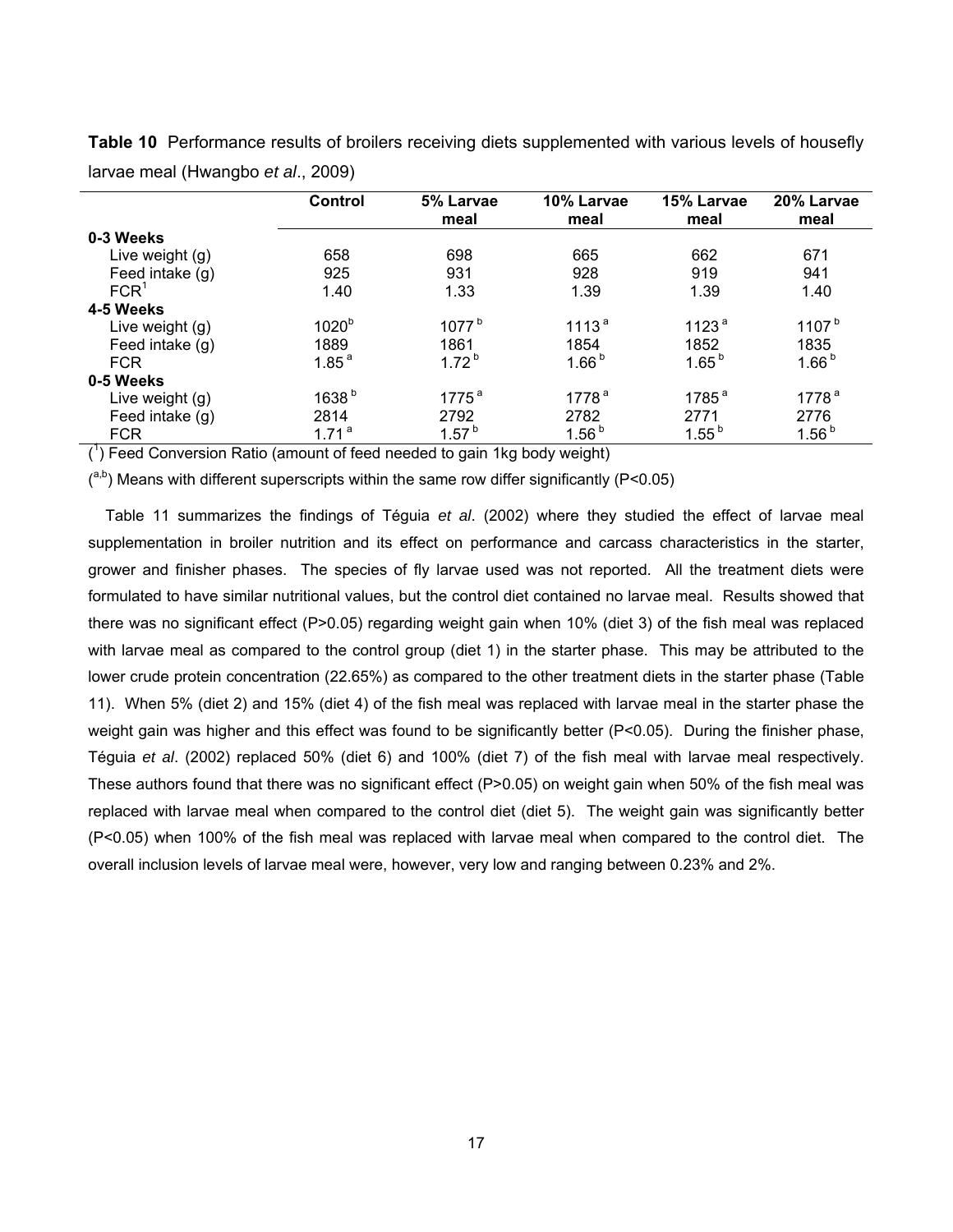|                                | <b>Starter Phase</b> |                       |                      |              | <b>Grower Phase</b>  |                       |                      |  |
|--------------------------------|----------------------|-----------------------|----------------------|--------------|----------------------|-----------------------|----------------------|--|
| Ingredients (% of diet)        | Diet 1               | Diet 2                | Diet 3               | Diet 4       | Diet 5               | Diet <sub>6</sub>     | Diet 7               |  |
| Maize                          | 62.50                | 62.50                 | 62.50                | 62.50        | 56.00                | 56.00                 | 56.00                |  |
| Wheat middling                 |                      |                       |                      |              | 20.00                | 20.00                 | 20.00                |  |
| Soya bean meal                 | 12.00                | 12.00                 | 12.00                | 12.00        | 7.00                 | 7.00                  | 7.00                 |  |
| Cotton seed oil cake           | 10.00                | 10.00                 | 10.00                | 10.00        | 4.00                 | 4.00                  | 4.00                 |  |
| Fish meal                      | 4.50                 | 4.28                  | 4.05                 | 3.83         | 2.00                 | 1.00                  |                      |  |
| Larvae meal                    |                      | 0.23                  | 0.45                 | 0.68         |                      | 1.00                  | 2.00                 |  |
| Premix                         | 10.00                | 10.00                 | 10.00                | 10.00        | 10.00                | 10.00                 | 10.0                 |  |
| <b>NaCl</b>                    | 1.00                 | 1.00                  | 1.00                 | 1.00         | 1.00                 | 1.00                  | 1.00                 |  |
| <b>Nutritional composition</b> |                      |                       |                      |              |                      |                       |                      |  |
| $(\%DM^3)$                     |                      |                       |                      |              |                      |                       |                      |  |
| Metabolizable Energy           | 11.41                | 11.41                 | 11.41                | 11.41        | 10.77                | 10.79                 | 10.80                |  |
| (MJ/kg)                        |                      |                       |                      |              |                      |                       |                      |  |
| Crude Protein                  | 23.19                | 23.61                 | 22.65                | 23.05        | 20.88                | 21.23                 | 20.99                |  |
| Crude Fibre                    | 4.52                 | 4.51                  | 4.44                 | 4.48         | 4.86                 | 5.00                  | 4.95                 |  |
| Ash                            | 2.75                 | 3.83                  | 3.70                 | 3.75         | 8.50                 | 8.42                  | 8.43                 |  |
| <b>Performance Results</b>     |                      |                       |                      |              |                      |                       |                      |  |
| Live Weight Gain (g)           | $678.25^{\circ}$     | 795.38 <sup>ab</sup>  | 717.50 <sup>bc</sup> | $837.13^{a}$ | $1062.19^{b}$        | 1125.63 <sup>ab</sup> | $1209.38^{a}$        |  |
| Feed Intake (g)                | 1356.50 <sup>b</sup> | 1415.77 <sup>ab</sup> | 1377.60 <sup>b</sup> | $1456.58^a$  | 2718.59 <sup>b</sup> | 2972.81 <sup>a</sup>  | 2668.28 <sup>b</sup> |  |
| <b>Feed Conversion</b>         | 2.00                 | 1.78                  | 1.92                 | 1.74         | 2.63                 | 2.65                  | 2.23                 |  |

**Table 11** Diet composition and performance of broiler chickens when fish meal is replaced with larvae meal (Téguia *et al*., 2002)

 $(100)$  Means with different superscript within the same column differ significantly (P<0.05), within a specific phase

 $(1)$  LM- Larvae meal,  $(2)$  FM- Fish meal,  $(3)$  DM- Dry Matter

Adeniji (2007) also found that larvae meal had no significant effect (P>0.05) on feed intake and this agrees with the results found by Hwangbo *et al*. (2009). Results reported indicated that when 75% and 100% of groundnut oilcake meal was replaced by larvae meal, dry matter intakes were not influenced and this supports the data found by Awoniyi *et al*. (2003). These authors replaced fish meal with larvae meal at levels of 25, 50, 75 and 100% respectively with no significant effect on feed intake (P>0.05). The effect of larvae meal supplementation is more visible after three weeks of age and this may be due to the difference in which adults and young broiler chickens utilize the larvae meal protein (Awoniyi *et al*., 2003).

#### **2.4.2.2 House fly larvae meal and broiler carcass characteristics**

Results reported by Hwangbo *et al*. (2009) showed that larvae meal supplementation in the diets of broilers led to significantly better (P<0.05) carcass characteristics, such as; dressing percentage yield as well as breast muscle and thigh muscle yield as percentage of carcass weight. Table 12 shows how various carcass characteristics were influenced by the supplementation of larvae meal. It was noticed that broilers receiving larvae meal supplementation had a significantly higher (P<0.05) dressing percentage, breast muscle (% carcass weight) and thigh muscle (% carcass weight) yields when compared to the control group (Hwangbo *et al*., 2009). There was however no significant effect (P>0.05) with larvae meal supplementation on the amount of abdominal fat, as a percentage of the carcass weight and this supports the data found by Téguia *et al*. (2002).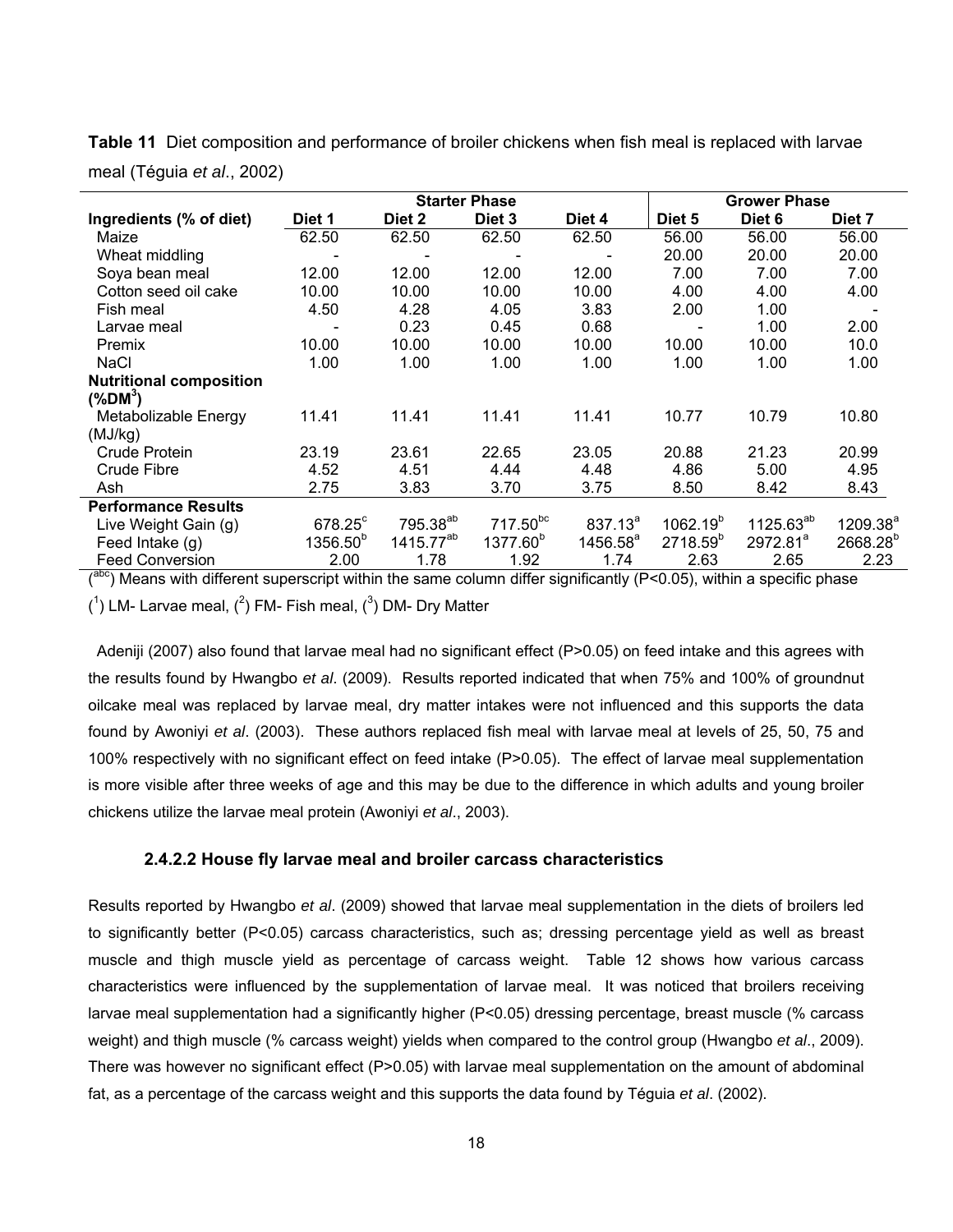| ----                             |                                       |                    |              |              |             |  |  |  |
|----------------------------------|---------------------------------------|--------------------|--------------|--------------|-------------|--|--|--|
|                                  | <b>Treatment diet (% Larvae Meal)</b> |                    |              |              |             |  |  |  |
|                                  | <b>Control</b>                        | 5%                 | 10%          | 15%          | 20%         |  |  |  |
| <b>Dressing Percentage</b>       | $64.19^{p}$                           | 66.07 <sup>a</sup> | $65.85^a$    | $65.87^{a}$  | $65.34^{a}$ |  |  |  |
| Breast muscle (%CW) <sup>1</sup> | 17.27 <sup>c</sup>                    | $18.84^{b}$        | $19.51^{ab}$ | $19.35^{ab}$ | $18.77^{b}$ |  |  |  |
| Thigh muscle (%CW)               | $22.10^{b}$                           | $23.74^{a}$        | $23.14^a$    | $23.74^{a}$  | $23.58^{a}$ |  |  |  |
| <b>Abdominal fat (%CW)</b>       | 2.28                                  | 2.16               | 2.41         | 2.28         | 2.33        |  |  |  |

**Table 12** The influences of house fly larvae meal on broiler carcass characteristics (Hwangbo *et al*., 2009)

( 1 ) Percentage of Carcass Weight

 $($ <sup>a,b</sup>) Means with different superscripts within the same row differ significantly (P<0.05)

Awoniyi *et al*. (2003) found that larvae meal supplementation had no significant influence on dressing percentage and breast muscle weights and this agrees with the findings of Téguia *et al*. (2002), but differs from the findings of Hwangbo *et al*. (2009). This contradictory literature could also be attributed to the trial design where Hwangbo *et al*. (2009) had 30 replicates per treatment in relation to the six replicates of Awoniyi et al., 2003 and the four replicates of Téguia *et al*. (2002).

Hwangbo *et al*. (2009) also studied the influence of larvae meal on broiler breast meat colour. Colour was determined by cutting of a piece of breast meat and allowing it to bloom for 30 minutes were after the colour of each sample was measured five times by a colorimeter to obtain the CIElab values (L\*, lightness; a\*, redness; b\*, yellowness). The results showed that larvae meal supplementation had no significant effect (P>0.05) on meat colour regarding the CIElab L\*, a\* and b\* values (Table 13).

**Table 13** Effects of housefly larvae meal on meat colour of breast muscle from broiler chickens (Hwangbo *et al*., 2009)

|                                                                                                                     | <b>Treatment diet (% Larvae Meal)</b> |       |       |       |       |  |  |
|---------------------------------------------------------------------------------------------------------------------|---------------------------------------|-------|-------|-------|-------|--|--|
| <b>CIEIab colour values</b>                                                                                         | О%                                    | 5%    | 10%   | 15%   | 20%   |  |  |
| l *                                                                                                                 | 46.77                                 | 46.97 | 47.55 | 47.51 | 46.88 |  |  |
| a*                                                                                                                  | 5.80                                  | 5.25  | 5.73  | 6.01  | 5.78  |  |  |
| $b^*$                                                                                                               | 9.10                                  | 8.85  | 9.67  | 9.70  | 8.94  |  |  |
| $M_{\text{e}}$ and with different concernate within the concerner different indifferent $\sim$ (D $\sim$ O D $\sim$ |                                       |       |       |       |       |  |  |

Means with different superscripts within the same row differ significantly (P<0.05)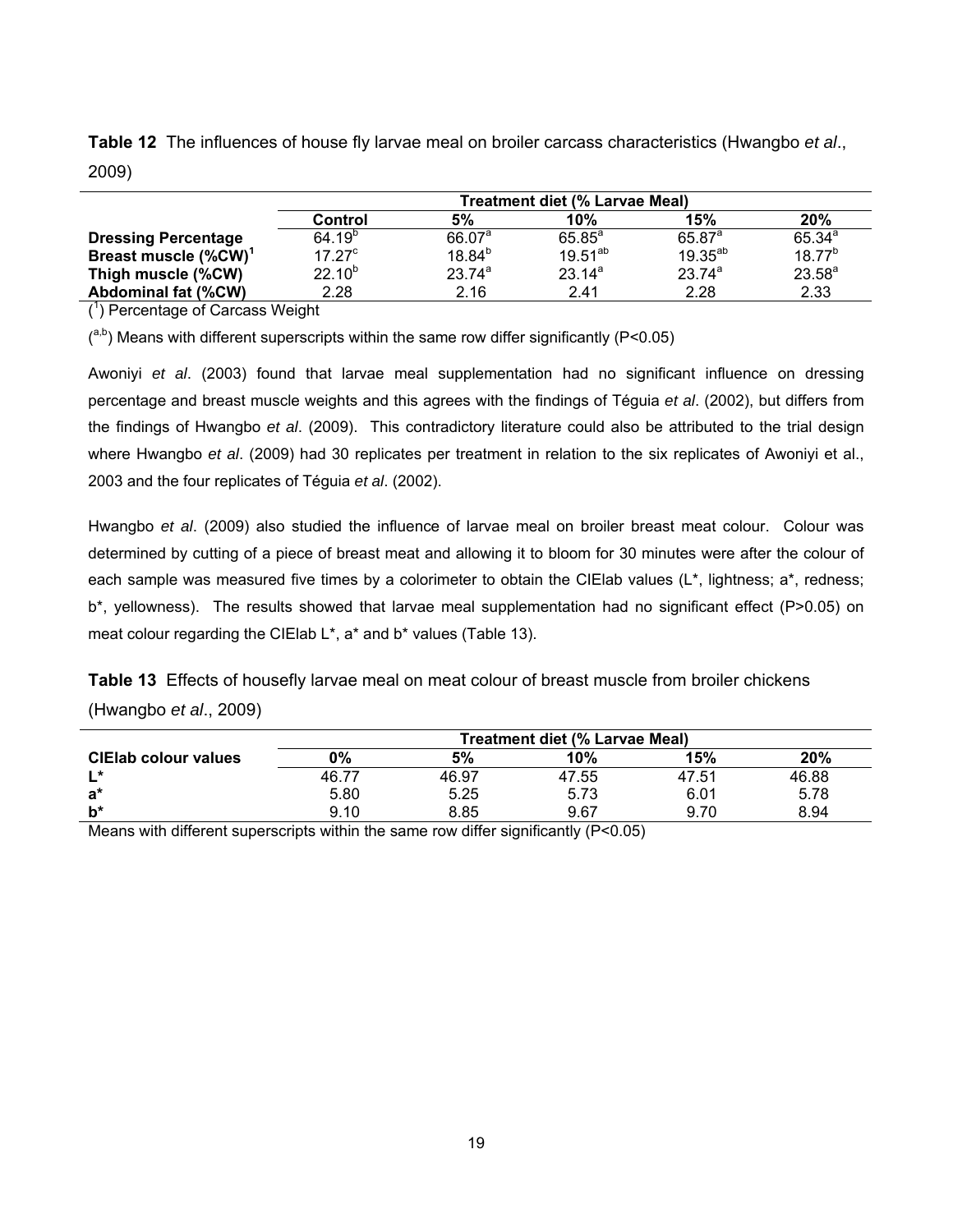#### **2.4.2.3 House fly pupae meal in broiler nutrition**

Calvert *et al*. (1971) studied the effect of growth response when housefly pupae meal is supplemented in the diets of growing chicks. In their study they tested two different treatment diets where the one treatment diet contained mainly soybean oil cake meal as a protein source and in the second treatment diet contained only dried house fly pupae meal as protein source. Results (Table 14) revealed that supplementation of the diet with larvae meal were beneficial in terms of weight gain per bird during the first 14 days if it was supplied for the total period whereas supplementation only from day seven onwards had no benefit.

**Table 14** Performance of broiler chickens fed either a soybean diet or a house fly pupae meal diet (Calvert *et al*., 1971)

|                           | Larvae meal diet | <b>Pupae meal diet</b> |
|---------------------------|------------------|------------------------|
| Chicks fed from 7-14 days |                  |                        |
| Weight gain (g/bird)      | 63               | 62                     |
| Feed intake (g/bird)      | 108              | 113                    |
| Feed conversion           | 1.71             | 1.82                   |
| Chicks fed from 1-14 days |                  |                        |
| Weight gain (g/bird)      | $87^a$           | 96 <sup>b</sup>        |
| Feed intake (g/bird)      | 183              | 192                    |
| Feed conversion           | 2.10             | 2.00                   |

 $($ <sup>a,b</sup>) Means with different superscripts within the same row differ significantly (P<0.05)

These results show a similar pattern as results obtained in other studies (Hwangbo *et al*., 2009). Teotia & Miller (1974) studied the feeding value of housefly pupae for Single Comb White Leghorn chicks when compared to a diet containing soya bean meal from post-hatch until four weeks of age. Their findings showed no significant differences (P>0.05) regarding larvae meal supplementation on weight gain, feed intake and feed conversion ratio.

#### **2.4.2.4 The digestibility of house fly larvae meal**

There exists limited literature regarding the digestibility of housefly larvae meal in monogastric animals. Zuidhof *et al*. (2003) reported total tract digestibilities of dehydrated housefly larvae meal in turkey poults. These results are summarized in Table 15. The results show that there is a significant difference (P<0.05) regarding the coefficient of total tract digestibility in the dehydrated housefly larvae meal as compared to the commercial diet. The coefficients of total tract digestibility were significantly higher for gross energy, crude protein and all the amino acids except for cystine. Hwangbo *et al*., 2009 also reported that larvae meal had apparent digestibilities for crude proteins of 98% and the essential amino acids of 94.8%.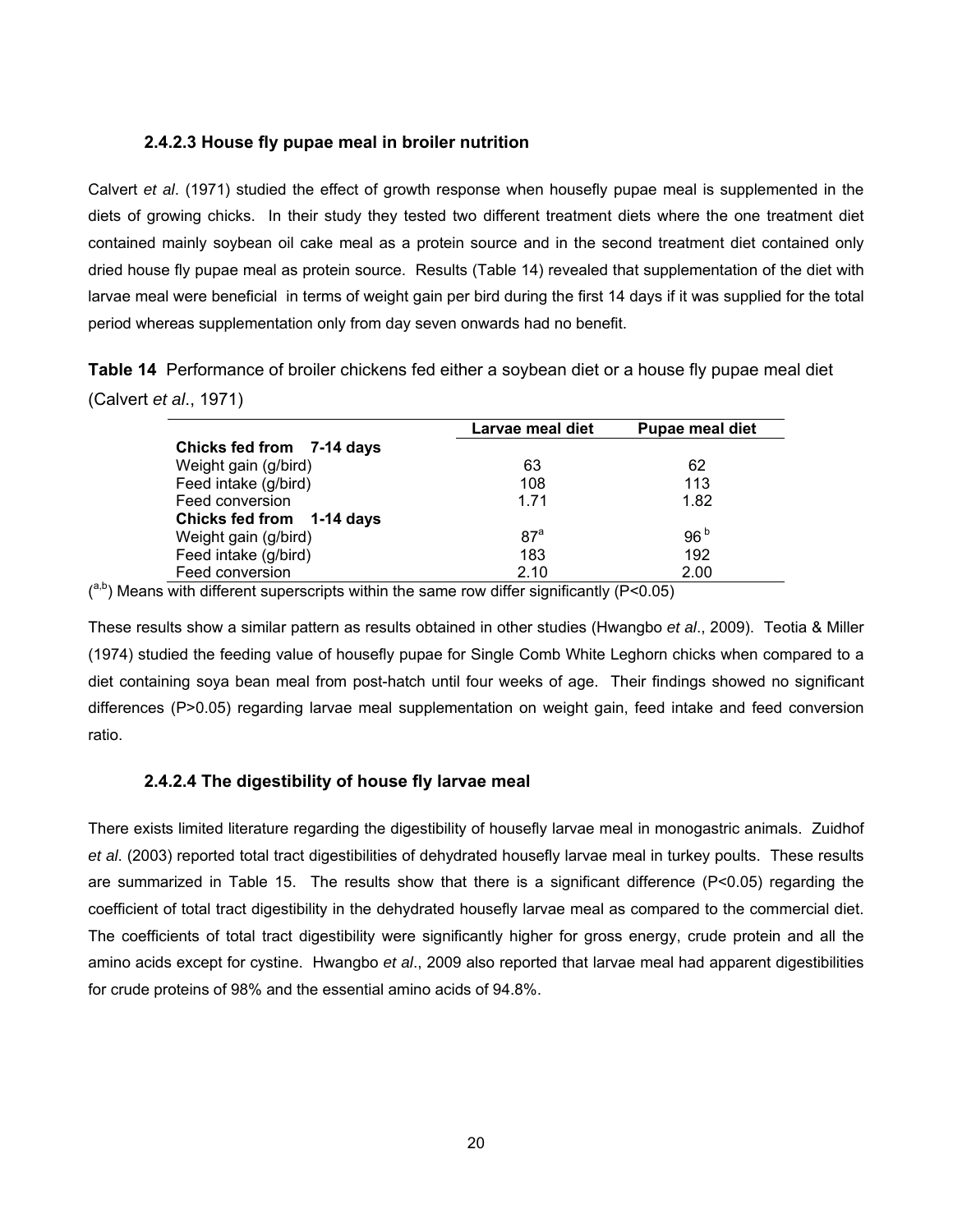|                             | Nutrient level in the diet |                   |                   |      | <b>Coefficient of total tract apparent</b> |               |                      |       |  |
|-----------------------------|----------------------------|-------------------|-------------------|------|--------------------------------------------|---------------|----------------------|-------|--|
|                             |                            |                   |                   |      |                                            | digestibility |                      |       |  |
|                             | DLM <sup>T</sup>           | S.E. <sup>2</sup> | $CD^3$            | S.E. | <b>DLM</b>                                 | S.E.          | CD                   | S.E.  |  |
| <b>Gross Energy (MJ/kg)</b> | $23.\overline{1}^{a}$      | 0.3               | $17.0^{b}$        | 0.0  | 0.777                                      | 0.005         | 0.775                | 0.004 |  |
| AME <sup>4</sup> (MJ/kg)    | 17.9 <sup>a</sup>          | 0.1               | $13.2^{b}$        | 0.1  |                                            |               |                      |       |  |
| <b>Crude Protein</b>        | $593.0^a$                  | 7.0               | $318.0^{b}$       | 8.5  | $0.988$ <sup>c</sup>                       | 0.001         | $0.971$ <sup>d</sup> | 0.001 |  |
| <b>Alanine</b>              | $34.2^{a}$                 | 0.2               | $14.2^{b}$        | 0.3  | $0.944^c$                                  | 0.001         | $0.846^{\circ}$      | 0.004 |  |
| <b>Arginine</b>             | 28.7 <sup>a</sup>          | 0.1               | $17.9^{b}$        | 0.2  | $0.917^c$                                  | 0.002         | $0.871$ <sup>d</sup> | 0.005 |  |
| <b>Aspartic acid</b>        | 50.2 <sup>a</sup>          | 0.1               | $24.2^{b}$        | 0.1  | $0.932$ <sup>c</sup>                       | 0.002         | $0.884^d$            | 0.003 |  |
| <b>Cystine</b>              | 4.6 <sup>b</sup>           | 0.1               | $5.4^a$           | 0.3  | $0.781$ <sup>c</sup>                       | 0.006         | $0.779$ <sup>c</sup> | 0.005 |  |
| Glutamic acid               | 72.7 <sup>a</sup>          | 0.9               | 56.6 <sup>b</sup> | 0.8  | 0.939 <sup>c</sup>                         | 0.002         | $0.932^{d}$          | 0.002 |  |
| <b>Glycine</b>              | $24.9^{a}$                 | 0.3               | $15.3^{b}$        | 1.0  | 0.880 <sup>c</sup>                         | 0.003         | $0.800^d$            | 0.005 |  |
| <b>Histidine</b>            | $21.2^a$                   | 0.2               | 9.1 <sup>b</sup>  | 0.2  | $0.943^c$                                  | 0.002         | $0.859^d$            | 0.004 |  |
| <b>Isoleucine</b>           | $22.1^a$                   | 0.3               | 20.0 <sup>b</sup> | 0.1  | 0.939 <sup>c</sup>                         | 0.002         | $0.895^d$            | 0.003 |  |
| Leucine                     | 35.3 <sup>a</sup>          | 0.3               | $23.4^{b}$        | 0.3  | $0.935$ <sup>c</sup>                       | 0.002         | $0.924^d$            | 0.002 |  |
| Lysine                      | 38.7 <sup>a</sup>          | 0.4               | $15.2^{b}$        | 0.2  | 0.969 <sup>c</sup>                         | 0.001         | 0.861 <sup>d</sup>   | 0.004 |  |
| <b>Methionine</b>           | 14.8 <sup>a</sup>          | 0.1               | 5.0 <sup>b</sup>  | 0.2  | $0.977$ <sup>c</sup>                       | 0.001         | 0.903 <sup>d</sup>   | 0.003 |  |
| Phenylalanine               | 30.9 <sup>a</sup>          | 0.3               | $13.9^{b}$        | 0.0  | $0.965^{\circ}$                            | 0.001         | 0.902 <sup>d</sup>   | 0.004 |  |
| <b>Proline</b>              | $22.4^a$                   | 0.3               | $20.4^{b}$        | 0.0  | 0.897 <sup>c</sup>                         | 0.003         | 0.894 <sup>c</sup>   | 0.003 |  |
| <b>Serine</b>               | $23.1^a$                   | 0.3               | $14.2^{b}$        | 0.1  | 0.910 <sup>c</sup>                         | 0.004         | $0.860^d$            | 0.005 |  |
| <b>Threonine</b>            | $23.7^{a}$                 | 0.1               | 10.7 <sup>b</sup> | 0.1  | 0.913 <sup>c</sup>                         | 0.003         | $0.780^{d}$          | 0.006 |  |
| Tryptophan                  | $8.5^a$                    | 1.0               | 4.9 <sup>b</sup>  | 0.1  | $0.931$ <sup>c</sup>                       | 0.002         | $0.876^{\circ}$      | 0.004 |  |
| <b>Tyrosine</b>             | 34.7 <sup>a</sup>          | 0.7               | 6.4 <sup>b</sup>  | 0.1  | 0.980 <sup>c</sup>                         | 0.001         | $0.838^{d}$          | 0.009 |  |
| <b>Valine</b>               | 29.0 <sup>a</sup>          | 0.2               | $13.9^{b}$        | 0.1  | $0.938$ <sup>c</sup>                       | 0.002         | $0.877^d$            | 0.000 |  |
| Ca                          | 4.4 <sup>b</sup>           | 0.3               | $15.8^{a}$        | 0.6  | $0.448^d$                                  | 0.031         | $0.994^c$            | 0.001 |  |
| P                           | $10.9^{b}$                 | 0.1               | 11.6 <sup>a</sup> | 0.1  | $0.804^d$                                  | 0.010         | 0.900 <sup>c</sup>   | 0.004 |  |

**Table 15** Composition (Dry Matter basis, g/kg) and coefficient of total tract apparent digestibility of the dehydrated house fly larvae meal diet and a commercial diet for turkey poults (Zuidhof *et al*., 2003)

 $(1)$  DLM - Dehydrated Larvae meal  $(2)$  S.E. - Standard Error  $(3)$  CD - Commercial Diet

( **4** ) AME - Apparent Metabolizable Energy

( a,b) Means in the rows within the nutrient level with different superscripts are significant different (P *<* 0*.*05)

(<sup>c,d</sup>) Means in the rows within the coefficient of total tract apparent digestibility with different superscripts are significant different (P *<* 0*.*05)

#### **2.5 House fly larvae meal and meat quality**

The main factors that determine broiler meat quality can be divided into the appearance and physical characteristics and these factors are exclusively determined by the consumer. The appearance or colour of the meat is the first quality factor taken into account by the consumer and it determines if the meat will be purchased or not. The acidity of the meat is an important process that occurs especially when the muscle are converted to meat and by ensuring the pH of the meat gives an indication of the degree of meat acidification after slaughter (Allen *et al*., 1998; Qiao *et al*., 2001; Swatland, 2004). The rate and extend of the pH decline has an effect on the colour, water holding capacity as well as the tenderness of the meat (Van Laack *et al.*, 2000; Huff-Lonergan & Lonergan, 2005). There are numerous articles that demonstrate a significant relationship between the pH of the meat and the meat colour (Allen *et al*., 1998; Qiao *et al*., 2001; Swatland, 2004). Allen *et al*. (1998) reported that dark coloured broiler meat had higher pH values than lighter coloured meat, but the darker meat had a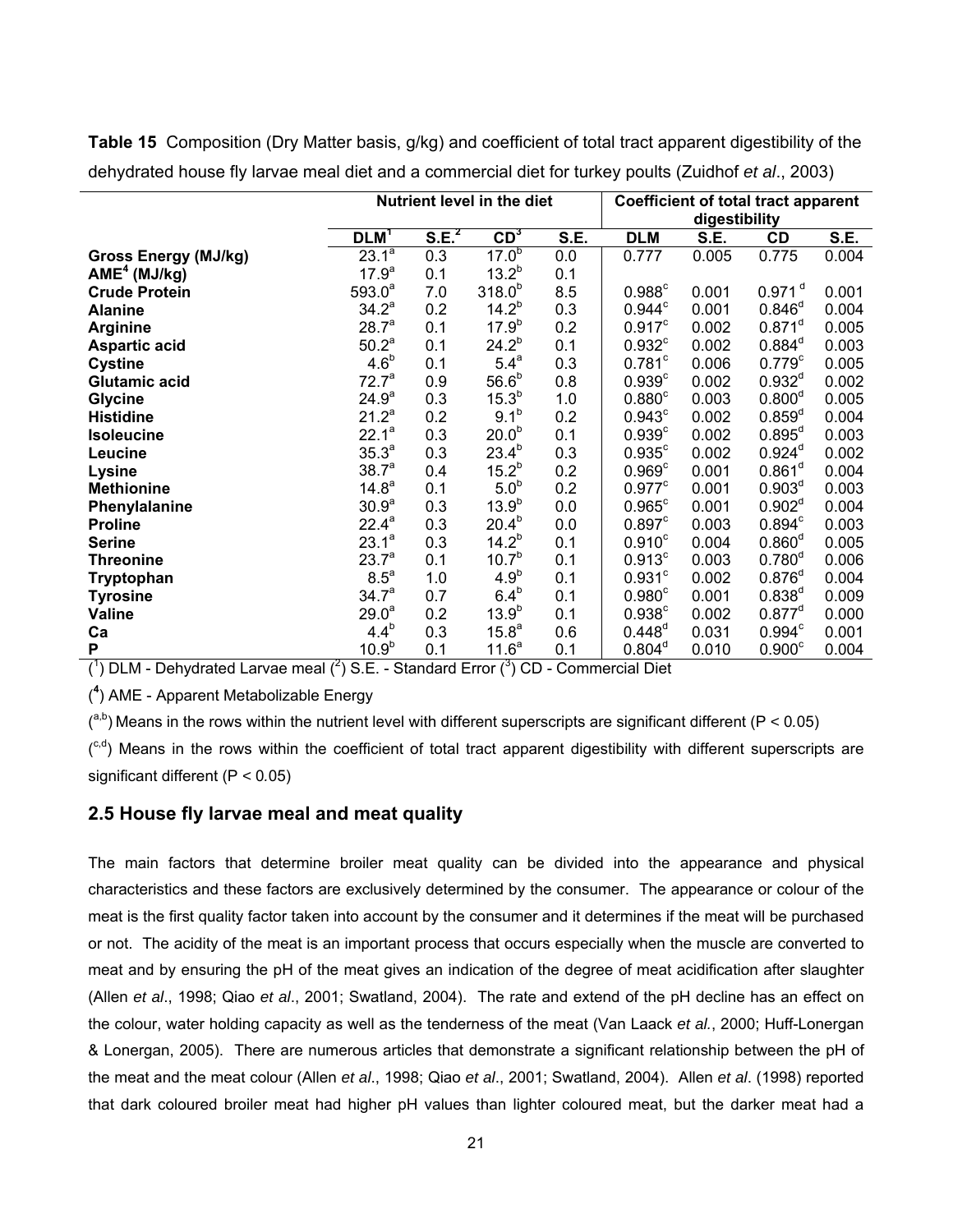reduced shelf-life that can be attributed to the increasing number of psychotropic bacteria that colonize the darker meat.

The water holding capacity is a physical characteristic that is an important factor in determining meat quality, because it influences the appearance of the meat prior to cooking as well as tenderness and juiciness during consumption (Huff-Lonergan & Lonergan, 2005). Cooking loss is another measure of the water holding capacity and during cooking the meat proteins denature and cellular structures are disrupted causing extra- and intracellular water to be released (Huff-Lonergan & Lonergan, 2005). During the process of *rigor mortis* when the muscle is converted to meat, the pH of the muscle declines until the major muscle proteins reaches the isoelectric point and this process leads to the expulsion of water into the extracellular space that is known as drip loss (Huff-Lonergan & Lonergan, 2005). The pH of the meat was shown to affect this process (Van Laack *et al*., 2000). If the pH is above the isoelectric point of the major proteins (pH= 5.3) it causes the water molecules to be more tightly bound, causing more light to be absorbed by the meat giving a paler colour (Van Laack *et al*., 2000).

#### **2.6 Cost effectiveness of housefly larvae meal**

Larvae meal production has the potential to be cost effective. Fashina-Bombata & Balogun (1997) completed a study were they compared the cost of the larvae meal production with that of fishmeal. These authors found that the cost of harvesting and processing the larvae meal was less than 20% of the cost of a similar weight in fishmeal. Ajani *et al*. (2004) in a later study reported that the replacement of fishmeal with 50% and 100% larvae meal has led to a reduction in cost of tilapia production by 18% and 28% respectively.

#### **2.7 Conclusion**

It is concluded from this literature review that insects belonging to the order Diptera show great potential as an alternative renewable protein source that can replace conventional protein sources used in animal nutrition. *Musca domestica* (common house fly) larvae meal has proven itself to be a suitable protein source that can be incorporated in the diets of broilers with no undesirable effects. House fly larvae meal has a high crude protein content ranging from 37.5% to 63.1% and a crude fat content ranging from 15.5% to 25.3%. The larvae meal also has a good amino acid profile that compares to that of fish meal. Differences were observed between larvae and fish meal when the ideal amino acid profile required by broilers were compared. These shortcomings can be overcome by adding crystalline amino acids or by feeding larvae meal in combination with other protein sources in broiler diets to obtain the ideal amino acid profile required. The performance of broilers where not effected when other protein sources (fish meal, soya and groundnut oil cake meal) were replaced with larvae meal in the diets of broilers. Some authors reported that performance (feed intake and live weight) of broilers were better with some degree of larvae meal supplementation. House fly larvae meal has a high total tract protein (98.8%) and amino acid (94.8%) digestibility that is higher than that of sunflower and soya oil cake meal. No adverse effects were found regarding carcass characteristics of larvae fed broilers.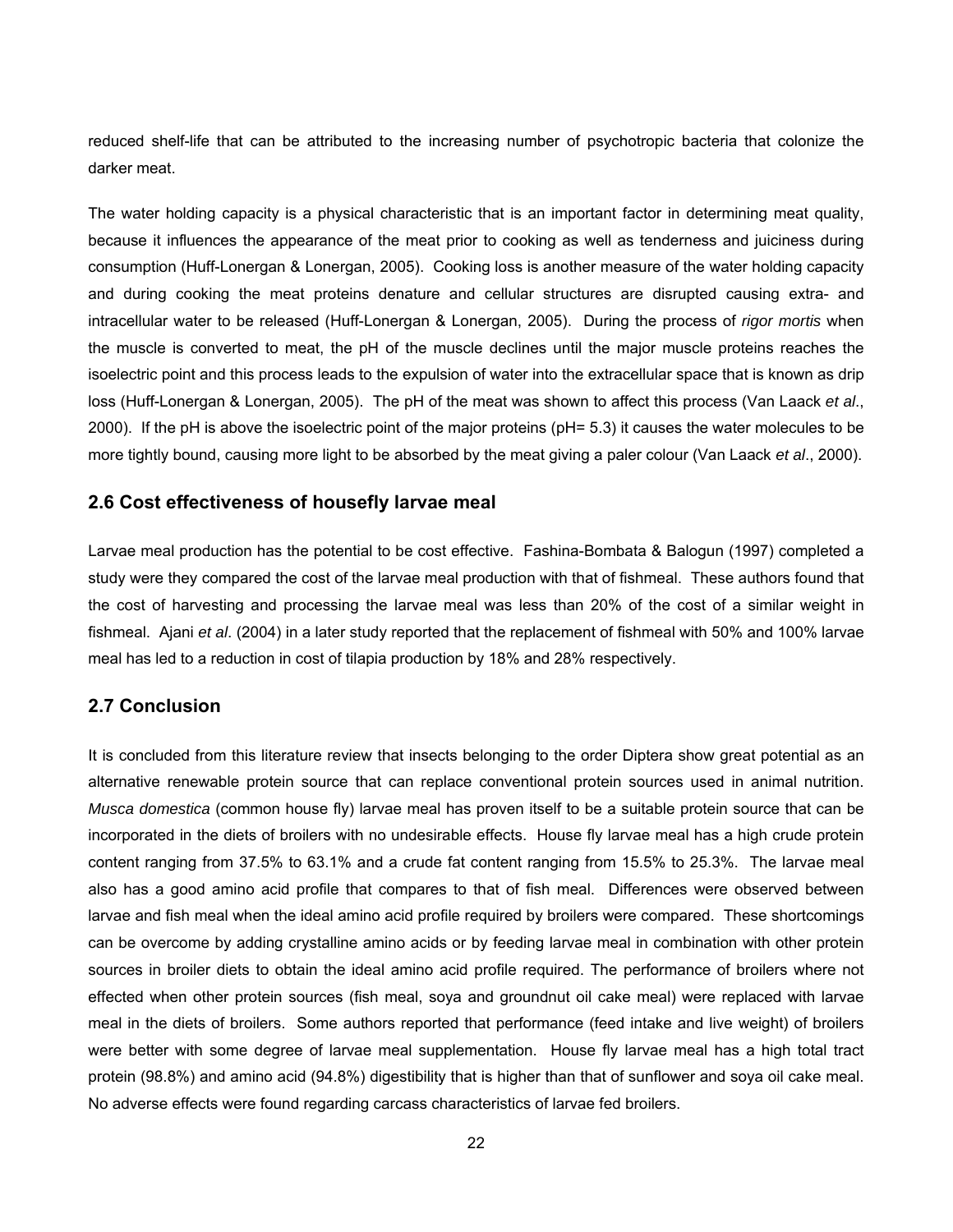#### **2.8 References**

- Abraham, E.R., Ramachandran, S. and Ramalingam, V., 2007. Biogas: Can it be an important source of energy? Environmental Science and Pollution Research. 14(1): 67-71.
- Act 36 of 1947. Fertilizers, farm feeds, agricultural remedies and stock remedies act, South Africa Government.
- Adeniji, A.A., 2007. Effect of replacing groundnut cake with maggot meal in the diet of broilers. International Journal of Poultry Science. 6(11): 822-825.
- Afshar, M. & Moslehi, H., 2000. Investigation in the effect of using wheat gluten meal on broiler performance. Agricultural Ministry. Tehran, Iran.
- Agunbiade, J.A., Adeyemi, O.A., Ashiru, O.M., Awojobi, H.A., Taiwo, A.A., Oke, D.B. and Adekunmisi, A.A., 2007. Replacement of fish meal with maggot meal in cassava-based layers' diets. The Journal of Poultry Science. 44(3): 278-282.
- Ajani, E.K., Nwanna, L.C. and Musa, B.O., 2004. Replacement of fishmeal with maggot meal in the diets of nile tilapia, *Oreochromis niloticus*. World Aquaculture- Baton Rouge: 52-55.
- Allen, C.D., Fletcher, D.L., Northcutt, J.K. and Russell, S.M., 1998. The relationship of broiler breast color to meat quality and shelf-life. Poultry Science. 77(2): 361-366.
- Aniebo, A.O. & Owen, O.J., 2010. Effects of age and method of drying on the proximate composition of housefly larvae (*Musca domestica linnaeus*) meal (HFLM). Pakistan Journal of Nutrition. 9(5): 485-487.
- Aniebo, A.O., Erondu, E.S. and Owen, O.J., 2008. Proximate composition of housefly larvae (*Musca domestica*) meal generated from mixture of cattle blood and wheat bran. Department of Animal Science and Fisheries, University of Port Harcourt. Nigeria.
- Awoniyi, T.A.M., Adetuyi, F.C. and Akinyosoye, F.A., 2004. Microbiological investigation of maggot meal, stored for use as livestock feed component. Journal of Food, Agriculture & Environment. 2(3/4): 104-106.
- Awoniyi, T.A.M., Aletor, V.A. and Aina, J.M., 2003. Performance of broiler-chickens fed on maggot meal in place of fish meal. International Journal of Poultry Science. 2: 271-274.
- Bondari, K. & Sheppard, D.C., 1987. Soldier fly, *Hermetia illucens*, larvae as feed for channel catfish, *Ictalurus punctatus* (*rafinesque*), and blue tilapia, *Oreochromis aureus* (*steindachner*). Aquaculture Research. 18(3): 209-220.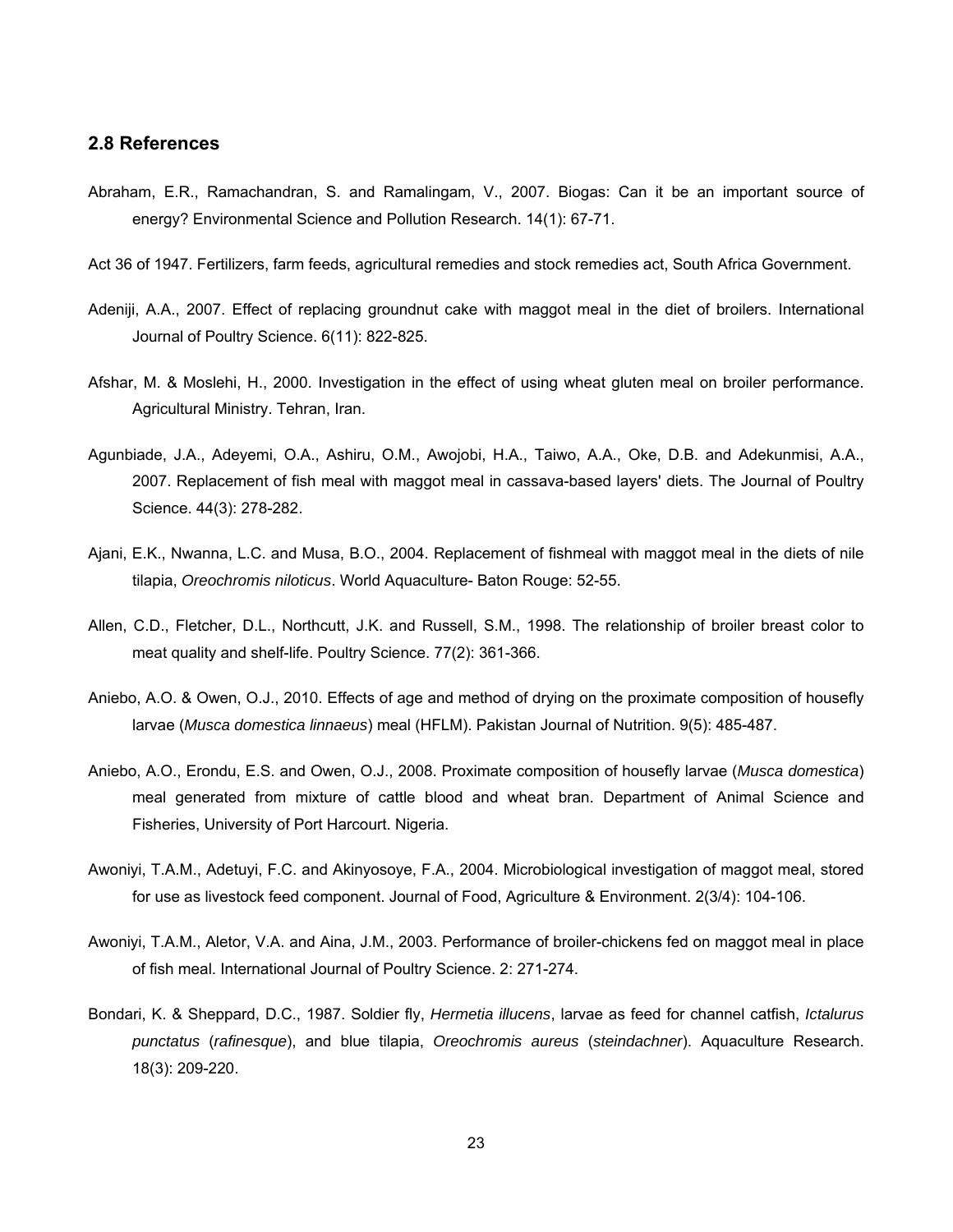- Brouns, F., Edwards, S.A. and English, P.R., 1995. Influence of fibrous feed ingredients on voluntary intake of dry sows. Animal Feed Science and Technology. 54(1-4): 301-313.
- Calvert, C.C. & Martin, R.D.A., 1969. Housefly pupae as food for poultry. Journal of Economical Entomology. 62: 938-939.
- Calvert, C.C., Morgan, N.O. and Eby, H.J., 1971. Biodegraded hen manure and adult houseflies: Their nutritional value to the growing chick. Livestock Waste Management and Pollution Abatement, Proceedings International Symposium on Livestock Wastes, Ohio State University. 319-320.
- Christoe, J., 2003. Waste not, want not: Managing livestock waste for income and the enviroment. The Livestock Revolution: A Pathway from Poverty.
- Codex Alimentarius Commission, 2009. Animal production, Second edition. World Health Organization. Food and Agricultural Organization of the United Nations. Rome.
- Cromwell, G.L., Herkelman, K.L. and Stahly, T.S., 1993. Physical, chemical, and nutritional characteristics of distillers dried grains with solubles for chicks and pigs. Journal of Animal Science. 71(3): 679- 686.
- Dalev, P.G., 1994. Utilisation of waste feathers from poultry slaughter for production of a protein concentrate. Bioresources and Technology. 48(3): 265-267.
- De Koning, A.J., 2005. Properties of South African fish meal: A review. South African Journal of Science 101.
- DeRouchey, J.M., Goodband, R.D., Tokach, M.D., Nelssen, J.L. and Dritz, S.S., 2008. Nursery swine nutrient recommendations and feeding management. Kansas State University.
- El Boushy, A.R., 1991. House-fly pupae as poultry manure converters for animal feed: A review. Bioresources and Technology. 38(1): 45-49.
- Fasakin, E.A., Balogun, A.M. and Ajayi, O.O., 2003. Evaluation of full-fat and defatted maggot meals in the feeding of clariid catfish, *Clarias gariepinus,* fingerlings. Aquaculture. Research. 34(9): 733-738.
- Fashina-Bombata, H.A. & Balogun, O., 1997. The effect of partial or total replacement of fish meal with maggot meal in the diet of tilapia (*Oreochromis niloticus*). Journal of Prospects in Science. 1: 178-181.
- Flegal, C.J., Sheppard, C.C. and Dorn, D.A., 1972. The effects of continuous recycling and storage on nutrient quality of dehydrated poultry waste (DPW). Waste management research. Proceedings of the 1972 Cornell Agricultural waste management conference. Ithaca, New York. P 295-300.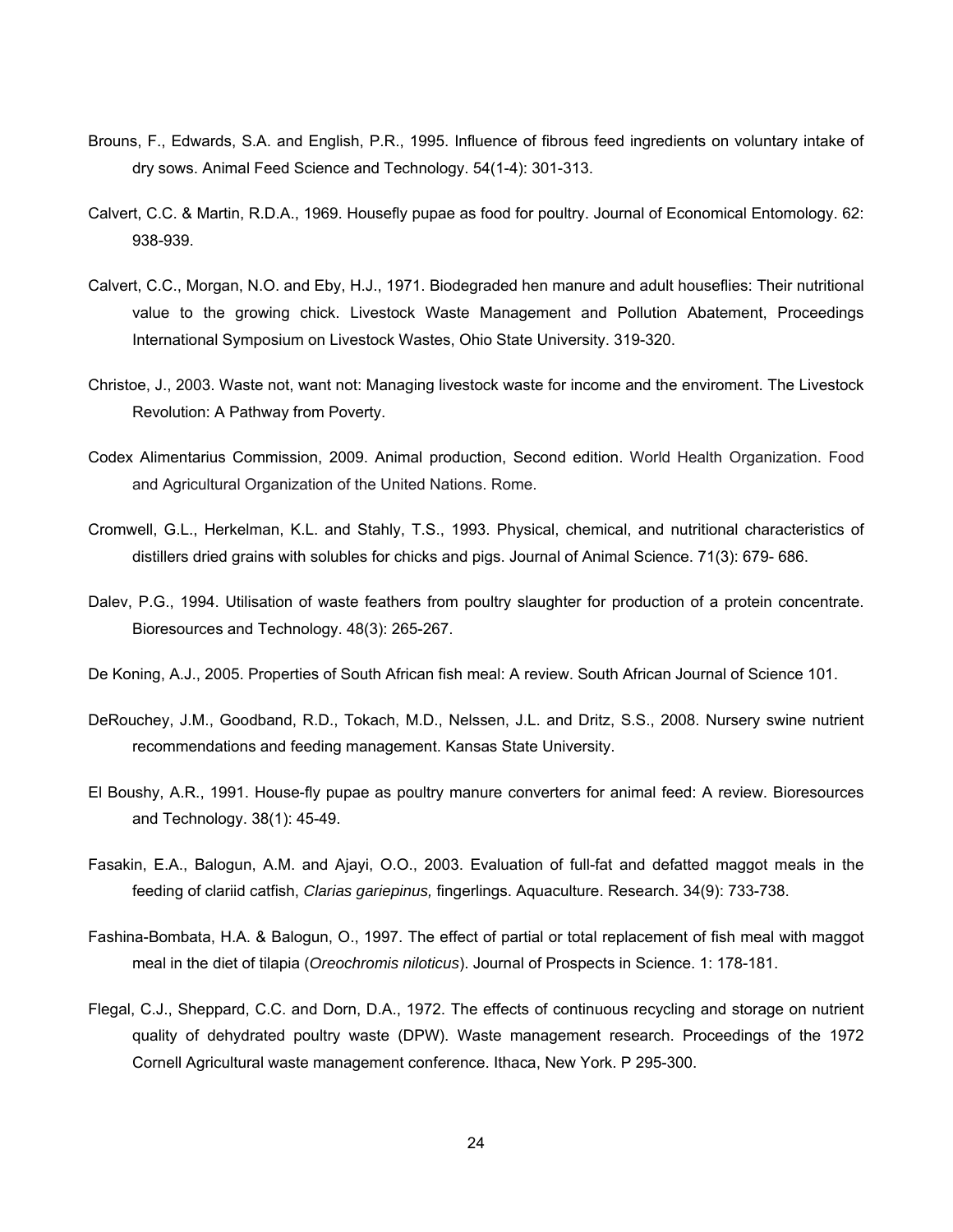- Haitook, T., 2006. Study on chicken meat production for small-farmers in Northwest Thailand. Kassel University Press.
- Huff-Lonergan, E. & Lonergan, S.M., 2005. Mechanisms of water-holding capacity of meat: The role of postmortem biochemical and structural changes. Meat Science. 71(1): 194-204.
- Hugli, T.E. & Moore, S., 1972. Determination of the tryptophan content of proteins by ion exchange chromatography of alkaline hydrolysates. Journal of Biological Chemistry. 247(9): 2828- 2834.
- Huszcza, E. & Bartmanska, A., 2008. The implication of yeast in de-bittering of spent hops. Enzyme Microbiology and Technology. 42(5): 421-425.
- Hwangbo, J., Hong, E.C., Jang, A., Kang, H.K., Oh, J.S., Kim, B.W. and Park, B.S., 2009. Utilization of house fly-maggots, a feed supplement in the production of broiler chickens. Journal of Environmental Biology. 30(4): 609-614.
- Inaoka, T., Okubo, G., Yokota, M. and Takemasa, M., 1999. Nutritive value of house fly larvae and pupae fed on chicken faeces as food source for poultry. Journal of Poultry Science. 36(3): 174-180.
- Kantor, L.S., Lipton, K., Manchester, A. and Oliveira, V., 1997. Estimating and addressing America's food losses. Food Review. 20(1): 2-12.
- Kramer, K.J. & Koga, D., 1986. Insect chitin: Physical state, synthesis, degradation and metabolic regulation. Insect Biochemistry. 16(6): 851-877.
- Lidner, P., 1919. Extraction of fat from small animals. Zoological Technology and Biology. 7: 213.
- McDonald, P., 2002. Animal nutrition. Prentice Hall.
- Mittal, G.S., 2006. Treatment of wastewater from abattoirs before land aplication- a review. Bioresources and Technology. 97(9): 1119-1135.
- National Research Council., 1994. Nutrient requirements of poultry. Ninth Revised ed. National Academy Press. Washington, DC.
- Newton, G.L., Booram, C.V., Barker, R.W. and Hale, O.M., 1977. Dried *Hermetia illucens* larvae meal as a supplement for swine. Journal of Animal Science. 44(3): 395-400.
- Newton, L., Sheppard, C., Watson, D., Burtle, G. and Dove, R., 2004. Using the black soldier fly, *Hermetia illucens*, as a value-added tool for the management of swine manure. University of Georgia, College of Agriculture & Environmental Science. Department of Animal & Dairy Science. Annual Report.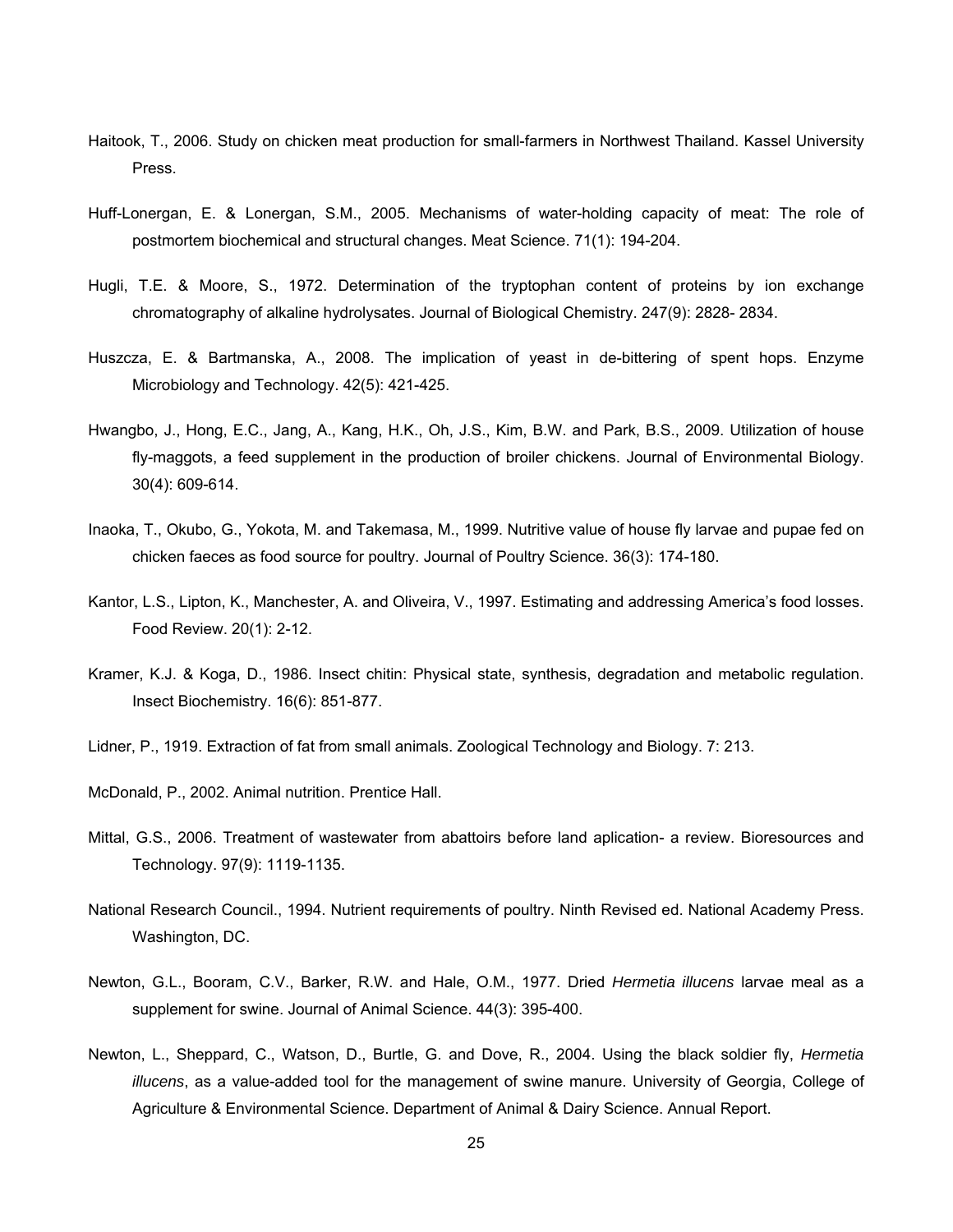- Ogunji, J.O., Kloas, W., Wirth, M., Schulz, C. and Rennert, B., 2006. Housefly maggot meal (magmeal): An emerging substitute of fishmeal in tilapia diets. Conference on international agricultural research for development. Deutscher Trapentag.
- Pearincott, J.V., 1960. Changes in the lipid content during growth and metamorphosis of the house fly, *Musca domestica linnaeus*. Journal of Cellular and Comparative Physiology. 55(2): 167-174.
- Pearson, J.V., Greenwood, N.M., Butler, E.J., Curl, C.L. and Fenwick, G.R., 1983. Fish meal and egg taint. Journal Science of Food and Agriculture. 34(3): 277-285.
- Qiao, M., Fletcher, D.L., Smith, D.P. and Northcutt, J.K., 2001. The effect of broiler breast meat colour on pH, moisture, water-holding capacity, and emulsification capacity. Poultry Science. 80(5): 676-680.
- Resh, V. H., and R. T. Cardé. 2003. Encyclopedia of insects. Academic Press San Diego, CA.
- Roberts, H.A. & de Jager, L., 2004. Current meat-related waste disposal practices of Free State red-meat abattoirs, South Africa. Waste Management and the Environment II: 645-651.
- Santos, M., Jimenez, J.J., Bartolome, B., Gomez-Cordoves, C. and Del Nozal, M.J., 2003. Variability of brewer's spent grain within a brewery. Food Chemistry. 80(1): 17-21.
- Scholtz, C.H. and Holm, E., 1985. Insects of Southern Africa. Butterworths Durban.
- Schutte, J.B. & de Jong, J., 2004. Ideal amino acid profile of poultry. Nutrition and Food Research Institute. Department of Animal Nutrition and Physiology. Wageningen, Netherlands.
- Shiau, S.Y., Lin, S.F., Yu, S.L., Lin, A.L. and Kwok, C.C., 1990. Defatted and full-fat soybean meal as partial replacements for fishmeal in tilapia (*Oreochromis niloticus aureus*) diets at low protein level. Aquaculture. 86(4): 401-407.
- St-Hilaire, S., Sheppard, C., Tomberlin, J.K., Irving, S., Newton, L., McGuire, M.A., Mosley, E.E., Hardy, R.W. and Sealey, W., 2007. Fly prepupae as a feedstuff for rainbow trout, *Oncorhynchus mykiss*. Journal of World Aquaculture Society. 38(1): 59-67.
- Swatland, H.J., 2004. Progress in understanding the paleness of meat with a low pH: Keynote address. South African Journal of Animal Science. 34(6): 1-7.
- Téguia, A., Mpoame, M. and Mba, J.A.O., 2002. The production performance of broiler birds as affected by the replacement of fish meal by maggot meal in the starter and finisher diets. Tropicultura. 20(4): 187-192.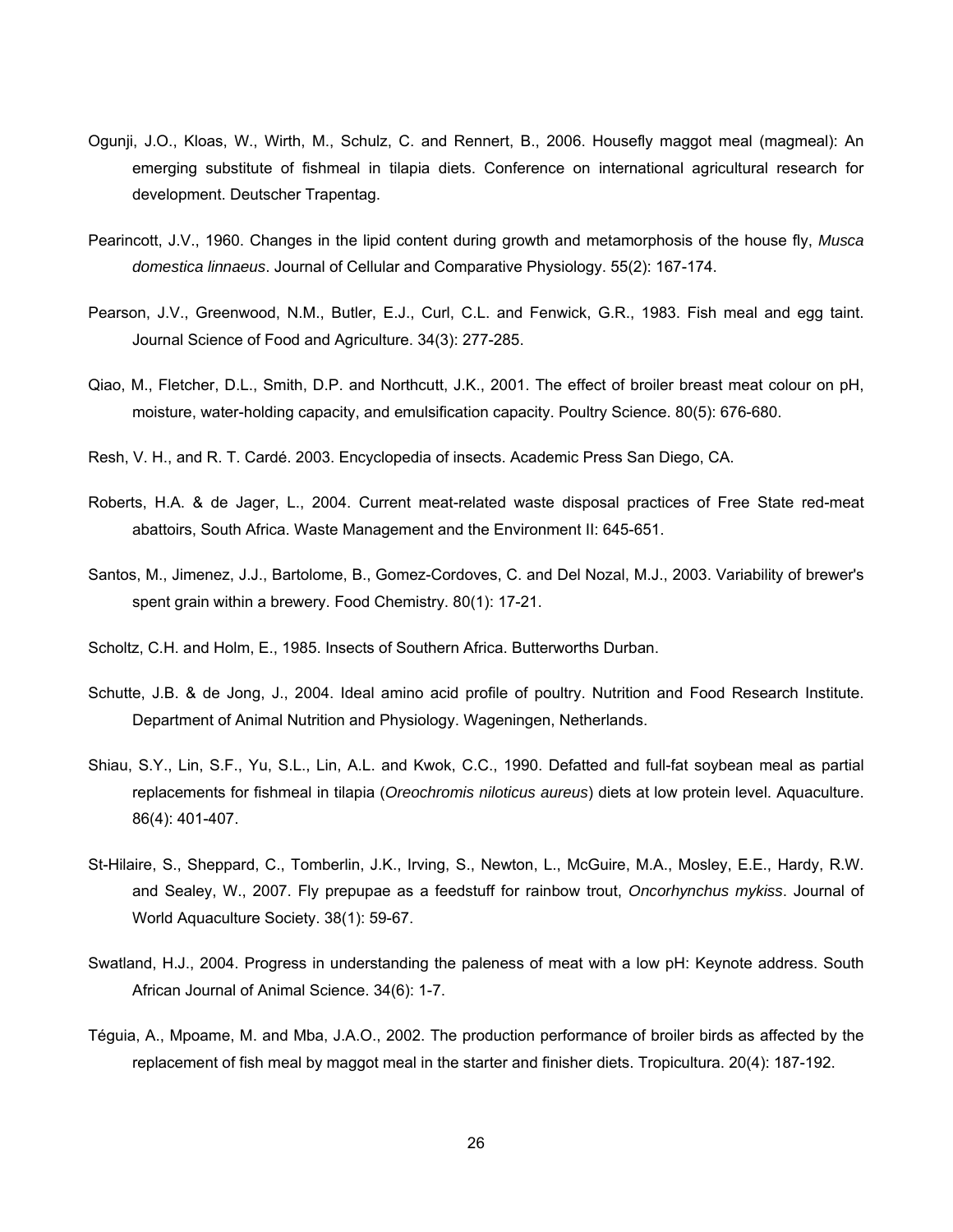- Teotia, J.S. & Miller, B.F., 1974. Nutritive content of house fly pupae and manure residue. British Poultry Science. 15(2): 177-182.
- Thivend, P., 1977. Use of whey in feeding ruminants: With particular reference to pollution problems. World Animal Review. 23: 20-24.
- Van Laack, R.L., Liu, C.H., Smith, M.O. and Loveday, H.D., 2000. Characteristics of pale, soft, exudative broiler breast meat. Poultry Science. 79(7): 1057-1061.
- Zornig, W.O., Pesti, G.M. and Bakalli, R.I., 2001. The essential fatty acid requirements of broilers. The Journal of Applied Poultry Research. 10(1): 41-45.
- Zuidhof, M.J., Molnar, C.L., Morley, F.M., Wray, T.L., Robinson, F.E., Khan, B.A., Al-Ani, L. and Goonewardene, L.A., 2003. Nutritive value of house fly (*Musca domestica*) larvae as a feed supplement for turkey poults. Animal Feed Science and Technology. 105(1-4): 225-230.

http://www.countyfair.co.za. Last Access date 09 October 2010

http://www.earlrybirdfarm.co.za. Last Access date 09 October 2010

http://www.rainbowchickens.co.za/about. Last Access date 09 October 2010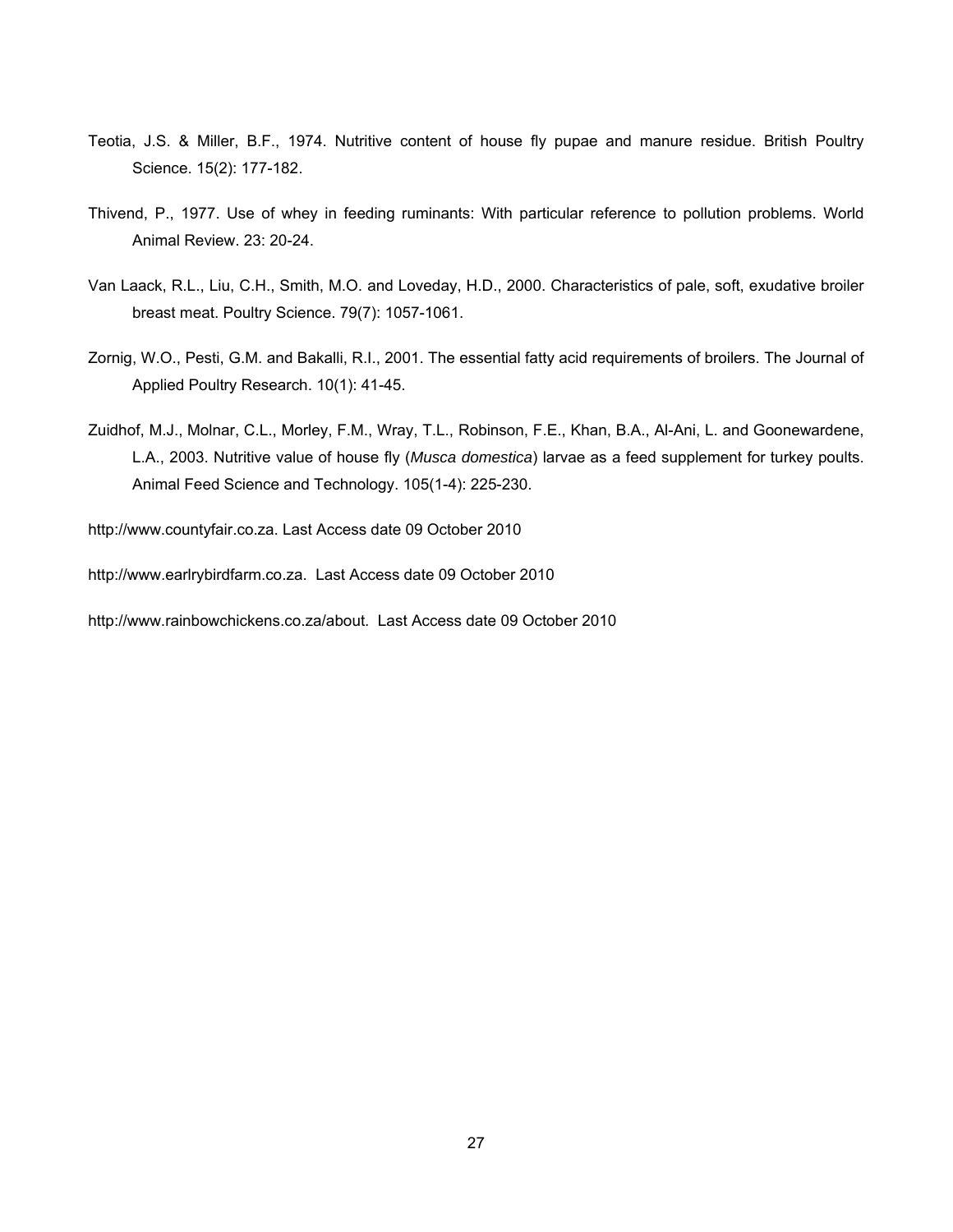# **CHAPTER 3**

# **Determining the nutritional composition of dried** *Musca domestica* **larvae and pupae meal produced under the same environmental conditions**

# **3.1 Abstract**

The nutritional composition of *Musca domestica*, common house fly, larvae and pupae meal was investigated using laboratory analysis. The proximate analysis of *M. domestica* larvae meal showed that it contained, on a dry matter basis, a gross energy value of 20.10 MJ/kg, 60.38% crude protein, 14.08% crude fat and 10.68% ash and that the house fly pupae contained a gross energy of 20.42 MJ/kg, 76.23% crude protein, 14.39% crude fat and 7.73% ash. The Arginine to Lysine ratio of larvae meal was calculated as 0.67 and 0.91 for pupae meal and the ratio of Isoleucine to Leucine was calculated as 0.68 for larvae meal and 0.64 for pupae meal. House fly pupae meal had the best amino acid profile compared to the ideal amino acid profile required by broilers and has an arginine relative to the lysine content closer to the ideal amino acid profile than the house fly larvae meal. The house fly pupae could serve as a good source of lysine and arginine in poultry nutrition. The amino acid composition compared well with other known protein sources (soybean oil cake meal and fish meal) used in broiler diets. The essential fatty acid, Linoleic acid, was found at levels of 26.25 and 36.27% of the total fats for the house fly larvae and pupae meal respectively. *M. domestica* larvae and pupae meal compared favourably to other protein sources used in animal nutrition.

**Keywords-** Nutritional composition, larvae meal, pupae meal, protein source

# **3.2 Introduction**

House fly larvae meal is classified as a protein source, because the crude protein content varies between 37.5% and 63.1%. This variation is mostly due to differences in age at harvest (Calvert *et al*., 1970; Inaoka *et al*., 1999; Newton *et al*., 2004; Aniebo *et al*., 2008; Aniebo & Owen 2010), method of drying (Fasakin *et al*., 2003; Aniebo & Owen, 2010) and larval feed substrate (Newton *et al.*, 1977). The data reported by Fasakin *et al*. (2003) indicated that the different processing methods had an influence on the nutritive value of housefly larvae. Table 16 summarizes the nutritional composition of larvae and pupae protein sources as reported by various authors

A limited number of authors reported on the mineral composition of house fly larvae and pupae meal (Teotia & Miller 1974; Fasakin *et al*., 2003). House fly pupae were shown to have a much higher mineral composition than the house fly larvae, but the larvae had a much higher Fe content than the pupae (1317.34ppm vs. 465ppm), when maintained on the same feed source. House fly larvae meal compares well to other protein sources, such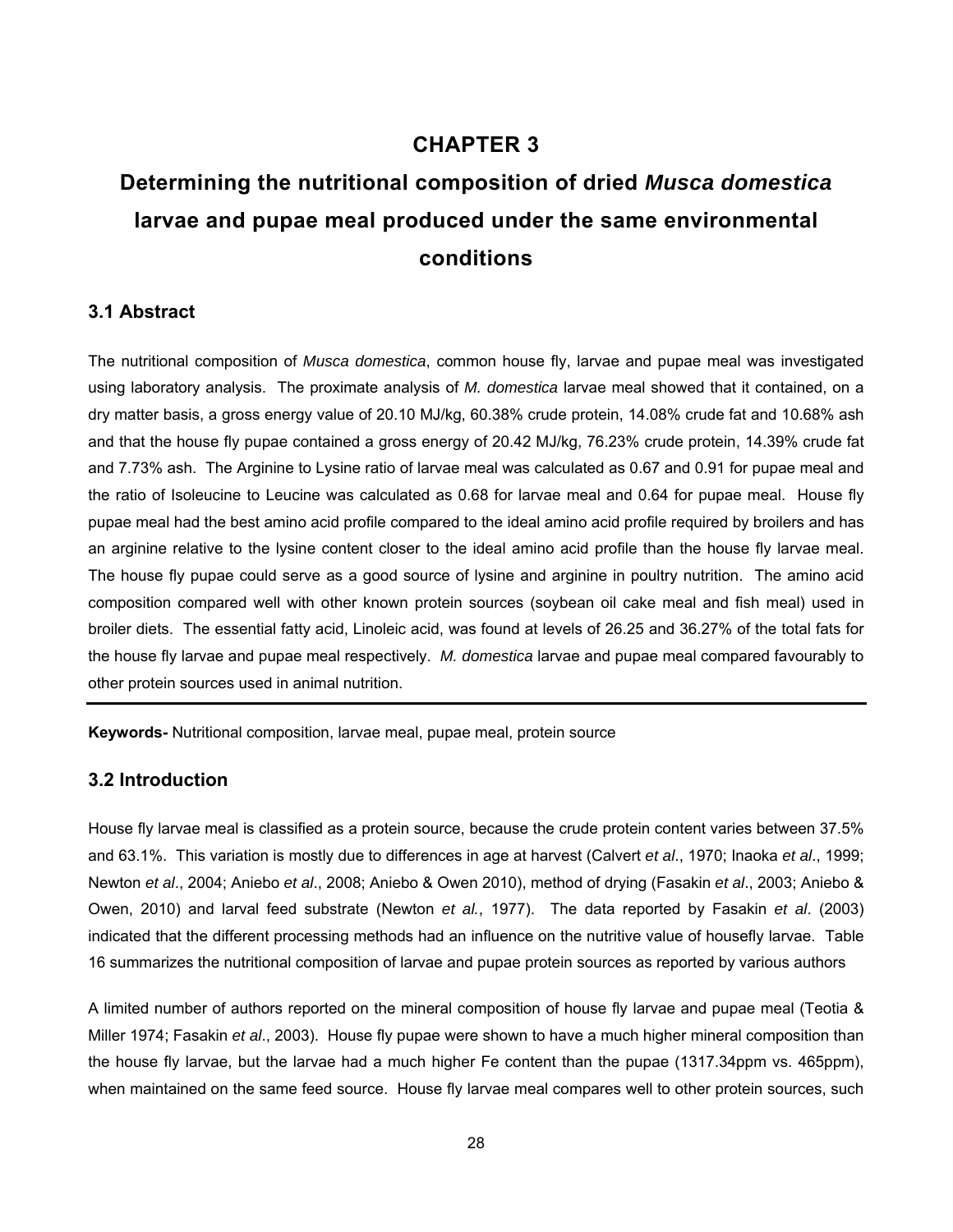as soybean oil cake and fish meal. House fly larvae meal has higher calcium, phosphorus, metabolizable energy (ME) and protein content when compared to soya oil cake meal (National Research Council, 1994). Fish meal has higher calcium and protein contents than larvae meal, but larvae meal has higher ME values due to its higher fat content than fish meal (National Research Council, 1994).

|                             | Zuidhof et<br>al., 2003      | Ogunji et<br><i>al.</i> , 2006 | Aniebo et<br>al., 2008 | Hwangbo<br>et al.,<br>2009 | <b>St-Hilaire et</b><br>al., 2007 | Teotia &<br>Miller.,<br>1974 |
|-----------------------------|------------------------------|--------------------------------|------------------------|----------------------------|-----------------------------------|------------------------------|
| <b>Physiological Stage</b>  | _arvae                       | Larvae                         | Larvae                 | Larvae                     | Pupae                             | Pupae                        |
| <b>Gross Energy (MJ/kg)</b> | 23.10                        | 20.30                          |                        |                            |                                   |                              |
| <b>Crude Protein</b>        | 59.30                        | 38.90                          | 50.81                  | 67.98                      | 79.91                             | 61.40                        |
| <b>Crude Fat</b>            | $\overline{\phantom{0}}$     | 20.54                          | 27.29                  | 25.83                      | 18.27                             | 9.30                         |
| <b>Crude Fibre</b>          |                              |                                | 8.09                   |                            |                                   |                              |
| Ash                         | $\qquad \qquad \blacksquare$ | 23.96                          | 6.74                   | 5.48                       | 11.12                             |                              |

**Table 16** Results obtained for proximate analysis (Dry matter basis) of the house fly larvae and pupae meal

House fly larvae meal can be used successfully with other feed substrates providing the animal a balanced diet containing sufficient amounts of essential fatty acids, because house fly larvae contain both linoleic and linolenic acid (Hwangbo *et al*., 2009). Larvae was reported to contain higher percentages of palmitoleic acid (16:1n7), oleic acid (18:1n9), and linoleic acid (18:2n6) as essential fatty acids than the house fly pupae (Calvert *et al*.,1970). The fatty acid profile of the house fly larvae is largely influenced by nutrition with fatty acid composition being one of the first observed changes in the larvae in response to changes in nutrition (Hwangbo *et al*., 2009).

Due to the variation in nutritional composition reported by authors (Calvert *et al*., 1970; Teotia & Miller, 1974; Newton *et al*., 1977; Inaoka *et al*., 1999; Fasakin *et al*., 2003; Newton *et al*., 2004; Ogunji *et al*., 2006; Sogbesan *et al.*, 2006; Aniebo *et al*., 2008) it was decided to determine the nutritional composition of the house fly larvae and pupae. The objective of this study was to determine the nutritional composition of house fly pupae and larvae meal fed a milk powder, sugar and yeast diet, grown in a bran substrate to 36 hours post hatch.

# **3.3 Materials and methods**

# **3.3.1 Larvae rearing and drying**

Larvae were maintained on bran substrate and fed a standardised diet consisting of water, milk powder, sugar and yeast. Larvae were either harvested at 36 hours post hatch or allowed to pupate. Harvesting was done using a flotation method and killed by freezing at -20 °C for 24 hours. Larvae and pupae were removed from the freezer and allowed to defrost at room temperature before drying in a ventilated oven at 65°C for 12 hours (pupae) and 24 hours (larvae). After drying the larvae and pupae were milled through a 3mm sieve using a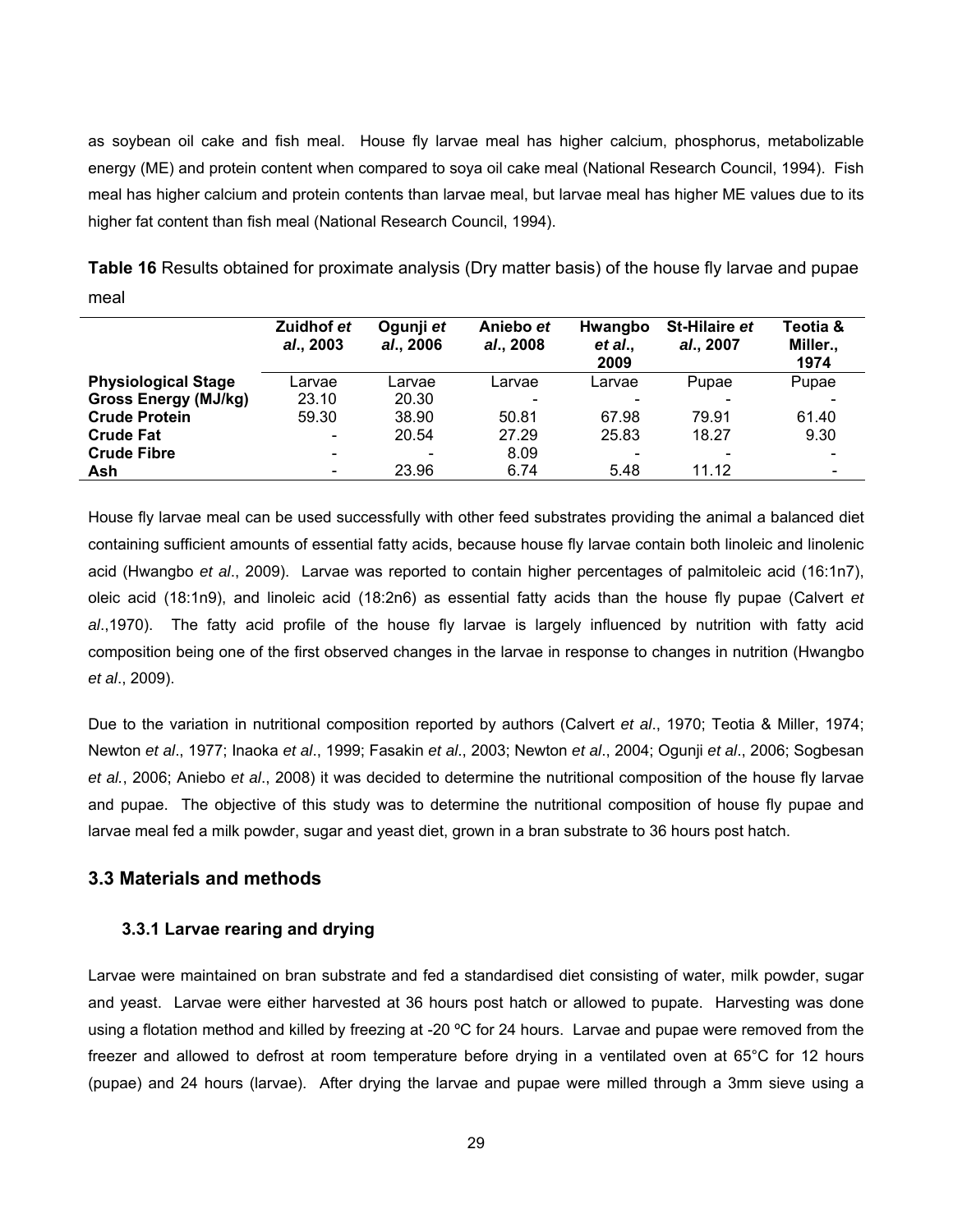Christy and Norris junior laboratory mill. Milled samples were stored at -20°C until laboratory analyses were done.

## **3.3.2 Analytical methodologies**

Analytical methodologies were performed at the Department of Animal Science, Stellenbosch University except for amino acid determinations where hydrolysis was done at the Stellenbosch University and amino acids analysis was done at the Institute of Animal Production, Western Cape Department of Agriculture.

#### **3.3.2.1 Dry matter determination**

The dry matter (DM) of the larvae and pupae meal was determined according to the Association of Official Analytical Chemists International (2002), Official Method 934.01. Two subsamples of each sample weighing 2g respectively were placed in a crucible drying for 24 hours at 100ºC. Thereafter the dry sample was weighed and the DM content was calculated using Equation 1:

#### **Equation 1**

% Moisture  $=\frac{(A+B)-C}{B} \times \frac{100}{1}$ 1

% Dry Matter =  $100 - %$  Moisture

Where:

A = Weight of empty and dry crucible B = Weight of air dried test sample C = Weight of crucible and moisture free test sample

#### **3.3.2.2 Ash determination**

The subsamples retained from the dry matter analysis were used for the determination of ash content. This method was followed as provided by the Association of Official Analytical Chemists International (2002), Official Method 942.05. These subsamples were combusted in a combustion oven for six hours at 500ºC. Thereafter the combusted subsamples were weighed and the Ash content was calculated using Equation **2**:

#### **Equation 2**

$$
\% \text{ Ash} = \frac{(D - A)}{\text{Sample mass}} \times \frac{100}{1}
$$

% Organic matter  $= 100 - %$  Ash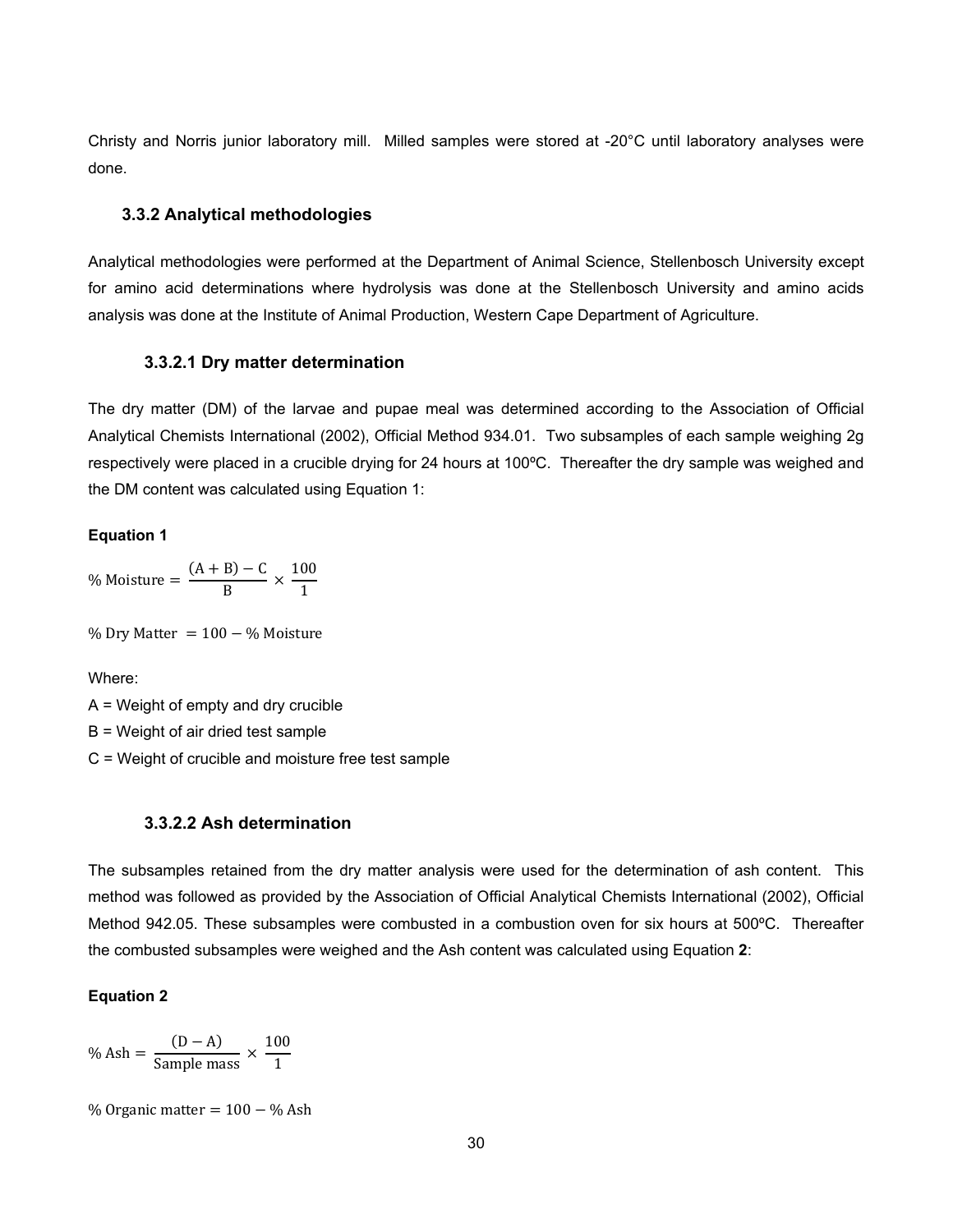Where:

A = Weight of empty and dry crucible D = Weight of crucible and ash

#### **3.3.2.3 Crude protein determination**

The crude protein content of the larvae and pupae meal subsamples were determined by measuring the total nitrogen (N) content according to the method described by Association of Official Analytical Chemists International (2002), Official Method 4.2.07, in the LECO FP528 apparatus. Two subsamples each weighing 0.1g were placed in a tin cup and then placed into the LECO FP528. Thereafter the N content was directly taken from the LECO FP528 and the Crude Protein (CP) content was calculated by using Equation 3:

#### **Equation 3**

Crude Protein  $(\% )$  = Nitrogen  $(\% ) \times 6.25$ 

#### **3.3.2.4 Sample hydrolysis for amino acid determination**

The amino acid profile was determined by the method described by Cunico *et al*., (1986). Firstly the samples were prepared trough hydrolysis and then the total amino acid profile was determined. During hydrolyses a sample weighing 0.1g was placed into a specialized hydrolysis tube. Six millilitres of a 6N Hydrochloric acid and a 15% Phenol solution were added to the respective samples. The samples were then placed under a vacuum by using a vacuum pump and N was added under pressure, hereafter the tubes were sealed off with a blue flame. These sealed samples were then left to hydrolyse for 24 hours at 110 ºC. After hydrolysis the samples were taken out of the tubes and placed into Eppendorf tubes and refrigerated until amino acid determination.

After hydrolysis the samples underwent a pre-column derivatisation of the amino acids and were separated using High Performance Liquid Chromatograph. This procedure was completed by the detection of the amino acids using a fluorescence detector.

# **3.3.2.5 Crude fat determination**

The Crude Fat or Ether Extract (EE) content was determined by making use of the diethyl ether reagent method using the Tecator Soxtec System HT 1043 Extraction Unit according to Association of Official Analytical Chemists International (2002), Official Method 920.39. Two subsamples of each sample weighing 2g respectively were placed in a soxhlet fat beaker. Thereafter 50ml of diethyl ether was added to the subsample and placed into the Tecator Soxtec System HT 1043 Extraction Unit. The subsamples were placed in a drying oven for 2 hours at 100ºC. The Crude Fat content was then calculated by using Equation 4: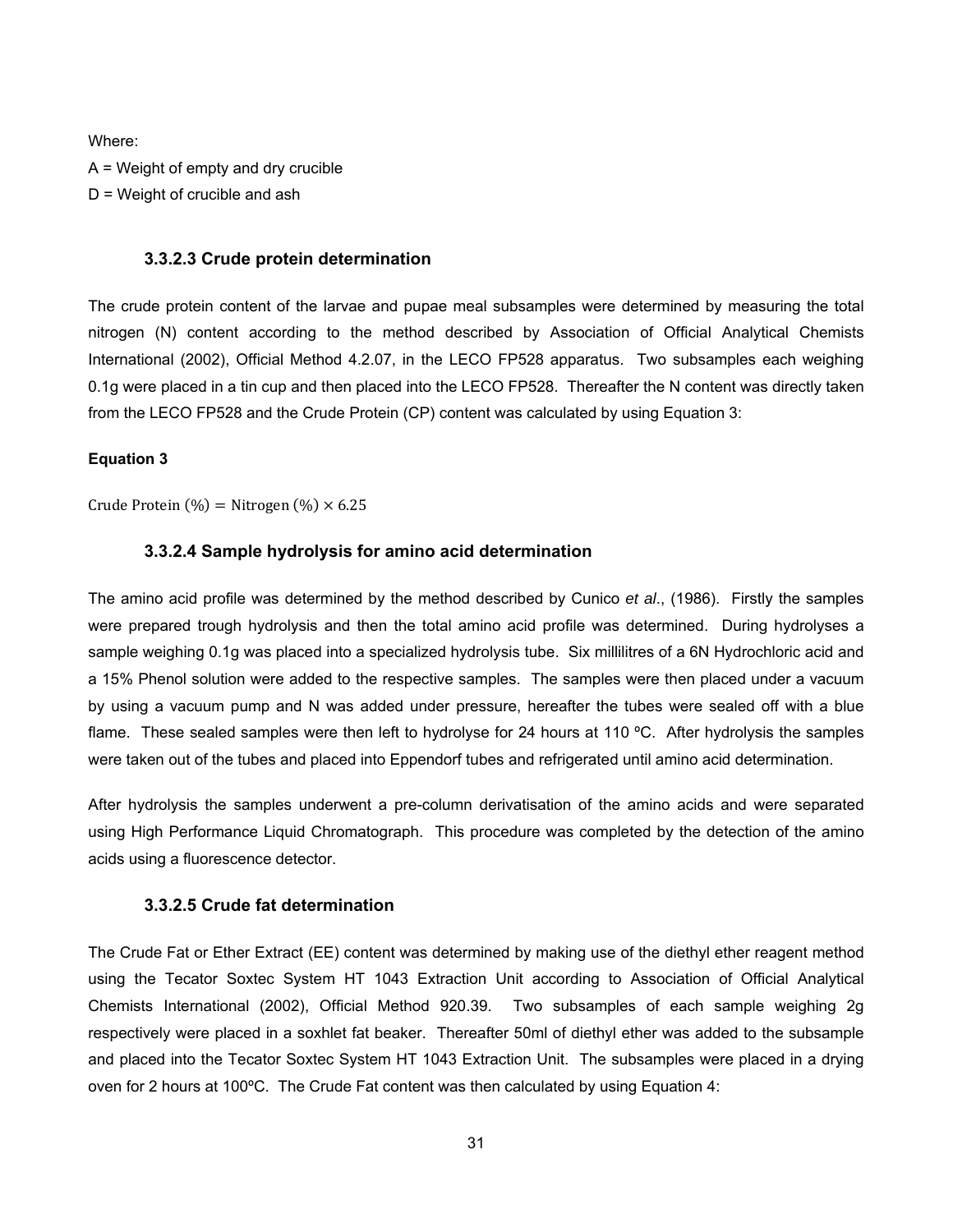#### **Equation 4**

% Crude Fat  $=$   $\frac{\text{(Mass of}}{\text{Maxs of}} + \text{Fat} - \text{(Mass of}}{\text{Maxs of}}) \times \frac{100}{1}$ 1

#### **3.3.2.6 Gross energy determination**

The determination of the gross energy was performed using the CP 500 isothermal bomb calorimeter as described by the digital data system (DDS) CP 500 operating manual. Two subsamples of each sample weighing 0.5g respectively were pelletized. The pelletized subsample was then placed in the bomb and filled with pure oxygen until 3000 kPa was reached. The bomb was then placed into the CP 500 Bomb Calorimeter and the gross energy was directly taken from it measured in MJ/kg and standardized with benzoic acid.

#### **3.3.2.7 Crude fibre determination**

The crude fibre determination was performed according to Association of Official Analytical Chemists International (2002), Official Method 962.09. Two subsamples of each sample weighing 1g were placed into a glass crucible and thereafter into the Fibertec/Dosifiber extrusion apparatus. Boiling 0.128M  $H<sub>2</sub>SO<sub>4</sub>$  was added and the samples were left to cook for 30 minutes where after the subsamples were washed three times with distilled water. Thereafter 0.313M sodium hydroxide was added and the samples were left to cook for 30 minutes and then the subsamples were again washed three times with distilled water. After the completion of this procedure the sample were dried at 100ºC for 24 hours and then combusted in a combustion oven for 6 hours at 500ºC. The crude fibre content was then calculated by using Equation **5**:

#### **Equation 5**

Crude Fibre (%) = 
$$
\frac{A - B}{\text{Sample mass (g)}} \times \frac{100}{1}
$$

Where:

A = Sample and crucible after drying B = Sample and crucible after ashing

#### **3.3.2.8 Fatty acid determination**

Fatty Acid composition was determined according to the method as described by Van Jaarsveld *et al*. (2000) and Kovacs *et al*. (1979) using the thermo Finnigan Focus gas chromatograph (GC). This method works on the basis of lipolysis, because the lipid bonds are broken and the fatty acids are extracted from the samples. Thereafter the extracted fatty acids were methylated and then analysed by gas chromatography. During the methylation procedure 2g of the sample was weighed into an extraction tube. Thereafter 20ml of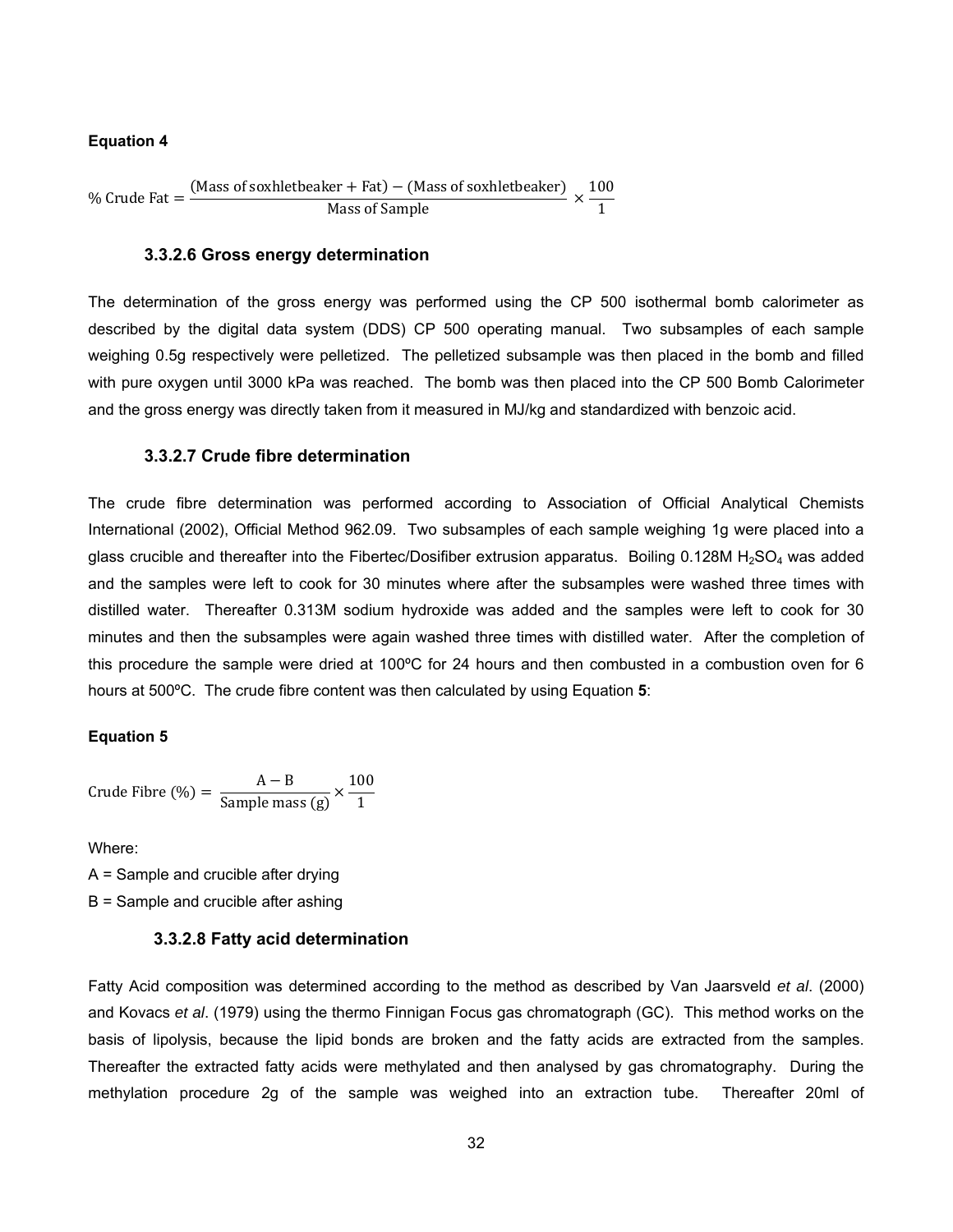Chloroform:Methanol (2:1) and an internal standard were added. The samples were left to polytron for one minute and were then transferred to an extraction funnel and afterwards the contents were dried by using a vacuum filter. The flask was again filled up with 50ml Chloroform:Methanol (2:1) solution and mixed then 250µl was transferred to a Kimax tube and dried under nitrogen in a water bath at 45°C. Thereafter 2ml transmethylating reagent was added and left in the water bath at 70°C for two hours. After the samples were left to cool, 1ml of distilled water and 2ml of hexane-vortex were added and the top phase was transferred to the Kimax tube. The samples were again dried under nitrogen in a water bath at 45°C and the tube was sealed and stored at 4°C. The samples were then analysed by gas chromatography to determine the fatty acid content of the samples.

### **3.3.2.9 Mineral analyses**

Mineral composition was determined using the combustion method as described by the Agricultural laboratory association of Southern Africa (ALASA) handbook of feeds and plant analysis volume 1, method no. 6.1.1 for feeds and plants. Two grams of the dry larvae and pupae meal samples was combusted for eight hours at 480ºC. After combustion, 5ml of a 1:1 Hydrochloric acid solution was added to the sample and made up to 40ml by distilled water. The results of the test samples were then directly taken from the Inductively Coupled Plasma. In this method the minerals: P, K, Ca, Mg, Na, Cu, Mn, Fe, Al, Zn and B were determined.

#### **3.4 Results and discussion**

Table 17 summarizes the composition of house fly larvae obtained through the different laboratory methods. Current results were compared with published results and it was noted that the literature values for the crude protein content of house fly larvae meal ranged between 38.9% (Ogunji *et al*., 2006) and 67.98% (Hwangbo *et al.*, 2009). Crude protein values obtained in the current study (60.38%) is comparable to that reported by Zuidhof *et al*. (2003) but was higher than reported by Ogunji *et al*. (2006) and Aniebo *et al.* (2008) and lower than reported by Hwangbo *et al*. (2009) (Table 16). The high crude protein content reported by Hwangbo et al., 2009 could be related to the larval growth medium, because these authors maintained their larvae on a mixture of milk powder and sugar in poultry manure, the high urea concentration in the poultry manure could attribute to the higher nitrogen (McDonald, 2002) values in the larvae, hence higher crude protein values. Although blood is rich in proteins Aniebo *et al*. (2008) still obtained lower crude protein values when their larvae were maintained on a mixture of cattle blood and bran. These low crude protein values could be related to the fact that these authors dried their larvae at 105ºC that could lead to some nitrogen becoming volatile (Papadopoulos, 1989), giving the lower protein values.

Crude fat content of the house fly larvae meal ranges from 14.44% (Fasakin *et al*., 2003) to 27.29% (Aniebo *et al*., 2008). The crude fat values obtained in the current study (14.08%) are comparable to the oven dried larvae analysed by Fasakin *et al*. (2003), but is below that reported by Aniebo *et al*. (2008). Although these authors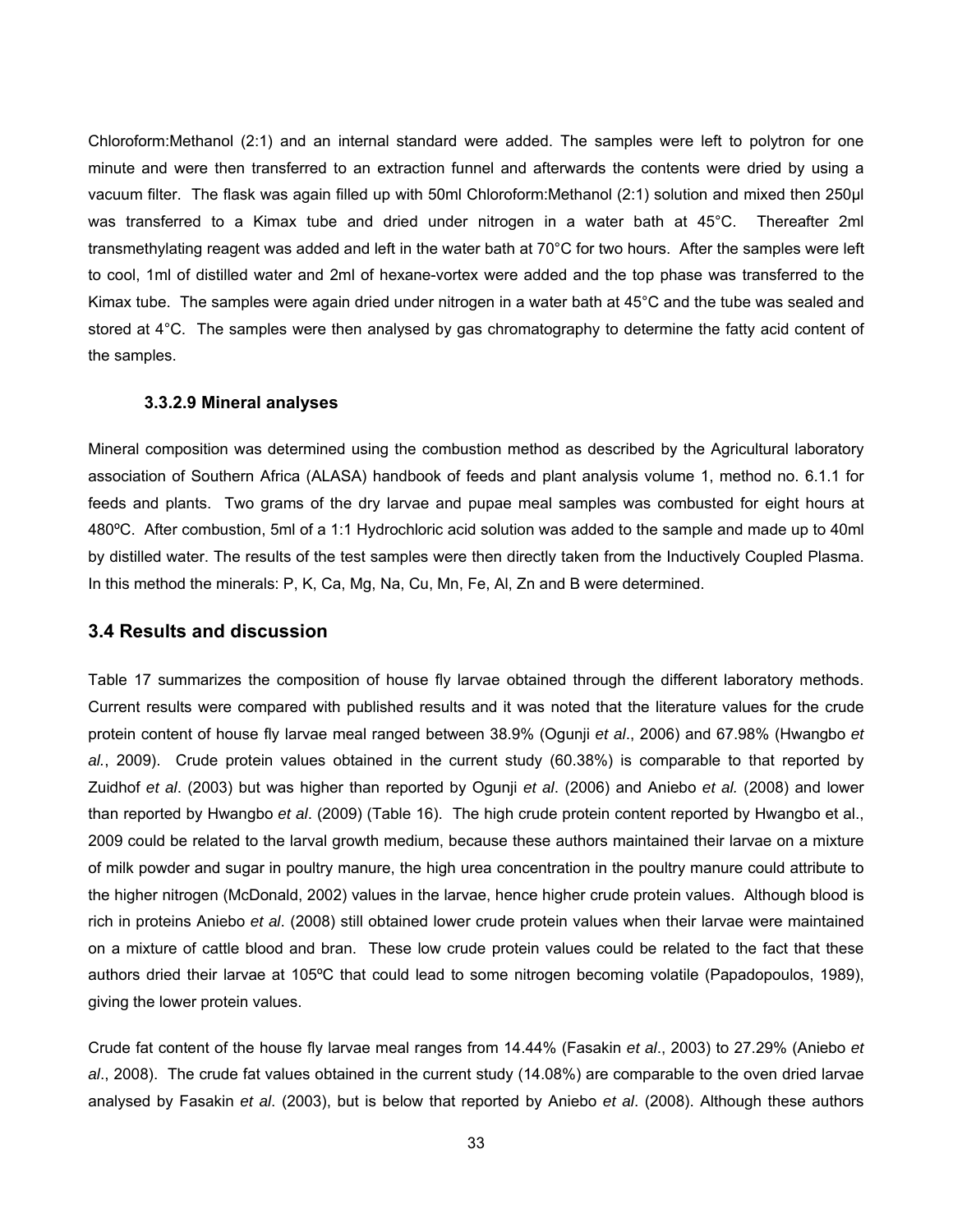used similar laboratory methods, the diethyl ether reagent method, the differences here can probably be related to larvae feed substrate, since Fasakin *et al*. (2003) fed poultry manure and Aniebo *et al.* (2008) fed a mixture of cattle blood and bran. Few authors reported on the gross energy values of house fly larvae meal, but it was noted that some literature values for gross energy ranges from 20.30 MJ/kg (Ogunji *et al.*, 2006) to 23.10 MJ/kg (Zuidhof *et al*., 2003). The gross energy value of the house fly larvae meal obtained in the current study (20.10 MJ/kg) is comparable to the values reported by Ogunji *et al*. (2006), but Zuidhof *et al*. (2003) reported higher gross energy values. Aniebo *et al*., 2010 reported that the fat content increases significantly (P<0.05) with age, hence a higher gross energy value.

A comparison of results obtained for the composition of pupae meal in the current study with published literature showed that values for the crude protein concentration of house fly pupae meal ranges between 61.4% (Teotia & Miller, 1974) and 79.91 % (St-Hilaire *et al*., 2007). Crude protein values obtained for the house fly pupae meal in the current study (76.23%) is comparable to the results of St-Hilaire *et al.* (2007), but was higher than the results reported by Teotia & Miller (1974). Teotia & Miller (1974) maintained their larvae on poultry manure and also dried their larvae using the same technique as in the current study. Variation observed in results might be attributable to differences in analysis with standard methods changing from 1970 to date ( Horowitz, 1965: Association of Official Analytical Chemists International, 2002)

The reported values for the crude fat content of the house fly pupae meal ranged between 9.3% (Teotia & Miller, 1974) and 18.27% (St-Hilaire *et al.*, 2007). Crude fat content of the house fly pupae meal obtained in the current study (14.39%) is comparable to the results of Calvert *et al*. (1970) but is lower than the results of St-Hilaire *et al.* (2007), but higher than that reported by Teotia & Miller (1974). The literature values for the crude fibre content of house fly pupae meal ranged between 9.3% (Teotia & Miller, 1974) and 16.1% (St-Hilaire *et al.*, 2007). Crude fibre content of the house fly pupae meal obtained in the current study is comparable to the results by St-Hilaire *et al*. (2007) and is higher than the results of Teotia & Miller (1974). The crude fibre content of the house fly larvae meal obtained in the current study (8.59%) is comparable to the values reported by Aniebo *et al*. (2008) of 8.09%. By reviewing these research articles there are no reports on the age of these larvae after pupation, it could have been that metamorphisms in some pupae are in more advance stages (Williams & Birt, 1972) than other pupae which could have an influence on the overall results obtained.

Table 17 shows that the main difference observed between the house fly larvae and pupae meal is that the pupae has high crude protein content (76.23% against 60.38%). This difference can be explained by the fact that the pupae are covered with a chitin layer that consist of nitrogen- hydrogen bonds (Kramer & Koga, 1986). This higher N content of the pupae led to an increase in the calculated protein content, due to the method of analyses used (Association of Official Analytical Chemists International (2002), Official Method 4.2.07).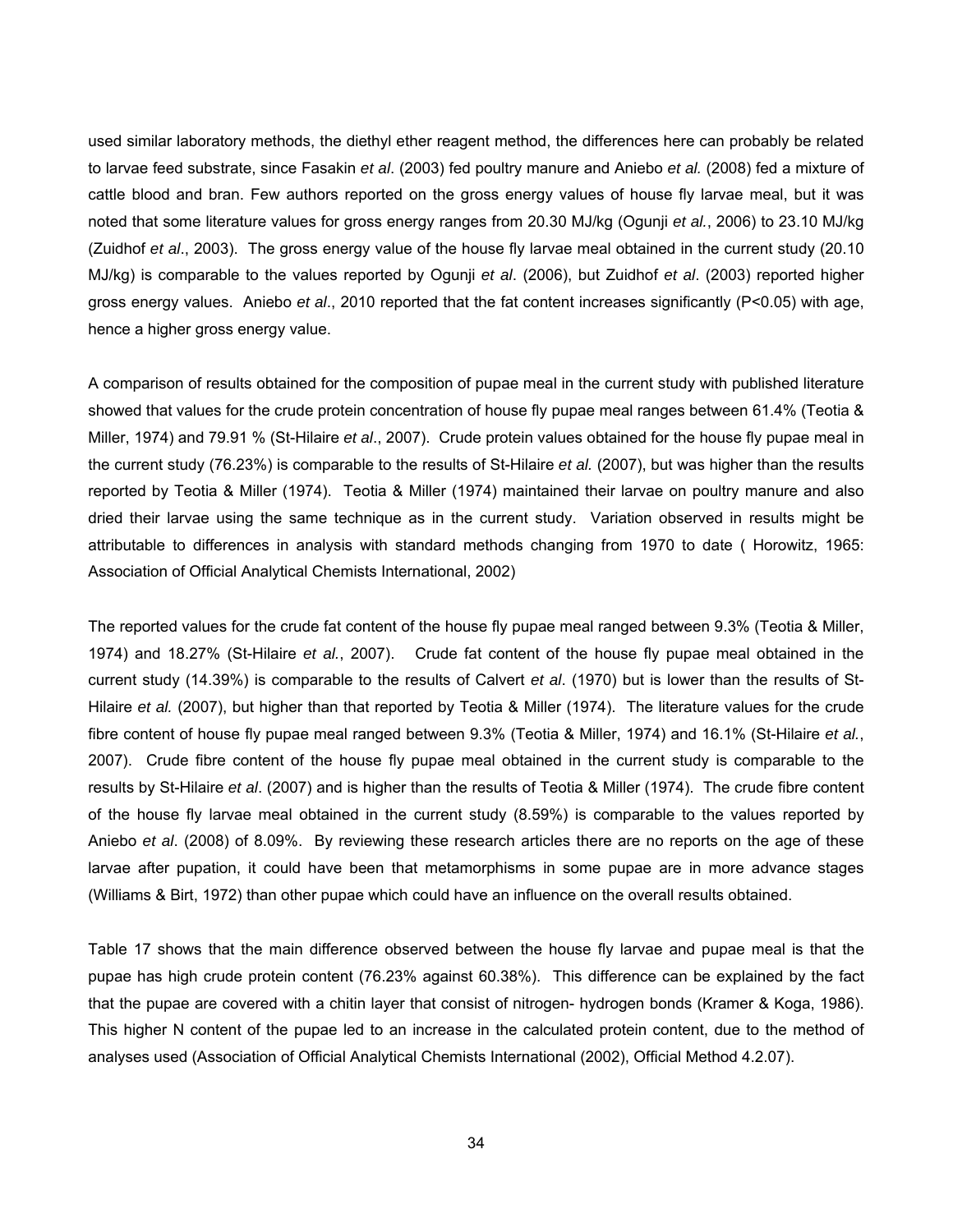Table 17 also show how both house fly larvae and pupae meal compares to other protein sources (National Research Council, 1994). House fly larvae and pupae meal is well comparable to other known protein sources, although they do not have as high crude proteins content as found in blood meal (86.28%) it however is higher than soybean oil cake meal (49.44%). The house fly pupae meal has higher crude protein content than dehydrated fish meal whereas the house fly larvae meal has lower crude protein content. Both house fly larvae and pupae meal has a higher crude fat content than found in blood meal (1.70%), dehydrated fish meal (10.11%) and soya oil cake meal (0.90%).

**Table 17** Nutritional composition (DM basis) of housefly larvae, pupae meal, fish meal, soya oil cake meal and blood meal

|                           | <b>Larvae Meal</b> | <b>Pupae Meal</b> | Fish meal      | Soya oil    | <b>Blood meal</b> |
|---------------------------|--------------------|-------------------|----------------|-------------|-------------------|
|                           | dried at 65°C      | dried at 65°C     | (dehydrated)** | cake meal** | (spray dried)**   |
| <b>Proximate analysis</b> |                    |                   |                |             |                   |
| Gross Energy (MJ/kg)      | 20.10              | 20.42             | 18.57          | 18.92       | 21.08             |
| Crude Protein (%)         | 60.38              | 76.23             | 69.13          | 49.44       | 86.28             |
| Crude Fat (%)             | 14.08              | 14.39             | 10.11          | 0.90        | 1.70              |
| Crude Fibre (%)           | 8.59               | 15.71             | 0.54           | 7.87        | 0.53              |
| Ash $(%)$                 | 10.68              | 7.73              |                | 5.90        |                   |
| <b>Mineral Content</b>    |                    |                   |                |             |                   |
| Phosphorus (%)            | 2.40               | 1.72              | 1.77           | 0.73        | 0.45              |
| Potassium (%)             | 1.27               | 1.25              | 0.40           | 2.25        | 0.19              |
| Calcium (%)               | 0.41               | 0.52              | 1.34           | 0.33        | 0.59              |
| Magnesium (%)             | 1.15               | 0.82              | 0.33           | 0.30        | 0.17              |
| Sodium (mg/kg)            | 8243.79            | 5718.18           | 3260.87        | 1123.60     | 3404.26           |
| Iron (mg/kg)              | 275.26             | 257.54            | 326.09         | 134.83      | 2148.94           |
| Copper (mg/kg)            | 18.18              | 37.51             |                | 24.72       | 10.64             |
| Zinc (mg/kg)              | 325.36             | 363.42            | 82.61          | 44.94       | 4.26              |
| Manganese (mg/kg)         | 348.57             | 415.93            | 54.35          | 32.58       | 5.32              |
| Boron (mg/kg)             | 0.68               | 0.86              |                |             |                   |
| Aluminium (mg/kg)         | 20.62              | 7.03              |                |             |                   |
| <b>Amino Acid Content</b> |                    |                   |                |             |                   |
| Lysine*                   | 3.43               | 4.92              | 3.57           | 3.05        | 7.5               |
| Aspartic acid             | 3.92               | 6.64              |                |             |                   |
| Glutamic acid             | 6.35               | 9.16              |                |             |                   |
| Serine                    | 1.58               | 2.56              | 2.20           | 2.60        | 3.34              |
| Histidine*                | 0.58               | 0.86              | 2.37           | 1.33        | 3.53              |
| Glycine                   | 2.25               | 3.13              | 6.40           | 2.15        | 4.88              |
| Threonine*                | 1.93               | 2.31              | 1.47           | 1.95        | 3.35              |
| Arginine*                 | 2.31               | 4.50              | 3.12           | 3.56        | 3.86              |
| Alanine                   | 3.48               | 3.11              |                |             |                   |
| Tyrosine                  | 2.50               | 4.06              | 0.85           | 2.16        | 2.20              |
| Valine*                   | 2.76               | 3.37              | 2.41           | 2.35        | 7.74              |
| Methionine*               | 0.47               | 1.37              | 1.09           | 0.70        | 0.59              |
| Phenylalanine*            | 2.58               | 3.61              | 1.61           | 2.45        | 6.02              |
| Isoleucine*               | 1.92               | 2.63              | 2.11           | 2.22        | 1.01              |
| Leucine*                  | 2.84               | 4.14              | 3.43           | 3.84        | 11.20             |
| Recovery rate             | 64.61              | 73.97             |                |             |                   |

(\*\*) NRC, 2004

(\*) Essential Amino Acids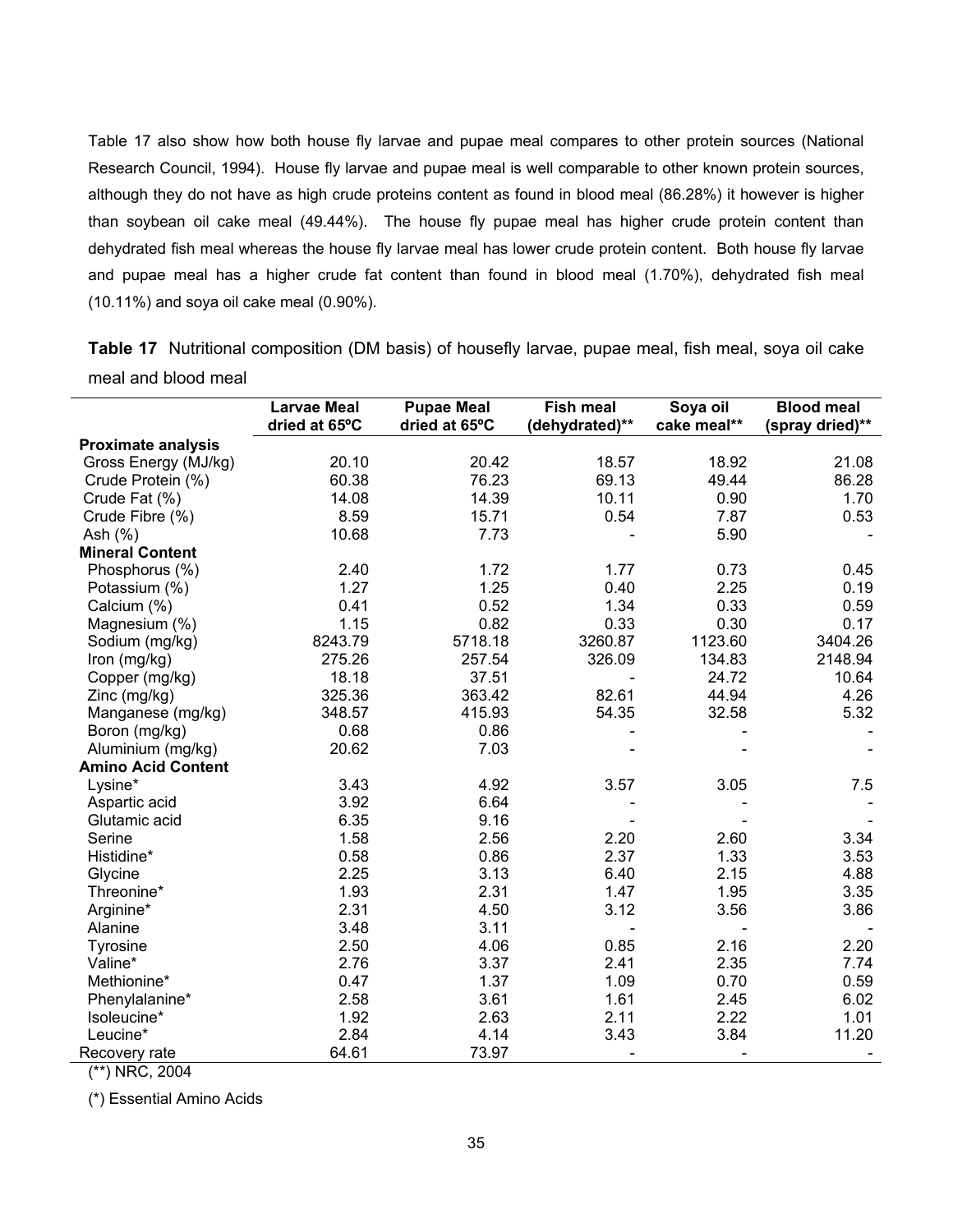A limited number of authors reported on the mineral content (ash) of larvae meal and it were reported that the ash content ranged between 5.16% (Aniebo *et al*., 2008) and 23.96% (Ogunji *et al*., 2006), but unfortunately these authors did not report on the actual mineral composition of larvae diets. Ash values of the house fly larvae meal obtained in the current study are not comparable to any published results. Since similar methods were employed the lower ash content in comparison to the findings of Hwangbo *et al*. (2009) may be related to age (Kramer & Koga, 1986) or feed substrate.

|        |  | <b>Table 18</b> Calculated amino acid to lysine ratios in comparison to the ideal amino acid profile for broiler |
|--------|--|------------------------------------------------------------------------------------------------------------------|
| chicks |  |                                                                                                                  |

| <b>Amino Acid</b> | Larvae Meal<br>dried at 65°C | <b>Pupae Meal</b><br>dried at 65°C | <b>Fish meal</b><br>(dehydrated) | Soya oil<br>cake meal | <b>Blood</b><br>meal | <b>Ideal Amino</b><br>Acid profile* |
|-------------------|------------------------------|------------------------------------|----------------------------------|-----------------------|----------------------|-------------------------------------|
| Lysine            | 100                          | 100                                | 100                              | 100                   | 100                  | 100                                 |
| <b>Threonine</b>  | 56                           | 47                                 | 41                               | 64                    | 45                   | 65                                  |
| <b>Arginine</b>   | 67                           | 91                                 | 87                               | 117                   | 51                   | 110                                 |
| Valine            | 80                           | 68                                 | 68                               | 77                    | 103                  | 80                                  |
| <b>Isoleucine</b> | 56                           | 53                                 | 59                               | 73                    | 13                   | 70                                  |
| <b>Methionine</b> | 14                           | 28                                 | 31                               | 23                    |                      | 38                                  |

(\*) Ideal amino acid profile as determined by Schutte & de Jong, 2004

It is seen from these results that amino acid level of pupae meal is constantly higher than that of larvae meal. This may be related to the fact that the insects need this high amino acid concentration for the process of metamorphoses (Williams & Birt, 1972). The total tract amino acid digestibility of house fly larvae meal in turkeys was shown to range between 78% and 98% (Zuidhof *et al.*, 2003). No published results for digestibility of house fly pupae meal were found. Table 18 illustrates how the various protein sources compare to the ideal amino acid profiles. The ideal amino acid profiles for broilers were determined by expressing all the indispensible amino acids as a percentage of lysine (NRC, 1994; Schutte & de Jong, 2004). It is seen in Table 18 that house fly larvae meal were the best comparable to the ideal amino acid profile when compared to the house fly pupae meal, but the arginine relative to the lysine content were closer to the ideal amino acid profile for the pupae meal. The calculated indispensible amino acids to lysine ratios for the house fly pupae meal were comparable to the amino acid ratios of dehydrated fish meal. The soya oil cake meal had the best amino acid profile of all the protein sources listed in Table 18, but the phytate present in soya oil cake meal leads to a decrease in the bioavailability of the amino acids (Thompson & Serraino, 1986). Thompson & Serraino (1986) reported that the complex that is formed between the proteolytic enzymes, phytate and proteins within the animal's stomach could lead to a decrease in amino acid and protein digestibilities. The amino acid content of house fly larvae and pupae meal are comparable to other protein sources used in animal nutrition where the house fly pupae meal had noticeably higher lysine, arginine, tyrosine, valine, phenylalanine and leucine levels when compared to house fly larvae meal, soya oil cake meal and dehydrated fish meal.

The Arginine to lysine ratio of larvae meal and pupae meal were calculated as 0.67 and 0.91 respectively. Since birds are susceptible to lysine-arginine antagonism larvae and pupae meal can be fed with other protein sources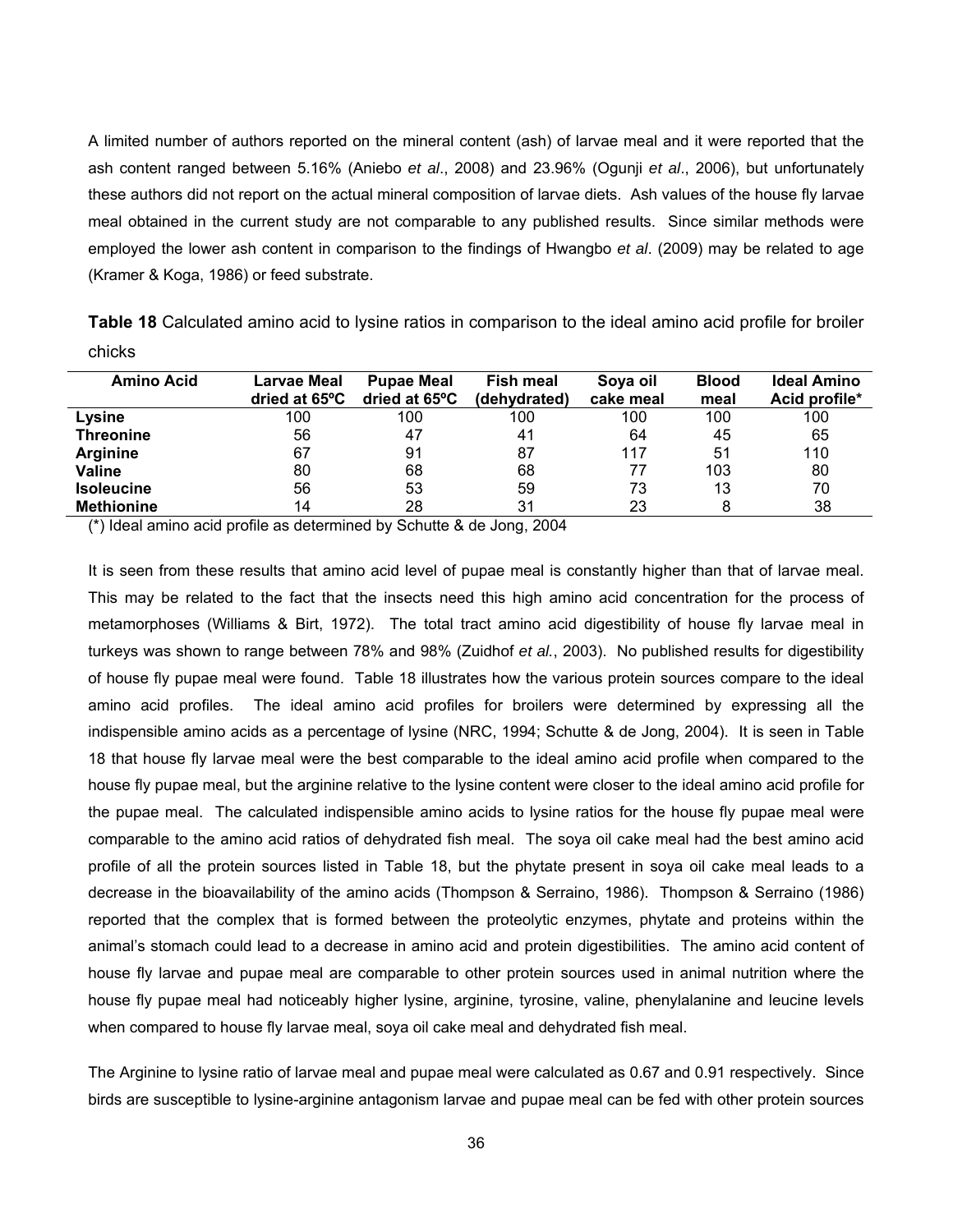to ensure the optimum ratio of arginine to lysine of 1:1 in the diet. The interaction of lysine and arginine in animal nutrition is a complex process, but excess lysine has three basic consequences namely; lysine competes with arginine in the renal tubules causing a reduction in arginine retention (Jones *et al*., 1966), levels of lysine in the diet of poultry causes an increase in renal arginase activity that cause an increase in the oxidation of arginine (Leeson & Summers, 1997; Austic & Nesheim, 1970) and smaller amounts of excess lysine can cause a depression of the hepatic glycine transamidinase activity in chicks (Jones *et al*., 1966). By increasing the amounts of lysine in the diet can cause an increase urea excretion and slightly increase arginine excretion (Austic & Scott, 1975). In the current study the house fly larvae and pupae meal contains relatively high lysine concentrations calculated at 2.01% and 3.75% respectively. When lysine concentration in the diet exceeds 3% it has been shown to cause arginine degradation by renal arginase, depression of hepatic glycine transamidinase, depression of appetite and arginine loss through urine (Austic & Scott, 1975). Due to the high protein content of the meals under investigation it can be accepted that it will not be suitable as sole feed source for poultry and that the high lysine levels observed would not be detrimental but that the meals could serve as lysine source in animal feed mixtures. House fly pupae meal could also serve as a source of arginine in animal feed mixtures.

The ratio of isoleucine to leucine is calculated as 0.68 for larvae meal and 0.64 for pupae meal. This ratios can be considered good, but not optimal, because too high concentrations of leucine can lead to a reduction in the utilization of isoleucine (Leeson & Summers, 1997). Burnaham *et al*. (1992) found in their study that a severe decrease in the ratio of isoleucine to leucine in the diets of poultry depresses food intake and thus weight gain as well, but if the isoleucine concentration is sufficient to meet the requirement of the bird then a relative oversupply of leucine will not depress growth. The isoleucine requirements of broilers are 0.89% (National Research Council, 1994) and the house fly larvae meal can supply 0.7% isoleucine in the diets of broilers. Because house fly larvae and pupae meal will be fed together with other feed substrates containing isoleucine, thereby providing the animals need for isoleucine and preventing poor broiler performances.

Table 19 summarizes the results obtained by analysing the fatty acid profile of the house fly larvae and pupae meal. The essential fatty acid, linoleic acid, was found at a level of 36.27% of the total fat in pupae meal and 26.25% of the total fat in larvae meal. The house fly larvae meal has a better fatty acid profile than the house fly pupae meal, one such an explanation is that the higher Poly unsaturated fatty acid (PUFA) content of house fly pupae meal inhibit lipid synthesis and in return causes an increase in fatty acid oxidation within the insect body (Shimomura *et al*., 1990), hence the lower fatty acid values. The higher levels of unsaturated fatty acids present in house fly pupae meal might lead to decrease energy losses and higher ME values (Crespo & Esteve-Garcia, 2001) then when house fly larvae meal if used in the diets of broilers.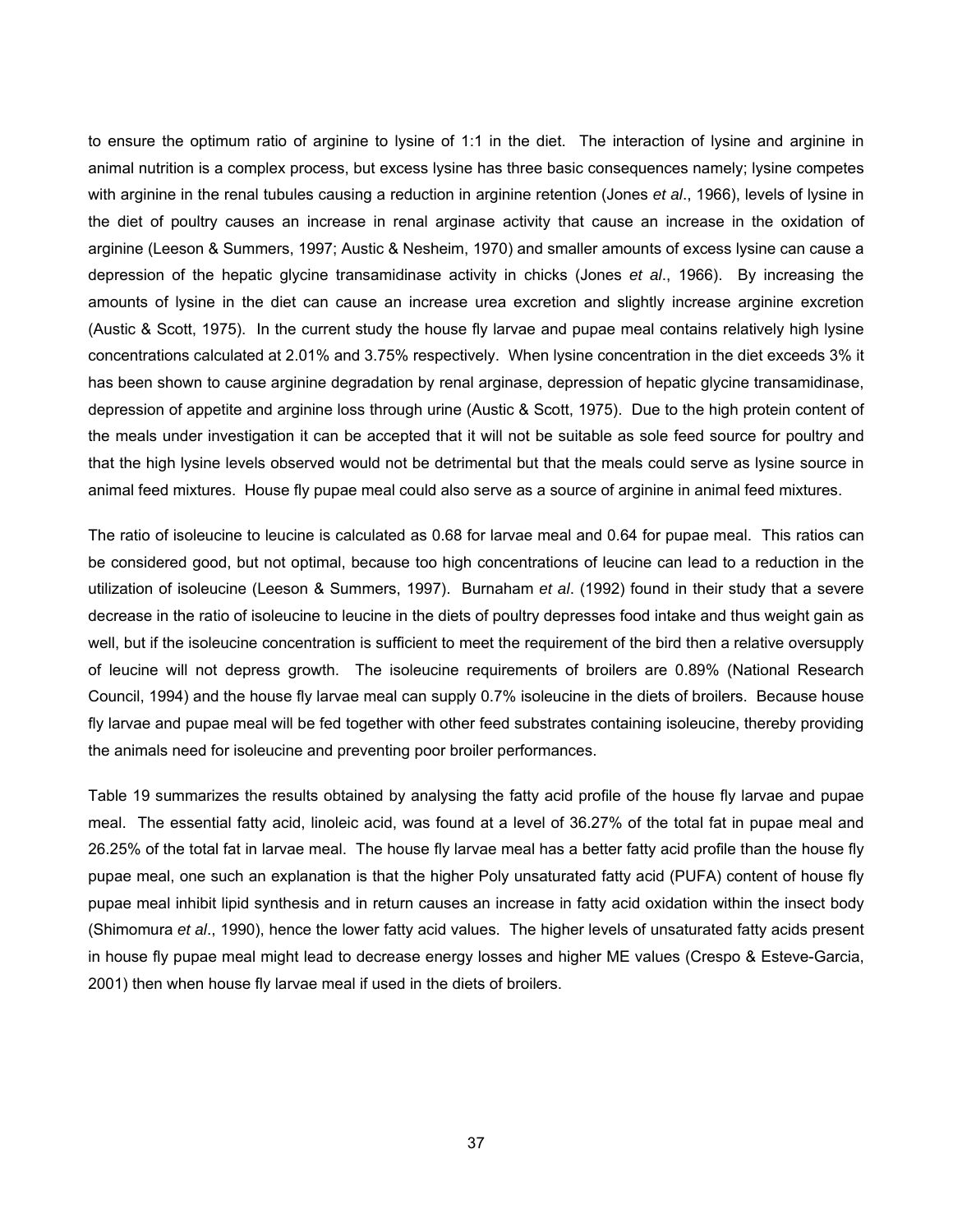| Symbol                             | <b>Common Name</b>                       | <b>Systemic name</b>                    | Larvae meal<br>dried at $65^{\circ}$ C (%<br>of total fat) | <b>Pupae meal</b><br>dried at 65°C<br>(% of total fat) |
|------------------------------------|------------------------------------------|-----------------------------------------|------------------------------------------------------------|--------------------------------------------------------|
| <b>Saturated Fatty acids (SFA)</b> |                                          |                                         |                                                            |                                                        |
| C14:0                              | Myristic                                 | Tetradecanoic acid                      | 4.08                                                       | 2.70                                                   |
| C15:0                              | Pentadecylic                             | Pentadecanoic acid                      | 0.86                                                       | 1.06                                                   |
| C16:0                              | Palmitic                                 | Hexadecanoic acid                       | 38.01                                                      | 34.85                                                  |
| C18:0                              | <b>Stearic</b>                           | Octadecenoic acid                       | 4.39                                                       | 2.75                                                   |
| C20:0                              | Arachidic                                | Eicosanoic acid                         | 0.09                                                       | 0.14                                                   |
| C21:0                              |                                          |                                         | 0.11                                                       | 0.05                                                   |
| C22:0                              | Behenic                                  | Docosanoic acid                         | 0.05                                                       | 0.08                                                   |
| C24:0                              | Lignoceric                               |                                         | 0.03                                                       | 0.07                                                   |
|                                    | <b>Monounsaturated Fatty Acid (MUFA)</b> |                                         |                                                            |                                                        |
| C14:1                              | Myristoleic                              | cis-9-Tetradecanoic acid                | 0.00                                                       | 1.57                                                   |
| C15:1                              |                                          | cis-10-Pentadecanoic acid               | 0.00                                                       | 1.44                                                   |
| C16:1                              | Palmitoleic                              | cis-9-Hexadecenoic acid                 | 8.26                                                       | 5.59                                                   |
| C18:1 n-9c                         | Oleic                                    | cis-9-Octadecenoic acid                 | 22.02                                                      | 22.40                                                  |
| C18:1 n-9t                         | Elaidic                                  |                                         | 0.60                                                       | 0.43                                                   |
| C20:1                              | Gondoic                                  | cis-11-Eicosenoic acid                  | 0.34                                                       | 0.37                                                   |
| C22:1 n-9                          | Erucic                                   | 13-Docosenoic acid                      | 0.05                                                       | 0.00                                                   |
| C24:1                              | Nervonic                                 | Tetracosanoic acid                      | 0.03                                                       | 0.03                                                   |
|                                    | <b>Polyunsaturated Fatty Acid (PUFA)</b> |                                         |                                                            |                                                        |
| C18:2 n-6c*                        | Linoleic                                 | cis-9, cis-12-Octadecadienoic<br>acid   | 26.25                                                      | 36.27                                                  |
| C18:2 n-6t                         | Linolelaidic                             |                                         | 0.12                                                       | 0.08                                                   |
| $C18:3n-6$                         | y-Linolenic                              | 6,9,12-Octadecatrienoic acid            | 1.99                                                       | 2.73                                                   |
| $C18:3 n-3*$                       | α-Linolenic                              | 9,12,15-Octadecatrienoic acid           | 0.03                                                       | 0.07                                                   |
| C20:2                              |                                          | 11,14-Eicosadienoic acid                | 0.11                                                       | 0.06                                                   |
| C20:3 n-3                          |                                          | cis-11,14,17-Eicosatrienoic             | 0.02                                                       | 0.29                                                   |
|                                    |                                          | acid                                    |                                                            |                                                        |
| C20:3 n-6                          | Homo-g-Linolenic                         | cis-8,11,14-Eicosatrienoic acid         | 0.59                                                       | 0.03                                                   |
| C20:4 n-6                          | Arachidonic                              | cis-5,8,11,14-Eicosatetraenioc<br>acid  | 0.10                                                       | 0.05                                                   |
| $C20:5 n-3$                        | Eicosapentaenoic                         | cis-5,8,11,14,17-                       | 0.03                                                       | 0.08                                                   |
|                                    | acid                                     | Eicosapentaenoic                        |                                                            |                                                        |
| C22:2                              |                                          | cis-13,16-Docosadienoic acid            | 0.00                                                       | 0.00                                                   |
| C22:5 n-3                          | Docosapentaenoic                         | cis-7,10,13,16,19-                      | 0.00                                                       | 0.15                                                   |
|                                    | acid                                     | Docosapentaenoic                        |                                                            |                                                        |
| C22:6 n-3                          | Docosahexaenoic<br>acid                  | cis-4,7,10,13,16,19-<br>Docosahexaenoic | 0.03                                                       | 0.03                                                   |
| <b>SFA</b>                         |                                          |                                         | 47.62                                                      | 41.71                                                  |
| <b>MUFA</b>                        |                                          |                                         | 30.71                                                      | 31.40                                                  |
| <b>PUFA</b>                        |                                          |                                         | 29.14                                                      | 39.85                                                  |
| <b>PUFA:SFA</b>                    |                                          |                                         | 0.66                                                       | 1.09                                                   |
| $(n-6)/(n-3)$                      |                                          |                                         | 279.84                                                     | 70.09                                                  |

**Table 19** The Long Chain Fatty Acid compositions of House fly larvae meal

(\*) Essential Fatty Acids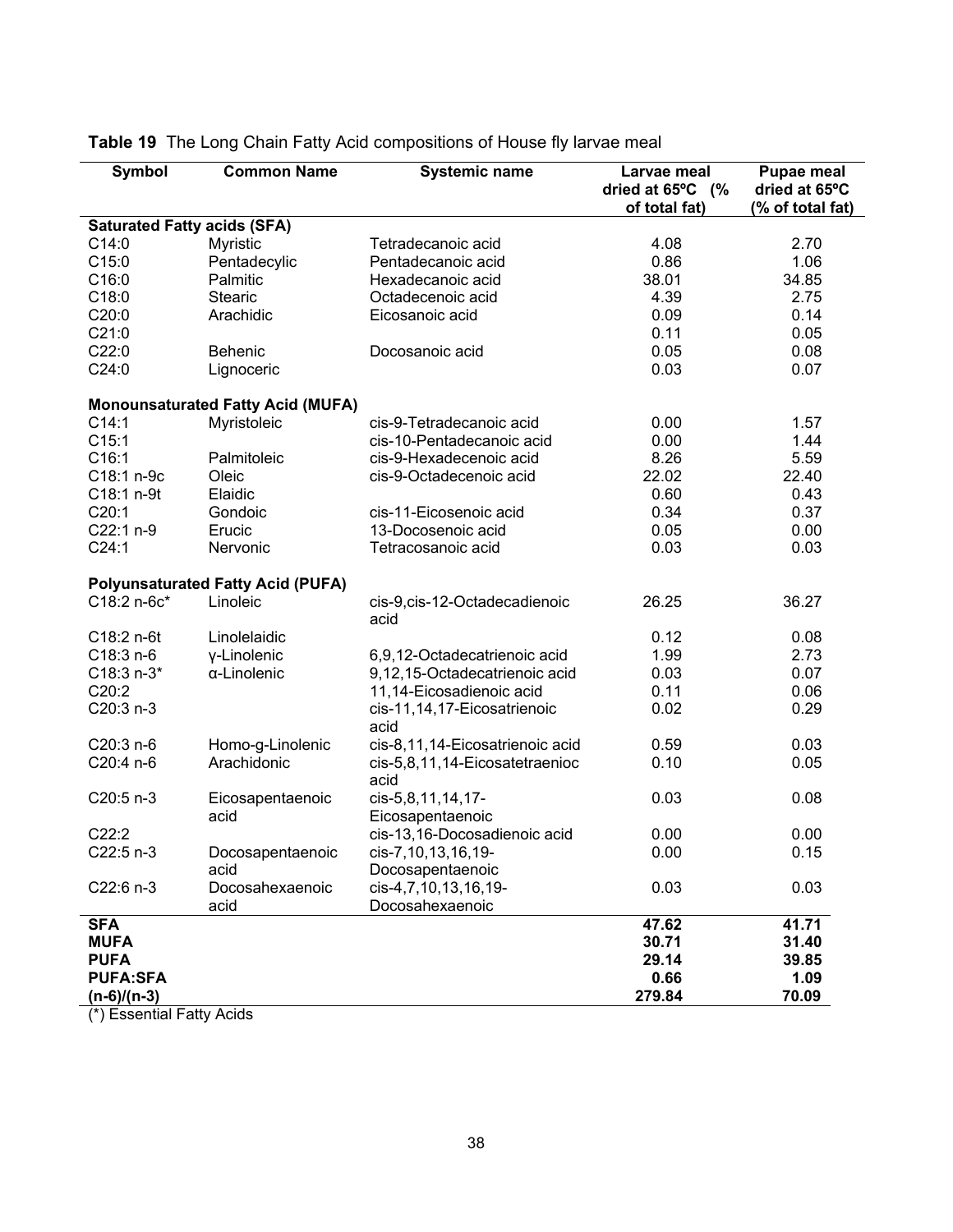## **3.5 Conclusion**

The study revealed that *Musca domestica* larvae and pupae meal are comparable to other conventional already known protein sources, such as soya oil cake meal, blood meal and fish meal used in animal nutrition. Although the house fly pupae meal has much higher crude protein content than the larvae meal the digestibility of the pupae meal could be of concern. Digestibility trials are essential to investigate to what extent the nutrients of house fly larvae and pupae are digested by the animal body. Although pupae meal has higher amino acid level the extent to which this is digestible will determine its value in relation to larvae meal. House fly larvae meal represents the ideal amino acid ratio more closely than do pupae meal. House fly pupae meal had an arginine relative to the lysine content closer to the ideal amino acid profile than the larvae meal. The house fly pupae could serve as a good source of lysine and arginine in poultry nutrition. The findings of the nutritional composition in the current study will enable animal nutritionists to formulate diets containing house fly larvae and pupae meal to ensure a balanced diet. It is also reported that various factors can have an influence on the composition of house fly larvae and pupae meal respectively, it is therefore important to constantly monitor quality of these protein sources depending on their individual production system.

### **3.6 References**

- Aniebo, A.O. & Owen, O.J., 2010. Effects of age and method of drying on the proximate composition of housefly larvae (*Musca domestica linnaeus*) meal (HFLM). Pakistan Journal of Nutrition. 9(5): 485-487.
- Aniebo, A.O., Erondu, E.S. and Owen, O.J., 2008. Proximate composition of housefly larvae (*Musca domestica*) meal generated from mixture of cattle blood and wheat bran. Department of Animal Science and Fisheries, University of Port Harcourt. Nigeria.
- Agricultural laboratory association of Southern Africa (ALASA)., 1996. Handbook of feeds and plant analysis volume 1. Macro-and trade elements method no. 6.1.1 for feeds and plants.
- Association of Official Analytical Chemists (AOAC) International., 2002. Official methods of analysis of AOAC international. 17th ed. Arlington, Virginia, USA.
- Austic, R.E. & Nesheim, M.C., 1970. Role of kidney arginase in variations of the arginine requirement of chicks. The Journal of Nutrition. 100(7): 855-867.
- Austic, R.E. & Scott, R.L., 1975. Involvement of food intake in the lysine-arginine antagonism in chicks. The Journal of Nutrition 105(9): 1122-1131.
- Burnham, D. & Gous, R.M., 1992. Isoleucine requirements of the chicken: Requirement for maintenance. British Poultry Science. 33(1): 59-69.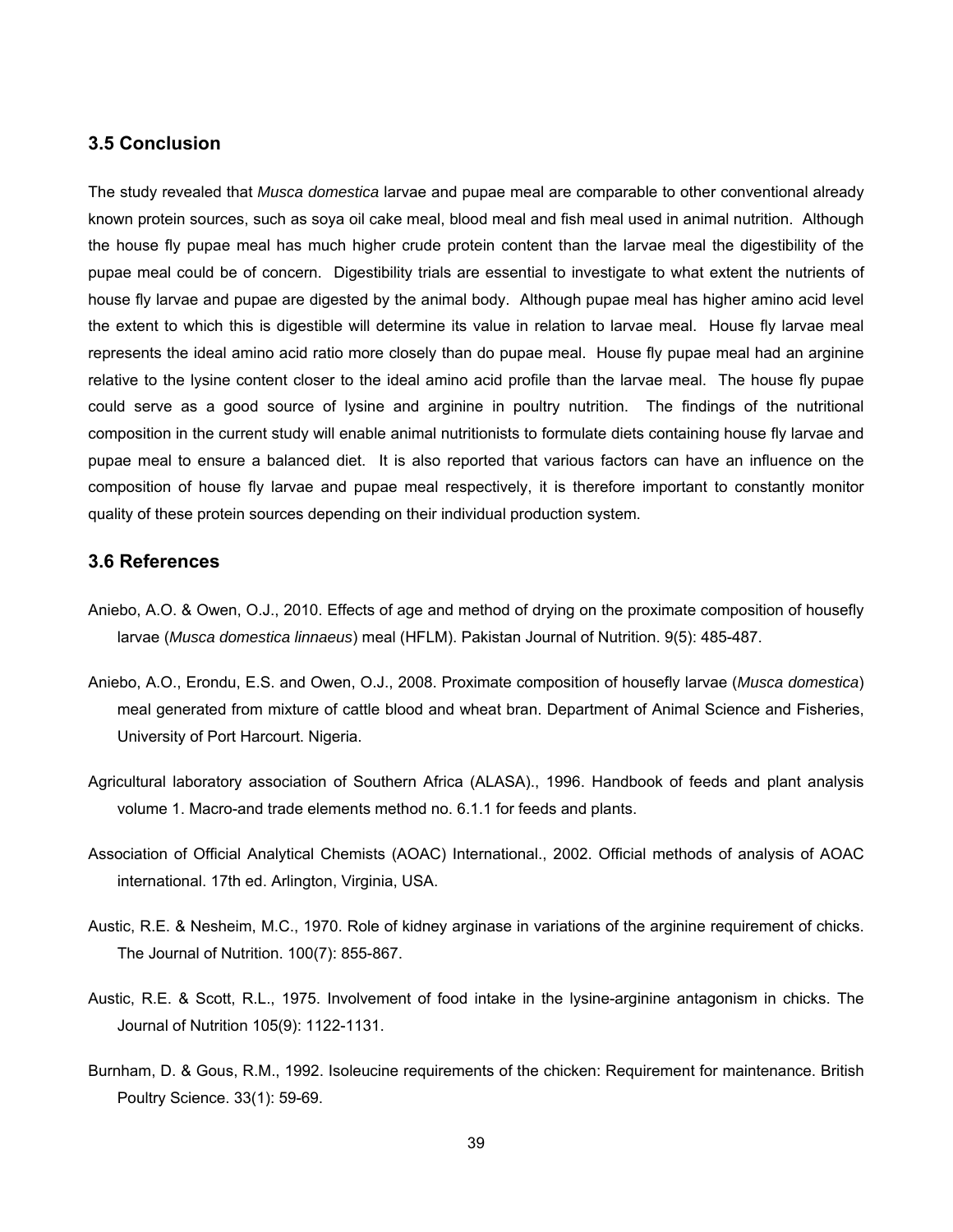- Calvert, C.C., Martin, R.D. and Morgan, N.O., 1970. House fly pupae as food for poultry. Journal Economic Entomology. 62: 938-939.
- Crespo, N. & Esteve-Garcia, E., 2001. Dietary fatty acid profile modifies abdominal fat deposition in broiler chickens. Poultry Science. 80(1): 71-78.
- Cunico, R., Mayer, A.G., Wehr, C.T. and Sheehan, T.L., 1986. High sensitivity amino acid analysis using a novel automated precolumn derivatization system. Biochromatography. 1(1): 14-19.
- Digital data systems (DDS). Isothermal CP500 bomb calorimeter operation manual. Randburg, Johannesburg.
- Fasakin, E.A., Balogun, A.M. and Ajayi, O.O., 2003. Evaluation of full-fat and defatted maggot meals in the feeding of clariid catfish, *Clarias gariepinus*, fingerlings. Aquaculture Research 34(9): 733-738.
- Horowitz, W., 1965. Official Methods of Analysis. Washington, Association of Official Agricultural Chemists. George Banta Co., Inc.
- Hwangbo, J., Hong, E.C., Jang, A., Kang, H.K., Oh, J.S., Kim, B.W. and Park, B.S., 2009. Utilization of house fly-maggots, a feed supplement in the production of broiler chickens. Journal of Environmental Biology. 30(4): 609-614.
- Inaoka, T., Okubo, G., Yokota, M. and Takemasa, M., 1999. Nutritive value of house fly larvae and pupae fed on chicken faeces as food source for poultry. Journal of Poultry Science. 36(3): 174-180.
- Jones, J.D., Wolters, R. and Burnett, P.C., 1966. Lysine-arginine-electrolyte relationships in the rat. Journal of Nutrition. 89(2): 171-188.
- Kovacs, M.I.P., Anderson, W.E. and Ackman, R.G., 1979, "A simple method for the determination of cholesterol and some plant sterols in fishery-based food products", Journal of Food Science. 44(5): 1299-1301.
- Kramer, K.J. & Koga, D., 1986. Insect chitin: Physical state, synthesis, degradation and metabolic regulation. Insect Biochemistry. 16(6): 851-877.
- Leeson, S. & Summers, J.D., 1997. Commercial poultry nutrition.
- McDonald, P., 2002. Animal nutrition. Prentice Hall.
- National Research Council., 1994. Nutrient requirements of poultry. Ninth Revised ed. National Academy Press. Washington, DC.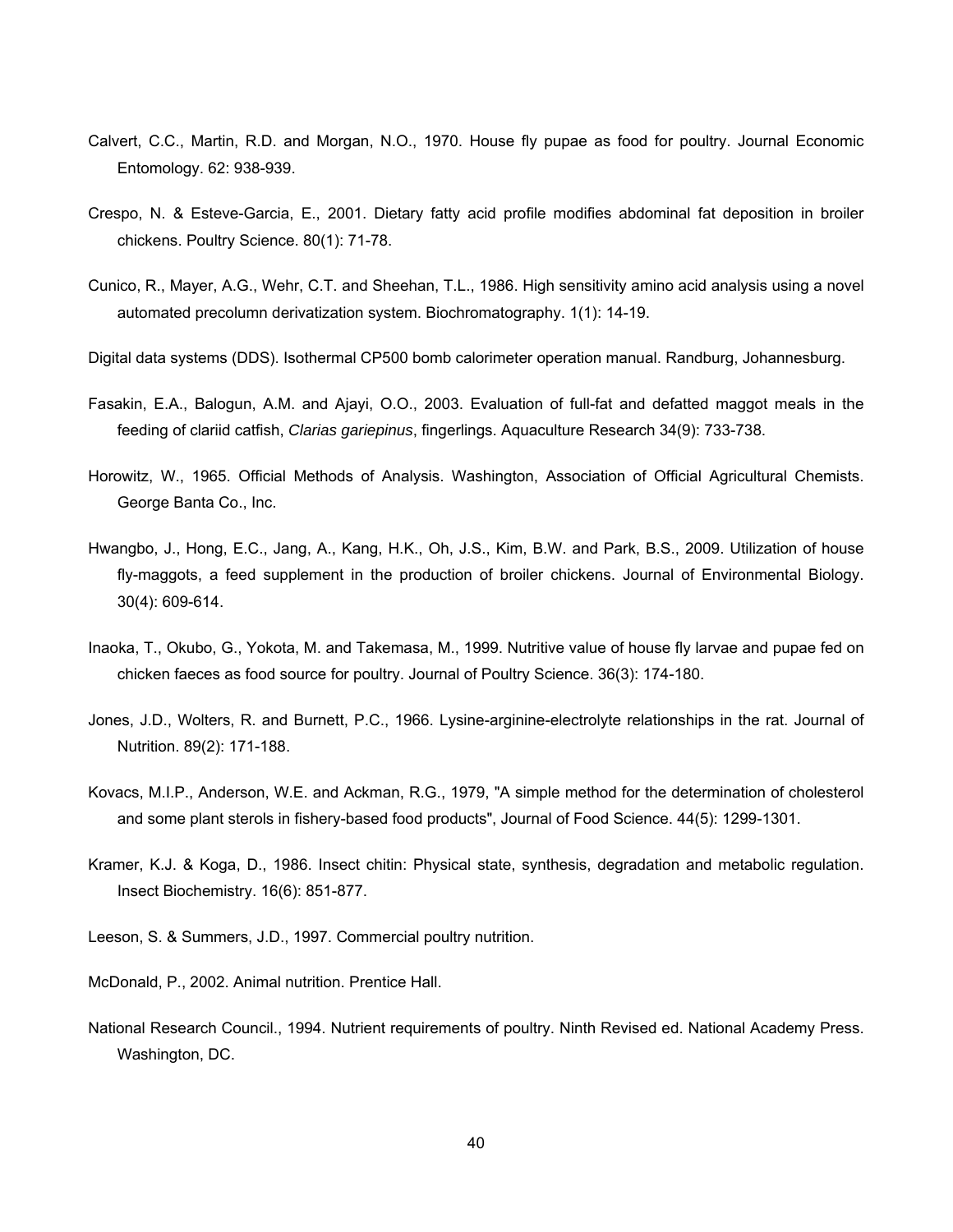- Newton, G.L., Booram, C.V., Barker, R.W. and Hale, O.M., 1977. Dried *Hermetia illucens* larvae meal as a supplement for swine. Journal of Animal Science. 44(3): 395-400.
- Newton, L., Sheppard, C., Watson, D., Burtle, G. and Dove, R., 2004. Using the black soldier fly, *Hermetia illucens*, as a value-added tool for the management of swine manure. University of Georgia, College of Agricultural & Environmental Science. Department of Animal & Dairy Science. Annual Report.
- Ogunji, J.O., Kloas, W., Wirth, M., Schulz, C. and Rennert, B., 2006. Housefly maggot meal (magmeal): An emerging substitute of fishmeal in tilapia diets. Conference on international agricultural research for development. Deutscher Trapentag.
- Papadopoulos, M.C., 1989. Effect of processing on high-protein feedstuffs: A review. Biological Wastes. 29(2): 123-138.
- Schutte, J.B. & de Jong, J., 2004. Ideal amino acid profile of poultry. TNO Nutrition and Food Research Institute, Department of Animal Nutrition and Physiology (ILOB). Wageningen, Netherlands.
- Shimomura, Y., Tamura, T. and Suzuki, M., 1990. Less body fat accumulation in rats fed a safflower oil diet than in rats fed a beef tallow diet. Journal of Nutrition. 120(11): 1291-1296.
- Sogbesan, A.O., Ajuonu, N., Musa, B.O. and Adewole, A.M., 2006. Harvesting techniques and evaluation of maggot meal as animal dietary protein source for in outdoor concrete tanks. World Journal of Agricultural Sciences. 2(4): 394-402.
- St-Hilaire, S., Sheppard, C., Tomberlin, J.K., Irving, S., Newton, L., McGuire, M.A., Mosley, E.E., Hardy, R.W. and Sealey, W., 2007. Fly pre-pupae as a feedstuff for rainbow trout, *Oncorhynchus mykiss*. Journal of the World Aquaculture Society. 38(1): 59-67.
- Teotia, J.S. & Miller, B.F., 1974. Nutritive content of house fly pupae and manure residue. British Poultry Science. 15(2): 177-182.
- Thompson, L.U. & Serraino, M.R., 1986. Effect of phytic acid reduction on rapeseed protein digestibility and amino absorbtion. Journal of Agricultural Food Chemistry. 34: 468-469.
- Van Jaarsveld, P.J., Smuts, C.M., Tichelaar, H.Y., Kruger, M. and Spinner Benade, A.J., 2000. Effect of palm oil on plasma lipoprotein concentrations and plasma low-density lipoprotein composition in non-human primates. International Journal of Food Science and Nutrition. 51(1): 21-30.
- Williams, K.L. & Birt, L.M., 1972. A study of the quantitative significance of protein synthesis during the metamorphosis of the sheep blowfly. Insect Biochemistry. 2(7): 305-320.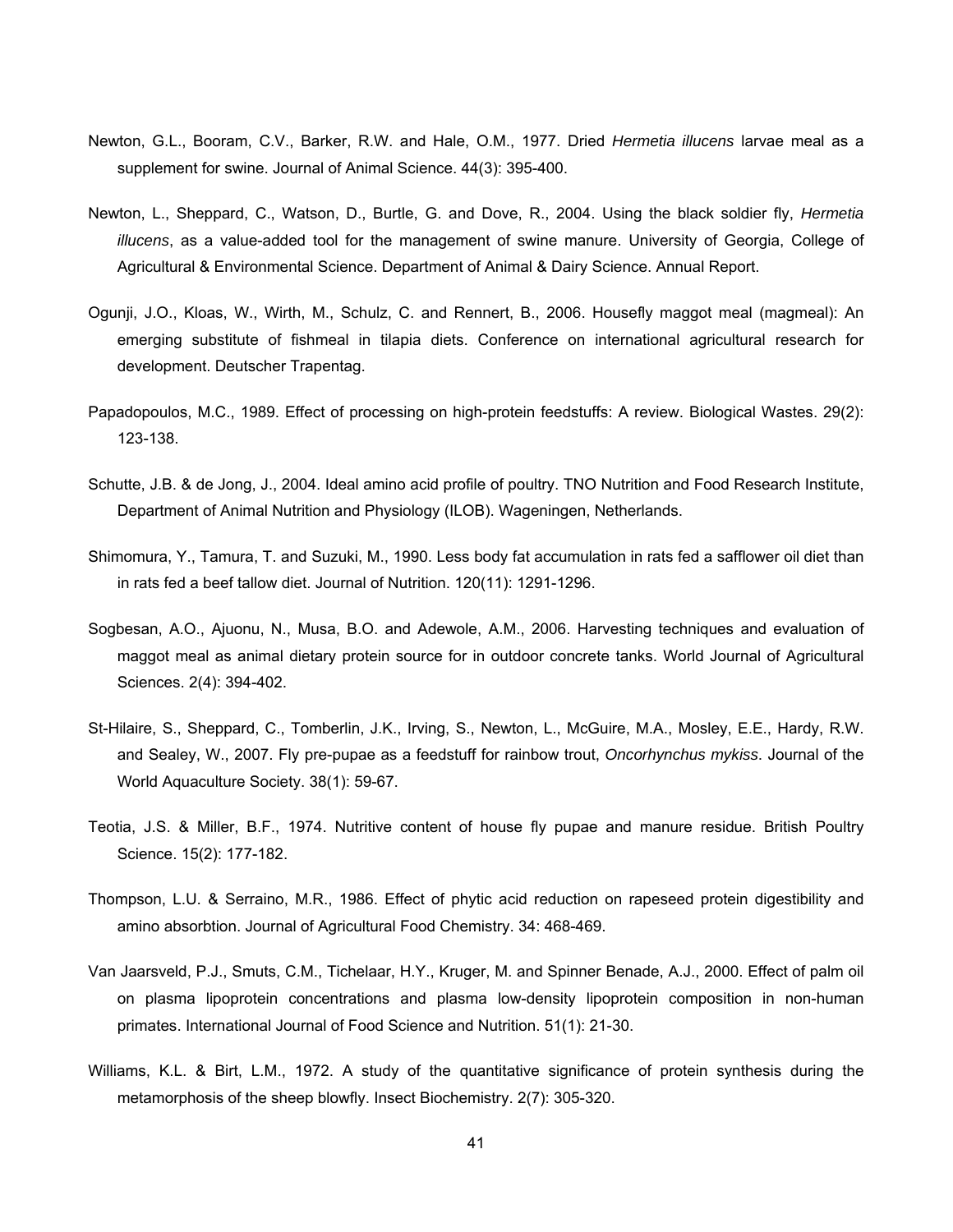Zuidhof, M.J., Molnar, C.L., Morley, F.M., Wray, T.L., Robinson, F.E., Khan, B.A., Al-Ani, L. and Goonewardene, L.A., 2003. Nutritive value of house fly (*Musca domestica*) larvae as a feed supplement for turkey poults. Animal Feed Science and Technology. 105(1-4): 225-230.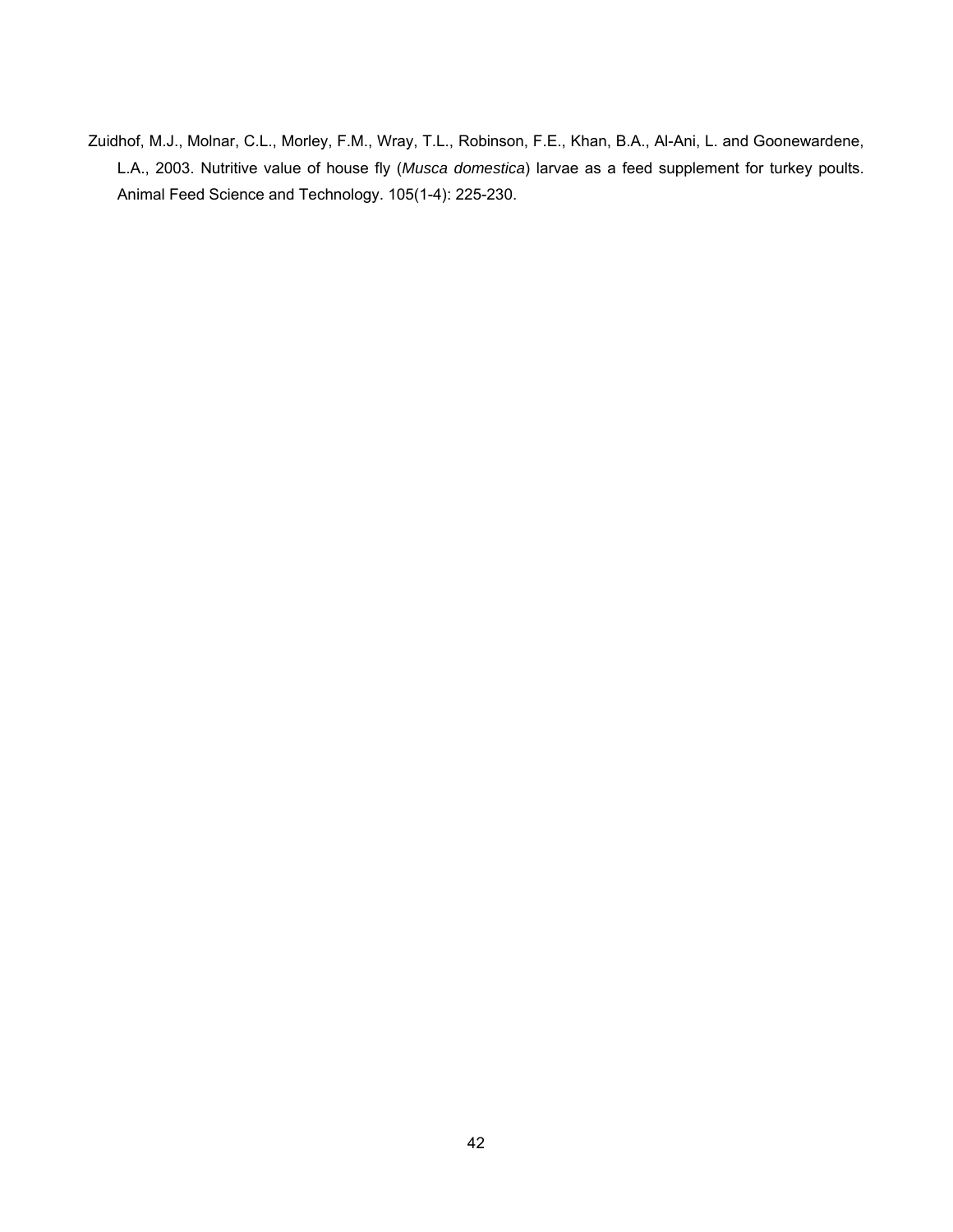# **CHAPTER 4**

# **Evaluation of** *Musca domestica* **larvae meal in terms of possible toxicities, organ stress and immune suppression**

# **4.1 Abstract**

In the first part effects of *Musca domestica* larvae and pupae meal on the gizzard of a hundred Ross 308 day old broiler chicks were investigated in a fully randomized trial design consisting of four treatment diets (pupae meal dried at 65ºC and larvae meal dried at either 45ºC, 65ºC or 85ºC). None of the four treatment diets significantly induced gizzard erosion in the chicks. In the second part the effect of *Musca domestica* larvae meal were compared with diets containing comparable fish meal levels and a control diet. Birds were slaughtered at 14, 28 and 35 days of age and the gastro intestinal tracts were investigated and organ weights (heart, spleen bursa and liver) measured and liver colour was also measured. No differences were observed for any of the parameters and therefor it is concluded that *M. domestica* larvae meal supplementation in diets at rates of up to 50% had no influence on immune function (spleen: bursa ratio) or organ stress (detoxification). *Musca domestica* larvae meal can therefore be regarded as a safe product comparable to standard maize soya (control) and fish meal based diets.

**Keywords-** Gizzard erosion, gastro intestinal tract, organ stress, fish meal, larvae meal, broilers

# **4.2 Introduction**

Gizzard erosion is a major problem in the poultry industry all over the world (Johnson, 1971). This disease also known as "black vomit" is characterized by low mortalities (Itakura *et al*., 1981), listlessness and a reduction in feed intake. *Post mortem* signs associated with gizzard erosion are the black watery content present in the crop (due to acid hydrolysis of blood), proventriculus and gizzard with the gizzard lining being eroded away and ulceration of the gizzard musculature (Johnson, 1971). In some severe cases the ulceration can perforate the gizzard muscle which can lead to peritonitis (Johnson, 1971). The most common factors associated with gizzard erosion are those that can lead to excessive secretion of the parietal glands (Itakura *et al*., 1981) which causes a decrease in gastric acid pH (Miyazaki & Umemura, 1987) and subsequent erosion and bleeding (Johnson, 1971).

The nature of the diet and certain minerals has the ability to induce gizzard erosion in poultry (Fisher *et al*., 1973; Ross, 1979). Ross (1979) found that pelleted feed brought about the formation of gizzard erosion when compared to a mash feed. The cause of this was unclear to the author, but it was believed to be the method of pelleting itself in combination with various other factors that could have been responsible. Copper sulphate is sometimes used in broiler nutrition as a growth promoter or to increase feed conversion ratios. Fisher *et al*.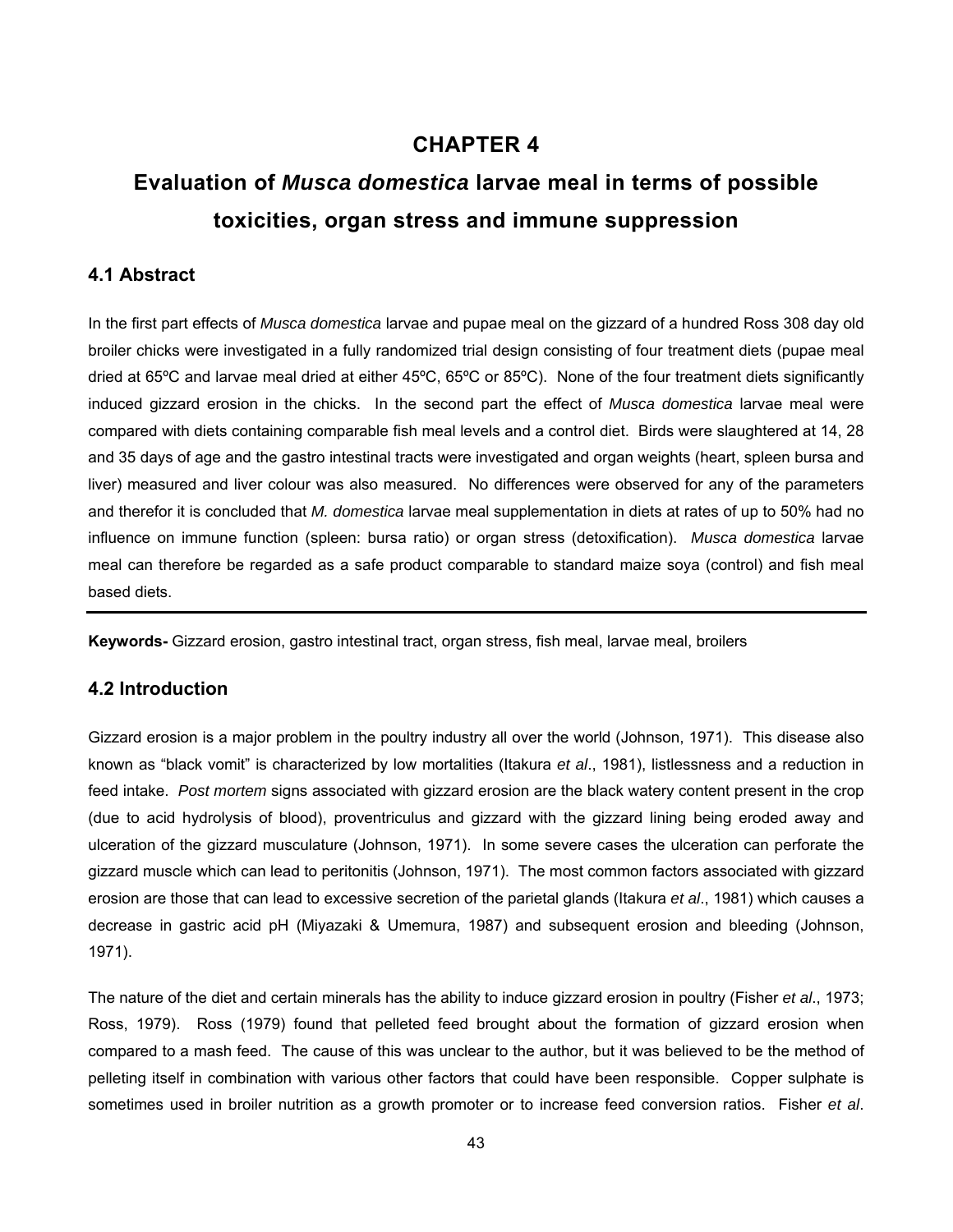(1973) found that gizzard lining damage was closely related to the copper concentration in the diet, but the severity of the damage differs with sex and individual.

Stress is another factor that can cause gizzard erosion in poultry (Grabarević *et al*., 1993; Džaja *et al*., 1996). Grabarević *et al*. (1993) and Džaja *et al.* (1996) both found that when broiler chicks were exposed to stressful circumstances they were more likely to suffer gizzard erosion. Stress increases the levels of aspartate aminotransferase and creatine kinase activities in the proventriculus of stressed chicks (Džaja *et al.*, 1996). This increase in enzymatic activity leads to an increase in stomach acidity that is responsible for gizzard erosion and ulceration in broilers under stress.

There are also natural causes of gizzard erosion associated with adenoviral infections (Abe et al., 2001; Ono *et al*., 2003). Adenoviral gizzard erosion was shown to be exacerbated by the infectious bursal disease virus and chicken anaemia virus, Tanimura *et al*. (1993) and Abe *et al*. (2001) isolated the group I avian adenovirus as a causative agent to induce gizzard erosion in broiler chickens.

Fishmeal is a high quality protein source with an excellent amino acid composition mostly used in the diets of broiler chickens in the starter and grower phases. Histamine (Džaja *et al*., 1996) in fish meal (Harry *et al*., 1975; Itakura *et al*., 1981; Itakura *et al*., 1982; Shimasaki *et al*., 2006) is an important factor that can cause gizzard erosion in broilers. There are a number of naturally occurring bacteria that exists on fishmeal that can bring about the formation of histamine by causing decarboxylation of especially the histidine amino acid present in fish meal (Ferencik, 1970). During processing, overheating of fishmeal brings about the formation of gizzerosine, (S)-2-amino-9-(4-imidazolyl)-7-azanonanoic acid (Shimasaki *et al*., 2006) that is formed by the reaction of histamine or histidine and lysine (Okazaki *et al.*, 1983). Gizzerosine acts as a potent antagonist of the H<sub>2</sub> receptor present in the acid secreting parietal cells of the glandular epithelium in the proventriculus. This causes excessive gastric acid secretions of especially pepsin and hydrochloric acid (Masumura *et al*., 1985) which are responsible for gizzard erosion.

Mycotoxins are also responsible for inducing gizzard erosion in poultry (Hoerr *et al.*, 1982; Dorner *et al*., 1983; Diaz & Sugahara, 1995). Broiler diets commonly mixed in a tropical environment which is normally associated with high temperatures and humidity may contain mycotoxins, especially aflatoxin B1 (Reddy, 1992). Diaz & Sugahara (1995) found synergysteic effects of mycotoxins and gizzerozine and reported that a combination of aflatoxin B1 and gizzerosine in high doses were more likely to induce severe incidences of gizzard erosion than when aflatoxin and gizzerosine was supplemented independently.

There is very limited published literature available on any possible toxic effects of housefly larvae meal. Téguia *et al.* (2002) investigated various organs weights at 49 days of age, but found no significant difference (P>0.05) regarding the heart, liver and gizzard mass relative to the body weight when they replaced 50% and 100% of the fishmeal with larvae meal in the finisher diets. These results however showed that as the inclusion level of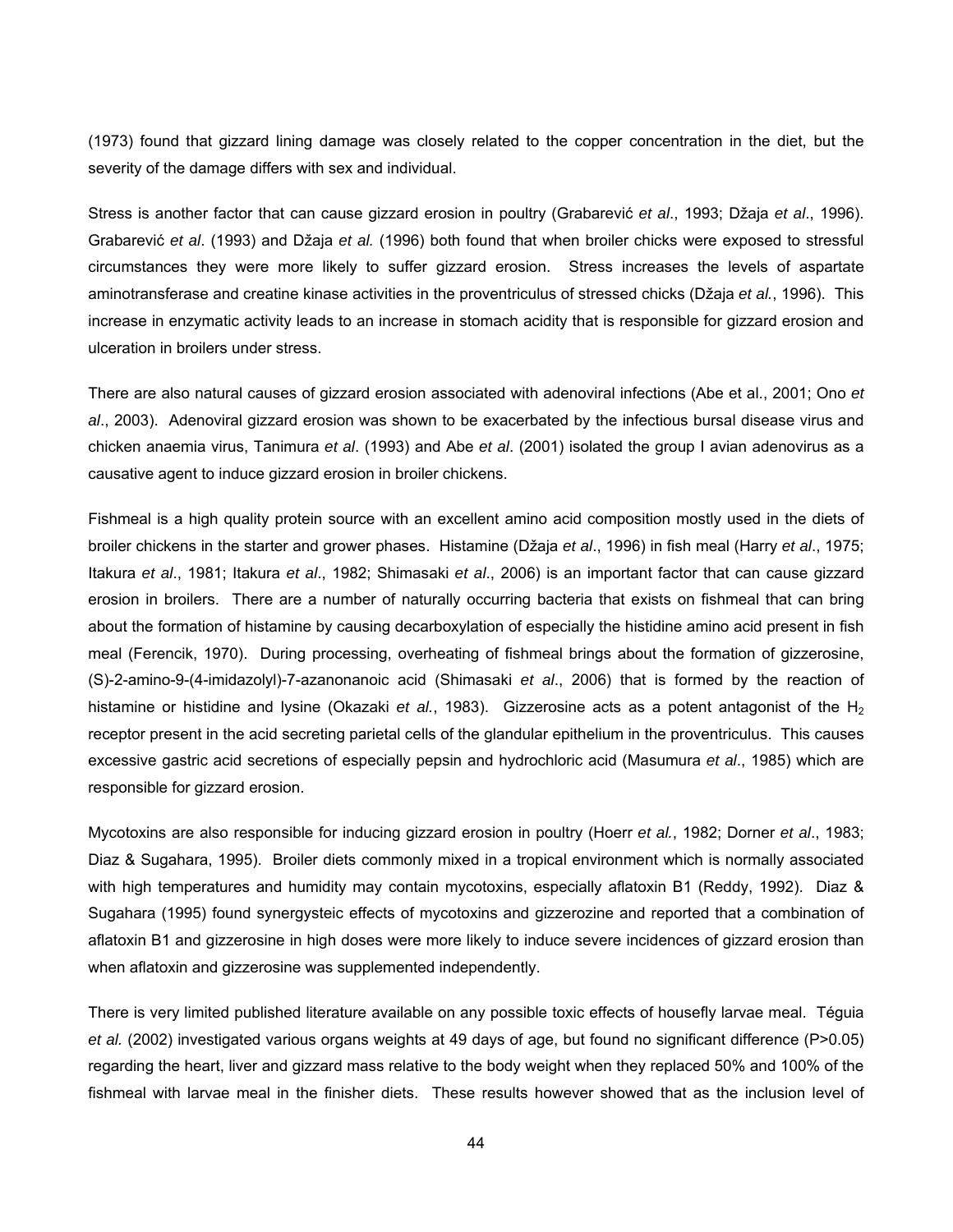larvae meal increased there was an increase in the gizzard and liver masses suggesting that there could be toxic effects associated with larvae meal feeding. Since Téguia *et al*., (2002) had only four replications and may be the reason for the varying results found regarding the increase in gizzard and liver masses. It is therefore important to investigate in detail the potential toxic effects that may be associated with house fly larvae meal as part of this study.

The objective of this study was to investigate the effect of *M. domestica* larvae and pupae meal on gizzard erosion, organ stress and possible immune suppression of broilers.

# **4.3 Materials and methods**

# **4.3.1 Gizzard erosion trial**

#### *Animals*

One hundred day-old Cobb 500 broiler chicks as hatched were used. The chicks were vaccinated against Newcastle disease and Infective bronchitis at one day old. Mortalities were subjected to *post mortem* investigation with special attention given to the gizzard.

#### *Housing system*

The trials were performed at the Poultry section of the Mariendahl Experimental farm of Stellenbosch University. During the first six days the chicks were kept in a temperature controlled house according to the management practices described by Cobb International (2008).

After day six the chicks were moved to the bioassay unit. This unit comprises a temperature controlled room equipped with wire cages. Artificial lighting was provided at a pattern of 18 hours of light altering with 6 hours of darkness. Ventilation in the house was set to provide a minimum of six air changes per hour. The chicks had *ad libitum* access to feed and water during the duration of the experimental period.

#### *Experimental diet*

During the first seven days the chicks were maintained on a commercial starter diet formulated to produce marketable chickens weighing 1.9kg according to the nutrient specifications provided by Cobb International (2008) (Table 20). Hereafter the chicks were switched over onto one of the four treatment diets shown in Table 20.

To produce the respective meals the house fly larvae and pupae were harvested and immediately placed in a freezer at -20ºC. Larvae and pupae were removed from the freezer after 24 hours, defrosted at room temperature and dried in a ventilated oven at either 45°C, 65°C or 85°C depending on the treatment until a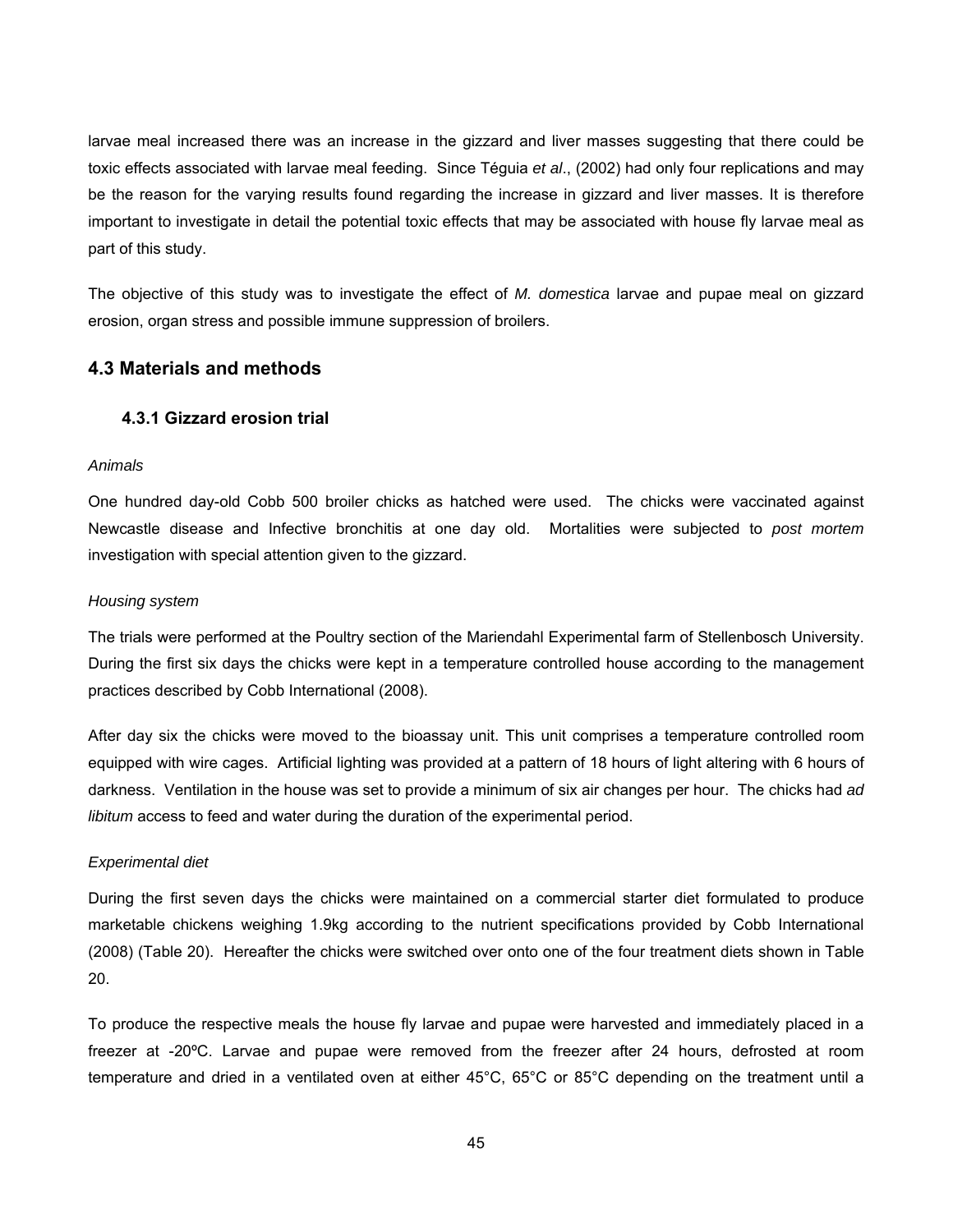constant mass was reached. After drying the larvae and pupae were milled through a 3 mm sieve using a Christy and Norris junior laboratory mill. Milled samples were stored at -20°C until mixed into the trial feeds.

**Table 20** Ingredient composition (%) of the various diets used for determination of gizzard erosion potential in broilers fed larvae and pupae meal

|                              | <b>Commercial</b> | <b>Treatment 1</b>                | <b>Treatment 2</b> | <b>Treatment 3</b> | Treatment 4                       |
|------------------------------|-------------------|-----------------------------------|--------------------|--------------------|-----------------------------------|
|                              | <b>Starter</b>    | $(45^{\circ}$ C LM <sup>1</sup> ) | (65°C LM)          | (85°C LM)          | $(65^{\circ}$ C PM <sup>2</sup> ) |
| <b>Maize</b>                 | 60.16             | 50.00                             | 50.00              | 50.00              | 50.00                             |
| Soybean Full Fat             | 17.84             |                                   |                    |                    |                                   |
| Soybean Oil Cake meal        | 9.38              |                                   |                    |                    |                                   |
| <b>Fish meal</b>             | 10.00             |                                   |                    |                    |                                   |
| Housefly Larvae meal (45°C)  |                   |                                   | 50.00              |                    |                                   |
| Housefly Larvae meal (65°C)  |                   |                                   |                    | 50.00              |                                   |
| Housefly Larvae meal (85°C)  |                   |                                   |                    |                    | 50.00                             |
| Housefly Pupae meal (65°C)   |                   | 50.00                             |                    |                    |                                   |
| <b>DL-Methionine</b>         | 0.21              |                                   |                    |                    |                                   |
| L-Threonine                  | 0.03              |                                   |                    |                    |                                   |
| Premix*                      | 0.15              | 0.15                              | 0.15               | 0.15               | 0.15                              |
| Limestone                    | 1.06              |                                   |                    |                    |                                   |
| <b>Salt</b>                  | 0.04              |                                   |                    |                    |                                   |
| <b>Monocalcium Phosphate</b> | 0.82              |                                   |                    |                    |                                   |
| <b>Sodium Bicarbonate</b>    | 0.28              |                                   |                    |                    |                                   |

(\*) Vitamins and minerals are included according to the levels provided by the National Research Council (1994)

 $(1)$  LM- Larvae meal,  $(2)$  PM- Pupae meal

## *Experimental design and trial procedure*

Chicks were randomly allocated to pens and treatment in the bioassay unit with five chicks per pen and five cages per treatment. At the end of the trial period the chicks were killed by cervical dislocation and the gizzards removed for scoring. Gizzards were scored on an ordinal scale, 1-5 (Table 21).

|  |  |  |  | Table 21 Gizzard Erosion scoring description |
|--|--|--|--|----------------------------------------------|
|--|--|--|--|----------------------------------------------|

| <b>Score</b> | <b>Description</b>                                                                                                         |
|--------------|----------------------------------------------------------------------------------------------------------------------------|
|              | No erosion                                                                                                                 |
| $\mathbf{2}$ | Light erosion (roughness of epithelia)                                                                                     |
| 3            | Modest erosion (roughness and gaps)                                                                                        |
| 4            | Severe erosion (roughness, gaps and ulcers on stomach wall showing slight<br>haemorrhaging)                                |
| 5            | Extreme erosion (roughness, gaps and haemorrhagic ulcers on stomach wall and<br>separation of epithelia from stomach wall) |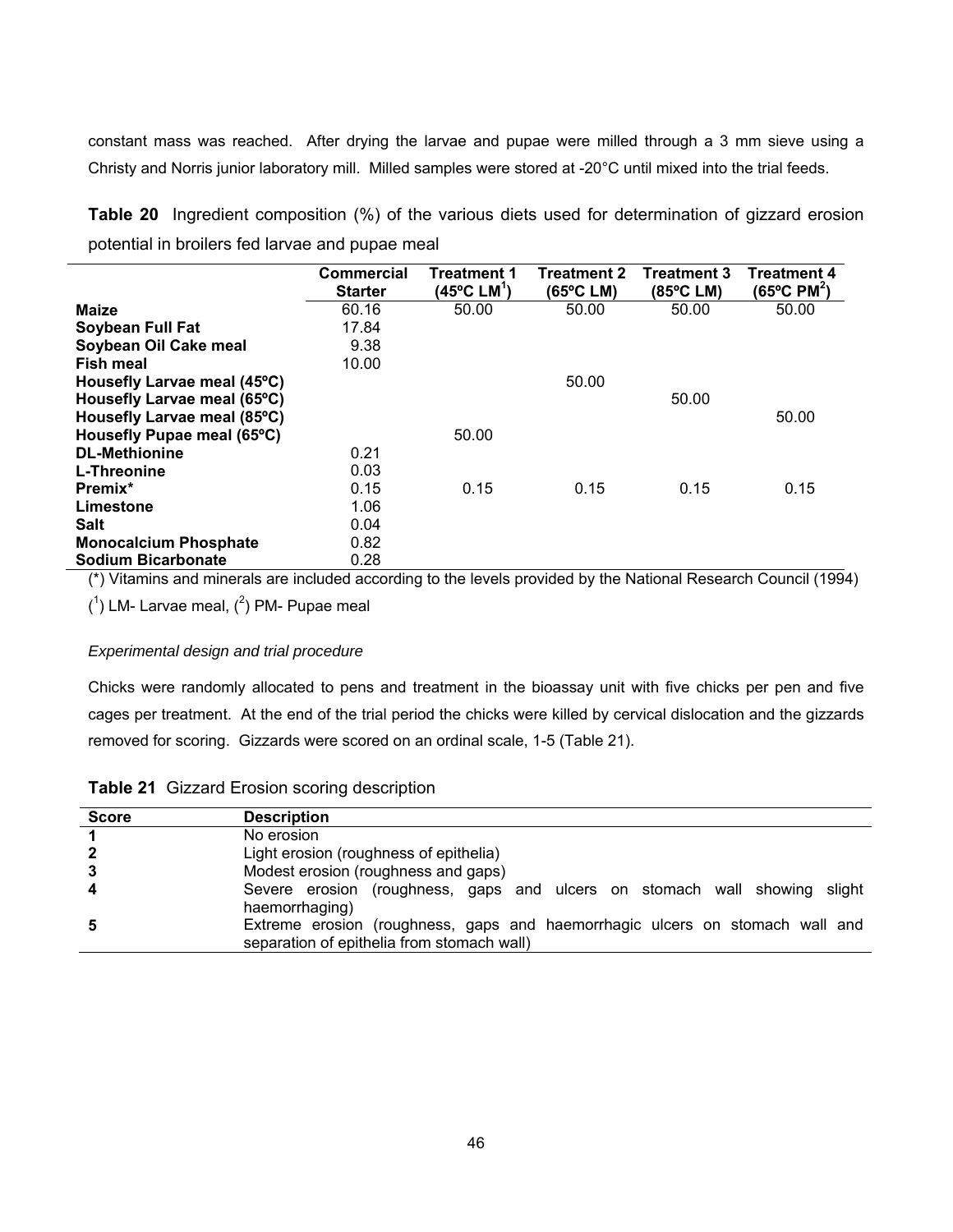# **4.3.2 Toxicity testing**

Six broiler chicks of the each treatment group were slaughtered (one chick per replicate) on day 14, 28 and 36. Chicks were killed by cervical dislocation and the various organs were removed for weighing and the intestines were scored on an ordinal scale. The chicks were maintained on a commercial diet and diets supplemented with 10% *M. domestica* larvae meal, 10% fish meal, 25% *M. domestica* larvae meal, 25% fish meal, 50% *M. domestica* larvae meal and 50% fish meal respectively. Diet composition and calculated nutritional values are presented in Table 30, Table 31 and Table 32 in Chapter 6.

#### *Data collection and analysis*

The liver colour was measured using the BYK- Gardner Colour Guide. The CIElab colour system was used (Commition International de L'Eclairage, 1976) with three measurements; L<sup>\*</sup> (lightness), a<sup>\*</sup> (redness) and b<sup>\*</sup> (yellowness). Positive a\* values are a measure of redness and negative a\* values are a measure of greenness. Positive b\* values are a measure of yellowness and negative b\* values indicates blueness.

The liver, heart, spleen, bursa and gizzard were removed by carefully cutting them out with a scalpel and care was taken not to cut any of the organs during dissecting. The following organs ratios were calculated; spleen: body weight, spleen: bursa, spleen: liver and bursa: body weight. The intestines were removed from each chick and a two centimetre piece of small intestine immediately anterior to the pancreas was removed and the pH measured, using a Crison pH25 Meter, by inserting the probe into the cut end of the intestine. The pH meter probe was placed directly into the piece of small intestine and the instrument was given time to stabilize before the pH reading was taken and the probe was rinsed with distilled water. The probe was rested in a KCL 3M electrolytic solution between each treatment. The piece of intestine immediately adjacent to the section used for pH measurement was removed and the various scores were done, as summarized in Table 22.

Statistical analysis was done by using one-way analysis of variances (ANOVA) with Fisher least significant difference (LSD) *post hoc* test of STATISTICA (data analysis software system), Version 9, by StatSoft Inc. (2009).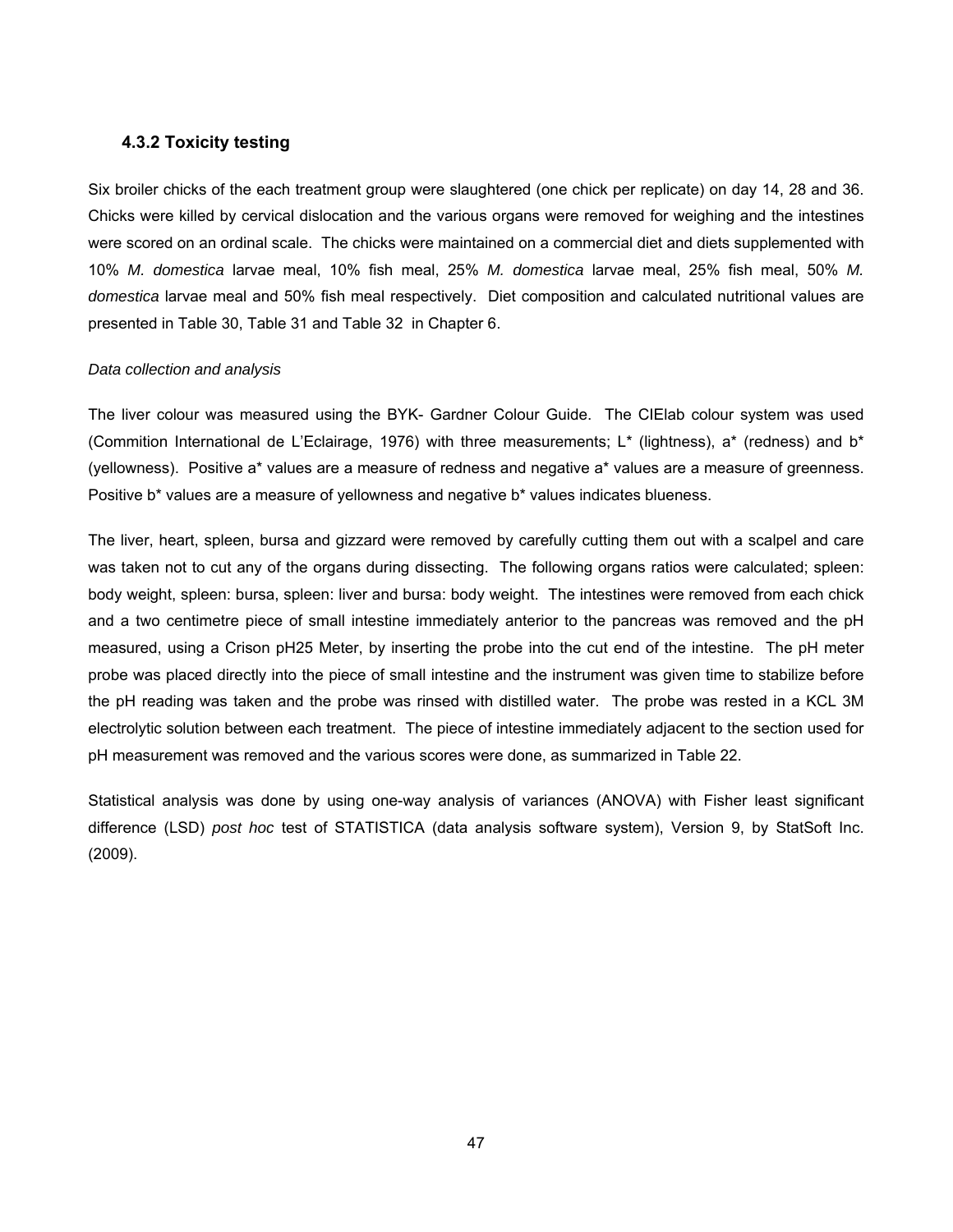| <b>Score</b>                     | <b>Description</b>                                                                                        |
|----------------------------------|-----------------------------------------------------------------------------------------------------------|
| GIT* before cut                  |                                                                                                           |
| Colour                           |                                                                                                           |
| 1                                | Small intestine has a healthy pinkish colour                                                              |
| 2                                | The small intestine has a pale or redder discolouration                                                   |
| 3                                | The small intestine are severely discoloured (very pale/red)                                              |
| Gas                              |                                                                                                           |
| 1                                | No gas                                                                                                    |
| 2                                | Moderate gas build up                                                                                     |
| 3                                | Severe gas build up                                                                                       |
| Liquid                           |                                                                                                           |
| 1                                | The intestinal contents are of a normal consistency                                                       |
| 2                                | Moderate amounts of liquid present in the intestinal contents                                             |
| 3                                | Intestine filled with a large amount of liquid                                                            |
| <b>Intestinal wall thickness</b> |                                                                                                           |
| 1                                | Intestinal wall thickness is of normal thickness                                                          |
| $\overline{2}$                   | Intestinal wall is moderately thinner or thicker                                                          |
| 3                                | Intestinal wall substantially thinner or thicker                                                          |
| <b>GIT tone after cut</b>        |                                                                                                           |
|                                  |                                                                                                           |
| <b>Tone C</b>                    |                                                                                                           |
| 1                                | When small intestine is cut transversely it curls immediately                                             |
| $\overline{2}$                   | When small intestine is cut transversely it curls, but takes time                                         |
| 3                                | When small intestine is cut transversely no curling occurs                                                |
| Tone L                           |                                                                                                           |
| 1                                | Upon exertion the small intestine has a high tensile strength (doesn't break<br>easily if under pressure) |
| $\overline{2}$                   | Upon exertion the small intestine has a moderate tensile strength (break if<br>pulled moderately)         |
| 3                                | Upon exertion the small intestine has a very low tensile strength (break very                             |
|                                  | easily under stress)                                                                                      |
| <b>Tone Cut</b>                  |                                                                                                           |
| 1                                | When small intestine is cut in length, it curls immediately                                               |
| 2<br>3                           | When small intestine is cut in length, it curls but takes some time                                       |
| <b>GIT inside surface</b>        | When small intestine is cut in length, no curling takes place                                             |
|                                  |                                                                                                           |
| <b>Mucous amount</b>             |                                                                                                           |
| 1                                | Healthy mucous layer covering the small intestinal villi                                                  |
| $\overline{\mathbf{c}}$          | Moderate amount of mucous/discoloured mucous in the small intestine                                       |
| 3                                | Excessive amount of mucous/discoloured                                                                    |
| <b>Villi</b>                     |                                                                                                           |
| 1                                | Villi are long and wavey                                                                                  |
| $\overline{c}$                   | Villi are short                                                                                           |
| 3                                | Villi are severely damaged or eroded away                                                                 |
| <b>Blood Spots</b>               |                                                                                                           |
|                                  | Inside surface of the small intestine has no blood spots                                                  |
| 2                                | Moderate amount of blood spots occur in the inside surface of the small<br>intestine                      |
| 3                                | The small intestine is severely covered with blood spots                                                  |
| (*) GIT- Gastro intestinal tract |                                                                                                           |

**Table 22** Gastro intestinal tract scoring description

(\*) GIT- Gastro intestinal tract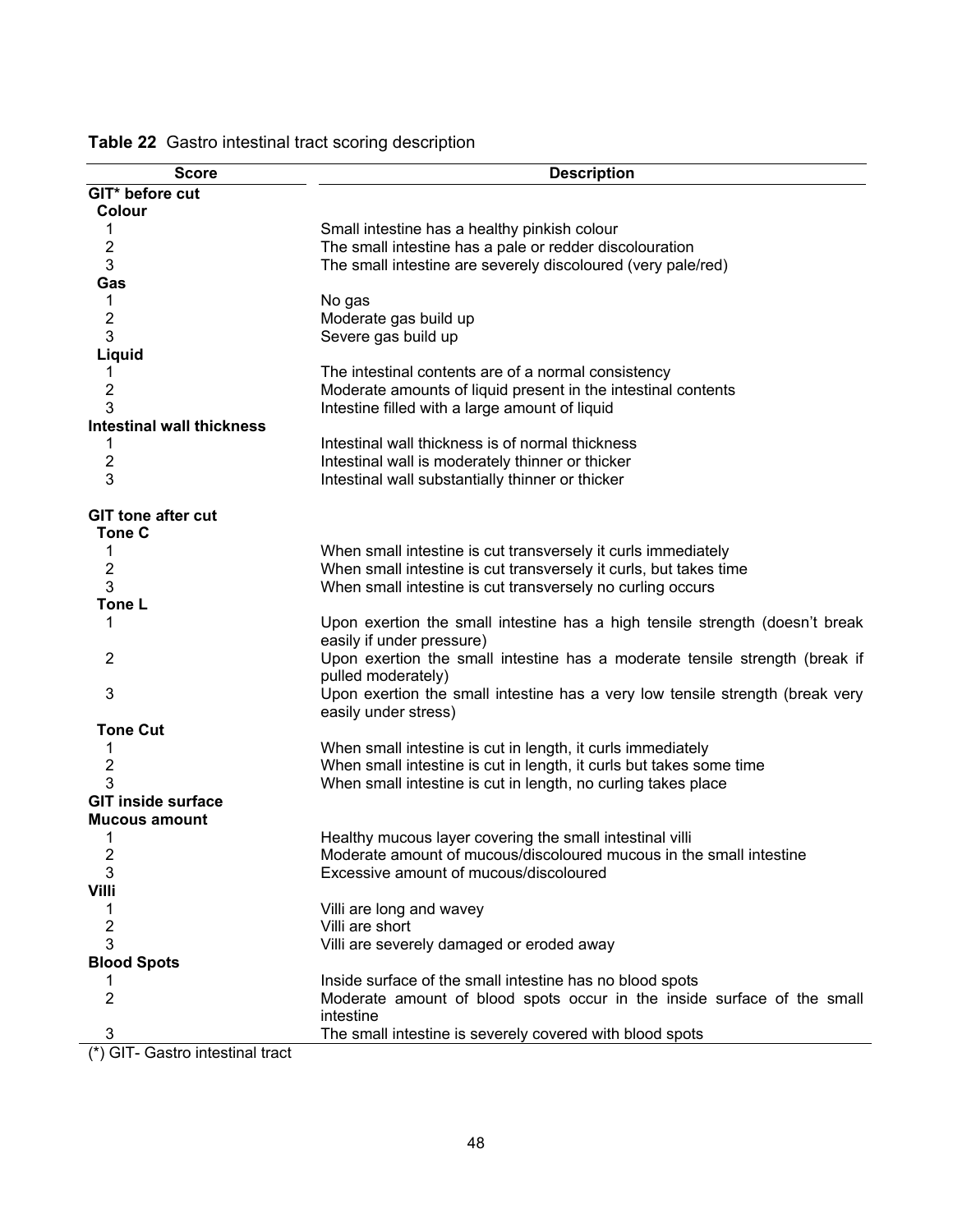# **4.4 Results and discussion**

#### **4.4.1 Gizzard erosion study**

Table 23 shows the different gizzard erosion scores obtained after macroscopic evaluation of the gizzards. No significant differences (P>0.05) were found between treatments for the gizzard parameters measured in either treatment. Macroscopic evaluation revealed a yellow discolouration of the gizzard lining caused by the larvae meal treatments. This discoloration was not associated with erosion and did not influence health status or weight gain and it is thus concluded that this discoloration is due to nontoxic pigmentation. During the trial one mortality was observed with the chicks receiving the 65ºC larvae meal diet, there were no indications that the specific treatment was responsible. It can be confirmed that neither *M. domestica* larvae nor pupae meal caused gizzard erosion in broiler chicks under the conditions explained and it is concluded that there was no gizzerosine formation caused by the histidine- lysine interaction induced by high drying temperatures (Okazaki *et al*., 1983).

|                   | <b>Table 23</b> Number of observations per category of gizzard erosion scores recorded for the different |  |  |  |  |  |
|-------------------|----------------------------------------------------------------------------------------------------------|--|--|--|--|--|
| treatments groups |                                                                                                          |  |  |  |  |  |

| GE*-Score | $65^{\circ}$ C | Pupae dried at Larvae dried at<br>45°C | Larvae dried at Larvae dried at<br>$65^{\circ}$ C | 85°C |
|-----------|----------------|----------------------------------------|---------------------------------------------------|------|
|           |                |                                        |                                                   |      |
|           |                |                                        |                                                   |      |
|           |                |                                        |                                                   |      |
|           |                |                                        |                                                   |      |
|           |                |                                        |                                                   |      |

(\*) GE- Gizzard Erosion

# **4.4.2 Toxicity testing**

Table 24 summarizes the organ weights and various organ ratios resulting from the different treatments. The organ weights give an indication of oxidative stress while the spleen: bursa, spleen: body weight, bursa: body weight and spleen: liver ratios indicated immune stress (Cooper *et al*., 1966; Collett, 2005). The age by treatment effect did not significantly alter (P>0.05) the results obtained regarding the organ masses and ratios (Table 24), but where treatment effects where the only variable significant differences (P<0.05) were found regarding the liver, heart and bursa relative to body weights as well as bursa: body weight, spleen: liver and spleen: bursa ratios.

The treatment effect showed in Table 24 indicates that the liver weight relative to body weight of the chicks that received the 50% larvae meal diet differ significantly (P<0.05) from the chicks that received the other diets. The chicks that received the 10% fish meal diet had significant lower (P<0.05) heart weights relative to body weight when compared to the control group. The chicks that received the 50% larvae meal diet had the highest heart weights relative to the body weight it was significantly higher (P<0.05) than the chicks that received the 10% fish and larvae meal diets. The bursa weights relative to body weight of the chicks that received the 25% larvae diet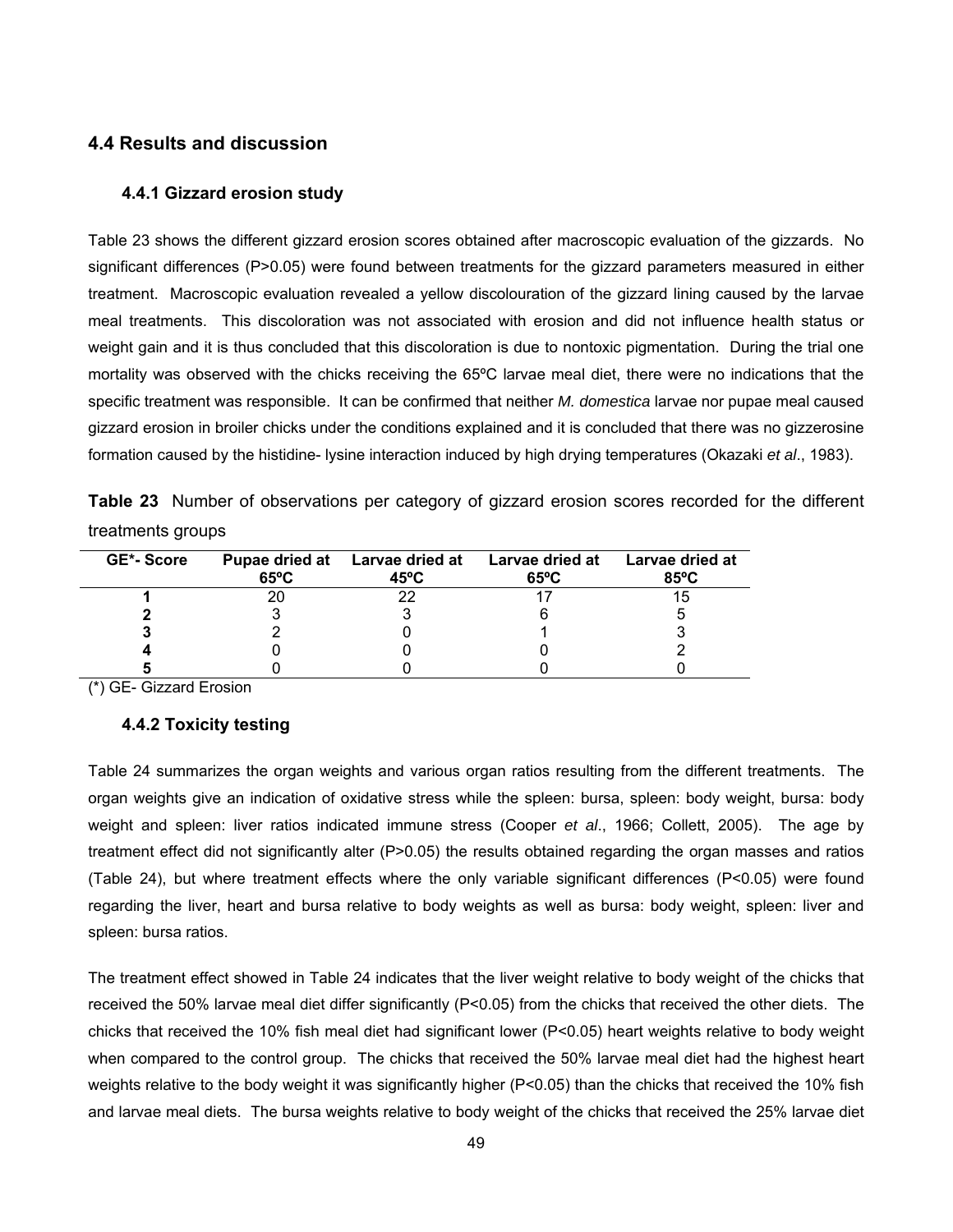were significantly higher (P<0.05) than the chicks that received the 10% fish meal, 10% larvae meal and the control diets. The bursa: body weight of the chicks that received the 25% and 50% larvae meal diets were significantly higher (P<0.05) than the rest of the treatment groups. The chicks that received the 10% larvae meal diet had the highest spleen: liver ratio and it was significantly higher (P<0.05) than the chicks that received the 25% fish meal, 25% and 50% larvae meal diets. The chicks that received the 10% fish and larvae meal diet had significantly higher spleen: bursa ratios than the chicks that received the 25% and 50% larvae meal diets, but they did not differ significantly (P>0.05) from the chicks that received the 25% fish meal and control diets.

Chicks that received the 50% larvae meal supplementation had significantly (P<0.05) larger livers than the rest of the treatment diets and this may be related to the fact that the high protein diet caused the excess amino acid to be catabolised more by the liver to form ammonia and keto-acids (Baker, 1996). This increase in liver activity could be responsible for the increase in liver size. The bursa weights relative to the body weight of the chicks that received the 25% larvae and 50% larvae meal diets were the highest, these high levels of larvae meal was significant higher (P<0.05) than the other treatment diets, but they did not differ from the chicks that received the 25% fish meal diet. This may be related to the fact that these high protein diets caused more undigested proteins to reach the caeca and these undigested proteins have been shown to be inflammatory and thus further reduce feed efficiency (Collett, 2005; Sturkie & Benzo, 1976; Davidson *et al*, 2008). The bursa forms part of the bursa- dependant lymphoid system responsible for immunocompitance in the body (Cooper *et al*., 1966) and this inflammatory response caused by excess proteins led to an increase in bursa activity, hence increasing its size. The data reported regarding toxicity of house fly larvae meal feed supplement in the current study is comparable to the results reported by Téguia *et al*. (2002). These authors reported no significant difference (P>0.05) regarding the heart, liver and gizzard mass relative to the body weight when larvae meal was supplemented in the diets of broilers. There is evidence in literature suggesting improved lymphoid (spleen and bursa) organ growth when the protein concentration increases above 18% (Roa *et al*., 1999), it is therefore accepted that the deviations observed here were due to the nutrient density of the various diets and not to the house fly larvae meal supplementation *per se*.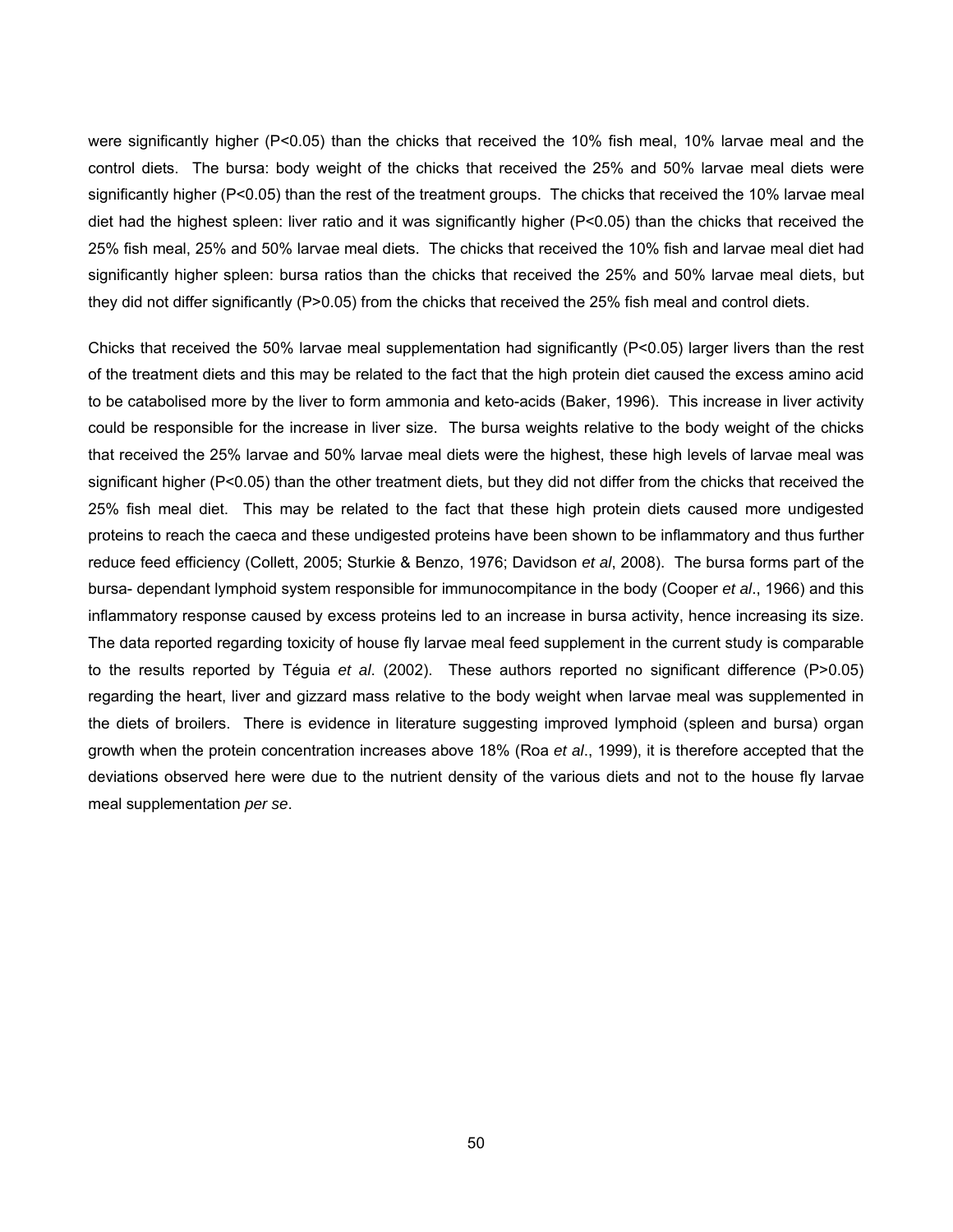|                         | <b>Diet</b>                    | Diet 2                        | Diet <sub>3</sub>          | Diet 4                                 | Diet 5                           | Diet 7                         |
|-------------------------|--------------------------------|-------------------------------|----------------------------|----------------------------------------|----------------------------------|--------------------------------|
| Day 14                  | (control)                      | (10% fish meal)               | (10% larvae meal)          | (25% fish meal)                        | (25% larvae meal)                | (50% larvae meal)              |
| Liver (% BW*)           | $3.7300^{\circ}$ ± 0.74        | $3.9800^{ac} \pm 0.57$        | $4.2100^{pc}$ ± 1.05       | $3.8700^{ac}$ ± 1.56                   | $4.2000^{pc} \pm 0.97$           | $4.2600^{\circ}$ ± 0.64        |
| Heart (% BW)            | $0.8720^{ab}$ ± 0.18           | $0.7970^b \pm 0.10$           | $0.8920^{ab} \pm 0.13$     | $0.9180^{ad} \pm 0.59$                 | $1.0120^{cd} \pm 0.38$           | $0.9720^{ad} \pm 0.16$         |
| Spleen (% BW)           | $0.0910 \pm 0.03$              | $0.0820 \pm 0.03$             | $0.0930 \pm 0.04$          | $0.0920 \pm 0.07$                      | 0.0910<br>$\pm 0.06$             | $0.0850 \pm 0.04$              |
| Bursa (% BW)            | $0.2530^{ab}$ ± 0.08           | $0.2030^{b} \pm 0.09$         | $0.2590^{ab} \pm 0.06$     | $0.3120^{ac} \pm 0.25$                 | $0.3010^{ac} \pm 0.10$           | $0.3830^c \pm 0.11$            |
| Spleen: BW              | $0.0009 \pm 0.00$              | $0.0008 \pm 0.00$             | $0.0009 \pm 0.00$          | $0.0009 \pm 0.00$                      | 0.0009<br>$\pm 0.00$             | $0.0009 \pm 0.00$              |
| Bursa: BW               | $0.0025^{\text{ac}}$ ± 0.00    | $0.0020^{ab}$ ± 0.00          | $0.0026^{ae} \pm 0.00$     | $0.0031^{ae}$ ± 0.00                   | $0.0030^{\text{cde}} \pm 0.00$   | $0.0038^d \pm 0.00$            |
| Spleen: Bursa           | $0.3600^{ab}$ ± 0.05           | $0.4500^{\text{ a}} \pm 0.07$ | $0.3700^{ac} \pm 0.05$     | $0.2900^{\text{ac}} \pm 0.03$          | $0.3200^{ac} \pm 0.06$           | $0.2300^{bc}$ ± 0.03           |
| Spleen: Liver           | $0.0250 \pm 0.00$              | $0.0210 \pm 0.00$             | $0.0220 \pm 0.00$          | $0.0240 \pm 0.00$                      | 0.0220<br>± 0.00                 | $0.0210 \pm 0.00$              |
| Day 28                  |                                |                               |                            |                                        |                                  |                                |
| Liver (% BW)            | $2.6500^a \pm 1.44$            | $2.6300^a \pm 2.37$           | $2.5600^a \pm 1.78$        | $2.7500^a \pm 2.35$                    | $2.8500^a \pm 1.68$              | $3.2900^{\circ} \pm 1.77$      |
| Heart (% BW)            | $0.7270 \pm 0.52$              | $0.6500 \pm 0.29$             | $0.6770 \pm 0.30$          | $0.6900 \pm 0.69$                      | $0.6650 \pm 0.60$                | $0.7280 \pm 0.36$              |
| Spleen (% BW)           | $0.1250^a \pm 0.06$            | $0.1310^a \pm 0.14$           | $0.1210^a \pm 0.17$        | $0.0890^{b} \pm 0.08$                  | $0.1130^{ab} \pm 0.16$           | $0.1010^{ab}$ ± 0.13           |
| Bursa (% BW)            | $0.3080^{ab}$ ± 0.26           | $0.2380^a \pm 0.23$           | $0.3020^{ab}$ ± 0.35       | $0.2380^a \pm 0.16$                    | $0.3470^b \pm 0.45$              | $0.3030^{ab}$ ± 0.14           |
| Spleen: BW              | $0.0012 \pm 0.00$              | $0.0013 \pm 0.00$             | $0.0012 \pm 0.00$          | $0.0009 \pm 0.00$                      | $0.0011 \pm 0.00$                | $0.0010 \pm 0.00$              |
| Bursa: BW               | $0.0031^{ab}$ ± 0.00           | $0.0024^a \pm 0.00$           | $0.0030^{ac}$ ± 0.00       | $0.0024^a \pm 0.00$                    | $0.0035^{\text{bce}}$ ± 0.00     | $0.0031^{ae}$ ± 0.00           |
| Spleen: Bursa           | $0.4200^{ab}$ ± 0.04           | $0.5700^a \pm 0.07$           | $0.4100^{ac}$ ± 0.04       | $0.3900^{ac}$ ± $0.03^{ac}$            | $0.3400^{bc} \pm 0.04$           | $0.3500^{bc}$ ± 0.06           |
| Spleen: Liver           | $0.0480^{\text{ac}}$ ± 0.00    | $0.0500^a \pm 0.01$           | $0.0470^{ad}$ ± 0.00       | $0.0330^{be}$ ± 0.00                   | $0.0400^{\text{cde}} \pm 0.01$   | $0.0300^{be}$ ± 0.00           |
| <b>Day 35</b>           |                                |                               |                            |                                        |                                  |                                |
| Liver (% BW)            | 2.8500 <sup>ac</sup><br>± 2.75 | $2.5000^{ab}$ ± 1.38          | $2.4500^{bd} \pm 2.43$     | $2.7200^{ab} \pm 2.21$                 | $2.6800^{abd} \pm 1.90$          | $3.1200^c$<br>± 2.17           |
| Heart (% BW)            | $0.7420^{ab}$<br>± 0.95        | $0.6750^a \pm 1.07$           | $0.6350^a \pm 0.83$        | $0.7330^{ab} \pm 1.49$                 | $0.6430^{a}$<br>± 0.60           | $0.8180^{b}$<br>± 0.93         |
| Spleen (% BW)           | 0.1190<br>± 0.22               | $0.1390 \pm 0.26$             | $0.1500 \pm 0.19$          | 0.1240<br>± 0.23                       | 0.1340<br>± 0.06                 | 0.1230<br>± 0.18               |
| Bursa (% BW)            | $0.2390^{a}$<br>± 0.50         | $0.2550^a \pm 0.85$           | $0.2570^a \pm 0.80$        | $0.2790^{ab}$<br>± 0.61                | $0.3530^{b}$<br>± 0.64           | $0.3130^{ab}$<br>± 0.82        |
| Spleen: BW              | $0.0012^{ac}$<br>± 0.00        | $0.0014^a \pm 0.00$           | $0.0015^{ad} \pm 0.00$     | $0.0013^{bde} \pm 0.00$                | $0.0014^{ae}$<br>± 0.00          | $0.0012^{\text{cde}} \pm 0.00$ |
| Bursa: BW               | $0.0024^a$<br>± 0.00           | $0.0025^a \pm 0.00$           | $0.0026^{\circ}$<br>± 0.00 | $0.0028\textsuperscript{ac}$<br>± 0.00 | $0.0035^{bc}$<br>± 0.00          | $0.0032^{ac}$<br>± 0.00        |
| Spleen: Bursa           | $0.5700$ abcd<br>± 0.13        | $0.5800^{ac} \pm 0.06$        | $0.6200^a \pm 0.07$        | $0.4800^{\text{acd}} \pm 0.08$         | $0.4000^d$<br>± 0.05             | 0.4300 <sup>cd</sup><br>± 0.07 |
| Spleen: Liver           | $0.0420^a$<br>± 0.00           | $0.0560^{bc} \pm 0.00$        | $0.0610^{b} \pm 0.00$      | $0.0460^{\circ}$<br>± 0.01             | $0.0500$ <sup>ac</sup><br>± 0.00 | $0.0400^a$<br>± 0.00           |
| <b>Treatment effect</b> |                                |                               |                            |                                        |                                  |                                |
| Liver (% BW)            | $3.0770^{a}$<br>± 3.86         | $3.0380^a \pm 3.53$           | $3.0710^a \pm 3.41$        | $3.1130^a \pm 3.12$                    | $3.2450^{a}$<br>± 3.10           | $3.5560^{\circ}$ ± 2.62        |
| Heart (% BW)            | $0.7800^{ab}$<br>± 1.05        | $0.7070^{\circ} \pm 1.10$     | $0.7340^{ac}$ ± 0.96       | $0.7810^{ab}$ ± 0.99                   | $0.7730^{abc} \pm 0.77$          | $0.8390^{b}$ ± 0.75            |
| Spleen (% BW)           | 0.1120<br>± 0.19               | $0.1170 \pm 0.26$             | $0.1200 \pm 0.27$          | $0.1020 \pm 0.18$                      | 0.1130<br>± 0.19                 | $0.1030 \pm 0.14$              |
| Bursa (% BW)            | $0.2660^a$<br>± 0.37           | $0.2320^a \pm 0.51$           | $0.2730^a \pm 0.50$        | $0.2760^{ab}$ ± 0.39                   | $0.3340^{6}$<br>± 0.54           | $0.3330^{b}$ ± 0.36            |
| Spleen: Body weight     | 0.0011<br>± 0.00               | $0.0012 \pm 0.00$             | $0.0012 \pm 0.00$          | $0.0010 \pm 0.00$                      | 0.0011<br>± 0.00                 | $0.0010 \pm 0.00$              |
| Bursa: Body weight      | $0.0027^a$<br>± 0.00           | $0.0023^a \pm 0.00$           | $0.0027^a \pm 0.00$        | $0.0028^a \pm 0.00$                    | $0.0033^{p}$<br>± 0.00           | $0.0034^{\circ}$ ± 0.00        |
| Spleen: Liver           | $0.0380^{abc} \pm 0.00$        | $0.0420^{ac} \pm 0.00$        | $0.0440^a \pm 0.00$        | $0.0340^{bd}$ ± 0.00                   | $0.0370^{cb}$<br>± 0.00          | $0.0300^{\circ}$ ± 0.00        |
| Spleen: bursa           | $0.4500^{abc} \pm 0.05$        | $0.5350^{b} \pm 0.04$         | $0.4670^{ab}$ ± 0.04       | $0.3860^{ad}$ ± 0.03                   | $0.3520^{cd}$<br>± 0.03          | $0.3290^d$ ± 0.04              |

**Table 24** Averages (± standard error) of liver, heart, spleen and bursa weights together with organ ratios of broilers receiving different treatment diets (in g)

(\*) BW- Body Weight

 $($ <sup>a,b,c,d,e</sup>) Means with different superscripts within the same row differ significantly (P<0.05)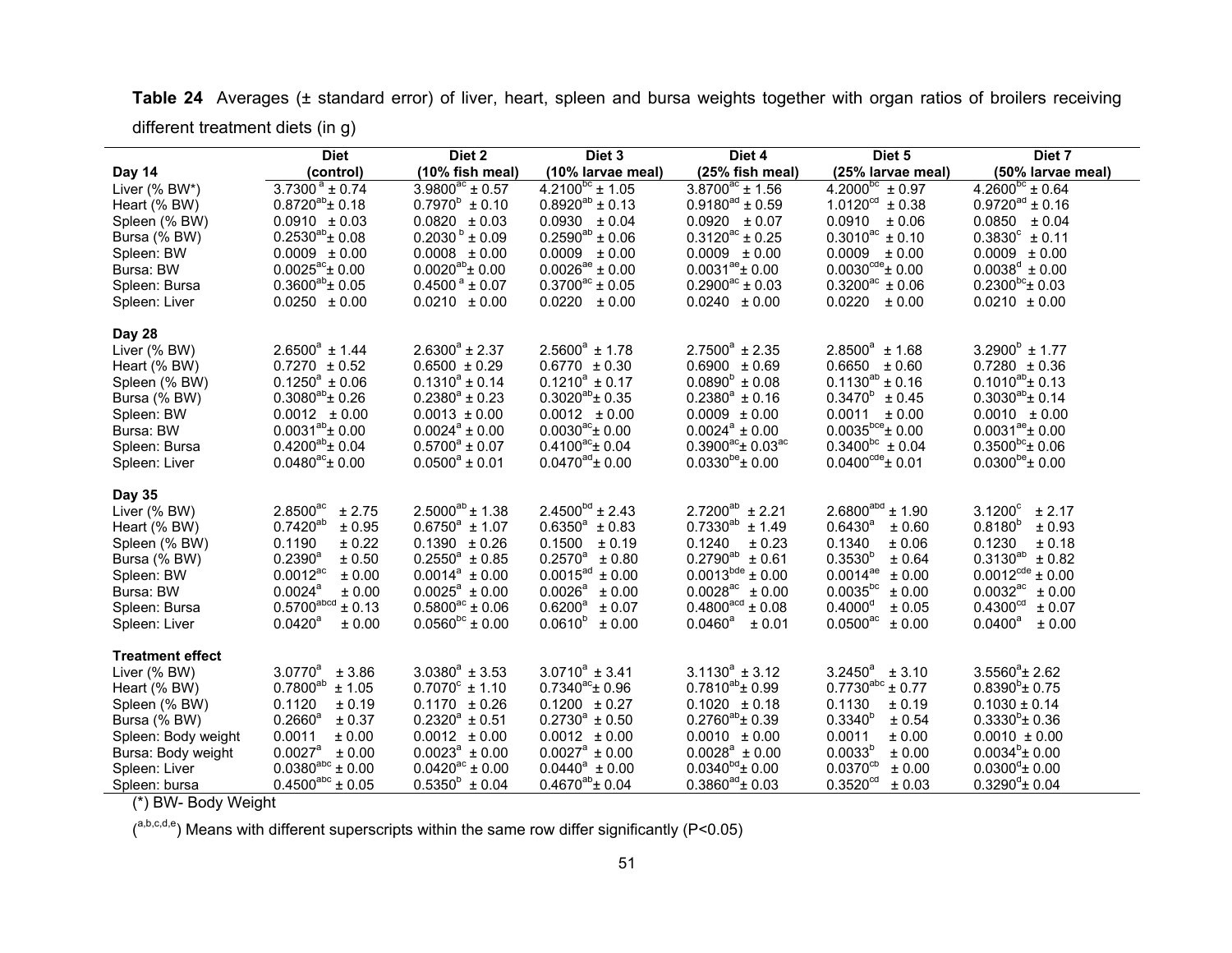Table 25 summarizes the CIElab colour values ( $L^*$ , a<sup>\*</sup> and  $b^*$ ) of the livers as affected by the various dietary treatments. There were no significant liver colour L\* differences (P>0.05) between the chicks that received the 10% fish and larvae meal diets on the three slaughter dates. No significant differences (P>0.05) were observed for liver colour L\* for the chicks that received the 25% fish and larvae meal diets at day 14 and day 28. At day 35 the chicks that received the 25% fish meal diet had significant lighter (P<0.05) liver colour L\* than the chicks that received the 25% larvae meal diet. The liver colour a\* of the chicks that received the 50% larvae meal diet was significantly lower (P<0.05) than that of the chicks on the control diet while no treatment differences (P>0.05) were observed at day 14. The liver colour a\* of the chicks that received the 10% larvae meal diet was significantly lower (P<0.05) than that of the chicks in the control diet while no treatment differences (P>0.05) were observed at day 28. The liver colour a\* of the chicks that received the 25% larvae meal diet was significantly higher (P<0.05) than that of the chicks that received the 10% larvae meal diet, while no treatment differences (P>0.05) were observed at day 35. No treatment differences (P>0.05) were observed regarding the liver colour b\* at day 14 and 28, but at day 35 the chicks that received the 50% larvae meal diet had significantly lower ( $P < 0.05$ ) liver colour b<sup>\*</sup> than the chicks that received the 25% fish meal diet.

Light livers in the broiler chicken under optimum growing conditions represent a normal physiological condition of the bird (Trampel *et al*., 2005). This lightness of the liver (L\* colour value) observed with the chicks that received the 50% house fly larvae meal diet can be related to nutritional stress. There was no literature found that reported on the optimum liver colour of broilers, but there is however literature that report that a yellow discolouration of the liver may be caused by ulcerative enteritis (Grist, 2006). The liver colour b\* at day 14 is significant yellower ( $P < 0.05$ ) for all the treatments when compared to the liver colour b<sup>\*</sup> at day 28 and 35. This is due to the fact that in young birds the yellow discolouration of the liver is due to the presence of absorbed yolk (Grist, 2006).

|        | Diet 1                   | Diet 2                      | Diet 3                            | Diet 4                | Diet 5                    | Diet 7                       |
|--------|--------------------------|-----------------------------|-----------------------------------|-----------------------|---------------------------|------------------------------|
|        | (control)                | (10% fish)                  | $(10\%$ larvae                    | (25% fish             | (25% larvae               | (50% larvae                  |
| Day 14 |                          | meal)                       | meal)                             | meal)                 | meal)                     | meal)                        |
| L*     | $31.79^a \pm 2.15$       | $35.95^{\text{acd}}$ ± 2.31 | $36.29^{acd}$ ± 1.31              | $36.79^{6}$ ± 1.92    | $36.29^{acd} \pm 0.56$    | $32.49^{\text{ac}} \pm 0.64$ |
| $a^*$  | $14.82^{\circ} \pm 0.45$ | $13.97^{ab} \pm 0.40$       | $13.54^{ab}$<br>$+0.67$           | $13.48^{ab} \pm 0.55$ | $13.61^{ab} \pm 0.56$     | $12.72^b \pm 0.80^b$         |
| b*     | $14.98 \pm 0.65$         | 14.58<br>$+ 1.94$           | ± 0.99<br>15.04                   | $+1.22$<br>15.03      | $+0.95$<br>15.11          | $12.24 \pm 0.95$             |
| Day 28 |                          |                             |                                   |                       |                           |                              |
| $L^*$  | $28.09 \pm 1.64$         | $30.22 \pm 1.39$            | $30.81 \pm 0.60$                  | 30.11<br>± 1.17       | $27.76 \pm 1.23$          | ± 1.38<br>27.57              |
| $a^*$  | $14.47^{\circ} \pm 0.93$ | $12.99^{ab} \pm 0.38$       | $12.29^{\circ}$ ± 0.35            | $13.67^{ab} \pm 0.61$ | $13.00^{ab} \pm 0.87$     | $12.43^{ab} \pm 0.65$        |
| b*     | $10.46 \pm 1.82$         | ± 0.96<br>10.96             | $11.19 \pm 0.58$                  | $+0.79$<br>12.84      | 10.28<br>$+0.94$          | 10.38<br>± 0.84              |
| Day 35 |                          |                             |                                   |                       |                           |                              |
| $L^*$  | $28.98^{ad} \pm 1.22$    | $27.08^{abcd} \pm 2.70$     | $28.74^{\text{abcd}} \pm 1.60$    | $29.16^{ad} \pm 0.69$ | $24.55^{\circ}$<br>± 2.10 | $24.59^{\text{dc}} \pm 0.65$ |
| $a^*$  | $15.65^{ab} \pm 1.21$    | $15.27^{ab} \pm 0.95$       | 14.45 $^{\rm a}$<br>± 0.79        | $16.21^{ab} \pm 0.59$ | $16.45^{\circ} \pm 0.27$  | $15.24^{ab} \pm 0.34$        |
| b*     | $11.52^{abc} \pm 1.43$   | $11.84^{abc} \pm 1.35$      | $10.23$ <sup>ac</sup><br>$+ 1.54$ | $14.02^b \pm 0.80$    | $12.44^{abc} \pm 0.66$    | $9.21^{\circ}$ + 2.00        |

**Table 25** Average liver colour values (± Standard error) obtained due to the effects of different treatments

L\*- lightness, a\*- redness, b\*- yellowness

 $($ <sup>a,b,c,d,</sup>) Means with different superscripts within the same row differ significantly (P<0.05)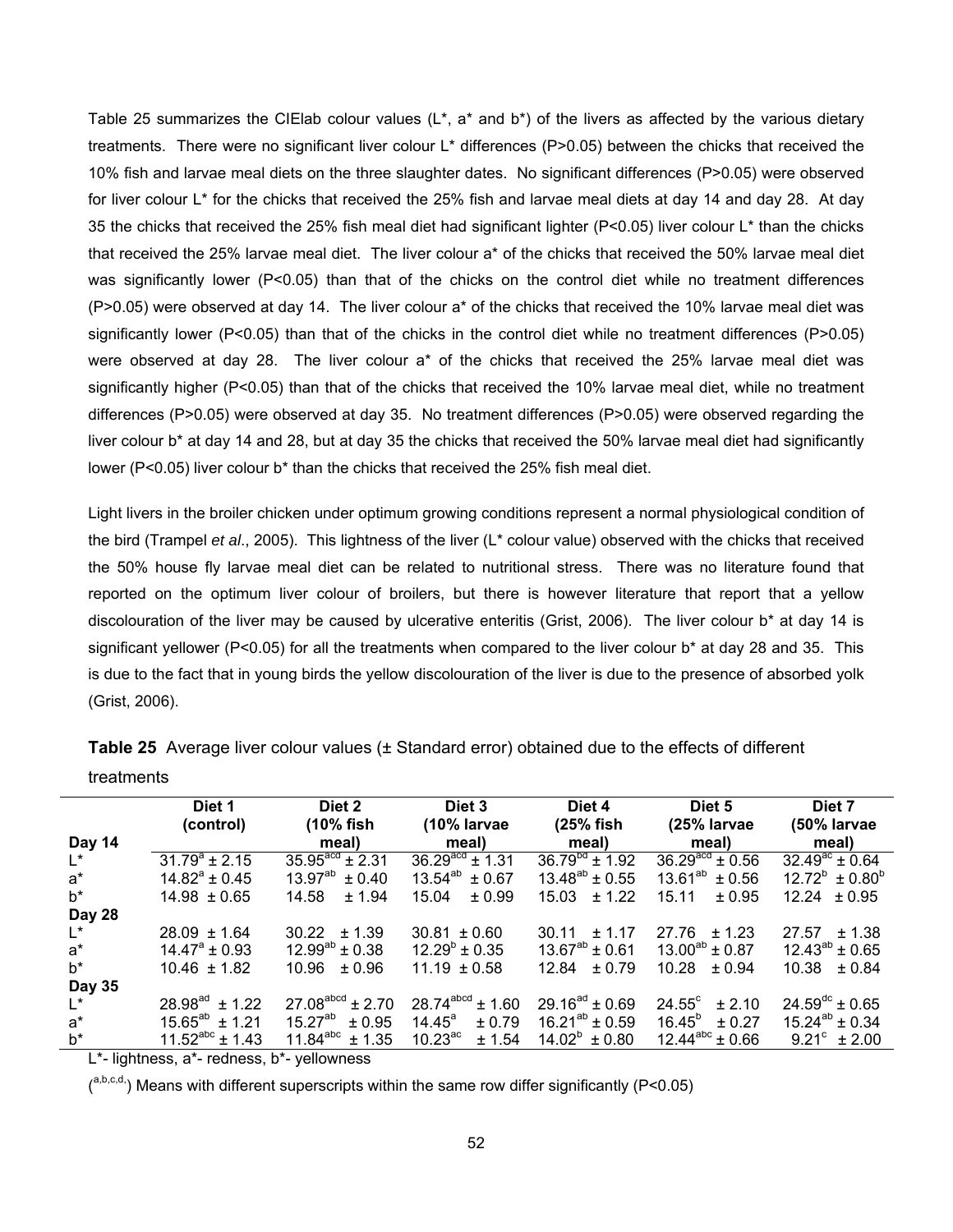|                                     | Diet 1<br>(control) | Diet 2<br>(10% fish | Diet 3<br>(10% larvae | Diet 4<br>(25% fish  | Diet 5<br>(25% larvae        | Diet 7<br>(50% larvae |
|-------------------------------------|---------------------|---------------------|-----------------------|----------------------|------------------------------|-----------------------|
| Day 14                              |                     | meal)               | meal)                 | meal)                | meal)                        | meal)                 |
| $GE - score$                        | 1                   | 1                   |                       | $\overline{2}$       |                              |                       |
| Gastro Intestines before cut        |                     |                     |                       |                      |                              |                       |
| Colour                              |                     | 1                   | 1                     | 1                    | 1                            |                       |
| Gas                                 |                     | $\overline{c}$      | 2                     | 2                    | 2                            | 2                     |
| Liquid                              |                     | 1                   |                       | 2                    | $\overline{2}$               | 2                     |
| Membrane thickness                  |                     |                     |                       |                      | 1                            |                       |
| Gastro Intestinal tone              |                     |                     |                       |                      |                              |                       |
| Tone C                              |                     |                     |                       |                      |                              |                       |
| Tone L                              |                     |                     |                       |                      |                              |                       |
| Tone Cut                            |                     |                     |                       |                      |                              |                       |
| Inside Surface of Gastro intestines |                     |                     |                       |                      |                              |                       |
| Mucous amount                       |                     |                     |                       |                      |                              |                       |
| Villi                               |                     |                     |                       |                      |                              |                       |
| <b>Blood Spots</b>                  |                     |                     |                       |                      |                              |                       |
| Day 28                              |                     |                     |                       |                      |                              |                       |
| $GE - score$                        | 2                   | 1                   |                       | 2                    | 1                            |                       |
| Gastro Intestines before cut        |                     |                     |                       |                      |                              |                       |
| Colour                              |                     |                     |                       |                      |                              |                       |
| Gas                                 |                     |                     |                       |                      |                              |                       |
| Liquid                              |                     |                     |                       |                      |                              |                       |
| Membrane thickness                  |                     |                     |                       |                      |                              |                       |
| Gastro Intestinal tone              |                     |                     |                       |                      |                              |                       |
| Tone C                              |                     |                     |                       |                      |                              |                       |
| Tone L                              |                     |                     |                       |                      |                              |                       |
| Tone Cut                            |                     |                     |                       |                      |                              |                       |
| Inside Surface of Gastro intestines |                     |                     |                       |                      |                              |                       |
| Mucous amount                       |                     |                     |                       | 2                    |                              |                       |
| Villi                               |                     |                     |                       |                      |                              |                       |
| <b>Blood Spots</b>                  |                     |                     |                       |                      |                              |                       |
| рH                                  | $6.08 \pm 0.05^a$   | $6.03 \pm 0.07^a$   | $6.07 \pm 0.03^a$     | $6.17 \pm 0.08^a$    | $6.05 \pm 0.12^a$            | $6.09 \pm 0.11^a$     |
|                                     |                     |                     |                       |                      |                              |                       |
| <b>Day 35</b>                       | 1                   | 1                   | 1                     | 2                    | 1                            |                       |
| $GE - score$                        |                     |                     |                       |                      |                              |                       |
| Gastro Intestines before cut        |                     |                     |                       |                      |                              |                       |
| Colour                              |                     |                     |                       |                      |                              |                       |
| Gas                                 |                     |                     |                       |                      |                              |                       |
| Liquid                              |                     |                     |                       |                      |                              |                       |
| Membrane thickness                  |                     |                     |                       |                      |                              | 2                     |
| Gastro Intestinal tone              |                     |                     |                       |                      |                              |                       |
| Tone C                              |                     |                     |                       |                      |                              |                       |
| Tone L                              |                     |                     |                       |                      |                              |                       |
| Tone Cut                            |                     |                     |                       |                      |                              |                       |
| Inside Surface of Gastro intestines |                     |                     |                       |                      |                              |                       |
| Mucous amount                       | 2                   |                     |                       |                      |                              |                       |
| Villi                               |                     |                     |                       |                      |                              |                       |
| <b>Blood Spots</b>                  |                     |                     |                       |                      |                              |                       |
| рH                                  | $6.10 \pm 0.05^a$   | $6.08 \pm 0.09^a$   | $6.16 \pm 0.04^a$     | $6.38 \pm 0.13^{bc}$ | $6.29 \pm 0.05^{\text{acd}}$ | $6.43 \pm 0.04^{bd}$  |

**Table 26** Frequency of the gastro intestinal parameters and average pH (± standard error) of the jejunum of broilers receiving varying amounts of larvae meal in comparison with fish meal

 $\binom{a,b,c,d}{b,c,d}$  Means with different superscripts within the same row differ significantly (P<0.05)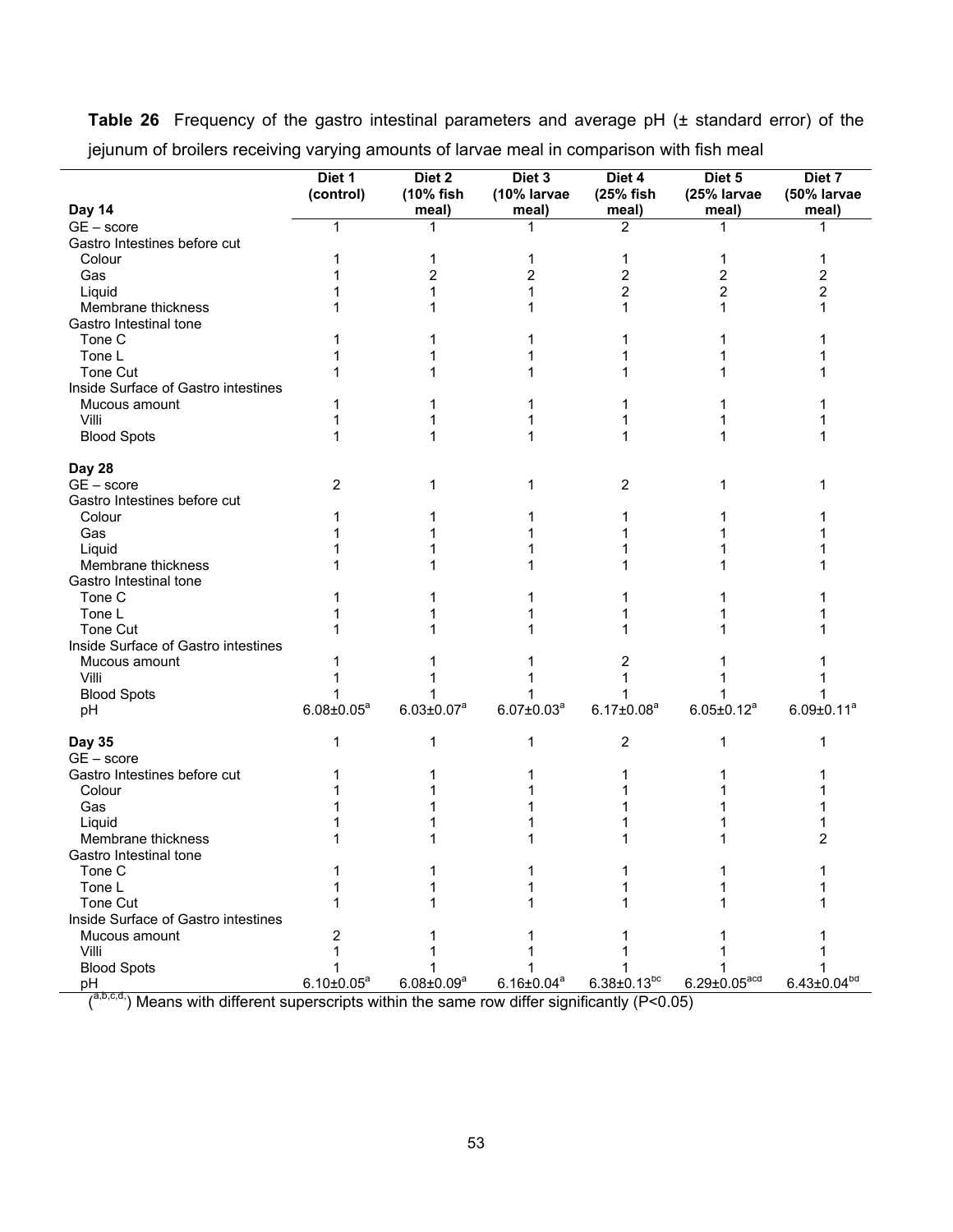**Table 26**Table 26 summarizes the results obtained by the various gastro intestinal parameters, scored on an ordinal scale (1-5). There were no significant differences (P>0.05) observed between any gastro intestinal parameter for the different slaughter dates. No significant differences (P>0.05) were observed for pH at day 28. At day 35 significant differences (P<0.05) for gut pH were observed of the chicks that received the 25% fish meal and 50% larvae meal diets compared to the chicks that received the control, 10% fish meal and 10% larvae meal diets. There were no significant differences regarding any gastro intestinal parameter scored. At a 50% larvae meal supplementation pigmentation of the gizzard and intestines were observed, since the health of these broilers were not affected it is accepted that the pigmentation was caused by pigmentation in the larvae meal. This was however not measured and no further discussion is possible.

#### **4.5 Conclusion**

The results obtained from this study showed that neither the use of *M. domestica* larvae or pupae meal nor the temperature of drying of larvae meal (45 – 85°C) induced gizzard erosion. Although pigmentation of the gizzards was observed in some chicks this pigmentation did not appear to be detrimental. Since *M. domestica* larvae and pupae meal did not induce gizzard erosion in broilers in any way it can therefore be regarded as a safe product. These results also showed that the use of the *M. domestica* larvae meal in the diets of broilers did not have any detrimental effect in any of the gastrointestinal and organ parameters measured, even with a 50% *M. domestica* larvae meal supplemented diet. *Musca domestica* larvae and pupae meal have the potential to be used as a safe and renewable insect protein source in poultry diets as a replacement for commercially available protein sources including fish meal, soya oil cake meal and sunflower oil cake meal.

# **4.6 References**

- Abe, T., Nakamura, K., Tojo, T. and Yuasa, N., 2001. Gizzard erosion in broiler chicks by group I avian adenovirus. Avian Disease. 45(1): 234-239.
- Baker, D.H., 1996. Advances in amino acid nutrition and metabolism of swine and poultry. Nutrient Management of Food Animals to Enhance and Protect the Environment. p 41-53.

Cobb International., 2008. Cobb broiler management guide. Cobb- Vantress, Inc.

Collett, S., 2005. Strategies for improving gut health in commercial operations. Poultry Beyond. 2010: 3<sup>rd</sup> edition.

Commission International De L'Eclairage., 1976. Colorimetry, 2<sup>nd</sup> edition, Vienna.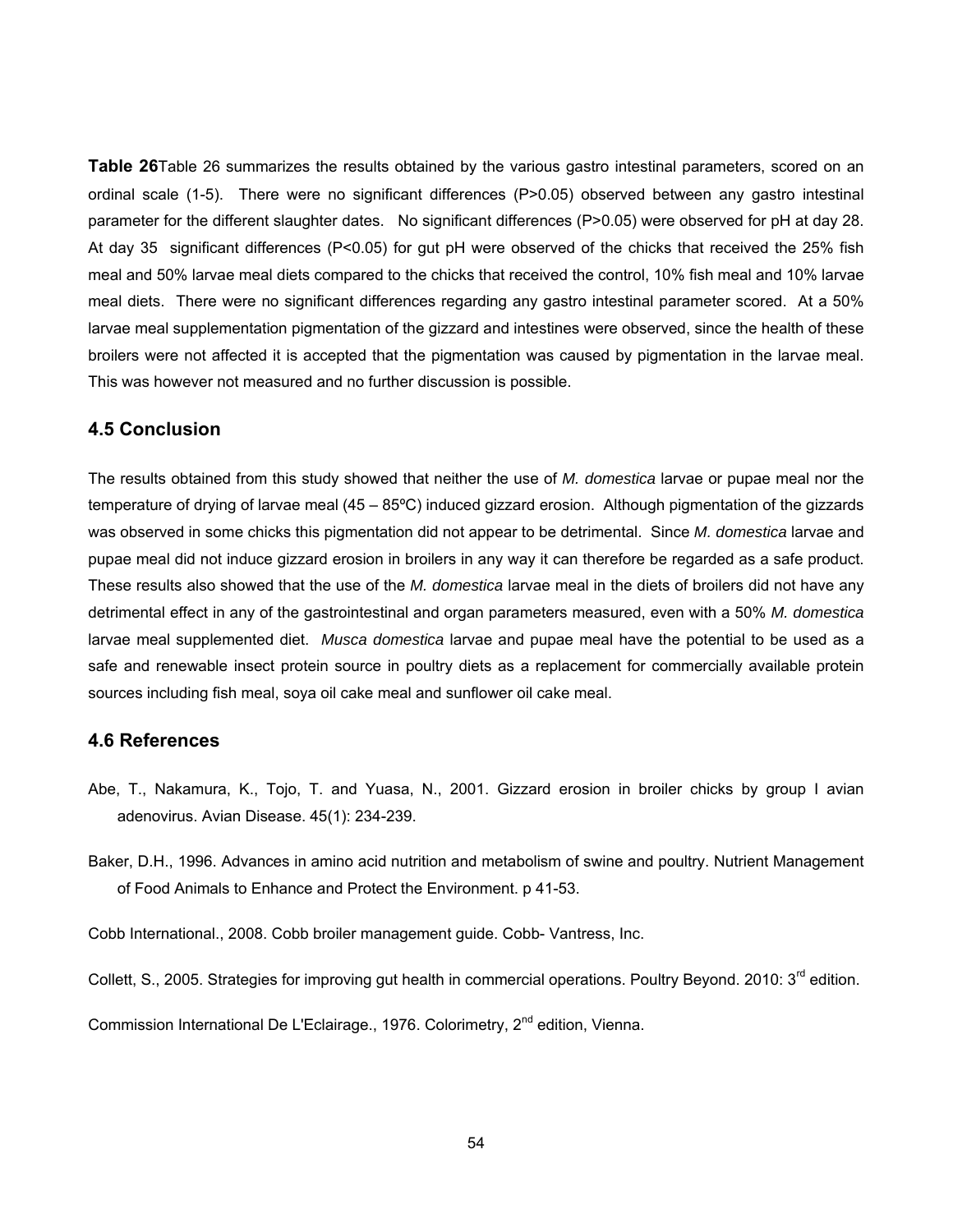Cooper, M.D., Peterson, R.D.A., South, M.A. and Good, R.A., 1966. The functions of the thymus system and the bursa system in the chicken. Journal of Experimental Medication. 123(1): 75-80.

Davison, F., Kaspers, B. and Schat, K.A., 2008. Avian immunology. Academic Press.

- Diaz, G.J. & Sugahara, M., 1995. Individual and combined effects of aflatoxin and gizzerosine in broiler chickens. British Poultry Science. 36(5): 729-736.
- Dorner, J. W., Cole R. J., Lomax L. G., Gosser H. S., and Diener U. L. 1983. Cyclopiazonic acid production by aspergillus flavus and its effects on broiler chickens. Application of Environment and Microbiolology. 46(3): 698.
- Džaja, P., Grabazrević, Ž., Perić, J., Mazija, H., Prukner-Radovčić, E., Bratulić, M., Žubčič, D. and Ragland, W.L., 1996. Effects of histamine application and water-immersion stress on gizzard erosion and fattening of broiler chicks. Avian Pathology. 25(2): 359-367.
- Ferencik, M., 1970. Formation of histamine during bacterial decarboxylation of histidine in the flesh of some marine fishes. Journal of Hygienic Epidemiology, Microbiology and Immunology. 14(1): 52-60.
- Fisher, G., Laursen-Jones, A.P., Hill, K.J. and Hardy, W.S., 1973. The effect of copper sulfate on performance and the structure of the gizzard in broilers. British Poultry Science. 14(1): 55-68.
- Grabarević, Ž., Tišljar, M., Džaja, P., Artuković, B., Seiwerth, S. and Sikirić, P., 1993. Stress induced gizzard erosion in chicks. Journal of Veterinary Medicine Series A. 40(1-10): 265-270.
- Grist, A., 2006. Poultry inspection: Anatomy, physiology and disease conditions. Nottingham University Press.
- Harry, E.G., Tucker, J.F. and Laursen-Jones, A.P., 1975. The role of histamine and fish meal in the incidence of gizzard erosion and pro-ventricular abnormalities in the fowl. British Poultry Science 16(1): 69-78.
- Hoerr, F.J., Carlton, W.W., Tuite, J., Vesonder, R.F., Rohwedder, W.K. and Szigeti, G., 1982. Experimental trichothecene mycotoxicosis produced in broiler chickens by *Fusarium sporotrichiella var*. sporotrichioides. Avian Pathology. 11(3): 385-405.
- Itakura, C., Hakotani, Y., Goto, M., Saito, T. and Ishii, K., 1981. Histopathology of gizzard erosion in young broiler chickens due to fish meal in the diets. Japanese Journal of Veterinary Science. 43: 677-687.
- Itakura, C., Kazama, T. and Goto, M., 1982. Comparative pathology of gizzard lesions in broiler chicks fed fish meal, histamine and copper. Avian Pathology. 11(3): 487-502.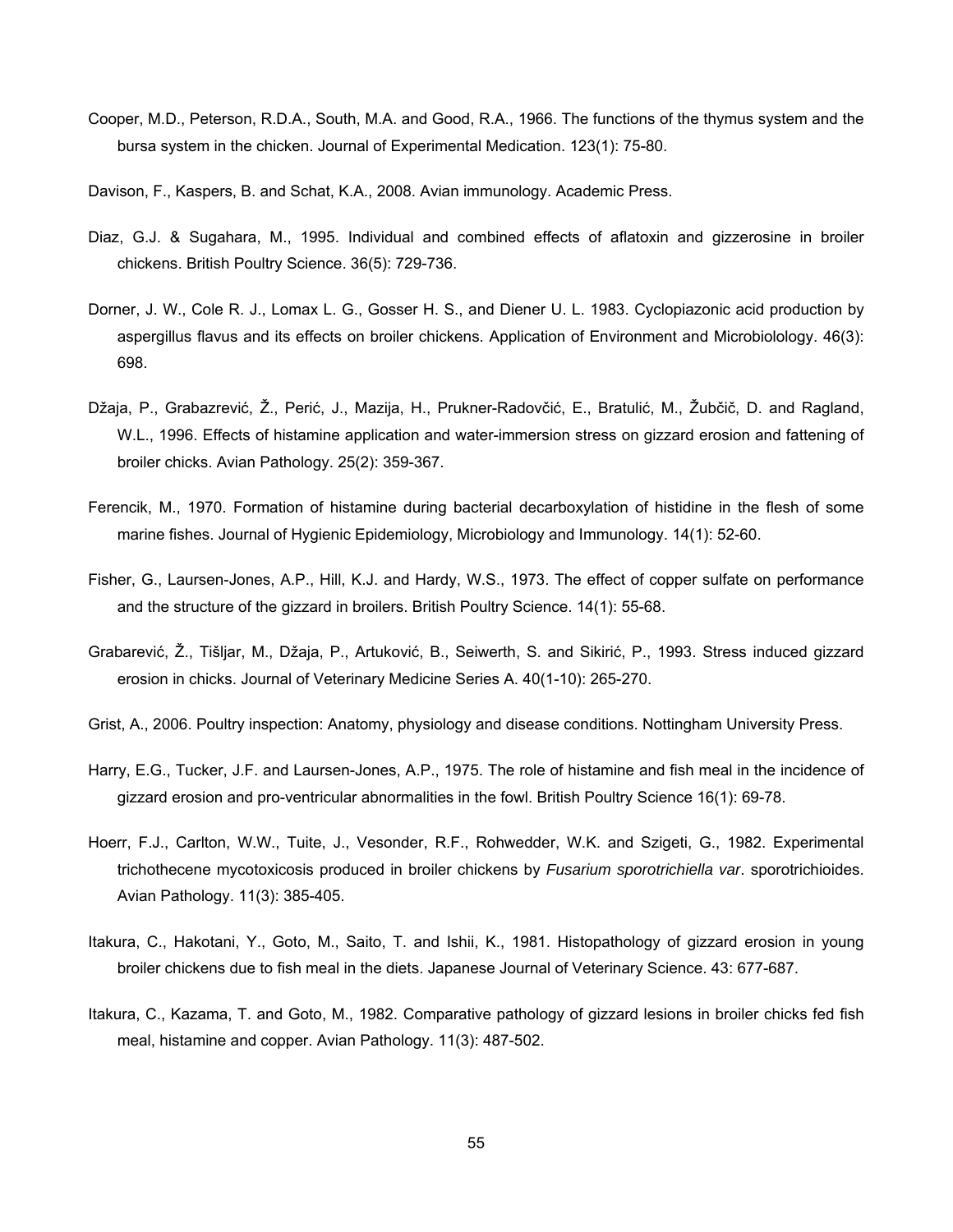- Johnson, D.C., 1971. Case report: Gizzard erosion and ulceration in peru broilers. Avian Diseases. 15(4): 835- 837.
- Masumura, T., Sugahara, M., Noguchi, T., Mori, K. and Naito, H., 1985. The effect of gizzerosine, a recently discovered compound in overheated fish meal, on the gastric acid secretion in chicken. Poultry Science. 64(2): 356-361.
- Miyazaki, S. & Umemura, Y., 1987. Correlation between low gastric pH and the formation of gizzard erosion in chicks. British Poultry Science. 28(3): 529-534.
- National Research Council., 1994. Nutrient requirements of poultry. 9<sup>th</sup> Revised edition. National Academy Press. Washington, DC.
- Okazaki, T., Noguchi, T., Igarashi, K., Sakagami, Y., Seto, H., Mori, K., Naito, H., Masumura, T. and Sugahara, M., 1983. Gizzerosine, a new toxic substance in fish meal, causes severe gizzard erosion in chicks. Agricultural Biology and Chemistry. 47(12): 2949-2952.
- Ono, M., Okuda, Y., Yazawa, S., Imai, Y., Shibata, I., Sato, S. and Okada, K., 2003. Adenoviral gizzard erosion in commercial broiler chickens. Veterinary Pathology. 40(3): 294-303.
- Reddy, C.V., 1992. Aflatoxins in feed: An enemy to poultry producers in the tropics. World Poultry, Doetichen, Netherland. 8: 19-20.
- Rao, S.V., Praharaj, N.K., Reddy, M.R. and Sridevi, B., 1999. Immune competence, resistance to *Eschirichia coli*  and growth in male broiler parent chicks fed different levels of crude protein. Veterinary Research and Communication. 23: 323-326.
- Ross, E., 1979. Effect of pelleted feed on the incidence of gizzard erosion and black vomit in broilers. Avian Diseases. 23(4): 1051-1054.
- Shimasaki, Y., Kiyota, H., Sato, M. and Kuwahara, S., 2006. Synthesis of (S)-gizzerosine, a potent inducer of gizzard erosion in chicks. Tetrahedron. 62(41): 9628-9634.
- StatSoft, Inc., 2010. Electronic Statistics Textbook, OK: StatSoft. Web: http://www.Statsoft.com/textbook/. (printed version): StatSoft, Tulsa, OK.
- Sturkie, P.D. & Benzo, C.A., 1976. Avian physiology. Springer New York, NY.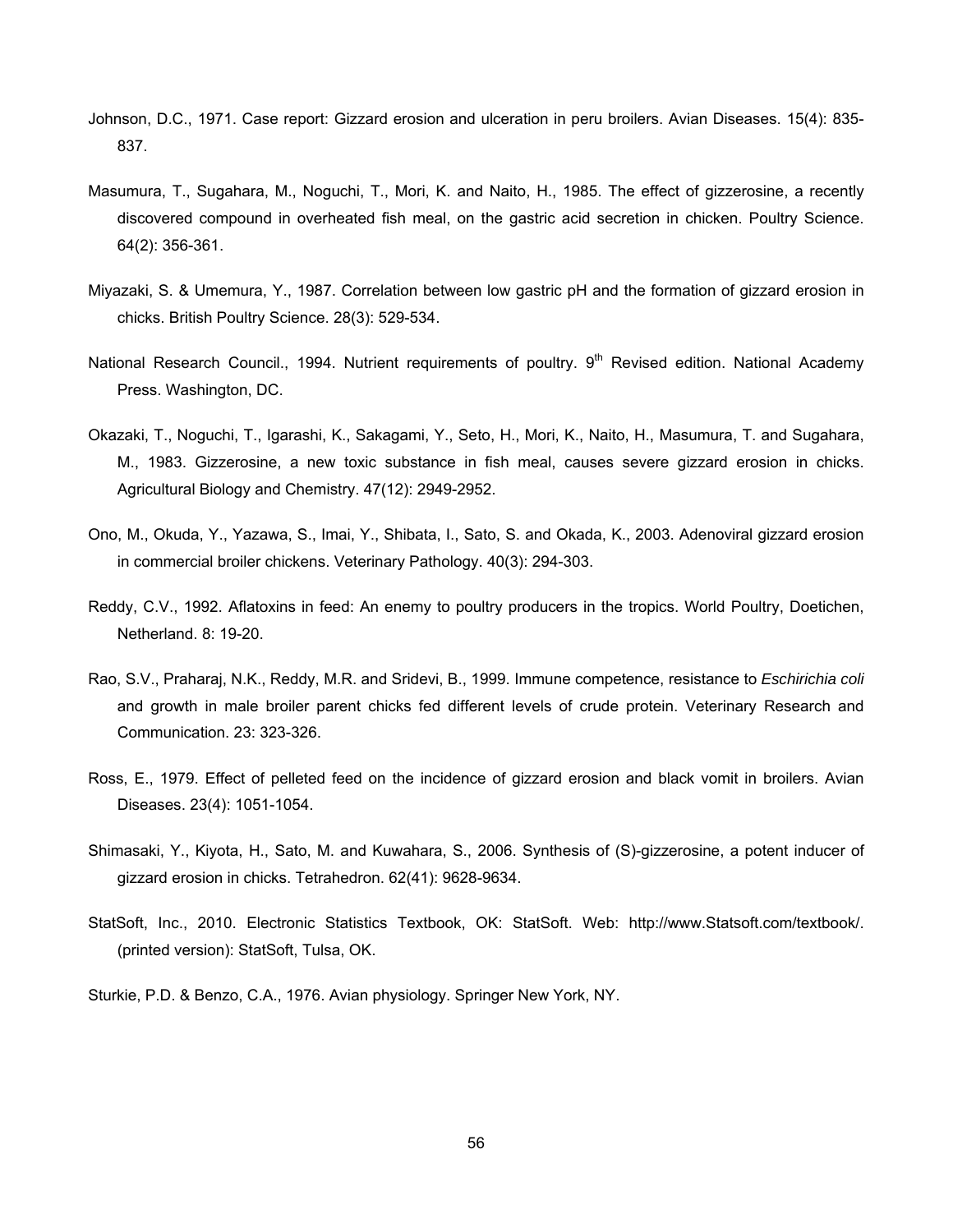- Tanimura, N., Nakamura, K., Imai, K., Maeda, M., Gobo, T., Nitta, S., Ishihara, T. and Amano, H., 1993. Necrotizing pancreatitis and gizzard erosion associated with adenovirus infection in chickens. Avian Diseases. 37(2): 606-611.
- Téguia, A., Mpoame, M. and Mba, J.A.O., 2002. The production performance of broiler birds as affected by the replacement of fish meal by maggot meal in the starter and finisher diets. Tropicultura. 20(4): 187-192.
- Trampel, D.W., Sell, J.L., Ahn, D.U. and Sebranek, J.G., 2005. Preharvest feed withdrawal affects liver lipid and liver color in broiler chickens. Poultry Science. 84(1): 137-142.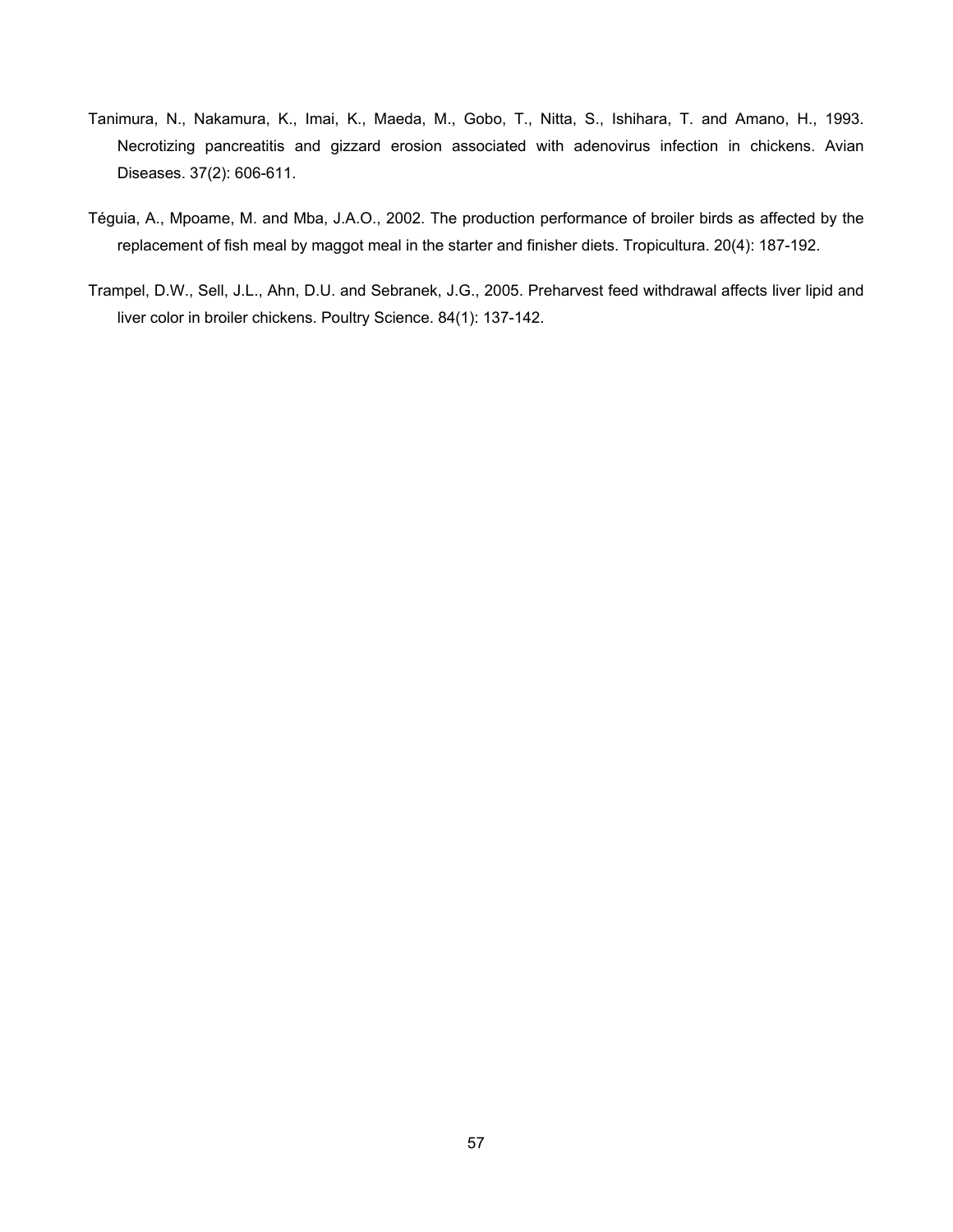# **CHAPTER 5**

# **Determination of the total tract digestibilities of** *Musca domestica* **larvae and pupae meal in the diets of broiler chickens**

# **5.1 Abstract**

The total tract digestibilities of *Musca domestica* (common house fly) larvae and pupae meal were investigated in one hundred and twenty 21 day old broilers in a fully randomized trial design consisting of three treatment diets (maize meal, house fly larvae and pupae meal). Acid insoluble ash markers were used to determine the total tract apparent digestibilities of the three treatment diets. House fly larvae meal had crude protein total tract digestibility of 69% and that of pupae meal was 79%. Both larvae and pupae meal had high amino acid total tract digestibilities of all the amino acids analysed. The house fly larvae and pupae meal had a calculated apparent metabolizable energy (AME) value of 14.23MJ/kg and 15.15MJ/kg respectively. The total tract digestibilities of the crude fat and crude fibre were determined at 94% and 62% respectively for the house fly larvae and 98% and 58% respectively for the house fly pupae. Digestibility results indicated that the nutrients available in house fly larvae and pupae meal can be utilized efficiently by broilers.

**Keywords-** Total tract digestibility, markers, larvae meal, pupae meal, broilers

# **5.2 Introduction**

In order to get an understanding of what substances in feed sources are digested and taken up by the animal it is usual to undertake digestibility trials. Digestibility is a measure of how efficiently an animal utilizes its feed substrates (Goodwin, 2009) and this is important from an animal nutritionist point of view to ensure maximum animal productivity. House fly larvae and pupae meal showed potential to be used as a renewable protein source in the diets of poultry. There is limited published data of interest available that reported on the total tract digestibilities of these insect protein sources. It is therefore important to understand the extent of digestion of the house fly larvae and pupae meal.

The digestibility of larvae meal was found to be high when investigated in the diets of turkey poults (Zuidhof *et al*., 2003) and broiler chickens (Hwangbo *et al*., 2009). Zuidhof *et al*. (2003) reported on the nutritional value of dehydrated housefly larvae in the diets of turkey poults and also on the total tract digestibilities of the nutritional components of the house fly larvae, by making use of an acid insoluble ash marker (Celite™). Zuidhof *et al*. (2003) reported that house fly larvae meal had significantly higher total tract digestibilities for (P<0.05) energy, crude protein and all the amino acids (except for cystine) in turkeys when compared to the soya oil cake meal commercial diet. Zuidhof *et al*. (2003) and Hwangbo *et al*. (2009) reported a crude protein total tract digestibility of 98% and Hwangbo *et al*. (2009) reported total tract digestibilities of essential amino acids to be 94.8%.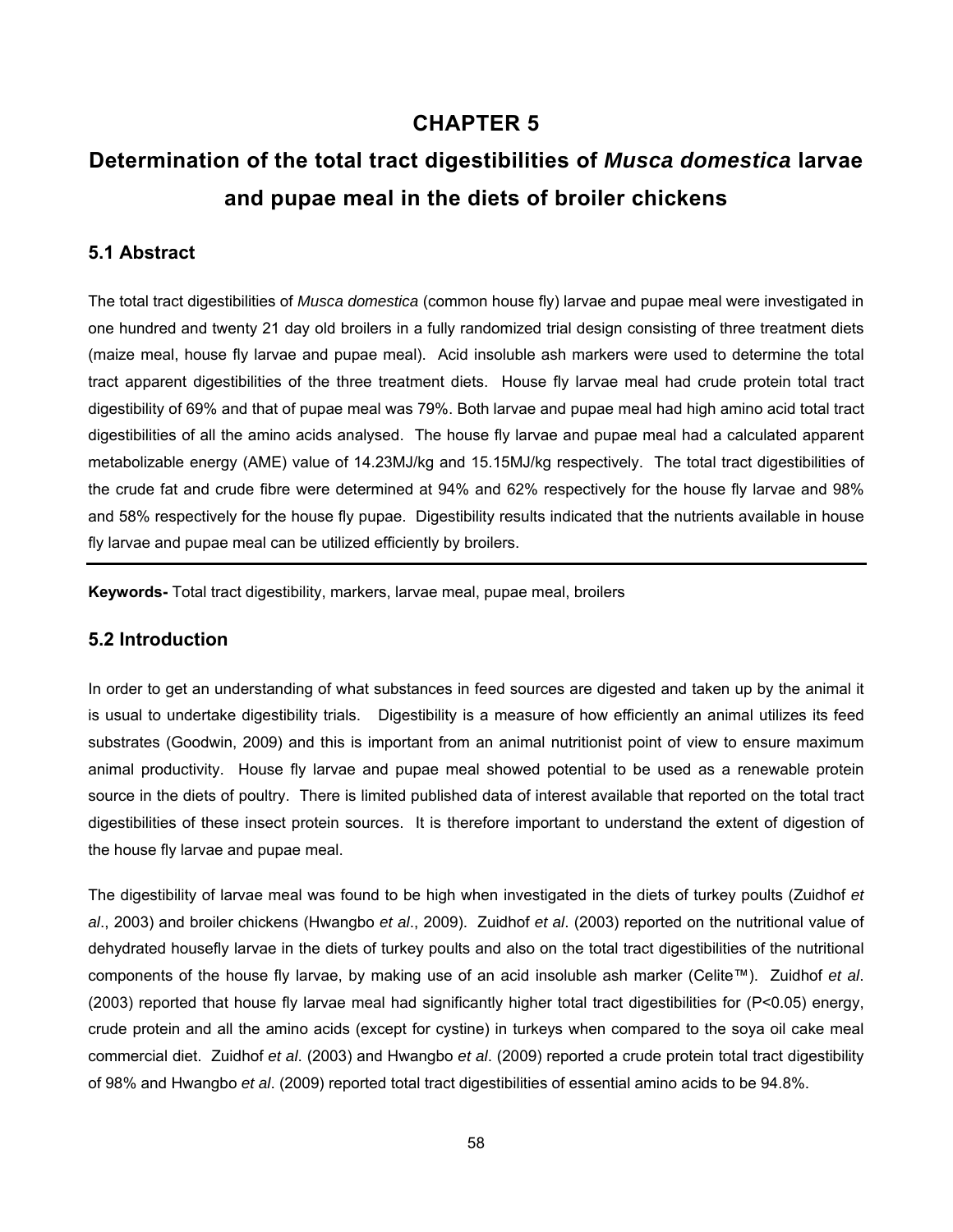Inert markers for determining digestibility are regularly used in digestibility trials in animal nutrition; in cattle (Thonney *et al*., 1979), tilapia (Goddard & McLean, 2001) and various avian species (Sales & Janssens, 2003). The recovery of acid insoluble ash markers were reported to be as high as 99.9% when used to determine nutrient digestibility in pigs (Kavanagh *et al*., 2001). Scott & Boldaji, (1997) reported that the inclusion level of an acid insoluble ash marker, Celite™, in the diets of broilers can have an influence on the apparent metabolizable energy (AME) value. These authors reported that when Celite™ was included at a level of 0.5% or 1.0% less variation occurred when determining the AME of the feed under investigation.

The aim of this experimental trial was to investigate the total tract digestibilities of various nutritional components of *Musca domestica* larvae and pupae meal as a feed source by making use of an acid insoluble ash marker, Celite™.

# **5.3 Materials and methods**

# **5.3.1 Digestibility trial**

#### *Animals*

One hundred and twenty day-old Cobb 500 broiler chicks as hatched were used. The chicks were vaccinated against newcastle disease and infective bronchitis at day old. Mortalities were subjected to a full *post mortem* investigation.

#### *Housing system*

During the first twenty days the chicks were kept in a temperature controlled house at the Poultry section of the Mariendahl Experimental farm of Stellenbosch University according to the management practices described by Cobb International (2008).

After day twenty the chicks were moved to the experimental house on the farm. This unit comprises of a temperature controlled room equipped with 120 metabolic wire cages measuring 0.9m x 0.6m each containing one tube feeder and two nipple drinkers. Artificial lighting was provided at a pattern of 18 hours of light altering with 6 hours of darkness. Ventilation in the house was set to provide a minimum of six air changes per hour. The chicks had *ad libitum* access to feed and water during the duration of the experimental period.

# *Experimental diets*

During the first twenty one days the chicks were maintained on a commercial starter diet formulated to produce marketable chickens weighing 1.9kg at 35 days according to the nutrient specifications provided by Cobb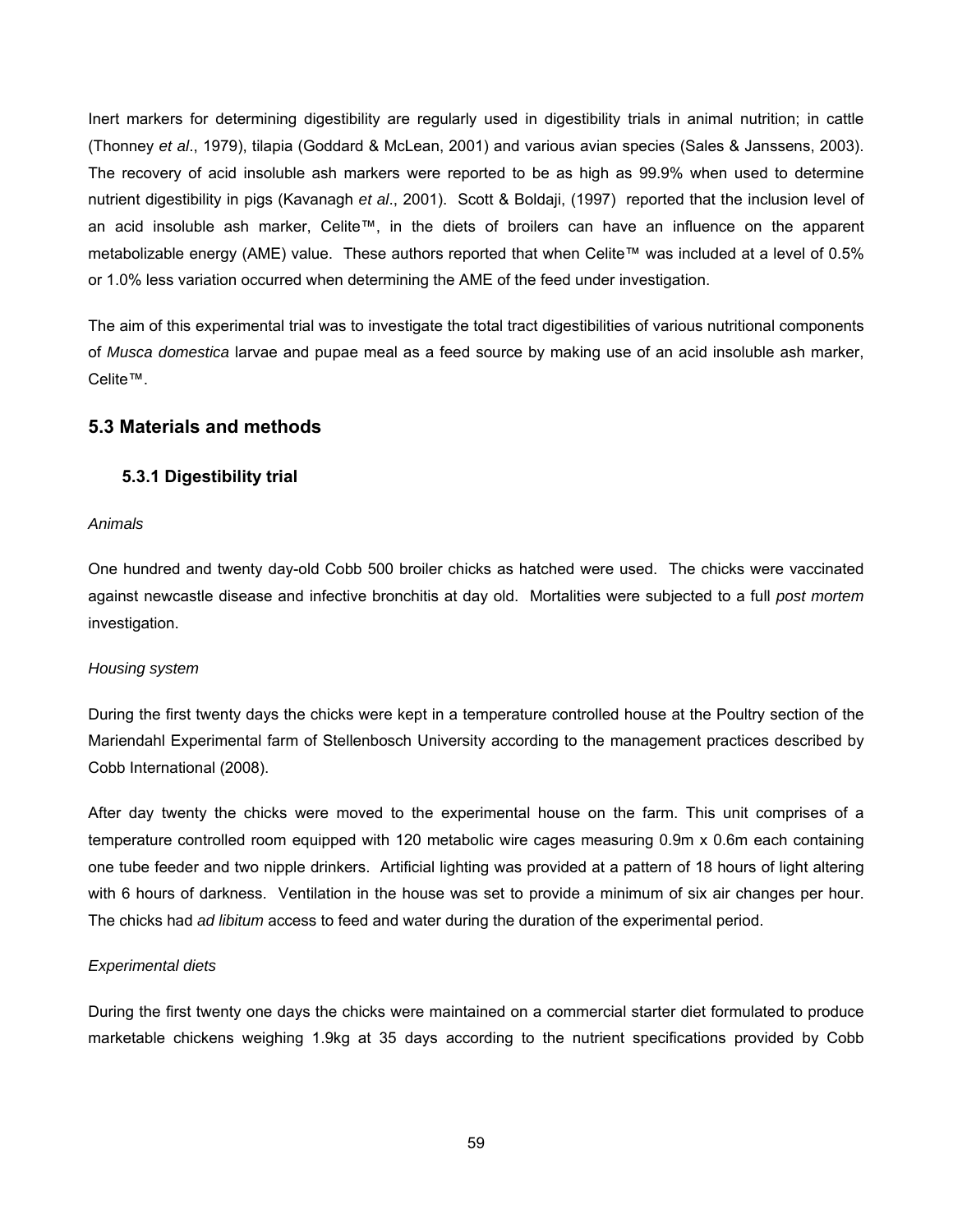International (2008). Hereafter the chicks were switched over onto one of the four treatment diets which are shown in Table 27.

**Table 27** Ingredient composition of the commercial starter diet with the different treatment diets (% of the diet)

|                                | <b>Commercial</b> | <b>Treatment 1</b> | <b>Treatment 2</b> | <b>Treatment 3</b> |
|--------------------------------|-------------------|--------------------|--------------------|--------------------|
|                                | <b>Starter</b>    | (Larvae meal)      | (Maize meal)       | (Pupae meal)       |
| <b>Maize</b>                   | 60.16             | 50.0               | 100                | 50.0               |
| Soybean full fat               | 17.84             |                    |                    |                    |
| Soybean oil cake meal          | 9.38              |                    |                    |                    |
| Fish meal                      | 10.00             |                    |                    |                    |
| Housefly larvae meal (65°C)    |                   | 50.0               |                    |                    |
| Housefly pupae meal (65°C)     |                   |                    |                    | 50.0               |
| <b>DL-Methionine</b>           | 0.21              |                    |                    |                    |
| L-Threonine                    | 0.03              |                    |                    |                    |
| Premix*                        | 0.15              | 0.15               | 0.15               | 0.15               |
| Acid insoluble ash (Celite™)** |                   | 1.00               | 1.00               | 1.00               |
| Limestone                      | 1.06              |                    |                    |                    |
| <b>Salt</b>                    | 0.04              |                    |                    |                    |
| <b>Monocalcium phosphate</b>   | 0.82              |                    |                    |                    |
| Sodium bicarbonate             | 0.28              |                    |                    |                    |

(\*) Vitamins and minerals are included according to the levels provided by the (National Research Council, 1994) (\*\*) Celite included at a level of 1% (Scott & Boldaji, 1997)

## *Experimental design and trial procedure*

Chicks were randomly allocated to pens and treatment in the experimental house with five chicks per cage and eight cages per treatment. Digestibilities of larvae and pupae meal dried at 65°C were done using the Acid Indigestible Assay as described by Scott & Hall (1998).

The broiler chickens were moved to the metabolic cages on the  $20<sup>th</sup>$  day. From day 20 to 24 the chickens were left to adapt to their new environment, during this time the chickens were fed a commercial grower diet. From day 25 to 27 the chicks were adapted to the various treatment diets, during this time the individual group *ad libitum* intakes were determined. From day 28 to 31 the actual digestibility trial (data collection period) was conducted.

#### *Data collection and analysis*

At the onset of the trial a 500 gram representative sample of each treatment diet was collected and frozen at - 20ºC until used in laboratory analyses.

The broiler chickens were weighed on the beginning (20<sup>th</sup> day) and at the end (31<sup>st</sup> day) of the digestibility trial. During the time when the chickens were left to adapt to the environment, no measurements were done or data collected. From the  $25<sup>th</sup>$  to  $27<sup>th</sup>$  day daily feed intakes and feed refusals were measured and the feed offered were adjusted to adapt to the *ad libitum* feed intakes. On the 28<sup>th</sup> day of the data collection period the faecal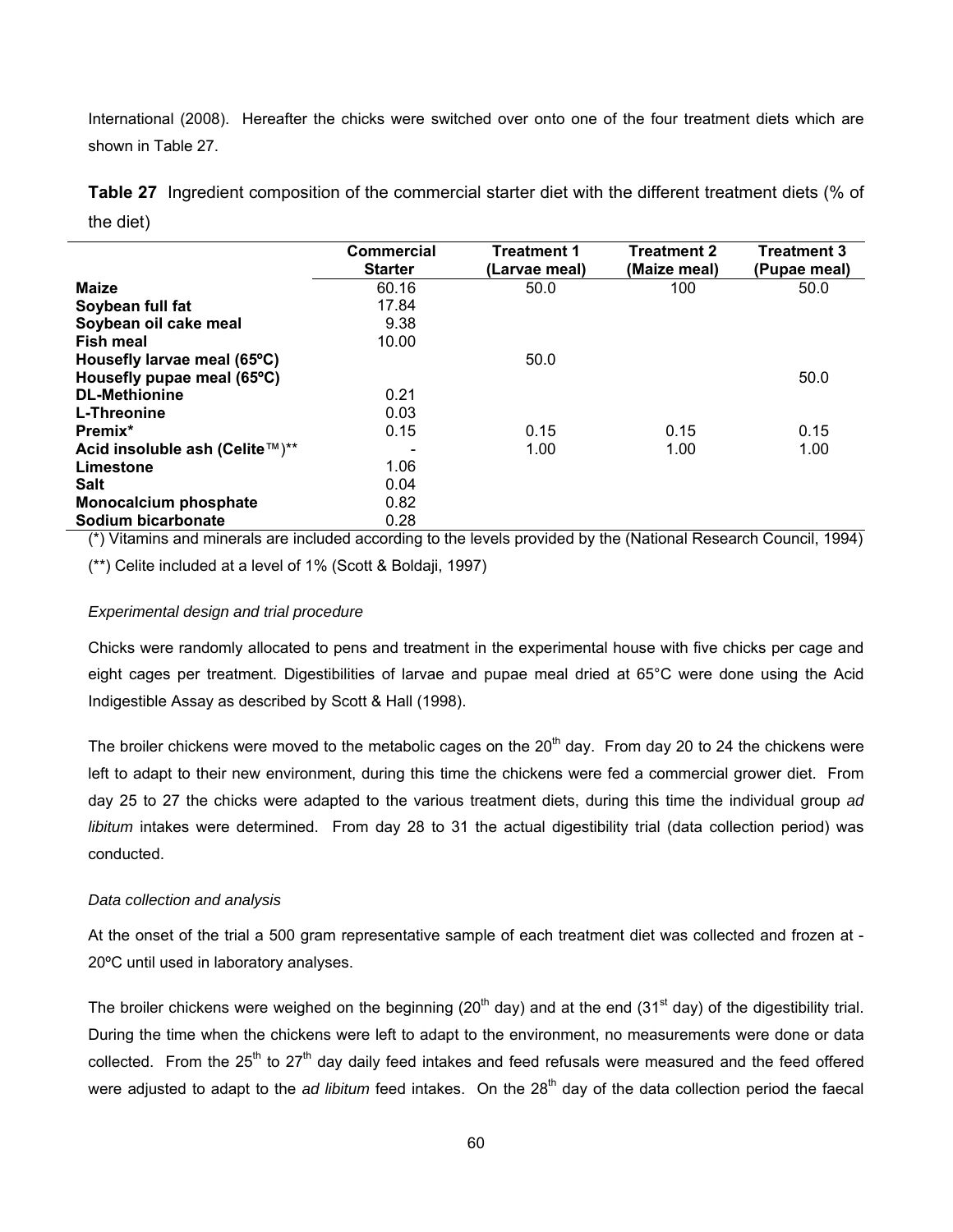trays were placed under the metabolic cages and faeces was collected and weighed until the 31<sup>st</sup> day. During the data collection period daily feed intakes and feed refusals were determined. All procedures were conducted at 08:00 in the morning.

## **5.3.2 Analytical methodologies**

Analytical methodologies were performed at the Department of Animal Science, Stellenbosch University except for amino acid analysis where the sample hydrolysis was done at the Stellenbosch University and the amino acid content analysed at the Institute of Animal Production, Western Cape department of agriculture.

Analytical methodologies on the dry matter (3.3.2.1 Dry matter determination), ash (3.3.2.2 Ash determination), crude protein (3.3.2.3 Crude protein determination), crude fat (3.3.2.5 Crude fat determination) and crude fibre (3.3.2.7 Crude fibre determination) content were performed as described in Chapter 3. The samples were hydrolysed (3.3.2.4 Sample hydrolysis for amino acid determination) before being sent for further analysis.

5.3.2.1 Acid insoluble ash determination

This procedure was performed according to the method as described by Van Keulen & Young (1977). Two subsamples each weighing 0.5 g of each sample was placed into an 80cm<sup>3</sup> crucible and combusted in a combustion oven for 12 hours at 500ºC. Thereafter the combusted subsamples were quantitatively transferred to a 500 cm<sup>3</sup> Erlenmeyer flask and 100 ml of a 2M hydrochloric acid solution was added. This mixture was then boiled for five minutes on a hotplate and then filtered through a Whatman® No 41 filter paper. The flask was rinsed with hot distilled water and the filter paper was washed free of acid. The filter paper with the ash residue was then placed in the previously weighed crucible and combusted in a combustion oven for 12 hours at 500°C. Thereafter the combusted subsamples were weighed and the acid- insoluble ash content was calculated by using Equation 6:

Equation **6**:

## **Equation 6**

Acid insoluble ash (%) =  $\frac{W2 - W3}{W2 - W1} \times \frac{100}{1}$ 1

Where:

W1 = Mass of crucible, in g W<sub>2</sub> = Mass of crucible and sample, in g W3 = Mass of crucible and ashed sample after final ashing, in g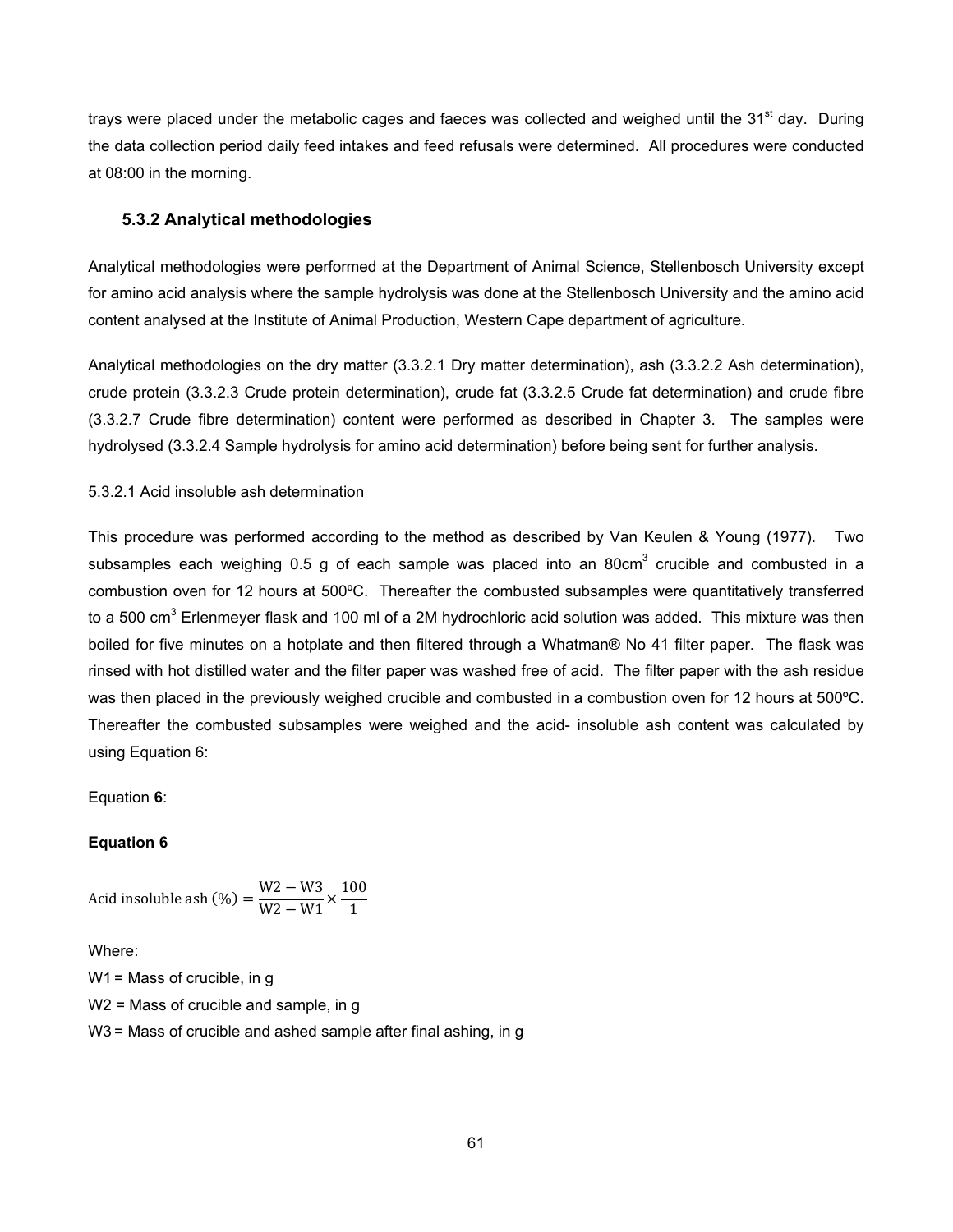### **5.3.2.2 Gross energy determination**

The gross energy (GE) values were determined (3.3.2.6 Gross energy determination) and then used to calculate the apparent metabolizable energy (AME) of each treatment diet using Equation 7 as described by Scott & Boldaji (1997).

#### **Equation 7**

Apparent Metabolizable Energy (AME) =  $\text{ GE}_{\text{diet}} - [\text{GE}_{\text{excreta}} \times \left(\frac{\text{Market}_{\text{diet}}}{\text{Market}_{\text{excreta}}}\right)]$ 

## **5.3.2.3 Acid detergent fibre (ADF) determination**

The acid detergent fibre (ADF) determination was performed according to the method described by ANKOM Technology Corporation (2006a). Two subsamples of each sample weighing 0.5g each were placed into the filter bag and sealed with a heat sealer. These subsamples were then placed into the ANKOM $^{200}$  apparatus and after the addition of the ADF solution the apparatus was left to run for 60 minutes. Thereafter the samples were rinsed three times with distilled water and then soaked in acetone. These subsamples were left to air dry and then dried at 100ºC for 12hours. The ADF of the subsamples was calculated using Equation 8:

#### **Equation 8**

% ADF(as is basis) =  $\frac{[W3 - (W1 \times C1)]}{W2} \times \frac{100}{1}$ 1

Where:  $W1 =$  Bag Weight (g) W2 = Sample Weight (g) W3 = Dried weight of bag with fibre after extraction process (g) C1 = Blank bag correction factor

#### **5.3.2.4 Neutral detergent fibre (NDF) determination**

The neutral detergent fibre (NDF) determination was performed according to the method described by ANKOM Technology Corporation (2006b). Two subsamples of each sample weighing 0.5g were placed into the filter bag and sealed with a heat sealer. The subsamples were then placed into the  $ANKOM<sup>200</sup>$  apparatus and NDF solution was added and the apparatus left to run for 75 minutes. Thereafter the subsamples were rinsed four times with distilled water. Alpha-amylase was added to the first and second rinse of distilled water. Thereafter the samples were soaked in acetone and left to air dry and then dried at 100ºC for 12hours. The NDF content of the subsamples was calculated using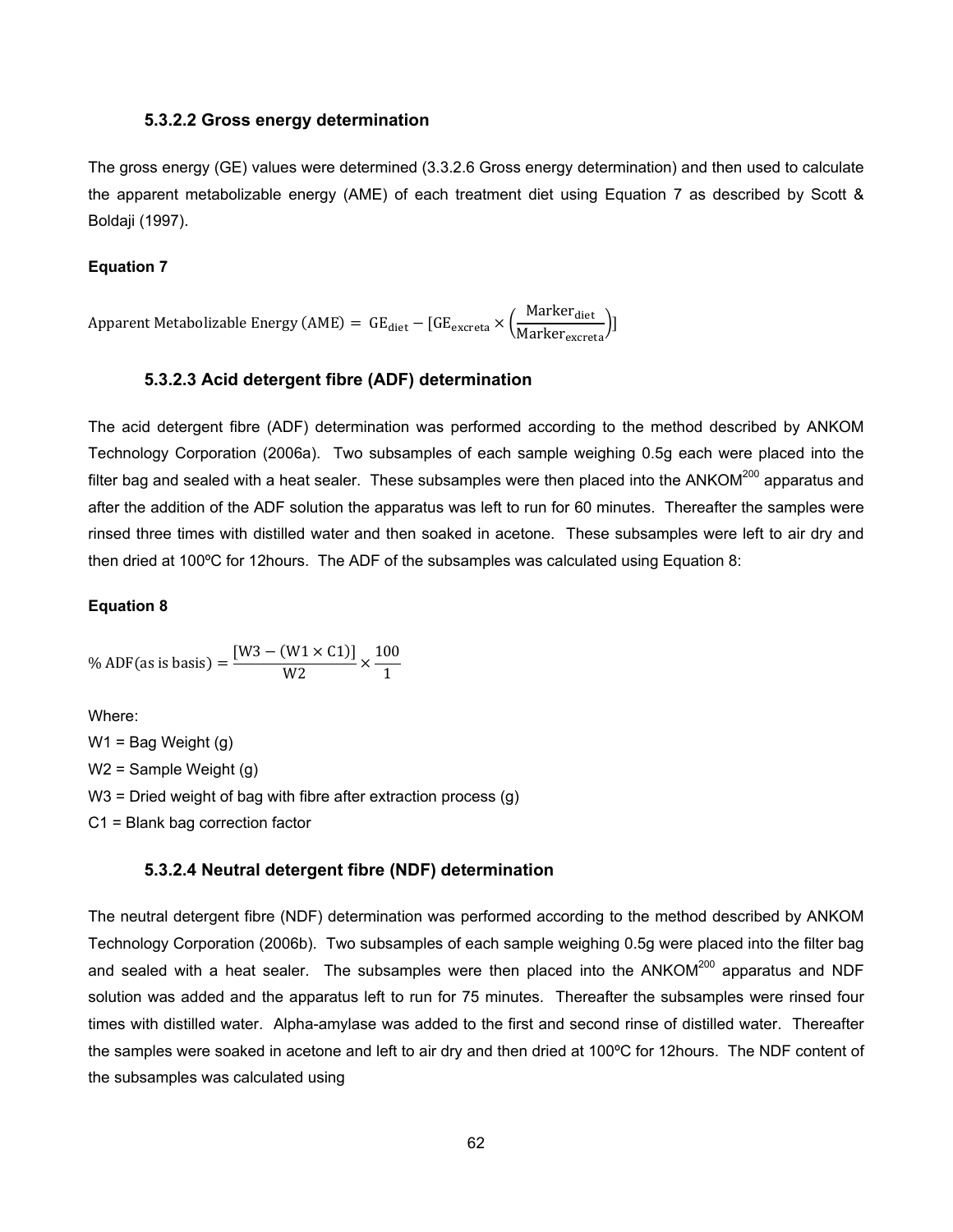Equation **9**:

## **Equation 9**

% *NDF* (as is basis) = 
$$
\frac{[W3 - (W1 \times C1)]}{W2} \times \frac{100}{1}
$$

Where:

 $W1 =$  Bag Weight (g) W2 = Sample Weight (g) W3 = Dried weight of bag with fibre after extraction process (g) C1 = Blank bag correction factor

## **5.3.3 Coefficient of total tract digestibility**

The coefficients of total tract digestibility (CTTD), of each analysed nutrient were calculated by using the basic Equation 10.

## **Equation 10**

Nutrients consumed  $(g/\text{trial}) = \text{Nutrient}_{analysed in feed} \times \text{Dry Matter}_{Intake} (g/\text{trial})$ 

Nutrients excreted  $(g/\text{trial}) = \text{Nutrient}_{analysed in excreta} \times \text{Dry Matter}_{excreta}$ 

Digested Nutrient (g/trial) = Nutrient $_{\rm consumed}$  – [Nutrient $_{\rm excreta} \times \left(\frac{\rm Marker_{\rm diet}}{\rm Marker_{\rm excreta}}\right)$ ]

Coefficients of Total Tract Digestibility (g/kg) =  $\frac{\text{Digested Nutrient}}{\text{Nutrients consumed}}$ 

The total tract apparent digestibility obtained for the 100% maize meal diet were used to correct for digestibility of the larvae & maize and pupae & maize diets in order to obtain total tract apparent digestibility of the 50% larvae and 50% maize meal as well as the 50% pupae and 50% maize meal diet to calculate the exact total tract apparent digestibilities of only the larvae and pupae meal.

## **5.4 Results and discussion**

Statistical analyses were done by using STATISTICA (data analysis software system), Version 9, by StatSoft Inc. (2009). Because age did not have any effect on the data the statistics were done by using one-way Analysis of Variances (ANOVA) with Fisher least significant difference (LSD) post hoc test.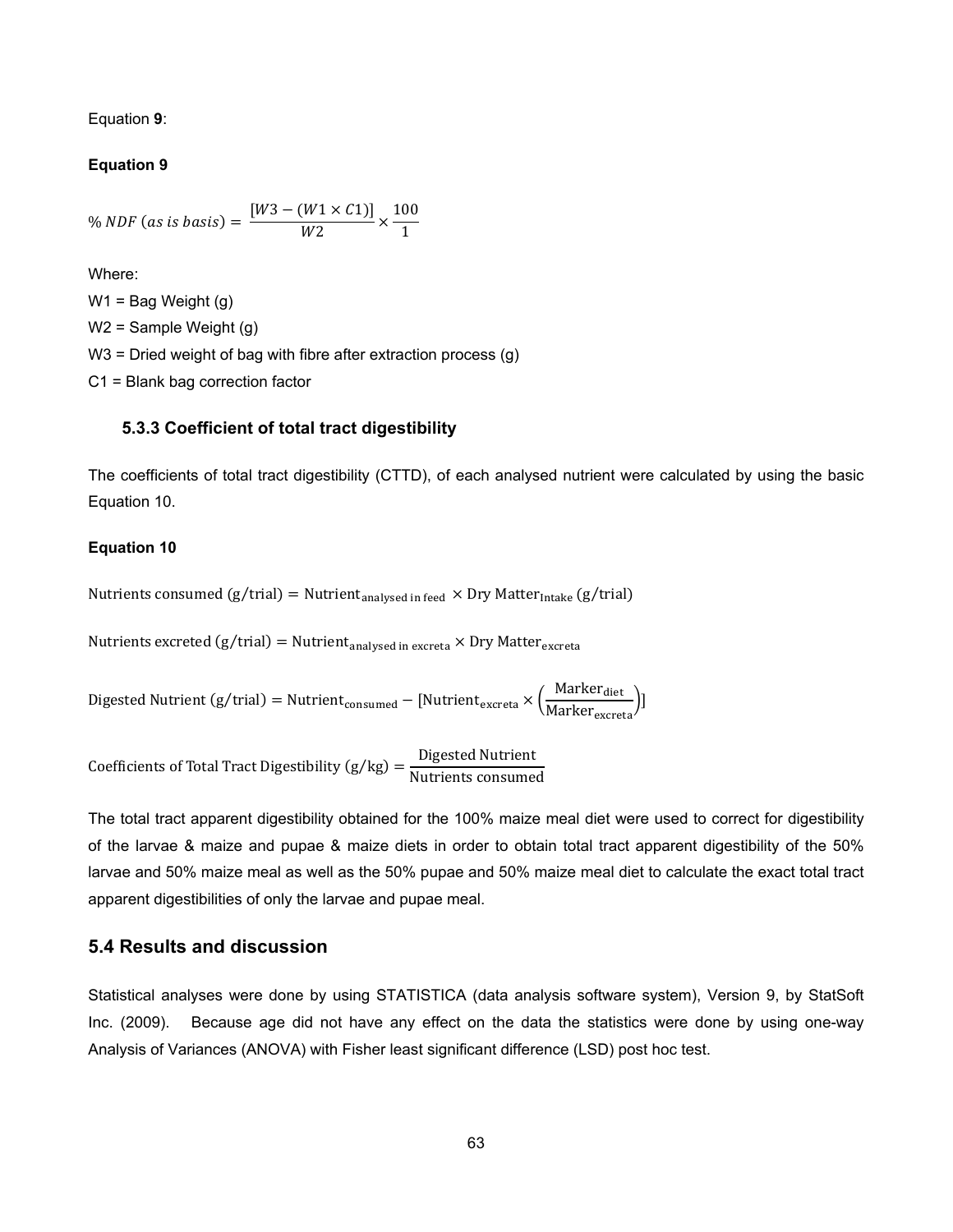Table 28 summarizes the nutrient composition of the different treatment diets as determined by the various laboratory analyses.

|                  | <b>Units</b> | <b>Treatment 1</b> | <b>Treatment 2</b> | <b>Treatment 3</b> |
|------------------|--------------|--------------------|--------------------|--------------------|
|                  |              | (Larvae meal)      | (Maize meal)       | (Pupae meal)       |
| Gross energy     | MJ/kg        | 19.54              | 17.19              | 19.72              |
| Crude protein    | %            | 31.50              | 8.35               | 37.19              |
| Ash              | $\%$         | 8.97               | 4.27               | 7.25               |
| Ether extract    | $\%$         | 7.88               | 3.16               | 7.06               |
| Crude fibre      | $\%$         | 5.69               | 2.71               | 8.99               |
| NDF <sup>1</sup> | $\%$         | 13.85              | 9.61               | 21.59              |
| ADF <sup>2</sup> | $\%$         | 5.35               | 3.41               | 10.78              |
| Alanine          | $\%$         | 1.51               | 0.33               | 1.57               |
| Threonine*       | $\%$         | 0.88               | 0.16               | 1.38               |
| Serine           | $\%$         | 0.91               | 0.23               | 1.85               |
| Glutamic acid    | %            | 0.00               | 0.46               | 1.40               |
| Valine*          | $\%$         | 2.15               | 0.44               | 5.02               |
| Histidine*       | $\%$         | 1.21               | 0.36               | 1.33               |
| Aspartic acid    | $\%$         | 0.64               | 0.45               | 0.74               |
| Arginine         | $\%$         | 2.35               | 0.23               | 4.16               |
| Lysine*          | $\%$         | 1.68               | 0.24               | 2.28               |
| Proline          | $\%$         | 1.56               | 0.80               | 1.63               |
| Methionine*      | $\%$         | 0.47               | 0.05               | 0.55               |
| <b>Tyrosine</b>  | $\%$         | 1.27               | 0.39               | 1.80               |
| Cysteine         | $\%$         | 0.08               | 0.04               | 0.12               |
| Isoleucine*      | $\%$         | 1.06               | 0.32               | 1.15               |
| Phenylalanine*   | $\%$         | 1.32               | 0.62               | 1.64               |
| Leucine*         | $\%$         | 2.18               | 1.28               | 2.61               |
| Glycine          | $\%$         | 1.03               | 0.21               | 1.19               |
| Hydroxy proline  | %            | 0.07               | 0.01               | 0.07               |

|  |  |  |  | <b>Table 28</b> The analysed nutrient composition of the treatment diets |
|--|--|--|--|--------------------------------------------------------------------------|
|--|--|--|--|--------------------------------------------------------------------------|

(\*) Essential amino acids

 $(1)$  NDF- Neutral detergent fibre,  $(2)$  ADF- Acid detergent fibre

Table 29 summarizes the coefficient of total tract digestibility (CTTD) for the different treatment diets. It is noted in Table 29 that there were no CTTD value of arginine for the larvae meal treatment diet, as the arginine was below the detection point of 5 nmol/ml when the amino acids were analysed. In Table 29 it is indicated that there were differences between the CTTD for the house fly larvae and pupae meal. The CTTD for the dry matter for the larvae and pupae meal differ significantly (P<0.05) when compared to each other. The pupae meal had significantly higher (P<0.05) AME values when compared to the larvae meal. The CTTD for the crude protein, ether extract and ADF were significantly higher (P<0.05) for the pupae meal when compared to the larvae meal. The CTTD for the ash and NDF did not differ significantly (P>0.05) between the larvae and pupae meal, but the CTTD for the crude fibre was significant higher (P<0.05) in the larvae meal when compared to the pupae meal.

The CTTD for the essential amino acids threonine, lysine, methionine, isoleucine, phenylalanine and leucine in the pupae meal were significantly higher (P<0.05) than the dried larvae meal. There were no significant difference (P>0.05) of the CTTD for the essential amino acids valine and histidine between the larvae and pupae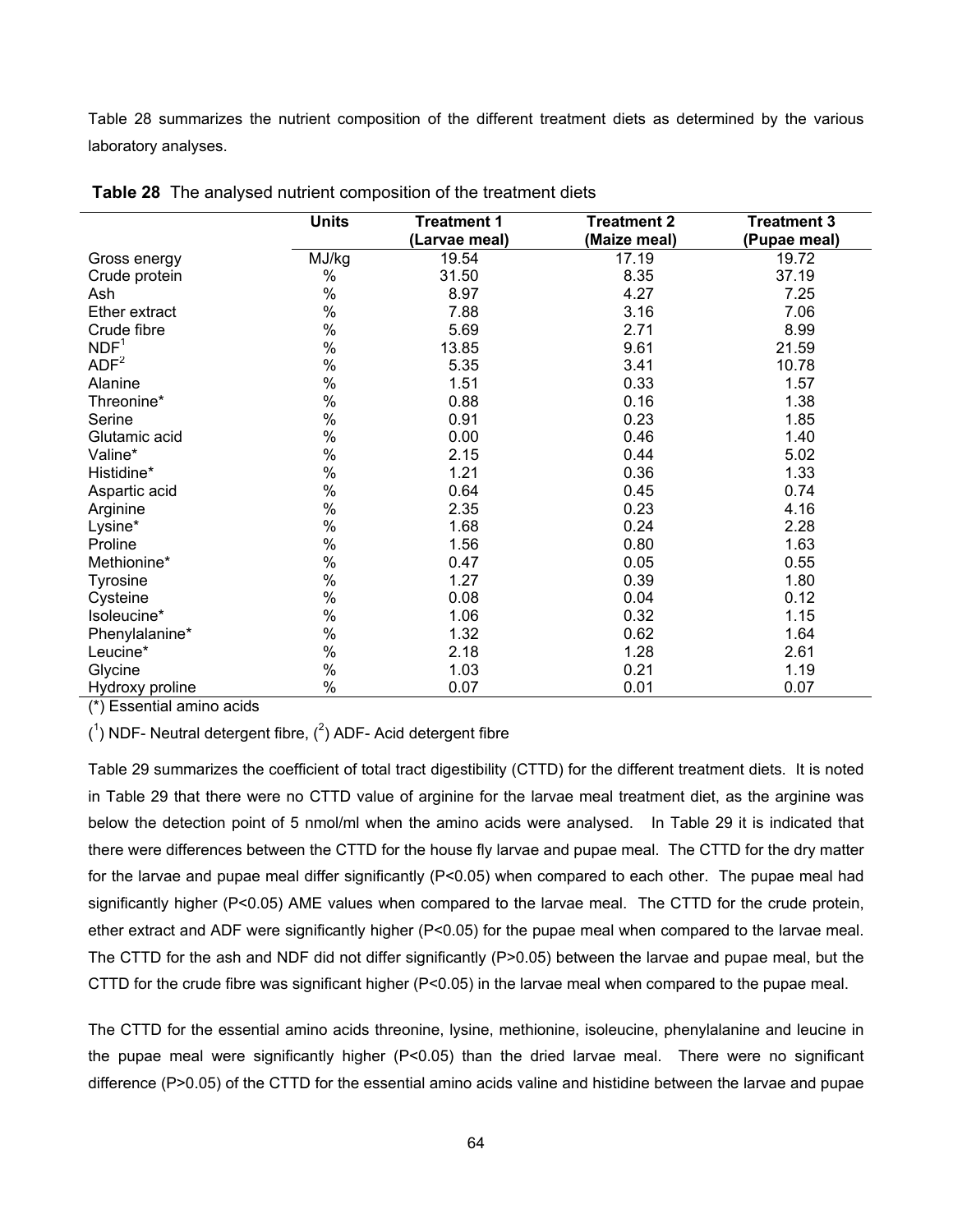meal. Results indicated that the pupae meal has significantly higher (P<0.05) CTTD for all the non-essential amino acids analysed than the larvae meal, except for the non-essential amino acid tyrosine which showed no significant difference (P>0.05). Over processing, especially overheating, is considered to be a primary cause of a reduced amino acid bioavailability to broilers (Parsons, 1996) and this could result in the lower amino acid digestibilities reported for the larvae meal when compared to pupae meal. Although the temperature of drying was kept constant the house fly larvae were dried for longer due to the higher moist content which could have led to heat damage. This is especially true for the CTTD for lysine, because lysine is the amino acid most easily affected by over processing due to its susceptibility to the Maillard reaction (Parson, 1996)

Results found in the current study revealed that house fly pupae meal has a higher coefficient of total tract digestibility, given the drying procedures followed, as the pupae are covered with a chitin layer (Ludwig *et al*., 1964; Kramer & Koga, 1986) that may have the potential to be less suitable as feed source than the larvae. This is because of the higher digestibilities of most nutrients of the pupae meal. There was however no published results found for the digestibility of pupae meal to support this. The crude protein total tract digestibilities of the pupae meal (79%) are comparable to that of soya oil cake meal (80.7%) (Sebastian *et al*., 1997), whereas the crude protein total tract digestibility (69%) of the larvae meal were reported to be lower. Results indicated that house fly larvae and pupae meal have higher total tract digestibilities for all the essential amino acid analysed when compared to soya oil cake meal in poultry diets (Sebastian *et al*., 1997; Hwangbo *et al*., 2009). House fly larvae meal is not comparable to house fly pupae meal, although these two meals did not differ significantly regarding the dry matter digestibility. The house fly pupae meal, had in most cases, significantly better total tract digestibility of most nutrients compared to house fly larvae meal. The crude protein total tract digestibility of house fly larvae and pupae reported in the current study are not comparable to that reported by Zuidhof *et al*. (2003) and Hwangbo *et al*. (2009). These authors reported crude protein total tract digestibility of house fly larvae meal at 98.8% and 98% respectively. The reported essential amino acid total tract digestibilities of the house fly larvae and pupae meal were comparable to that reported by Zuidhof *et al*. (2003) and Hwangbo *et al*. (2009), but were higher than that of soya oil cake meal (Sebastian, *et al*., 1997). There was no comparable literature found that reported on the total tract digestibility of the ash, ether extract, crude fibre, NDF and ADF for either the house fly larvae or pupae meal.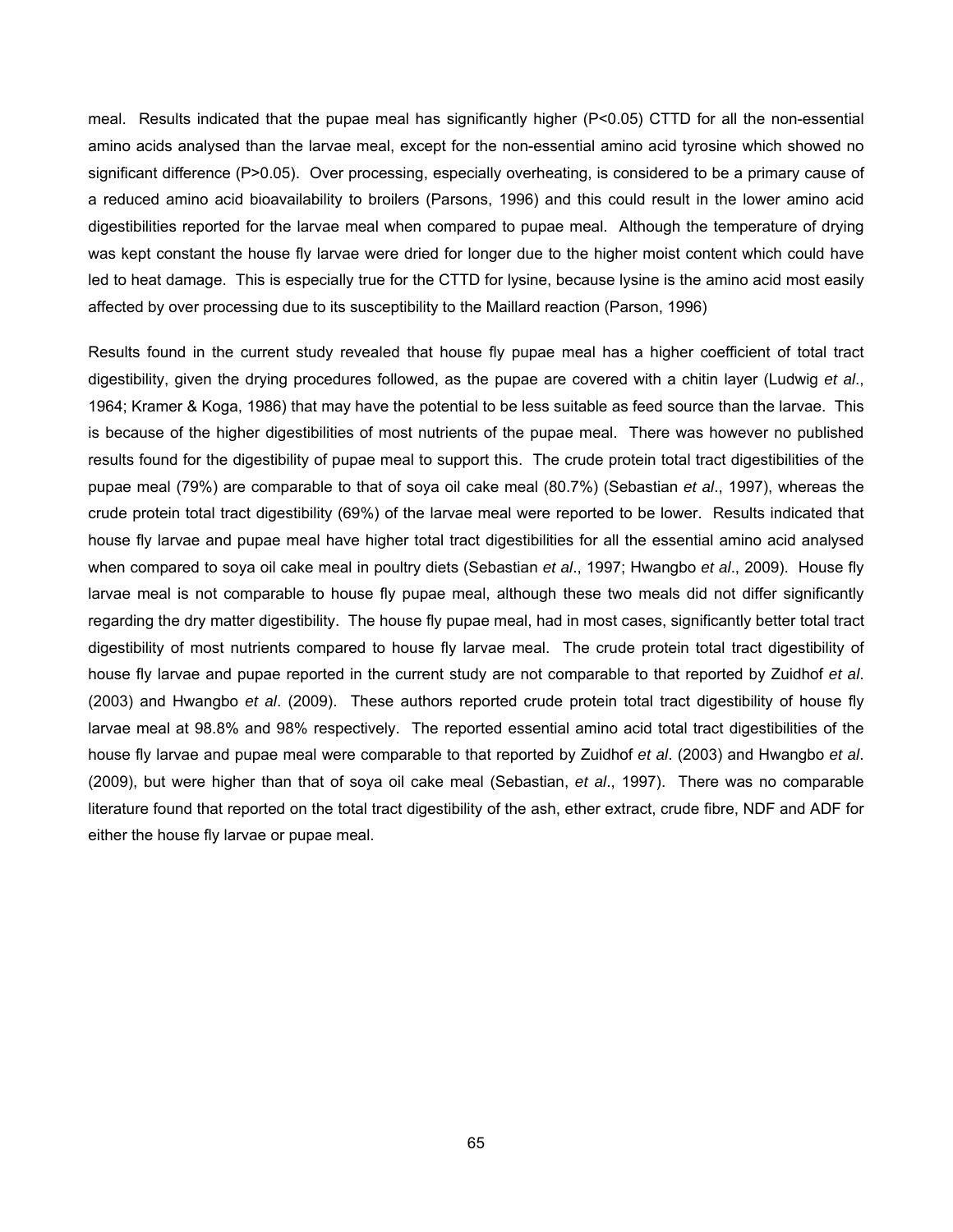**Table 29** Average (with standard errors) coefficient of total tract digestibility (CTTD) of larvae and pupae meal and the apparent metabolizable energy (AME) for broilers by making use of an acid insoluble ash marker (Celite™)

|                      |                   | Larvae meal |                   | <b>Pupae meal</b> |
|----------------------|-------------------|-------------|-------------------|-------------------|
|                      | CTTD**            | $SE^3$      | <b>CTTD</b>       | <b>SE</b>         |
| AME (MJ/kg)          | $14.23^{a}$       | 20.94       | $15.15^{b}$       | 19.29             |
| Dry Matter           | 0.81 <sup>a</sup> | 0.005       | $0.83^{a}$        | 0.005             |
| <b>Crude Protein</b> | 0.69 <sup>a</sup> | 0.009       | $0.79^{b}$        | 0.007             |
| Ash                  | $0.83^{a}$        | 0.004       | $0.85^{a}$        | 0.005             |
| <b>Ether Extract</b> | $0.94^{a}$        | 0.004       | $0.98^{b}$        | 0.003             |
| <b>Crude Fibre</b>   | 0.62 <sup>a</sup> | 0.012       | $0.58^{b}$        | 0.013             |
| NDF <sup>1</sup>     | 0.87 <sup>a</sup> | 0.005       | 0.87 <sup>a</sup> | 0.004             |
| ADF <sup>2</sup>     | $0.35^{a}$        | 0.020       | $0.67^{b}$        | 0.010             |
| Alanine              | 0.90 <sup>a</sup> | 0.007       | $0.86^{b}$        | 0.008             |
| Threonine*           | 0.93 <sup>a</sup> | 0.010       | 0.97 <sup>b</sup> | 0.005             |
| Serine               | 0.86 <sup>a</sup> | 0.027       | 1.00 <sup>b</sup> | 0.015             |
| Glutamic acid        | 0.91 <sup>a</sup> | 0.006       | $0.99^{b}$        | 0.003             |
| Valine*              | 0.91 <sup>a</sup> | 0.006       | 0.91 <sup>a</sup> | 0.005             |
| Histidine*           | $0.87^{\circ}$    | 0.005       | 0.87 <sup>a</sup> | 0.004             |
| Aspartic acid        | 0.93 <sup>a</sup> | 0.006       | 1.00 <sup>b</sup> | 0.004             |
| Arginine             |                   |             | 0.93              | 0.012             |
| Lysine*              | $0.95^a$          | 0.005       | 0.99 <sup>b</sup> | 0.004             |
| Proline              | 0.91 <sup>a</sup> | 0.005       | 0.91 <sup>a</sup> | 0.005             |
| Methionine*          | $0.95^{\text{a}}$ | 0.004       | 0.99 <sup>b</sup> | 0.003             |
| Tyrosine             | 0.96 <sup>a</sup> | 0.005       | 0.96 <sup>a</sup> | 0.004             |
| Cysteine             | 0.92 <sup>a</sup> | 0.010       | $0.96^{b}$        | 0.009             |
| Isoleucine*          | 0.91 <sup>a</sup> | 0.005       | $0.95^{b}$        | 0.004             |
| Phenylalanine*       | 0.91 <sup>a</sup> | 0.005       | $0.95^{b}$        | 0.003             |
| Leucine*             | 0.92 <sup>a</sup> | 0.005       | $0.96^{b}$        | 0.003             |
| Glycine              | $0.83^{a}$        | 0.009       | $0.89^{b}$        | 0.010             |
| Hydroxy proline      | 0.97 <sup>a</sup> | 0.018       | 1.00 <sup>b</sup> | 0.016             |

(\*) Essential Amino Acids, (\*\*) CTTD- Coefficient of total tract digestibility

 $(1)$  NDF- Neutral detergent fibre,  $(2)$  ADF- Acid Detergent fibre,  $(3)$  SE- Standard error

 $($ <sup>a,b</sup>) Means with different superscripts within the same row differ significantly (P<0.05)

One of the main differences observed between the house fly larvae and pupae meal in the current study was the difference in crude protein total tract digestibility. This difference could be related to the fact that the milling process of the house fly pupae increased the surface area for digestion (McDonald, 2002) that could have made substances in the chitin layer more available to the animal. The total tract digestibility for ADF was significantly lower (P<0.05) for the house fly larvae meal when compared to the pupae meal. Dietary fibre was reported to influence passage rate, as it cause a reduction in digestion in the upper digestive tract and an increase digestion in the lower digestive tract of almost all nutrients (Wenk, 2001). The crude fibre of the pupae meal diet (8.99%) were higher than the crude fibre of the larvae meal diet (5.69%) and this could cause a slower rate of passage,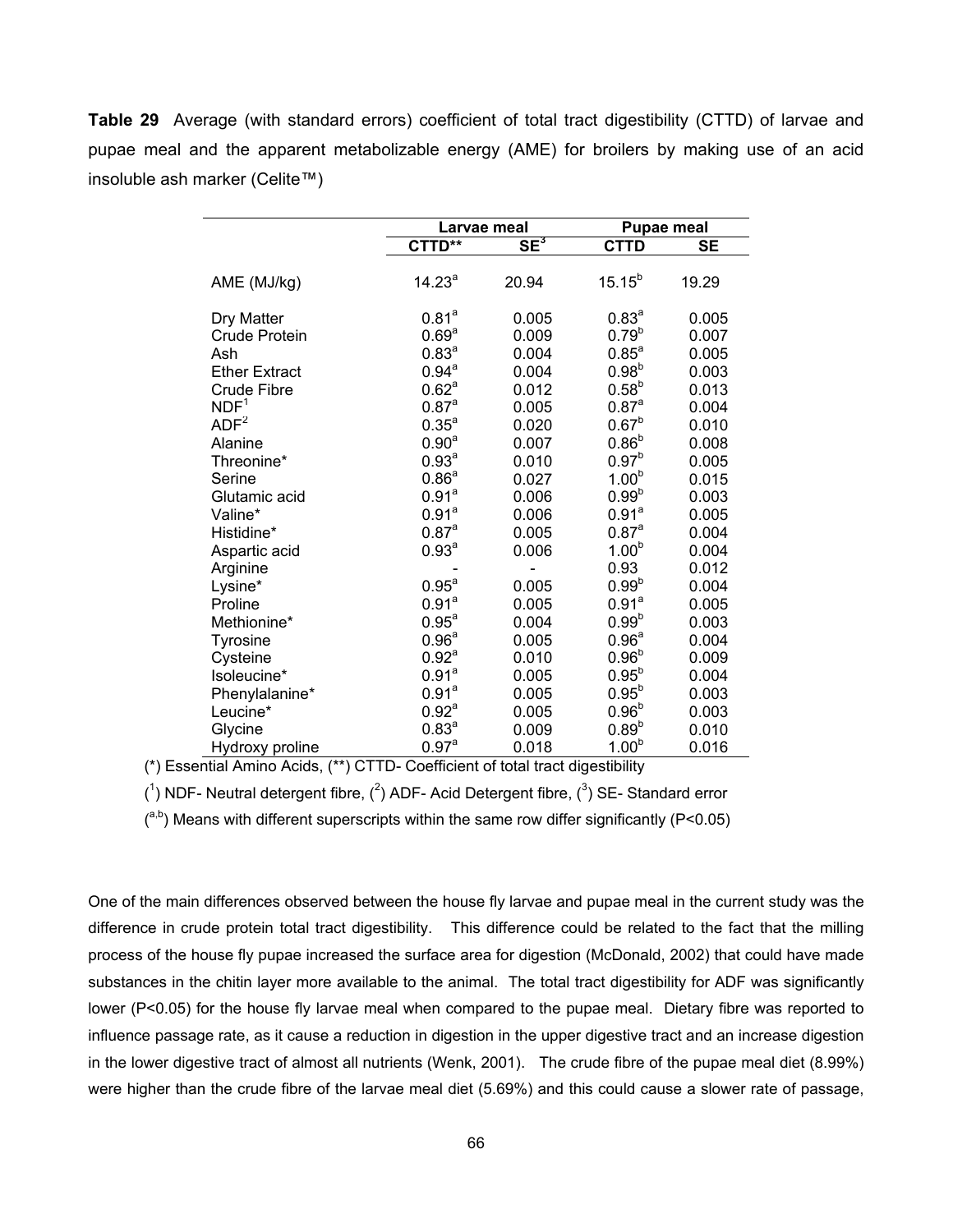hence longer time for digestion in the lower digestive tract. The lower AME values reported for the larvae meal compared to the pupae meal could be related to the higher ADF content of larvae meal.

## **5.5 Conclusion**

The total tract digestibility of the housefly larvae and pupae meal for broilers reported in the current study will be of importance for animal nutritionists to ensure effective formulation of broiler diets where these respective meals are used. Housefly pupae meal has significantly higher total tract digestibilities of most nutrients when compared to housefly larvae meal, indicating that the house fly pupae meal is a better quality protein source when compared to housefly larvae meal under the current drying regime. The amino acids present in housefly larvae and pupae meal have a high bioavailability that can be utilized efficiently by broilers. Housefly larvae and pupae meal are both comparable to other conventional protein sources and have the potential to replace these protein sources that is renewable.

## **5.6 References**

- ANKOM Technology Corporation., 2006a. ANKOM 200 fiber analyser: Acid detergent fiber in feeds, filter bag technique. Macedon, NY.
- ANKOM Technology Corporation., 2006b. ANKOM 200 fiber analyser: Neutral detergent fiber in feeds, filter bag technique. Macedon, NY.

Cobb International., 2008. Cobb broiler management guide. Cobb- Vantress, Inc.

- Goddard, J.S. & McLean E., 2001. Acid-insoluble ash as an inert reference material for digestibility studies in tilapia, *Oreochromis aureus*. Aquaculture. 194(1-2): 93-98.
- Goodwin, W., 2009. The scientific feeding of animals. BiblioLife.
- Hwangbo, J., Hong E.C., Jang, A., Kang, H.K., Oh, J.S., Kim, B.W. and Park, B.S., 2009. Utilization of house flymaggots, a feed supplement in the production of broiler chickens. Journal of Environmental Biolology. 30(4): 609-614.
- Kavanagh, S., Lynch, P.B., O'Mara, F. and Caffrey, P.J., 2001. A comparison of total collection and marker technique for the measurement of apparent digestibility of diets for growing pigs. Animal Feed Science and Technology. 89(1-2): 49-58.
- Kramer, K. J., and Koga D. 1986. Insect chitin: Physical state, synthesis, degradation and metabolic regulation. Insect Biochemistry. 16(6): 851-877.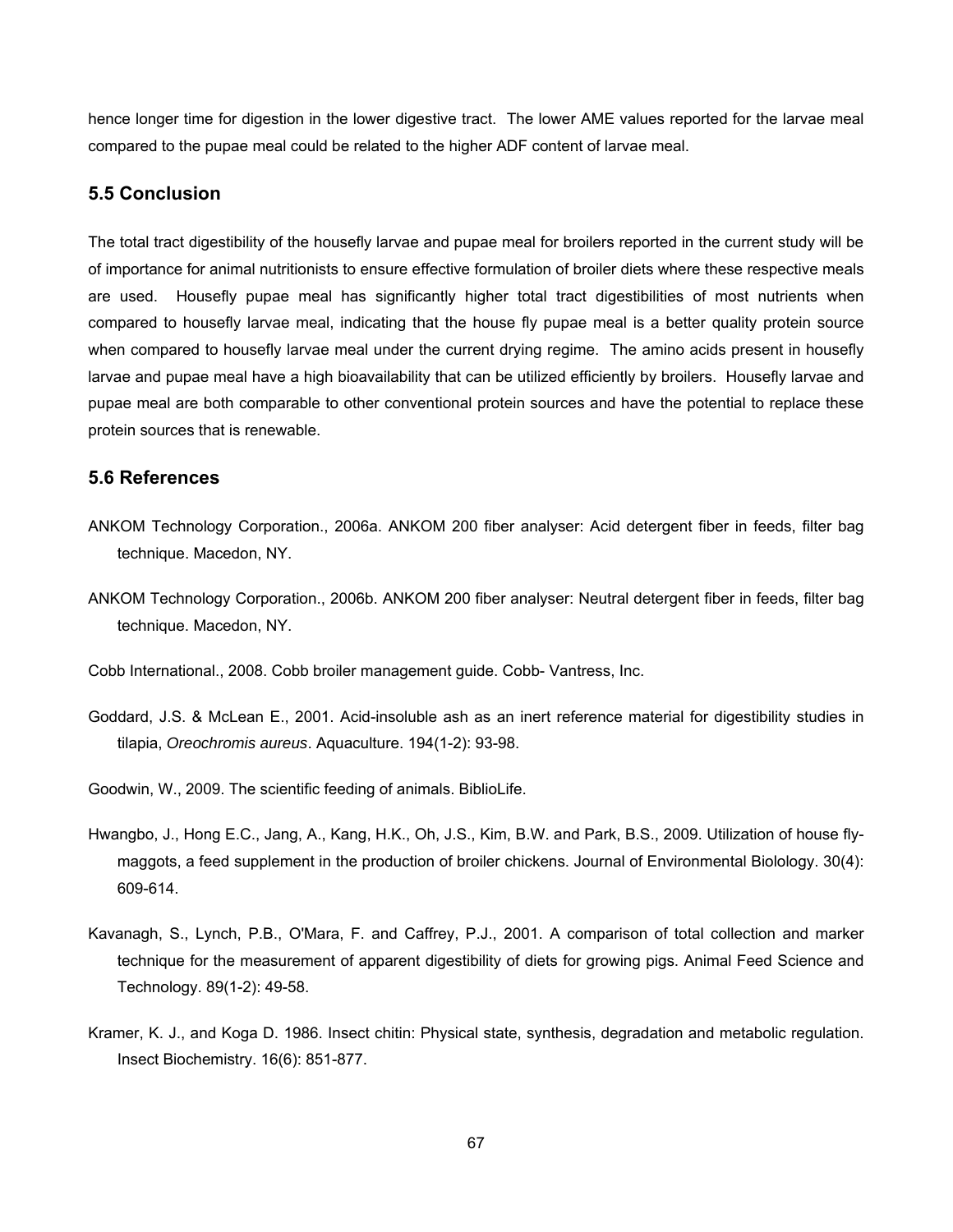- Ludwig, D., Crowe, P.A. and Hassemer, M.M., 1964. Free fat and glycogen during metamorphosis of *Musca domestica* L. Journal of the New York Entomological Society 76: 23-28.
- McDonald, P., 2002. Animal nutrition. Prentice Hall.
- National Research Council., 1994. Nutrient requirements of poultry. Ninth Revised ed. National Academy Press. Washington, DC.
- Parsons, C.C., 1996. Digestible amino acids for poultry and swine. Animal Feed Science and Technology. 59(1- 3): 147-153
- Sales, J. & Janssens, G.P.J., 2003. The use of markers to determine energy metabolizability and nutrient digestibility in avian species. Worlds Poultry Science Journal. 59(03): 314-327.
- Scott, T.A. & Boldaji, F., 1997. Comparison of inert markers [chromic oxide or insoluble ash (celite)] for determining apparent metabolizable energy of wheat-or barley-based broiler diets with or without enzymes. Poultry Science. 76(4): 594-598.
- Scott, T.A. & Hall, J.W., 1998. Using acid insoluble ash marker ratios (diet: Digesta) to predict digestibility of wheat and barley metabolizable energy and nitrogen retention in broiler chicks. Poultry Science. 77(5): 674- 679.
- Sebastian, S., Touchburn, S.P., Chavez, E.R. and Lague, P.C., 1997. Apparent digestibility of protein and amino acids in broiler chickens fed a corn-soybean diet supplemented with microbial phytase. Poultry Science. 76(12): 1760-1769.
- StatSoft, Inc., 2010. Electronic Statistics Textbook, OK: StatSoft. Web: http://www.Statsoft.com/textbook/. (printed version): StatSoft, Tulsa, OK.
- Thonney, M. L., Duhaime D. J., Moe P. W., and Reid J. T. 1979. Acid insoluble ash and permanganate lignin as indicators to determine digestibility of cattle rations. Journal of Animal Science. 49(4): 1112-1116.
- Van Keulen, J. & Young, B.A., 1977. Evaluation of acid-insoluble ash as a natural marker in ruminant digestibility studies. Journal of Animal Science. 44(2): 282-287.
- Wenk, C., 2001. The role of dietary fibre in the digestive physiology of the pig. Animal Feed Science and Technology. 90(1-2): 21-33.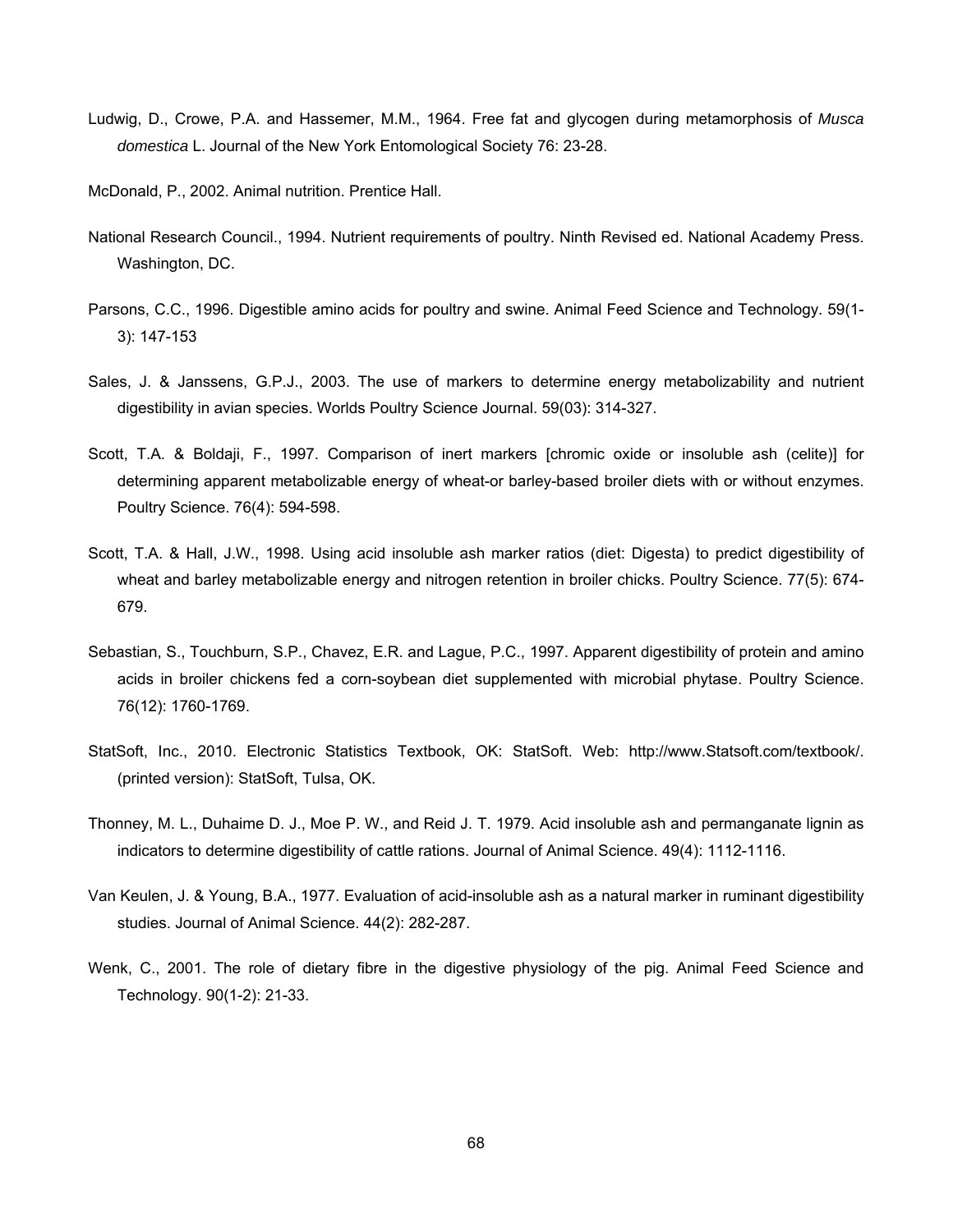Zuidhof, M.J., Molnar, C.L., Morley, F.M., Wray, T.L., Robinson, F.E., Khan, B.A., Al-Ani, L. and Goonewardene, L.A., 2003. Nutritive value of house fly (*Musca domestica*) larvae as a feed supplement for turkey poults. Animal Feed Science and Technology. 105(1-4): 225-230.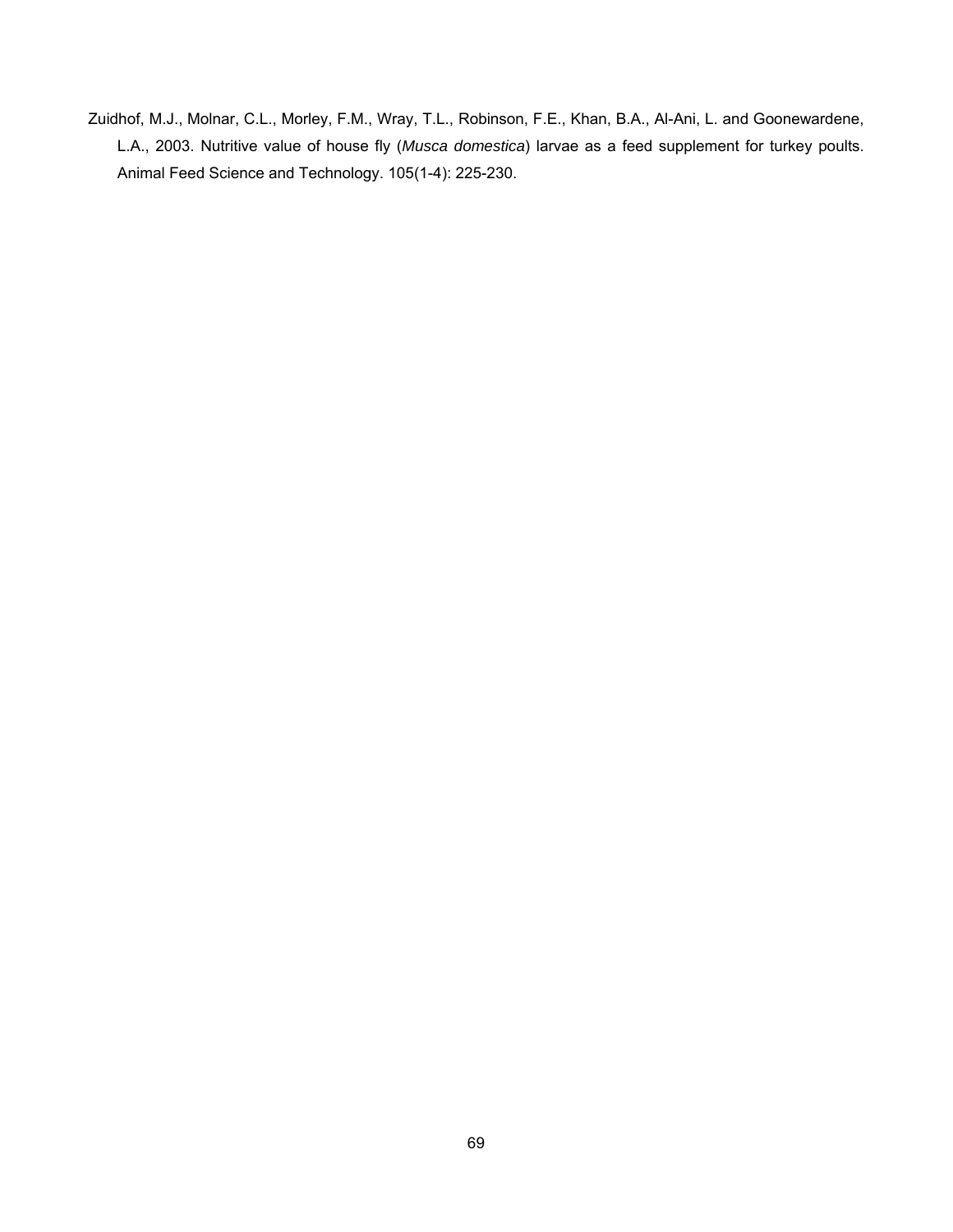# **CHAPTER 6**

# **Comparison of the production parameters of broiler chicks grown on a diet containing either** *Musca domestica* **larvae meal, fish meal or soya oil cake meal as the main protein source**

## **6.1 Abstract**

The effects of *Musca domestica* (common house fly) larvae meal supplementation on broiler performance of four hundred and twenty broiler chicks were investigated in a stratified block design consisting of seven treatments (a commercial diet and diets supplemented with 10% *M. domestica* larvae meal, 10% fish meal, 25% *M. domestica* larvae meal, 25% fish meal, 50% *M. domestica* larvae meal and 50% fish meal). *M. domestica* larvae meal supplementation in a three phase feeding system significantly increased average broiler live weights, feed intake, cumulative feed intake as well as average daily gain (ADG) when compared to a commercial broiler feed. There were no significant differences between a 10% *M. domestica* larvae and a 10% fish meal supplementation regarding any performance characteristic. The 25% *M. domestica* larvae meal supplementation had significantly better average broiler live weights, feed intake, cumulative feed intake as well as ADG when compared to the 25% fish meal supplementation diet in the growth phases. *M. domestica* larvae meal can be used to replace other protein sources that have the ability to promote broiler performance.

**Keywords-** Production, larvae meal, fish meal, soy oil cake meal, broilers

## **6.2 Introduction**

Protein is a very important ingredient required in broiler nutrition and for decades a lot of emphasis has been placed on the quality of proteins especially the amino acid composition of these protein sources (Ellinger, 1958). The cost of the particular protein plays a very important role in the selection of appropriate protein sources used in animal nutrition. With the lack of renewable protein sources together with the rise in protein feed costs, it is becoming more important to find good quality alternative and sustainable protein sources (Téguia *et al.*, 2002). Alternative protein sources that are renewable and affordable need to be developed or discovered for animal nutrition. Such a potential protein source can be supplied by *Musca domestica* larvae. Many studies have reported on the evaluation of fly larvae meal as a complete or partial replacement of other protein sources i.e. groundnut meal (Adeniji, 2007), fishmeal (Téguia *et al*., 2002; Awoniyi *et al*., 2003; Ogunji *et al.*, 2006; Agunbiade *et al*., 2007) and soya bean oil cake meal (Hwangbo *et al*., 2009) in broiler nutrition.

Hwangbo *et al.* (2009) reported that when broilers received larvae meal at levels of 10 and 15% of the total diet during their starter phase, significantly better (P<0.05) weight gains and feed conversion ratios (FCR) were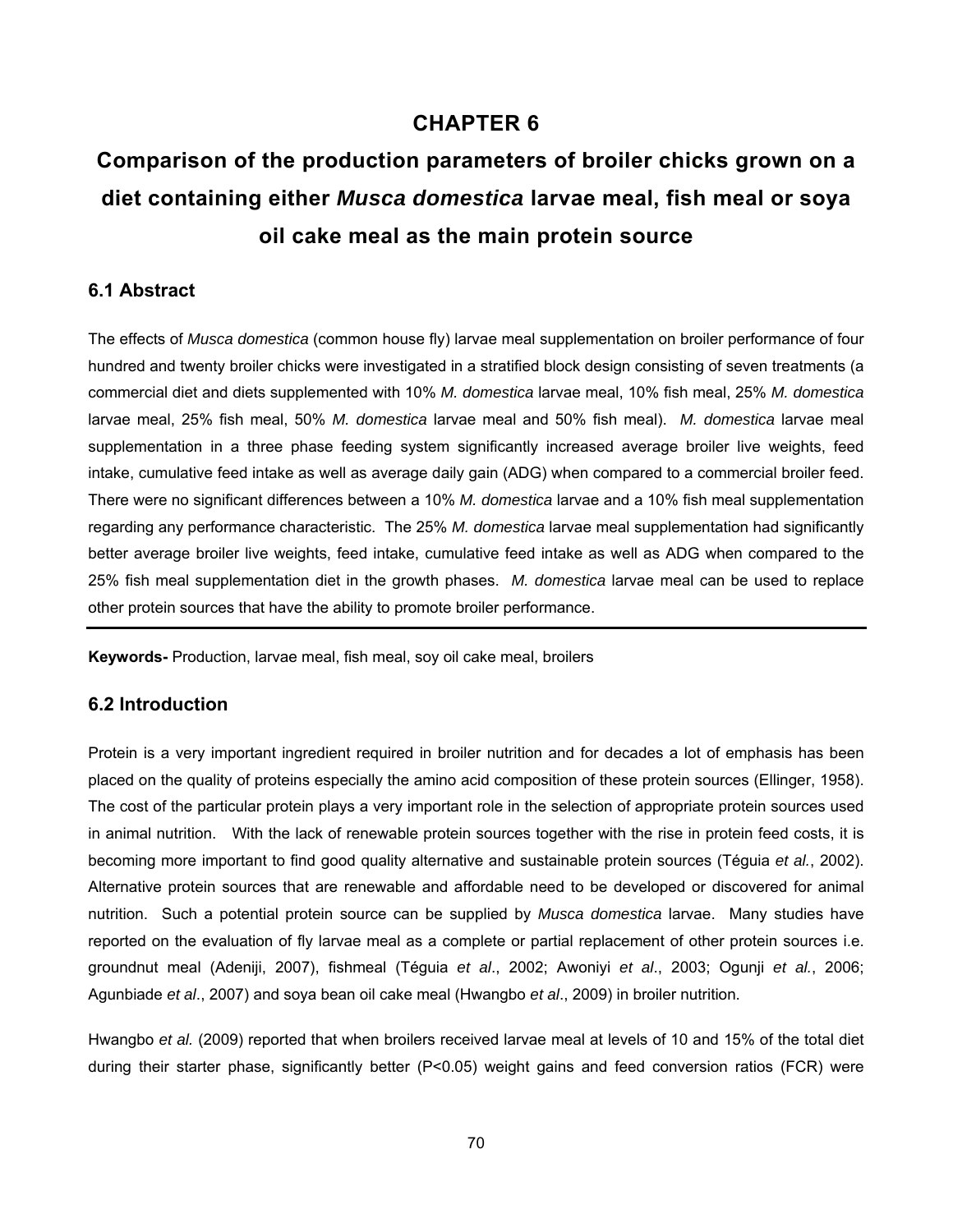achieved until five weeks as compared to the soya oil cake meal control diet. These results are not comparable to that reported by Awoniyi *et al*. (2003), Adeniji (2007) and Téguia *et al.* (2002), because these authors reported that larvae meal supplement did not significantly influence (P>0.05) weight gain and FCR. This controversy in literature could be attributed to the trial design where Téguia *et al*. (2002) only had four replications in relation to the three replications of Adeniji (2007) and Hwangbo *et al*. (2009), whereas Awoniyi *et al*. (2003) had no replications. Although some authors had the same amount of replicates, the fewer number of birds used in the treatments by some authors could have led to a higher variation in the results obtained. These differences can also be attributed the fact that Hwangbo *et al*. (2009) included relatively high levels of maize gluten meal (>5%) that could have influenced broiler performance especially feed intake (Afshar & Moslehi, 2000).

The protein efficiency ratio (PER) is a measure of the protein quality and one of the simplest methods in determining the nutritive value of proteins (Bender, 1956). Wilding *et al.* (1968) reported that the optimum protein efficiency ratio to be 3:1 for broiler production. Broiler producers and integrators in Europe, Africa and Asia use the European production efficiency factor (EPEF) to compare live bird performances within the flock (Butcher & Nilipour, 2009). There was no literature found that reported on the EPEF and PER when house fly larvae meal were supplemented in the diets of broilers.

The aim of this trial was to investigate the effect of *Musca domestica* larvae meal supplementation on production parameters of broilers.

## **5.3 Materials and methods**

#### *Animals and housing system*

Four hundred and twenty day-old Ross 308 broiler chicks as hatched were used. Mortalities were subjected to full *post mortem* investigation. During the duration of the experimental period the chicks were kept in a temperature controlled house at the Poultry section of the Mariendahl Experimental farm of Stellenbosch University. Management practices described by Ross International (2009) were followed. This unit comprises a temperature controlled room equipped with 120 wire cages measuring 0.9m x 0.6m, each containing a tube feeder and two nipple drinkers. Ventilation in the house was set to provide a minimum of six air changes per hour. The chicks had *ad libitum* access to feed and water during the duration of the experimental period.

#### *Experimental diets*

The chicks were assigned to seven different treatment diets. Treatment diets are shown in Table 30, Table 31 and Table 32. The diets were formulated so that the chicks were maintained on the minimum nutrient specifications as provided by Ross International (2009), but the 25% and 50% larvae and fish meal diets had an oversupply of proteins. The treatment diets were allocated so that the chicks received 900g starter, 1200g grower and 1200g finisher per bird.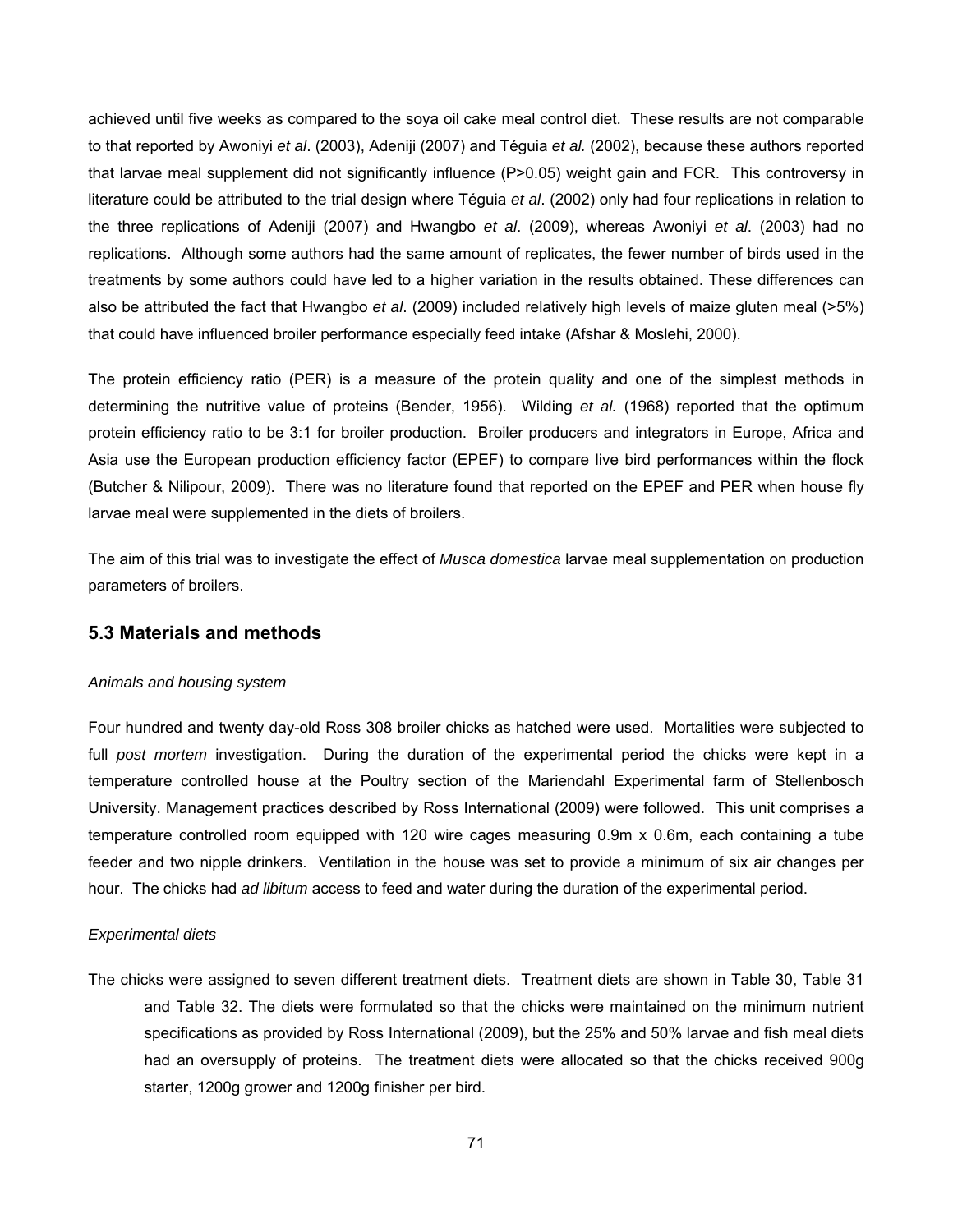**Table 30** Ingredient and calculated nutrient composition of trial starter diets

|                                     | Unit  | Diet 1<br>(Control) | Diet 2<br>(10%<br>FM <sup>2</sup> | Diet 3<br>(10%<br>$LM^3$ | Diet 4<br>(25%<br>FM) | Diet 5<br>(25%<br>LM) | Diet <sub>6</sub><br>(50%<br>FM) | Diet 7<br>(50%<br>LM) |
|-------------------------------------|-------|---------------------|-----------------------------------|--------------------------|-----------------------|-----------------------|----------------------------------|-----------------------|
| Ingredients                         |       |                     |                                   |                          |                       |                       |                                  |                       |
| Maize                               | $\%$  | 51.68               | 54.55                             | 47.81                    | 60.48                 | 45.40                 | 45.80                            | 33.01                 |
| Soybean full fat                    | $\%$  | 32.98               | 24.18                             | 21.12                    | 3.78                  | 21.81                 |                                  | 10.65                 |
| Soybean                             | $\%$  | 7.99                | 8.77                              | 15.70                    | 10.43                 | 4.42                  |                                  |                       |
| Fish meal                           | $\%$  | 3.32                | 10.00                             |                          | 25.00                 |                       | 50.00                            |                       |
| Housefly larvae meal (65°)          | $\%$  |                     |                                   | 10.00                    |                       | 25.00                 |                                  | 50.00                 |
| L-Lysine                            | $\%$  | 0.14                |                                   | 0.04                     |                       |                       |                                  |                       |
| DL-Methionine                       | $\%$  | 0.34                | 0.24                              | 0.35                     | 0.05                  | 0.36                  |                                  | 0.36                  |
| L-Threonine                         | $\%$  | 0.07                |                                   |                          |                       |                       |                                  |                       |
| Premix*                             | $\%$  | 0.25                | 0.25                              | 0.25                     | 0.25                  | 0.25                  | 0.25                             | 0.25                  |
| Limestone                           | $\%$  | 1.61                | 1.02                              | 1.98                     |                       | 2.40                  |                                  | 2.35                  |
| Salt                                | $\%$  | 0.20                | 0.05                              | 0.27                     |                       | 0.36                  | 3.95                             | 0.37                  |
| MCP <sup>1</sup>                    | $\%$  | 1.26                | 0.82                              | 0.95                     |                       |                       |                                  |                       |
| Sodium bicarbonate                  | $\%$  | 0.16                | 0.12                              | 0.13                     |                       |                       |                                  |                       |
| Oil- soya                           | $\%$  |                     |                                   | 1.14                     |                       |                       |                                  | 3.02                  |
| <b>Calculated nutritional value</b> |       |                     |                                   |                          |                       |                       |                                  |                       |
| Dry matter                          | $\%$  | 88.55               | 88.44                             | 88.94                    | 88.35                 | 89.15                 | 89.77                            | 90.36                 |
| AMEn** chick                        | MJ/kg | 12.60               | 12.60                             | 12.60                    | 12.60                 | 13.41                 | 12.60                            | 14.94                 |
| Crude protein                       | %     | 22.97               | 24.40                             | 25.00                    | 27.77                 | 28.14                 | 36.64                            | 34.74                 |
| Ether extract                       | MJ/kg | 11.48               | 11.49                             | 10.65                    | 11.47                 | 10.00                 | 10.92                            | 9.25                  |
| Ash                                 | $\%$  | 4.69                | 4.94                              | 5.62                     | 5.42                  | 7.02                  | 8.30                             | 8.77                  |
| Crude fibre                         | $\%$  | 3.39                | 2.97                              | 3.66                     | 2.06                  | 4.07                  | 1.01                             | 4.62                  |
| Crude fat                           | $\%$  | 8.77                | 7.68                              | 8.62                     | 5.66                  | 8.98                  | 6.74                             | 12.52                 |
| Calcium                             | $\%$  | 1.00                | 1.00                              | 1.00                     | 1.05                  | 1.00                  | 2.01                             | 1.00                  |
| Lysine                              | $\%$  | 1.43                | 1.47                              | 1.41                     | 1.81                  | 1.52                  | 2.64                             | 1.85                  |
| Methionine                          | $\%$  | 0.69                | 0.69                              | 0.67                     | 0.70                  | 0.68                  | 0.99                             | 0.67                  |
| Cystine                             | $\%$  | 0.38                | 0.38                              | 0.38                     | 0.38                  | 0.37                  | 0.39                             | 0.37                  |
| Methionine + Cystine                | $\%$  | 1.07                | 1.07                              | 1.06                     | 1.08                  | 1.05                  | 1.39                             | 1.04                  |
| Threonine                           | $\%$  | 0.93                | 0.96                              | 0.92                     | 1.11                  | 0.97                  | 1.50                             | 1.11                  |
| Tryptophan                          | $\%$  | 0.26                | 0.27                              | 0.28                     | 0.29                  | 0.29                  | 0.37                             | 0.34                  |
| Arginine                            | $\%$  | 1.53                | 1.57                              | 1.52                     | 1.66                  | 1.45                  | 2.09                             | 1.45                  |
| Isoleucine                          | $\%$  | 1.03                | 1.10                              | 1.05                     | 1.24                  | 1.05                  | 1.65                             | 1.14                  |
| Leucine                             | $\%$  | 1.98                | 2.10                              | 1.95                     | 2.37                  | 1.92                  | 2.93                             | 1.93                  |
| Histidine                           | $\%$  | 0.62                | 0.66                              | 0.58                     | 0.74                  | 0.52                  | 0.96                             | 0.45                  |
| Phenylalanine                       | $\%$  | 1.04                | 1.05                              | 1.13                     | 1.08                  | 1.23                  | 1.28                             | 1.45                  |
| <b>Tyrosine</b>                     | $\%$  | 0.81                | 0.84                              | 0.95                     | 0.88                  | 1.07                  | 1.04                             | 1.35                  |
| Phenylalanine + Tyrosine            | $\%$  | 1.85                | 1.89                              | 2.08                     | 1.96                  | 2.29                  | 2.32                             | 2.80                  |
| Valine                              | $\%$  | 1.14                | 1.24                              | 1.22                     | 1.45                  | 1.32                  | 1.92                             | 1.56                  |
| Glycine + Serine                    | $\%$  | 2.12                | 2.31                              | 2.12                     | 2.71                  | 2.14                  | 3.70                             | 2.32                  |
| Phosphorous                         | $\%$  | 0.81                | 0.80                              | 0.80                     | 0.88                  | 0.78                  | 1.38                             | 1.16                  |
| Available phosphorous               | $\%$  | 0.50                | 0.50                              | 0.50                     | 0.60                  | 0.53                  | 1.12                             | 0.96                  |
| Sodium                              | $\%$  | 0.16                | 0.16                              | 0.16                     | 0.24                  | 0.16                  | 1.99                             | 0.16                  |
| Chloride                            | $\%$  | 0.22                | 0.22                              | 0.22                     | 0.40                  | 0.26                  | 3.13                             | 0.25                  |
| Potassium                           | $\%$  | 0.90                | 0.82                              | 0.98                     | 0.66                  | 0.99                  | 0.51                             | 1.07                  |
| Linoleic acid                       | $\%$  | 4.54                | 3.61                              | 3.53                     | 1.79                  | 3.24                  | 1.07                             | 2.57                  |

 $(1)$  MCP- Monocalcium phosphate,  $(2)$  FM- Fish meal,  $(3)$  LM- Larvae meal

(\*)Vitamins and minerals are included according to the levels provided by the (National Research Council, 1994)

(\*\*)AMEn- Nitrogen-corrected apparent metabolizable energy value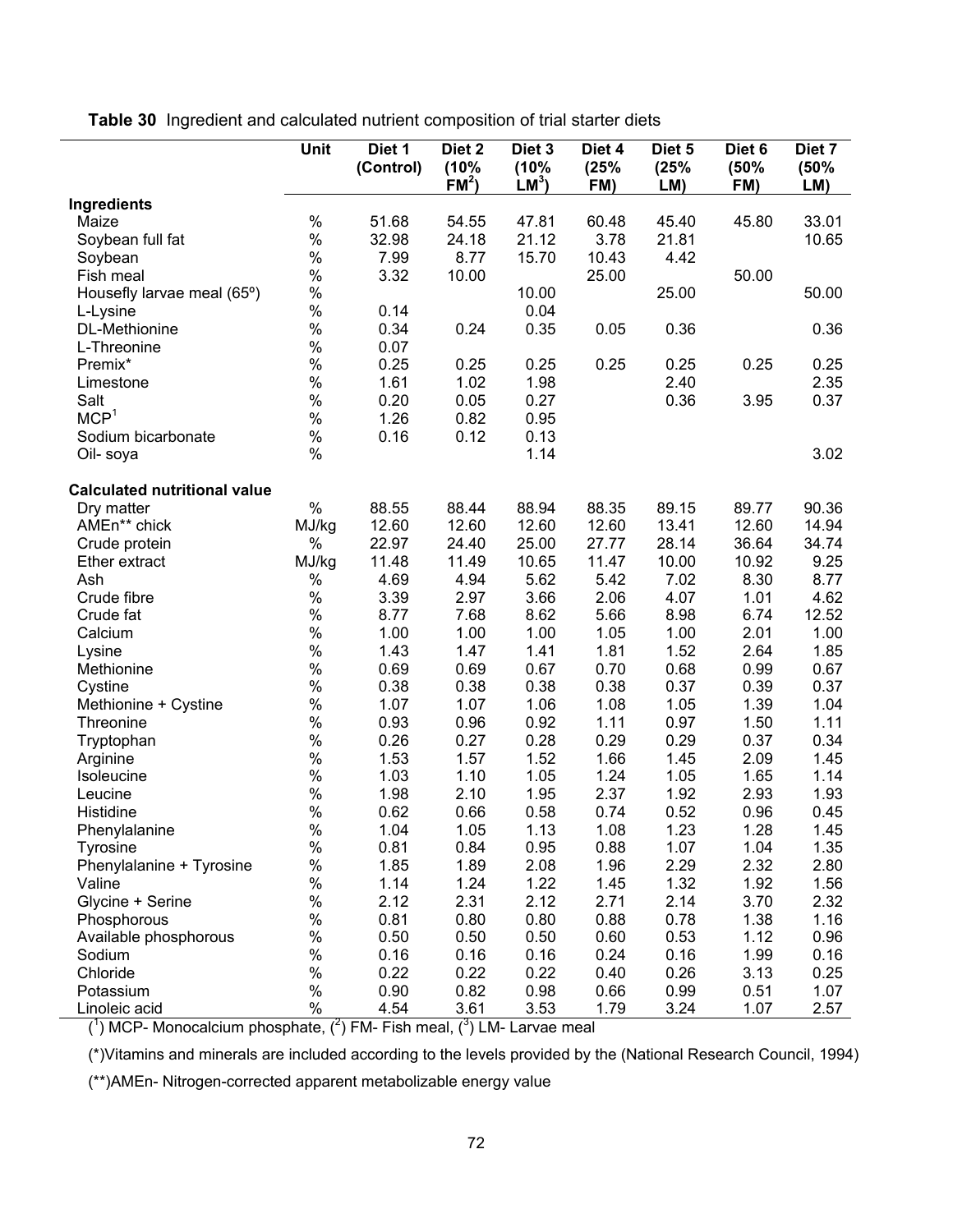**Table 31** Ingredient and calculated nutrient composition of trial grower diets

|                                                   | Unit  | Diet 1<br>(Control) | Diet <sub>2</sub><br>(10%<br>FM <sup>2</sup> | Diet 3<br>(10%<br>$LM^3$ | Diet 4<br>(25%<br>FM) | Diet 5<br>(25%<br>LM) | Diet 7<br>(50%<br>LM) |
|---------------------------------------------------|-------|---------------------|----------------------------------------------|--------------------------|-----------------------|-----------------------|-----------------------|
| Ingredients                                       |       |                     |                                              |                          |                       |                       |                       |
| Maize                                             | $\%$  | 43.47               | 52.50                                        | 44.51                    | 63.01                 | 51.10                 | 32.86                 |
| Soybean full fat                                  | $\%$  | 49.02               | 33.78                                        | 37.86                    | 10.93                 | 12.43                 |                       |
| Soybean                                           | $\%$  | 2.17                | 2.45                                         | 4.99                     | 0.71                  | 9.13                  | 11.38                 |
| Fish meal                                         | $\%$  | 2.88                | 10.00                                        |                          | 25.00                 |                       |                       |
| Housefly larvae meal (65°C)                       | $\%$  |                     |                                              | 10.00                    |                       | 25.00                 | 50.00                 |
| DL-Methionine                                     | $\%$  | 0.30                | 0.25                                         | 0.35                     | 0.10                  | 0.38                  | 0.33                  |
| Premix*                                           | $\%$  | 0.25                | 0.25                                         | 0.25                     | 0.25                  | 0.25                  | 0.25                  |
| Limestone                                         | $\%$  | 0.41                |                                              | 0.93                     |                       | 1.32                  | 0.39                  |
| Salt                                              | $\%$  | 0.24                | 0.08                                         | 0.31                     |                       | 0.30                  | 0.32                  |
| MCP <sup>1</sup>                                  | $\%$  | 1.19                | 0.61                                         | 0.73                     |                       |                       | 4.15                  |
| Sodium bicarbonate                                | %     | 0.07                | 0.09                                         | 0.08                     |                       | 0.09                  | 0.32                  |
|                                                   |       |                     |                                              |                          |                       |                       |                       |
| <b>Calculated nutritional value</b><br>Dry matter | $\%$  | 88.70               | 88.42                                        | 88.82                    | 88.26                 | 88.86                 | 90.30                 |
| AMEn** chick                                      | MJ/kg | 13.20               | 13.20                                        | 13.20                    | 13.20                 | 13.20                 | 13.20                 |
| Crude protein                                     | $\%$  | 25.01               | 24.88                                        | 25.95                    | 26.20                 | 27.34                 | 36.00                 |
| Ether extract                                     | MJ/kg | 11.95               | 12.05                                        | 11.10                    | 12.12                 | 9.86                  | 7.17                  |
| Ash                                               | $\%$  | 3.95                | 4.02                                         | 4.75                     | 5.22                  | 5.85                  | 6.99                  |
|                                                   | $\%$  |                     |                                              |                          |                       |                       |                       |
| Crude fibre                                       | $\%$  | 3.76                | 3.14                                         | 3.97                     | 2.02                  | 3.92                  | 4.60                  |
| Crude fat                                         |       | 11.04               | 9.28                                         | 10.03                    | 6.93                  | 7.53                  | 7.73                  |
| Calcium                                           | $\%$  | 0.60                | 0.60                                         | 0.60                     | 1.04                  | 0.60                  | 1.00                  |
| Lysine                                            | $\%$  | 1.49                | 1.51                                         | 1.46                     | 1.70                  | 1.45                  | 1.92                  |
| Methionine                                        | $\%$  | 0.69                | 0.70                                         | 0.69                     | 0.73                  | 0.68                  | 0.66                  |
| Cystine                                           | $\%$  | 0.40                | 0.39                                         | 0.39                     | 0.36                  | 0.37                  | 0.39                  |
| Methionine + Cystine                              | $\%$  | 1.10                | 1.09                                         | 1.08                     | 1.09                  | 1.05                  | 1.04                  |
| Threonine                                         | $\%$  | 0.98                | 0.98                                         | 0.96                     | 1.05                  | 0.94                  | 1.16                  |
| Tryptophan                                        | $\%$  | 0.29                | 0.28                                         | 0.29                     | 0.27                  | 0.28                  | 0.36                  |
| Arginine                                          | $\%$  | 1.71                | 1.61                                         | 1.60                     | 1.53                  | 1.37                  | 1.54                  |
| Isoleucine                                        | $\%$  | 1.15                | 1.12                                         | 1.09                     | 1.16                  | 1.01                  | 1.20                  |
| Leucine                                           | $\%$  | 2.11                | 2.13                                         | 2.02                     | 2.26                  | 1.89                  | 2.03                  |
| Histidine                                         | $\%$  | 0.68                | 0.68                                         | 0.61                     | 0.70                  | 0.50                  | 0.48                  |
| Phenylalanine                                     | $\%$  | 1.15                | 1.08                                         | 1.18                     | 1.00                  | 1.19                  | 1.52                  |
| <b>Tyrosine</b>                                   | $\%$  | 0.88                | 0.84                                         | 0.96                     | 0.80                  | 1.05                  | 1.42                  |
| Phenylalanine + Tyrosine                          | %     | 2.03                | 1.91                                         | 2.14                     | 1.80                  | 2.23                  | 2.94                  |
| Valine                                            | $\%$  | 1.25                | 1.26                                         | 1.26                     | 1.36                  | 1.28                  | 1.64                  |
| Glycine + Serine                                  | %     | 2.34                | 2.36                                         | 2.22                     | 2.56                  | 2.06                  | 2.43                  |
| Phosphorous                                       | %     | 0.79                | 0.76                                         | 0.76                     | 0.87                  | 0.78                  | 2.21                  |
| Available phosphorous                             | $\%$  | 0.45                | 0.45                                         | 0.45                     | 0.60                  | 0.52                  | 2.00                  |
| Sodium                                            | $\%$  | 0.16                | 0.16                                         | 0.16                     | 0.23                  | 0.16                  | 0.23                  |
| Chloride                                          | $\%$  | 0.23                | 0.23                                         | 0.23                     | 0.39                  | 0.23                  | 0.23                  |
| Potassium                                         | $\%$  | 1.00                | 0.84                                         | 1.02                     | 0.58                  | 0.95                  | 1.13                  |
| Linoleic acid                                     | $\%$  | 5.73                | 4.46                                         | 4.72                     | 2.48                  | 2.48                  | 0.99                  |

 $(1)$  MCP- Monocalcium phosphate,  $(2)$  FM- Fish meal,  $(3)$  LM- Larvae meal

(\*)Vitamins and minerals are included according to the levels provided by the (National Research Council, 1994)

(\*\*)AMEn- Nitrogen-corrected apparent metabolizable energy value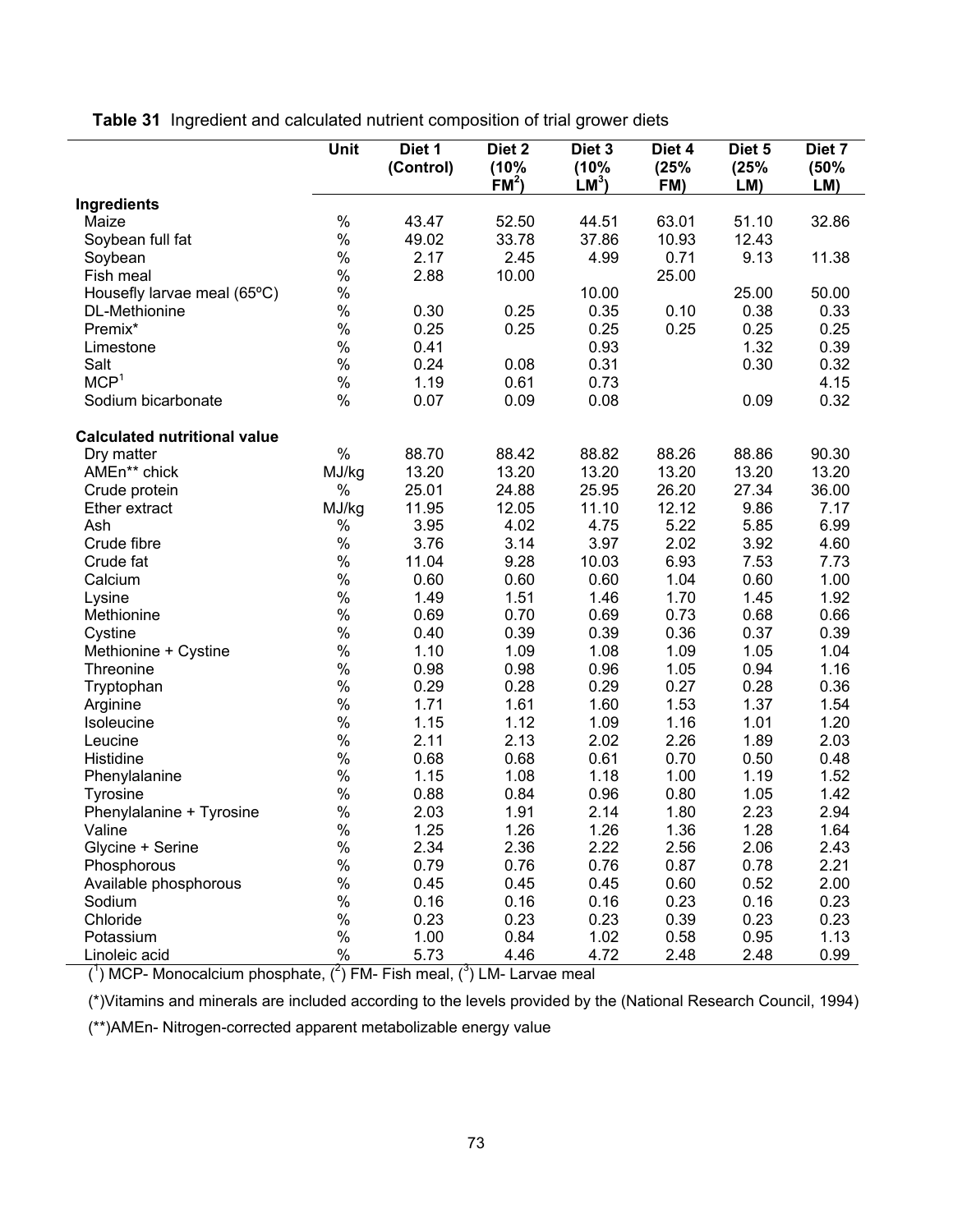**Table 32** Ingredient and calculated nutrient composition of trial finisher diets

|                                       | Unit                                                  | Diet 1<br>(Control) | Diet <sub>2</sub><br>$(10\%$ FM <sup>2</sup> ) | Diet <sub>3</sub><br>(10% LM <sup>3</sup> ) | Diet 4<br>(25% FM) | Diet 5<br>(25% LM) |
|---------------------------------------|-------------------------------------------------------|---------------------|------------------------------------------------|---------------------------------------------|--------------------|--------------------|
| Ingredients                           |                                                       |                     |                                                |                                             |                    |                    |
| Maize                                 | $\%$                                                  | 44.90               | 55.61                                          | 54.41                                       | 69.67              | 55.89              |
| Soybean full fat                      | $\%$                                                  | 51.45               | 32.54                                          | 30.82                                       |                    | 9.85               |
| Soybean                               | $\%$                                                  |                     |                                                | 1.40                                        | 4.84               | 6.24               |
| Fish meal                             | $\%$                                                  |                     | 10.00                                          |                                             | 25.00              |                    |
| Housefly larvae meal (65°C)           | $\%$                                                  |                     |                                                | 10.00                                       |                    | 25.00              |
| DL-Methionine                         | $\%$                                                  | 0.27                | 0.18                                           | 0.32                                        | 0.03               | 0.32               |
| L-Threonine                           | $\%$                                                  |                     |                                                | 0.04                                        |                    |                    |
| Premix                                | $\%$                                                  | 0.25                | 0.25                                           | 0.25                                        | 0.25               | 0.25               |
| Limestone                             | $\%$                                                  | 1.36                | 0.76                                           | 1.74                                        | 0.21               | 2.05               |
| Salt                                  | $\%$                                                  | 0.31                | 0.08                                           | 0.30                                        |                    | 0.30               |
| MCP <sup>1</sup>                      | $\%$                                                  | 1.31                | 0.49                                           | 0.63                                        |                    |                    |
| Sodium bicarbonate                    | $\%$                                                  | 0.07                | 0.09                                           | 0.09                                        |                    | 0.09               |
|                                       |                                                       |                     |                                                |                                             |                    |                    |
| <b>Calculated nutritional value</b>   |                                                       |                     |                                                |                                             |                    |                    |
| Dry matter                            | $\%$                                                  | 88.68               | 88.35                                          | 88.52                                       | 88.04              | 88.74              |
| AMEn** chick                          | MJ/kg                                                 | 13.20               | 13.25                                          | 13.25                                       | 12.86              | 13.25              |
| Crude protein                         | %                                                     | 23.12               | 23.49                                          | 22.54                                       | 24.55              | 25.41              |
| <b>Ether extract</b>                  | MJ/kg                                                 | 12.02               | 12.18                                          | 11.35                                       | 11.90              | 10.02              |
| Ash                                   | $\%$                                                  | 4.45                | 4.59                                           | 5.09                                        | 5.20               | 6.32               |
| Crude fibre                           | $\%$                                                  | 3.82                | 3.01                                           | 3.62                                        | 1.77               | 3.74               |
| Crude fat                             | $\%$                                                  | 11.23               | 9.13                                           | 9.05                                        | 5.22               | 7.19               |
| Calcium                               | $\%$                                                  | 0.85                | 0.85                                           | 0.85                                        | 1.10               | 0.85               |
| Lysine                                | $\%$                                                  | 1.34                | 1.42                                           | 1.22                                        | 1.58               | 1.31               |
| Methionine                            | $\%$                                                  | 0.61                | 0.62                                           | 0.62                                        | 0.64               | 0.61               |
| Cystine                               | $\%$                                                  | 0.39                | 0.37                                           | 0.36                                        | 0.34               | 0.35               |
| Methionine + Cystine                  | $\%$                                                  | 1.00                | 0.99                                           | 0.97                                        | 0.98               | 0.95               |
| Threonine                             | $\%$                                                  | 0.90                | 0.93                                           | 0.85                                        | 0.98               | 0.86               |
| Tryptophan                            | $\%$                                                  | 0.27                | 0.26                                           | 0.24                                        | 0.24               | 0.25               |
| Arginine                              | $\%$                                                  | 1.60                | 1.50                                           | 1.32                                        | 1.40               | 1.22               |
| Isoleucine                            | $\%$                                                  | 1.06                | 1.05                                           | 0.91                                        | 1.07               | 0.91               |
| Leucine                               | $\%$                                                  | 1.98                | 2.04                                           | 1.80                                        | 2.16               | 1.76               |
| Histidine                             | $\%$                                                  | 0.64                | 0.64                                           | 0.52                                        | 0.66               | 0.45               |
| Phenylalanine                         | $\%$                                                  | 1.09                | 1.01                                           | 1.01                                        | 0.92               | 1.09               |
| Tyrosine                              | $\%$                                                  | 0.82                | 0.78                                           | 0.82                                        | 0.75               | 0.97               |
| Phenylalanine + Tyrosine              | $\%$                                                  | 1.91                | 1.79                                           | 1.84                                        | 1.68               | 2.07               |
| Valine                                | $\%$                                                  | 1.15                | 1.19                                           | 1.09                                        | 1.29               | 1.19               |
| Glycine + Serine                      | %                                                     | 2.15                | 2.23                                           | 1.89                                        | 2.41               | 1.88               |
| Phosphorous                           | %                                                     | 0.75                | 0.72                                           | 0.70                                        | 0.85               | 0.76               |
| Available phosphorous                 | %                                                     | 0.42                | 0.42                                           | 0.42                                        | 0.60               | 0.52               |
| Sodium                                | %                                                     | 0.16                | 0.16                                           | 0.16                                        | 0.23               | 0.16               |
| Chloride                              | $\%$                                                  | 0.23                | 0.23                                           | 0.23                                        | 0.40               | 0.23               |
| Potassium                             | $\%$                                                  | 0.98                | 0.79                                           | 0.87                                        | 0.52               | 0.87               |
|                                       | $\%$                                                  | 5.98                |                                                | 4.23                                        |                    |                    |
| Linoleic acid<br>$(1)$ MCD Messacking | $(2)$ $\Gamma$ <sub>14</sub> $\Gamma$ <sub>is</sub> k | $-221/31111$        | 4.39                                           |                                             | 1.59               | 2.32               |

 $(1)$  MCP- Monocalcium phosphate,  $(2)$  FM- Fish meal,  $(3)$  LM- Larvae meal

(\*)Vitamins and minerals are included according to the levels provided by the (National Research Council, 1994)

(\*\*) AMEn- Nitrogen-corrected apparent metabolizable energy value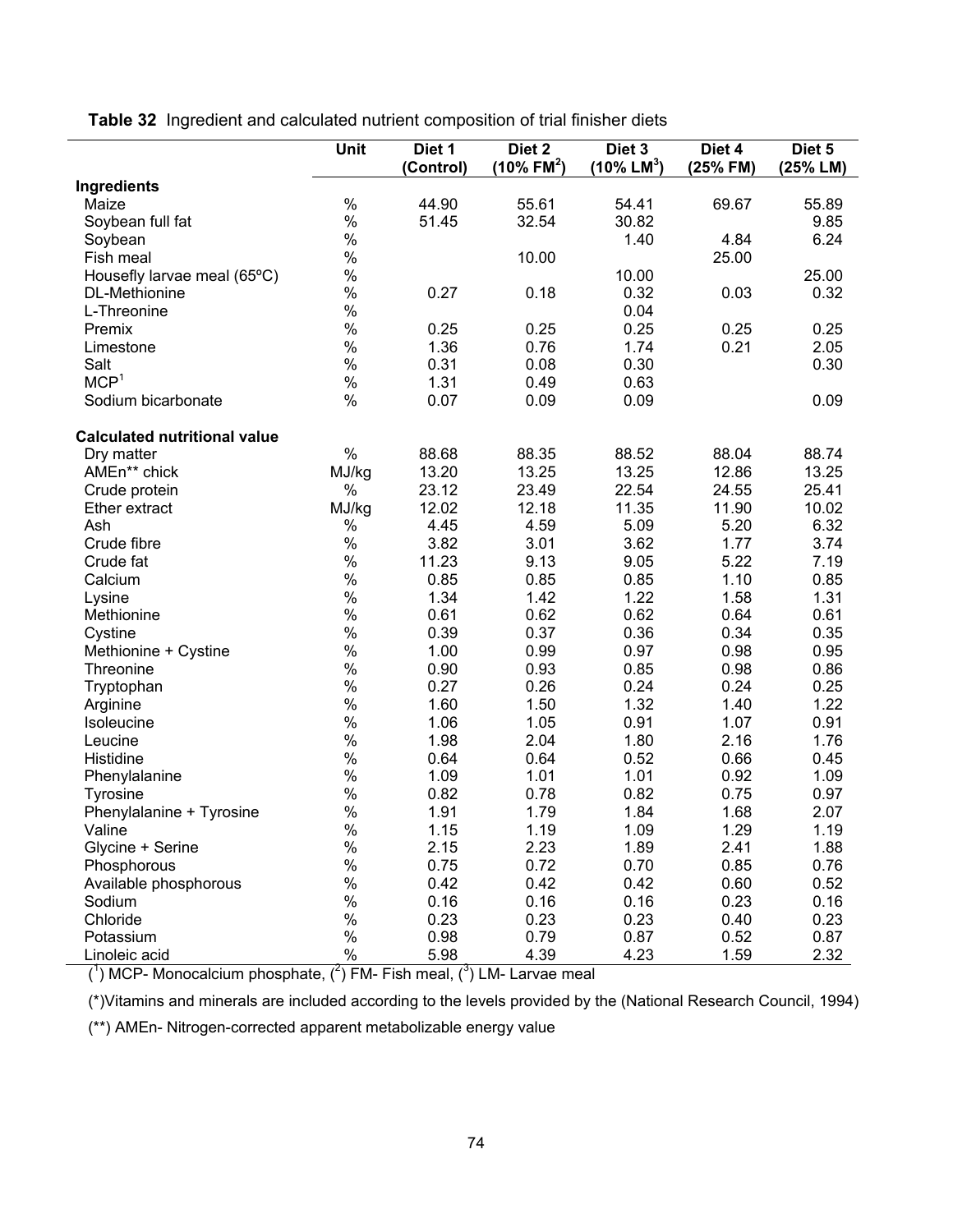The treatment diets were formulated in three phases to contain 0% larvae meal (control) and 10%, 25% and 50% larvae and fish meal respectively. Diets containing up to 10% larvae and fish meal are representative of diets used commercially. Diets containing in excess of 10% larvae meal oversupply protein and amino acids but was used in direct comparison with similar fish meal inclusion levels in order to test the effect of larvae meal with a known and accepted comparable protein source. Fish meal is used as a comparison diet, because fish meal is already accepted as a protein source in the animal feed industry while a maize: soya diet is used as control diet, because it is an internationally accepted mixture suitable for poultry production. Due to the high mortality rate observed in the 50% fish meal diet, it was decided to discontinue the treatment.

#### *Experimental design and trial procedure*

Four hundred and twenty broiler chicks were divided into 42 cages using a stratified block design representing seven treatments with six replications per treatment and 10 chicks per replicate.

#### *Data collection and analysis*

Body weights of broilers were determined at day old and weekly thereafter. Feed was supplied *ad libitum* and weekly intake was determined. Data were used for the calculation of feed conversion ratio (FCR), average daily gains (ADG), protein efficiency ratio (PER) (Boling-Frankenbach *et al*., 2001) and the European production efficiency factor (EPEF) (Awad *et al*., 2009). The formulae used are showed in Equation 11, Equation 12, Equation 13 and Equation 14.

Statistical analyses were done by using STATISTICA (data analysis software system), Version 9, by StatSoft Inc. (2009). Where age effects were not a variable the statistics were done by using one-way analysis of variance (ANOVA) with Fisher least significant difference (LSD) *post hoc* test. Where age and treatment effects were variables the statistics were done using mixed model repeated measures of ANOVA with Fisher LSD *post hoc* test.

#### **Equation 11**

$$
Feed Conversion Ratio = \frac{Cumulative Feed Intake (g)}{Average Live Weight per Chick (g)}
$$

#### **Equation 12**

Average Daily Gain  $=$  Average Live Weight per Chick (g) Age (days)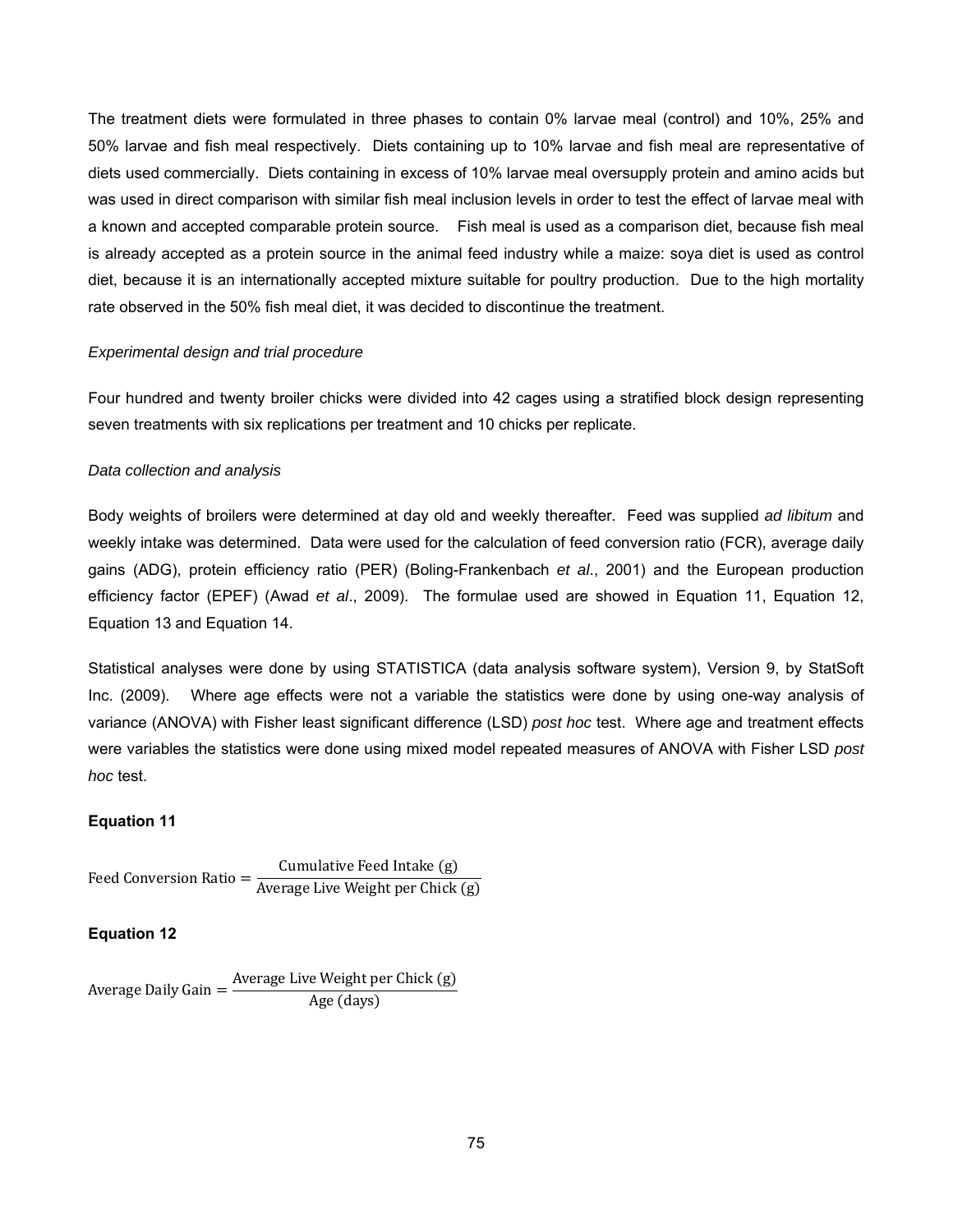### **Equation 13**

Protein Efficiency Ratio =  $\frac{\text{Weight Gain (g)}}{\text{(Weakly Feed Intake (g) \times Protein % of Diet)}/100}$ 

## **Equation 14**

European Production Efficiency Factor =  $\frac{\text{Liveability } \% \times \text{Live Weight (g)}}{\text{Age (days)} \times \text{FCR}} \times \frac{100}{1}$ 1

# **6.4 Results and discussion**

Table 33 summarizes the results reported during the broiler growth performance trial. No treatment differences (P>0.05) were observed at day 14 regarding the average live weights, weekly feed intakes and cumulative feed intakes.

At 21 days, there were no treatment differences (P>0.05) between the chicks that received the 10% fish meal and 10% larvae meal diet regarding average live weights and weekly feed intakes. Data reported in the current study showed that the chicks that received either the 10% fish meal or 10% larvae meal diet had significantly (P<0.001) greater average live weights when compared to the chicks that received the control diet and the chicks that received the 50% larvae meal diet, but the average live weight was only significantly better (P<0.05) than the chicks the received the 25% fish meal diet. No treatment differences (P>0.05) were observed between the chicks that received the 25% fish meal and 25% larvae meal diet regarding average live weights and weekly feed intakes. Chicks that received the 10% fish meal diet had significantly better (P<0.05) weekly feed intakes than the chicks that received the control diet. The chicks that received the 50% larvae meal diet were not comparable to any treatment diet, because this treatment had significantly lower (P<0.05) average live weights, feed intakes and cumulative feed intakes when compared to the other treatments.

At 28 days, the chicks that received the 50% larvae meal diet had significantly lower (P<0.001) average live weight, weekly feed intakes and cumulative feed intakes when compared to the other treatment diets. Chicks that received the 25% larvae meal diet had significantly higher (P<0.05) average live weights compared to the chicks that received the 25% fish meal and the control diet, but no treatment differences (P>0.05) were found when compared to the chicks that received the 10% fish meal diet. The chicks that received the 10% larvae meal diet had the significant higher (P<0.001) average live weights when compared to chicks that either received the 25% larvae meal, 25% fish meal or the control diet, no treatment differences (P>0.05) were found when compared to chicks that received the 10% fish meal diet. No treatment differences (P>0.05) were found between the chicks that either received the 10% fish meal, 10% larvae meal or the 25% larvae meal diet regarding the weekly feed intakes and cumulative feed intakes, but they had significantly higher (P<0.001) weekly feed intakes and cumulative feed intakes when compared to the chicks that received the 25% fish meal and the control diets.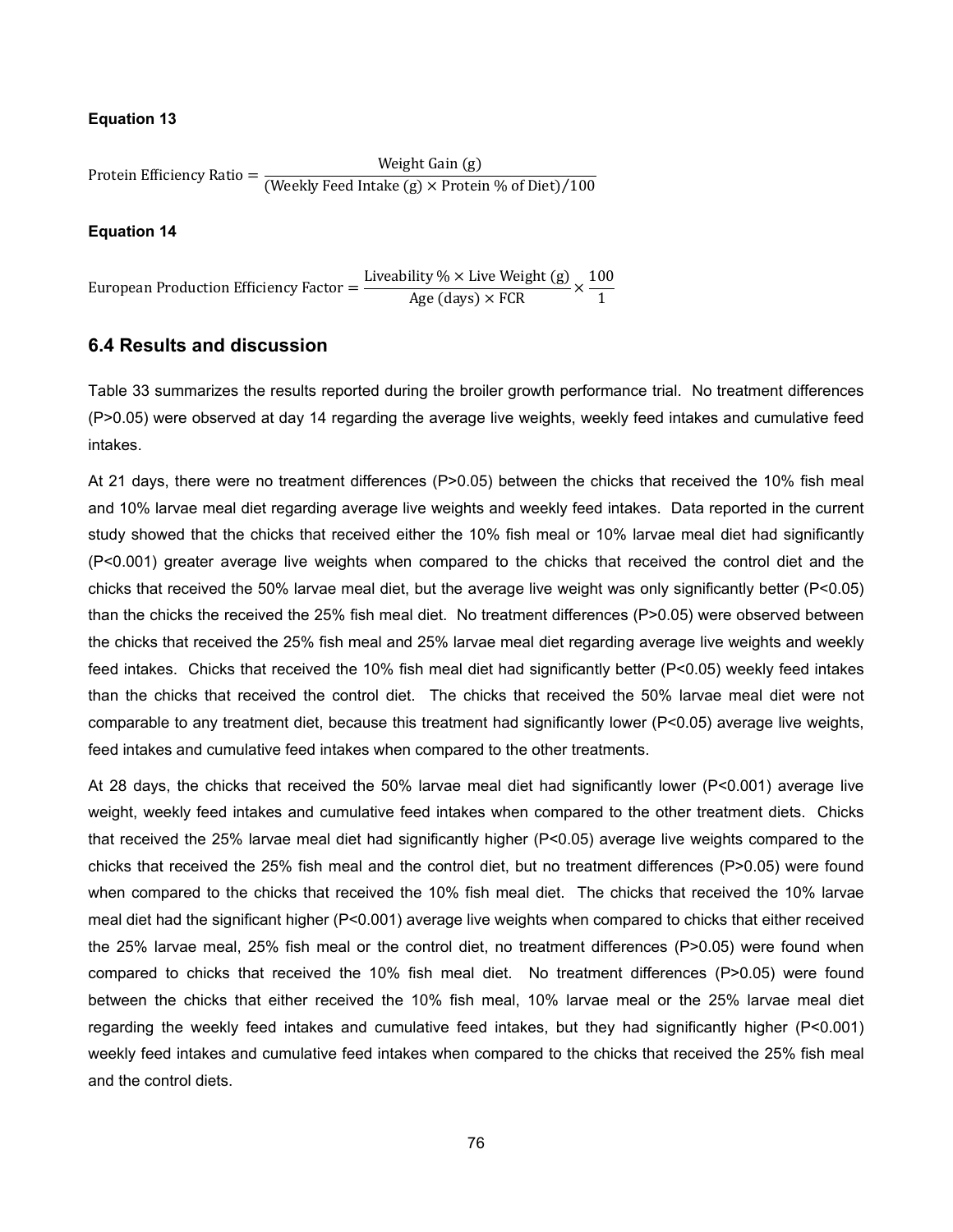**Table 33** Averages (± standard error) of weekly live weight (g), weekly feed intake (g) and cumulative feed intake (g) and production ratios of broilers receiving varying amounts of larvae meal in comparison with fish meal

|                                            | Diet 1<br>(control)                | Diet 2<br>$(10\% \text{ FM}^5)$      | Diet 3<br>$(10\%$ LM <sup>6</sup> ) | Diet 4<br>(25% FM)   | Diet 5<br>(25% LM)                    | Diet 7<br>(50% LM)         |
|--------------------------------------------|------------------------------------|--------------------------------------|-------------------------------------|----------------------|---------------------------------------|----------------------------|
| Day 7                                      |                                    |                                      |                                     |                      |                                       |                            |
| Average Live<br>Weight                     | $108.1 \pm 4.45$                   | $114.50 \pm 3.12$                    | $126.9 \pm 2.61$                    | $109.3 \pm 2.42$     | $121.8 \pm 2.32$                      | $110.5 \pm 2.90$           |
| Weekly Feed<br>Intake                      | $103.2 \pm 3.45$                   | $105.01 \pm 2.21$                    | $108.1 \pm 1.46$                    | $104.5 \pm 3.53$     | $104.5 \pm 1.39$                      | $97.8 \pm 3.47$            |
| <b>Cumulative Feed</b><br>intake           | $103.2 \pm 3.45$                   | $105.01 \pm 2.21$                    | $108.2 \pm 1.46$                    | $104.5 \pm 3.53$     | $104.5 \pm 1.39$                      | $97.8 \pm 3.47$            |
| Day 14                                     |                                    |                                      |                                     |                      |                                       |                            |
| Average Live<br>Weight                     | $294.7 \pm 3.88$                   | $337.6 \pm 7.06$                     | $367.2 \pm 7.22$                    | $298.4 \pm 11.53$    | $334.5 \pm 5.65$                      | $280.1 \pm 8.58$           |
| Weekly Feed<br>Intake                      | $297.3 \pm 9.86$                   | $320.4 \pm 8.30$                     | $327.2 \pm 2.89$                    | $307.4 \pm 8.85$     | $333.9 \pm 16.08$                     | $292.3 \pm 21.72$          |
| <b>Cumulative Feed</b><br>intake per Chick | 400.4 ±12.46                       | $425.4 \pm 9.19$                     | $435.3 \pm 3.61$                    | $411.9 \pm 6.90$     | $438.4 \pm 15.51$                     | $390.1 \pm 21.56$          |
| Day 21                                     |                                    |                                      |                                     |                      |                                       |                            |
| Average Live<br>Weight                     | $546.5^a \pm 32.93$                | 678.7 $^{\rm b}$ ±<br>23.70          | $702.1^{b}$<br>$\pm$<br>25.65       | $582.4^{ac}$ ± 17.48 | 660.2 $bc$ ±<br>10.44                 | $443.5^d \pm 25.13$        |
| Weekly Feed<br>Intake                      | $410.2^a \pm 15.67$                | 482.6 $^{b}$ ±                       | 468.1abc $\pm$<br>22.64             | $418.6^{ac}$ ± 11.55 | 454.3 <sup>ab</sup> ±<br>6.80         | $292.7^{\circ}$ ± 21.02    |
| <b>Cumulative Feed</b><br>intake           | $810.5^a \pm 27.07$                | 17.74<br>908.0 $^{\circ}$ ±<br>25.55 | $903.4^{a}$<br>Ŧ.<br>25.32          | $830.5^a \pm 14.00$  | 892.6 $^{a}$ ±<br>15.98               | $682.9^b \pm 39.26$        |
| Day 28                                     |                                    |                                      |                                     |                      |                                       |                            |
| Average Live                               | 1024.4 $a$ <sup>a</sup> ±<br>62.78 | $1216.1^{bc}$<br>±41.03              | $1270.4^b \pm 39.54$                | $1024.6^a \pm 24.81$ | 1152.4 $^{\circ}$ ±<br>24.29          | $803.3^d \pm 48.43$        |
| Weight<br>Weekly Feed                      | 667.0 $^{\circ}$ ±                 | 793.7 $^{\rm b}$ ±                   | $777.3^b \pm 24.89$                 | $657.3^a \pm 13.33$  | $762.1^b \pm$                         | $536.7^c \pm 34.61$        |
| Intake<br><b>Cumulative Feed</b><br>intake | 33.05<br>1477.5 $^{a}$ ±<br>59.07  | 33.43<br>$1701.7^b \pm$<br>58.14     | $1680.7^b \pm 50.07$                | $1487.7^a \pm 27.01$ | 17.75<br>1654.7 $^{\rm b}$ ±<br>18.43 | $1219.6^c \pm 72.02$       |
| Day 35                                     |                                    |                                      |                                     |                      |                                       |                            |
| Average Live<br>Weight                     | 1635.6 $^{a}$ ±<br>90.14           | 1908.5 $^{\rm b}$ ±<br>66.01         | $1941.3^b \pm 49.80$                | $1598.4^a \pm 29.47$ | 1792.4 $^{\rm c}$ ±<br>42.46          | $1230.5^d \pm 79.06$       |
| Weekly Feed<br>Intake                      | 951.7 $^{\circ}$ ±<br>36.68        | $1064.6^b \pm$<br>34.08              | $1071.9^b \pm 28.00$                | $957.5^a \pm 21.22$  | 1069.4 $^{\circ}$ ±<br>24.27          | $779.3^{\circ}$ ±<br>51.91 |
| <b>Cumulative Feed</b><br>intake           | 2429.3 $^{\circ}$ ±<br>89.98       | $2766.3^{b}$ ±<br>90.09              | $2752.6^b \pm 74.92$                | $2445.3^a \pm 45.52$ | $2724.3^{b}$ ±<br>25.06               | 1998.9° ±123.36            |
| ADG $(g)^{1}$                              | $46.70^a \pm 2.58$                 | 54.53 $^{bc}$ ±                      | $55.47^b \pm 1.42$                  | $45.67^a \pm 0.84$   | $51.21^c \pm 1.21$                    | $35.16^{\circ}$ ± 2.26     |
| FCR <sup>2</sup>                           | 1.48 <sup>ab</sup> $\pm$<br>0.00   | 1.89<br>$1.43^a \pm 0.02$            | $1.42^a \pm 0.02$                   | $1.52^b \pm 0.02$    | $1.53^{b}$ ±<br>0.03                  | $1.62^c \pm 0.02$          |
| EPEF <sup>3</sup>                          | $315.40^{a}$<br>±23.77             | 376.50 <sup>b</sup><br>±15.01        | $377.90^b \pm 10.71$                | $293.50^a \pm 7.32$  | $317.60^a \pm$<br>26.68               | $182.90^{\circ}$ ± 13.61   |
| PER <sup>4</sup>                           | $3.62^a \pm 0.08$                  | $3.57^a \pm$<br>0.03                 | $3.68^a \pm 0.05$                   | $3.19^b \pm 0.02$    | $3.12^b \pm$<br>0.04                  | $2.43^{\circ} \pm 0.03$    |

 $(1)$  ADG- Average daily gain,  $(2)$  FCR- Feed conversion ratio,  $(3)$  EPEF- European production efficiency factor,  $(4)$ PER- Protein efficiency ratio,  $(^5)$  FM- Fish meal,  $(^6)$  LM- Larvae meal.

 $($ <sup>a,b,c,d</sup>) Means with different superscripts within the same row differ significantly (P<0.05)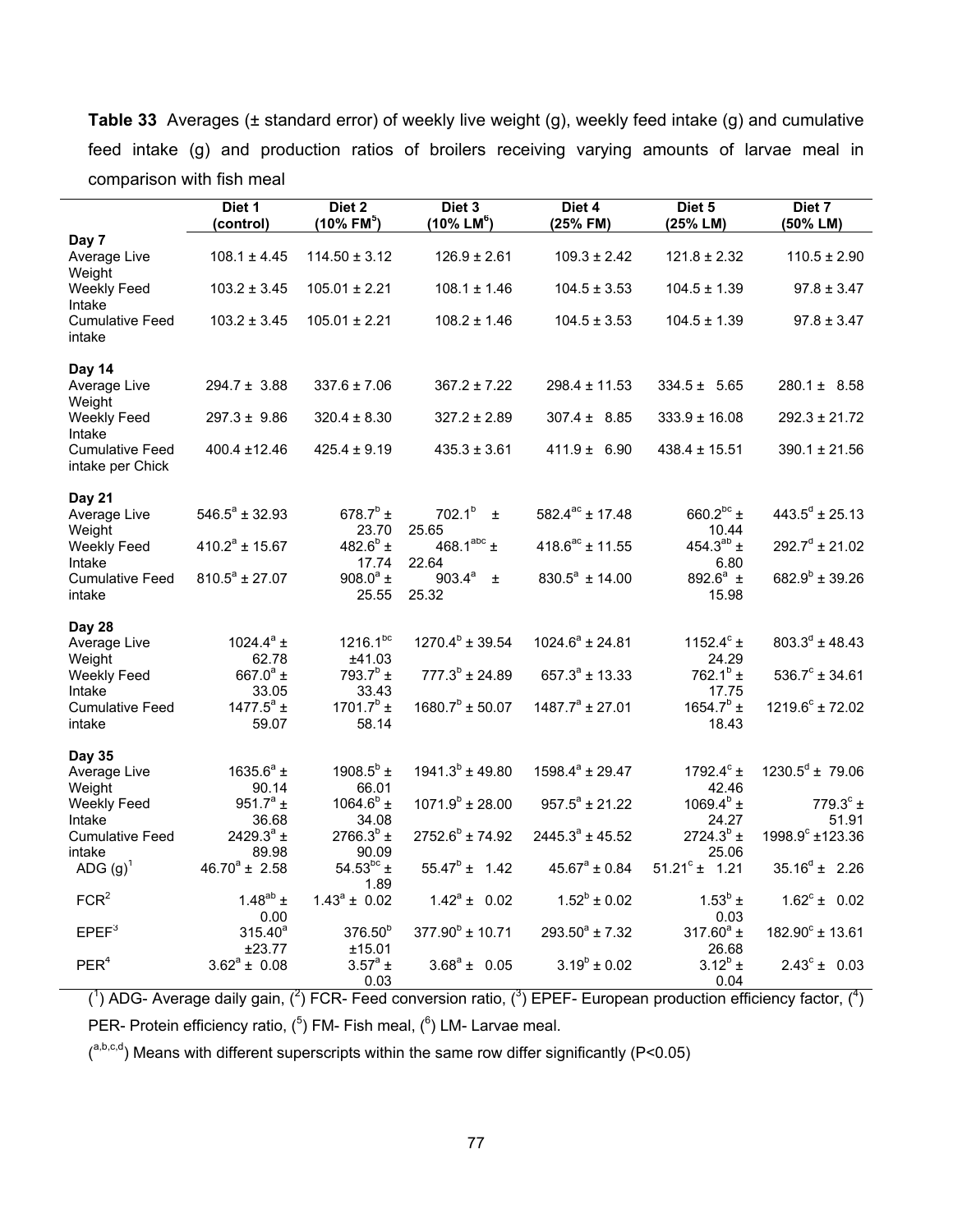At the end of the trial, the chicks that received the 50% larvae meal diet had significantly lower (P<0.001) average body weight, weekly feed intakes, cumulative feed intakes, ADG, FCR, EPEF and PER when compared to the other treatment diets. No treatment differences (P>0.05) were found between the chicks that received the 10% fish meal and the 10% larvae meal diet regarding the average body weights, weekly feed intakes and cumulative feed intakes. The chicks that received the 10% fish meal and the 10% larvae meal diet had significantly higher (P<0.001) average body weights, weekly feed intakes and cumulative feed intakes when compared to the chicks that received either the 25% fish meal, 25% larvae meal or the control diets. The data showed that the chicks that received the 25% larvae meal diet had significantly better (P<0.05) average body weights, weekly feed intakes and cumulative feed intakes when compared to the chicks that received the 25% fish meal diet. No treatment differences (P>0.05) were found regarding the ADG, FCR, EPEF and PER between the chicks that received the 10% larvae and fish meal diets. The chicks that received either the 10% larvae or fish meal diets had significantly higher (P<0.001) ADG when compared to the chicks that received the 25% fish meal and control diets. The chicks that received the 25% fish meal diet had significantly lower (P<0.001) ADG than the chicks that received the 25% larvae meal diet. No treatment differences (P>0.05) were found between the chicks that received either the 25% larvae or 25% fish meal diets regarding the FCR, EPEF and PER. Figure 2, Figure 3 and Figure 5 gives a visual summary of the effects on all the respective performance characteristics over the entire experimental period.



**Figure 2** Least square means with error bars for the average live weights caused by age and treatment interaction (P<0.001, 95% confidence interval)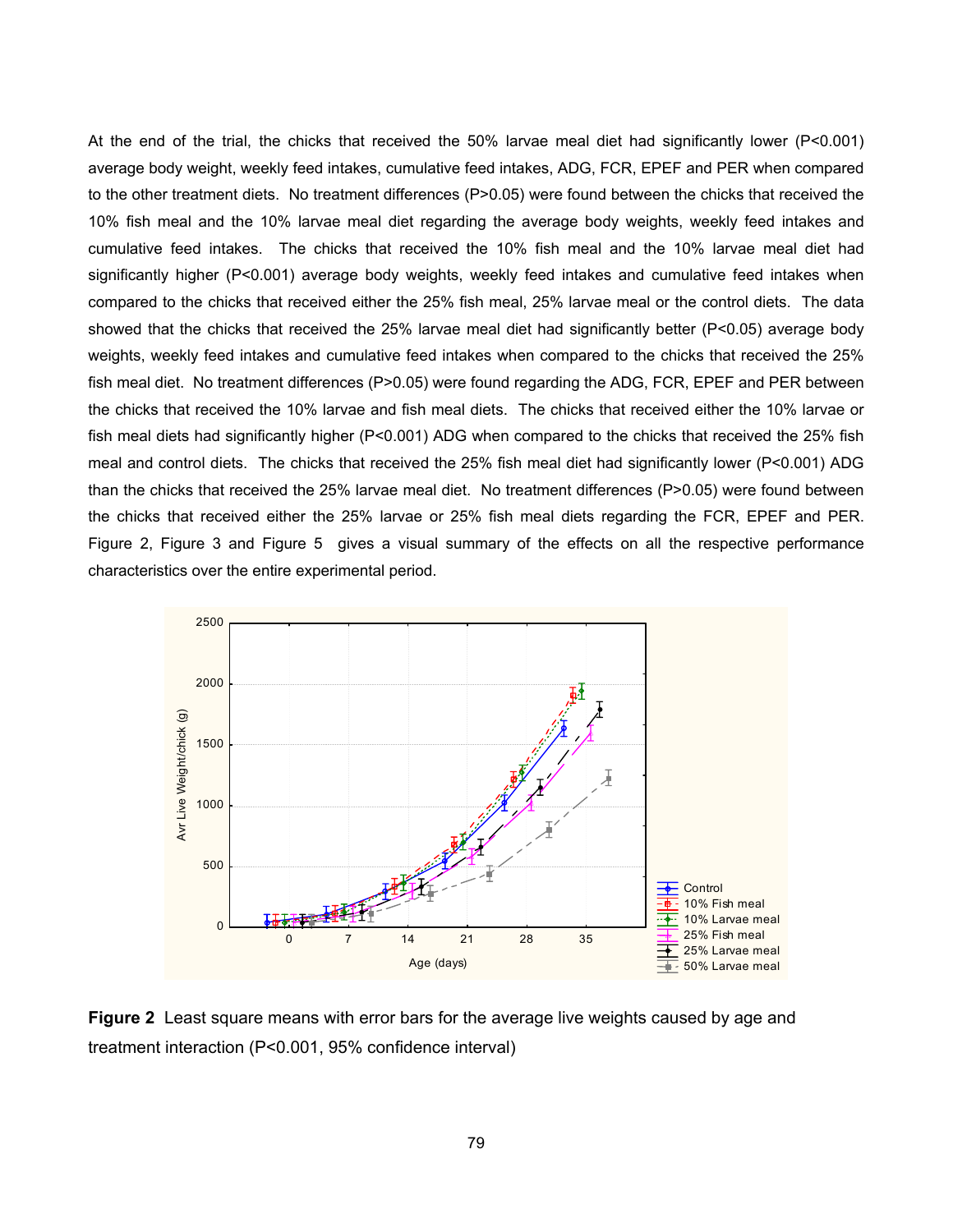

**Figure 3** Least square means with error bars for the average weekly feed intakes caused by age and treatment interaction (P<0.001, 95% confidence interval)

Data reported in the current study revealed that the chicks that received a 50% house fly larvae meal supplementation had the lowest average live weight, feed intakes, cumulative feed intakes, ADG and FCR (Figure 2, Figure 3 and Figure 4). This poor performance reported could be explained by the fact that the very high crude protein content of the diet due to a 50% larvae meal inclusion level together with amino acids imbalances that existed in the diet. This is because a balanced amino acid profile is required in the feed for broiler maintenance and growth (Jacob *et al*., 1994). The high crude protein content of the diet also caused an increase in the nitrogen (N) excretion, as uric acid, from the excess amino acids and this process requires a lot of energy (Macleod, 1997). Macleod (1997) estimates that six moles of adinosine triphosphate (ATP) molecules are required to excrete 1g of N. High protein diets lead to high amounts of undigested proteins reaching the caeca and these undigested proteins were shown to cause an inflammatory response and thus further reducing feed efficiency (Collett, 2005). These facts could also be responsible for the significant better (P<0.05) average live weight, feed intakes and cumulative feed intakes of the chicks that received ether the 10% fish meal or the 10% larvae meal diet when compared to the chicks that received either the 25% fish meal or the 25% larvae meal diet.

The treatment differences observed could be because the arginine to lysine ratio for the chicks that either received the control, 10% fish meal or 10% larvae meal diets were calculated to be above 1:1 as compared to the chicks that either received the 25% fish meal, 25% larvae meal or 50% larvae meal diets that were calculated to be below 1:1. Low arginine to lysine ratios were reported to cause a deficiency of the essential amino acid arginine (Austic & Nesheim, 1970; Leeson & Summers, 1997). The interaction of lysine and arginine in animal nutrition is a complex process where data reported that excess lysine has three basic consequences.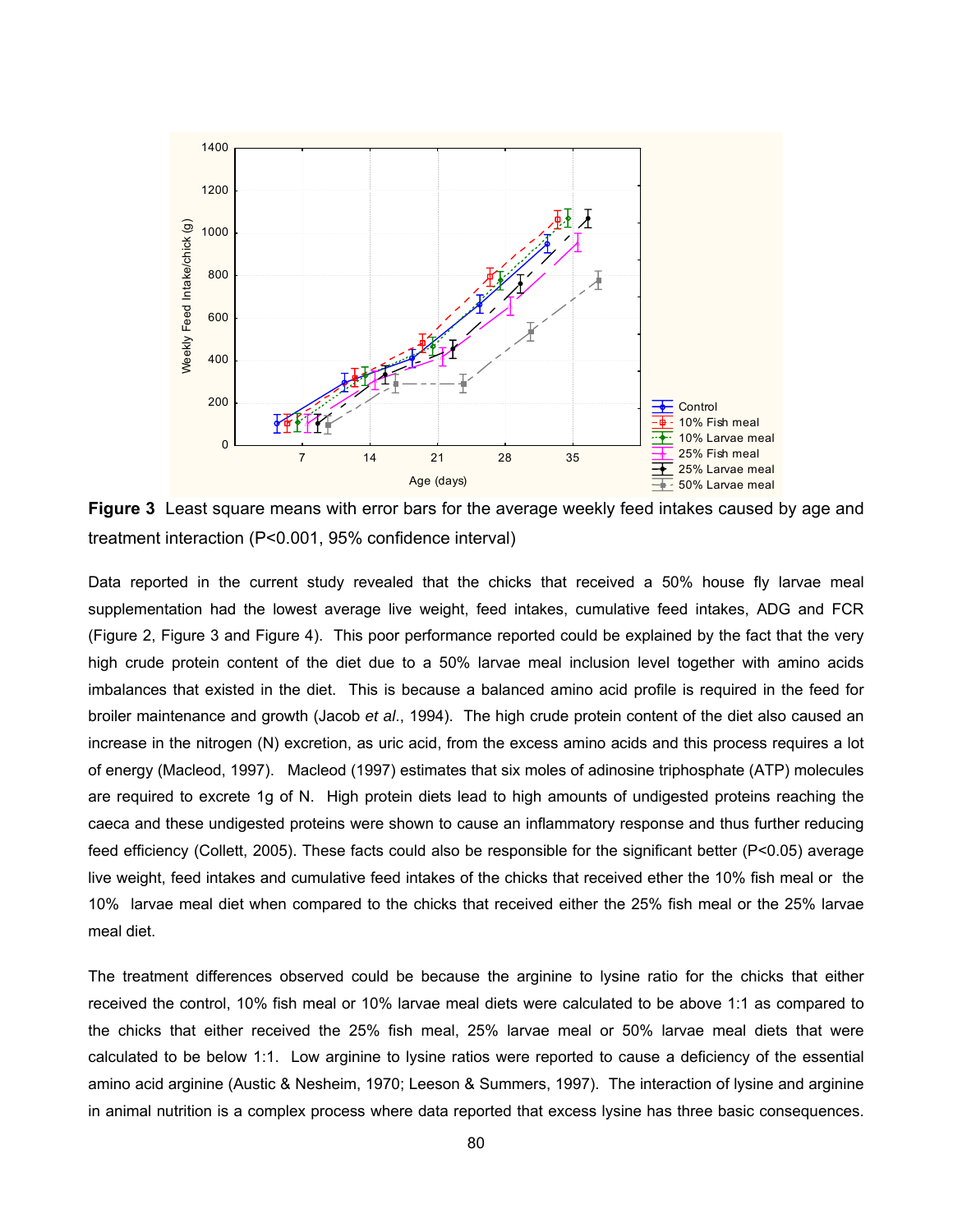Firstly lysine competes with arginine in the renal tubules causing a reduction in arginine retention (Jones *et al*., 1966) and secondly high levels of lysine in the diet of poultry causes an increase in renal arginase activity that cause an increase in arginine oxidation (Austic & Nesheim, 1970; Leeson & Summers, 1997). Thirdly moderate amounts of lysine excesses can cause a depression of the hepatic glycine transamidinase activity in chicks (Jones *et al*., 1967). Austic & Scott, (1975) reported that as the amount of lysine increased in the diet the amount of urea excretion also increased with a slight increase in arginine excretion in the urine.

It was found in the current study that the starter, grower and finisher treatment diet that contained either 25% fish meal, 25% larvae meal or 50% larvae meal had low arginine content. Austic & Scott, 1975 reported that when the lysine content of the diet increased above 3% it caused arginine degradation by renal arginase, depression of hepatic glycine transamidinase, depression of appetite and arginine loss through urine. These authors also reported that when the lysine content of the diet increased above 2% there was a significant urinary loss of arginine. In the current study the lysine content of the treatment diets did not increase above 2%, except in the grower diet that contained 50% larvae meal (1.92% lysine). Data reported by Austic & Scott (1975) also found that if the lysine levels increased to 1.5%, the feed consumption started to decrease significantly. This could also be a factor that contributed to the overall significant lower feed intakes observed with the chicks that received the 50% larvae meal supplementation.





In the current study there was no treatment differences (P>0.05) regarding any performance parameter measured between the broilers that were supplemented with either 10% house fly larvae or 10% fish meal. Data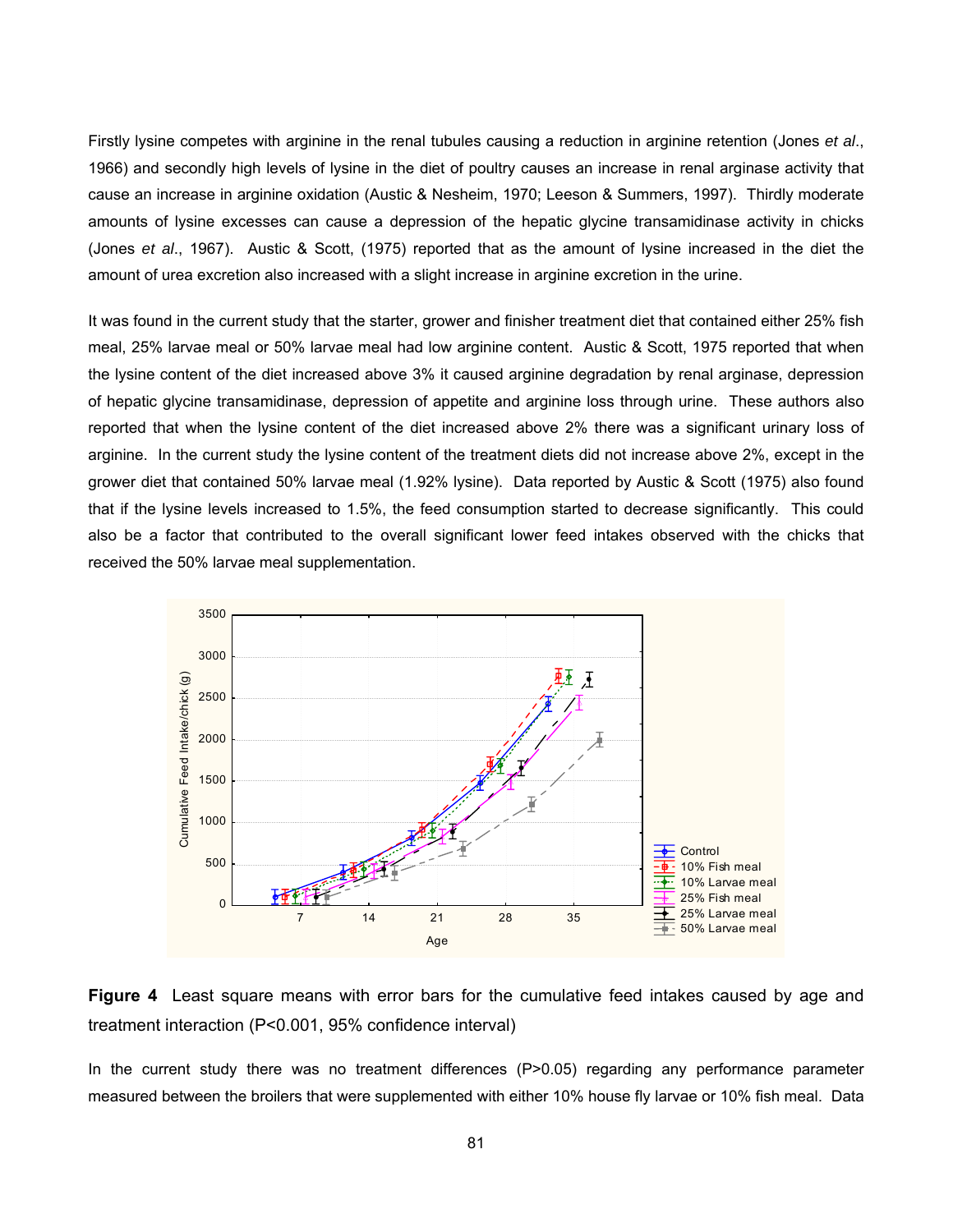reported however that the chicks that received the 25% house fly larvae meal diet had significantly better (P>0.05) average live weights, feed intakes, cumulative feed intakes and ADG from 28 days until the end of the experimental period than the chicks that received the 25% fish meal diet. These differences observed could be related to the energy content of the diet, because the AMEn of the diet supplemented with 25% house fly larvae meal was higher than the diet that contained 25% fish meal (13.25 MJ/kg vs. 12.86 MJ/kg), leaving more energy available for maintenance and for deamination of excess protein (Macleod, 1997).

The results obtained in the current study for a 10% larvae meal supplementation are comparable to the results reported by Hwangbo *et al*. (2009). These authors reported that weight gains and FCR were significant better (P<0.05) when 10% and 15% larvae meal was supplemented in the total diet of broilers over the whole experimental period when compared to a commercial diet containing soya oil cake meal as protein source.





Data reported in the current study showed that the diets containing 50% larvae meal had significantly lower (P<0.05) calculated EPEF and PER values when compared to the other treatment diets. The diets containing either 10% larvae meal or 10% fish meal had significantly higher (P<0.05) calculated PER than the diets containing either 25% larvae meal or 25% fish meal. This indicated that the chicks that received either the 10% larvae meal or 10% fish meal utilized their dietary proteins more efficiently. These observed differences could be explained by the fact that when the diet contained high crude protein values the PER differences correspond to the differences in lysine (Buamah & Singsen, 1975). This is because imbalances in the lysine content could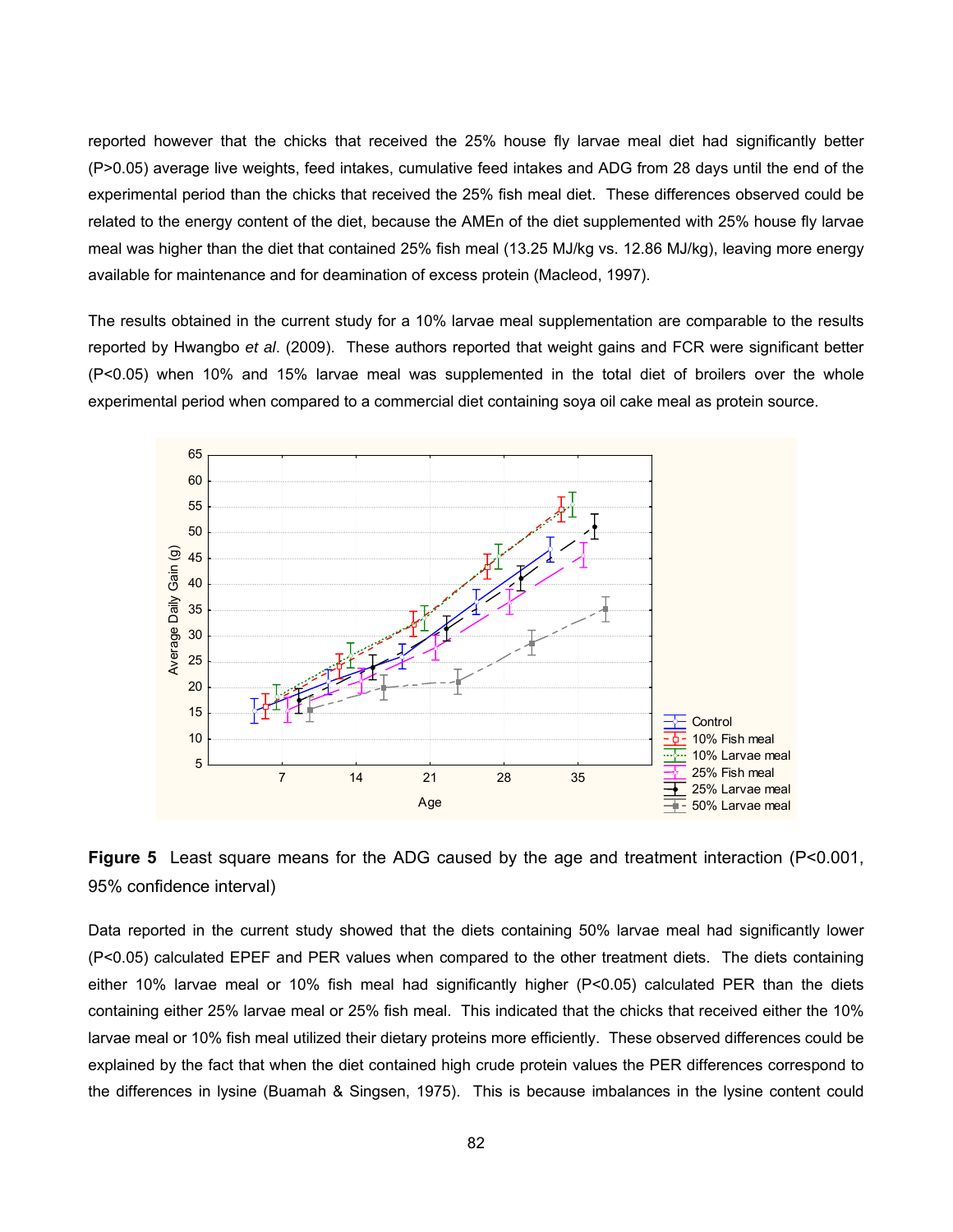cause reduction in feed intake (Austic & Scott, 1975), leading to a lower PER value. All the calculated PER and EPEF values of the different treatment diets except for the 50% larvae meal supplementation in the current study were above the optimum PER value as reported by Wilding *et al*. (1968) of 3:1 and a EPEF value above 260 units (Butcher & Nilipour, 2009). In Europe a flock regarded to have acceptable growth and liveability parameters should attain an EPEF above 260 units (Butcher & Nilipour, 2009). Data reported that the chicks that received either the 10% larvae meal or the 10% fish meal diet had significant better (P<0.05) calculated EPEF values than the chicks that received either the 25% larvae meal or the 25% fish meal diet. Butcher & Nilipour (2009) reported that an average FCR of 1.85 and an ADG of 50g were required for normal broiler production. In the current study it is indicated that the chicks that received either the 10% fish meal, 10% larvae meal, 25% fish meal or the 25% larvae meal had an FCR and ADG above the required values as reported by Butcher & Nilipour (2009).

## **6.5 Conclusion**

The results reported in the current study revealed that *Musca domestica* larvae meal supplementation (at a level of 10% of the total diet) in a three phase feeding system had significantly better performance using the performance parameters measured. When house fly larvae meal was included at a level of 10% of the total diet the average live weights, feed intake, cumulative feed intake as well as ADG were significantly higher compared to a commercial broiler diet that contained soya oil cake meal as the main protein source. Results of the study revealed that at a 10% larvae meal supplementation in the diet was the optimum inclusion level for maximum broiler performance. House fly larvae meal are comparable to fish meal and no treatment differences were found regarding any performance parameter measured between the chicks that received either the 10% larvae meal or the 10% fish meal in the diet. It was however noted that at high inclusion levels of larvae meal or fish meal, the larvae meal were superior to a fish meal diet. Firstly because the chicks that received the 25% larvae meal supplementation had significantly better average live weights, feed intake, cumulative feed intake as well as ADG when compared to the chicks that received the 25% fish meal supplemented diet. Secondly because the chicks that received the 50% larvae meal supplementation survived through the entire experimental period although their performances were poorer, whereas the 50% fish meal supplementation diet was terminated due to welfare reasons. It is thus concluded that *Musca domestica* larvae meal is a good source of protein that it had no detrimental effect on broiler production, even at excessive inclusion levels, and that it has the potential to replace other conventional protein sources (fish meal, soybean oil cake meal) used in the diets of broiler.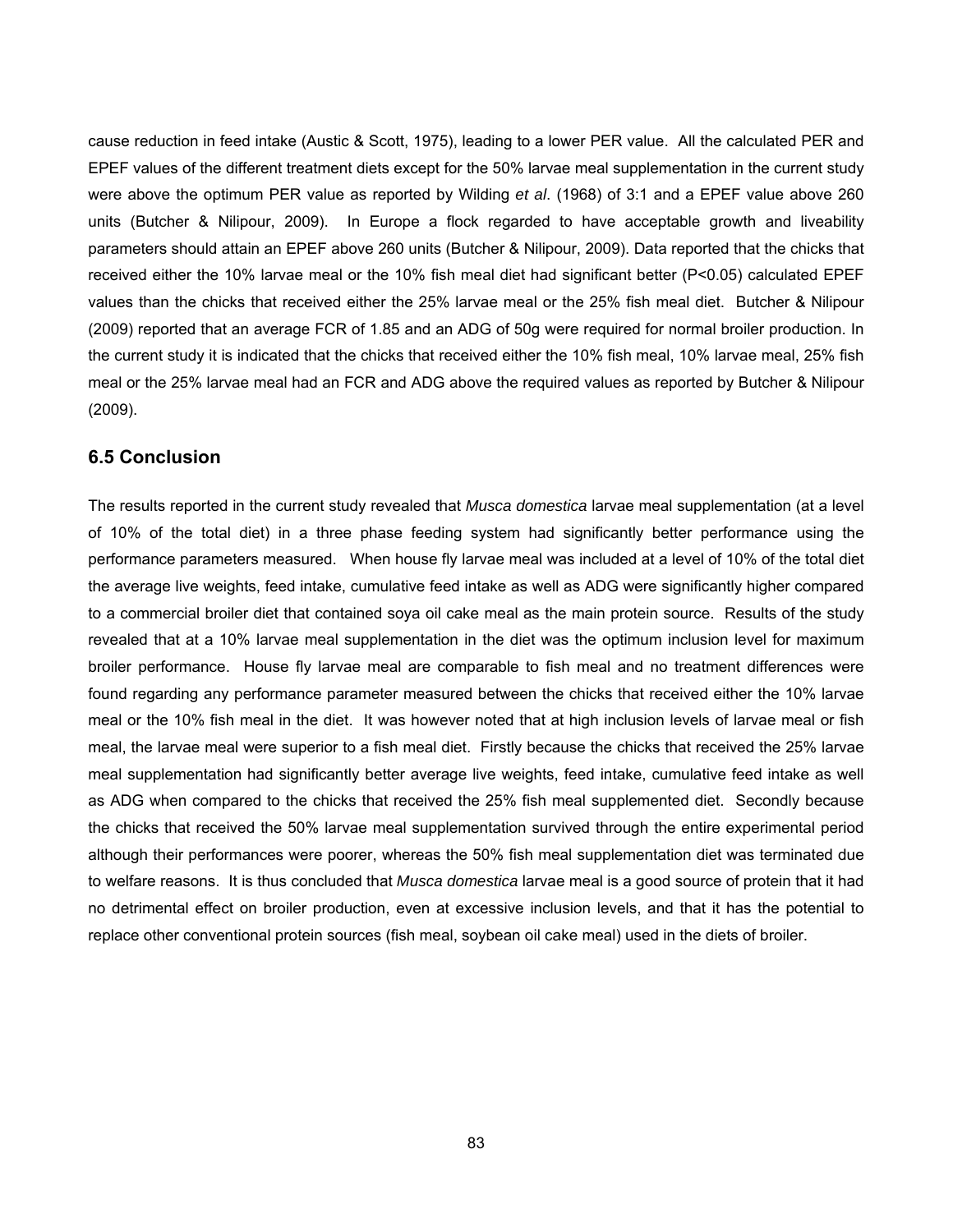## **6.6 References**

- Adeniji, A.A., 2007. Effect of replacing groundnut cake with maggot meal in the diet of broilers. International Journal of Poultry Science. 6(11): 822-825.
- Afshar, M. & Moslehi, H., 2000. Investigation in the effect of using wheat gluten meal on broiler performance. Agricultural Ministry. Tehran, Iran.
- Agunbiade, J.A., Adeyemi, O.A., Ashiru, O.M., Awojobi, H.A., Taiwo, A.A., Oke, D.B. and Adekunmisi, A.A., 2007. Replacement of fish meal with maggot meal in cassava-based layers' diets. The Journal of Poultry Science. 44(3): 278-282.
- Austic, R.E. & Nesheim, M.C., 1970. Role of kidney arginase in variations of the arginine requirement of chicks. Journal of Nutrition. 100(7): 855-867.
- Austic, R.E. & Scott, R.L., 1975. Involvement of food intake in the lysine-arginine antagonism in chicks. Journal of Nutrition. 105(9): 1122-1131.
- Awad, W.A., Ghareeb, K., Abdel-Raheem, S. and Bohm, J., 2009. Effects of dietary inclusion of probiotic and synbiotic on growth performance, organ weights, and intestinal histomorphology of broiler chickens. Poultry Science. 88(1): 49-56.
- Awoniyi, T.A.M., Aletor, V.A. and Aina, J.M., 2003. Performance of broiler-chickens fed on maggot meal in place of fish meal. International Journal of Poultry Science. 2: 271-274.
- Bender, A.E., 1956. Relation between protein efficiency and net protein utilization. British Journal of Nutrition. 10(02): 135-143.
- Boling-Frankenbach, S.D., Peter, C.M., Douglas, M.W., Snow, J.L., Parsons, C.M. and Baker, D.H., 2001. Efficacy of phytase for increasing protein efficiency ratio values of feed ingredients. Poultry Science. 80(11): 1578-1584.
- Buamah, T.F. & Singsen, E.P., 1975. Studies on the protein efficiency ratio method for the evaluation of poultry feed supplements. Modifications associated with choice of dietary protein level for assay. Journal of Nutrition. 105(6): 688-700.

Butcher, G.D. & Nilipour, A.H., 2009. Numbers for successful poultry production.

Collett, S., 2005. Strategies for improving gut health in commercial operations. Poultry Beyond. 2010: 3rd.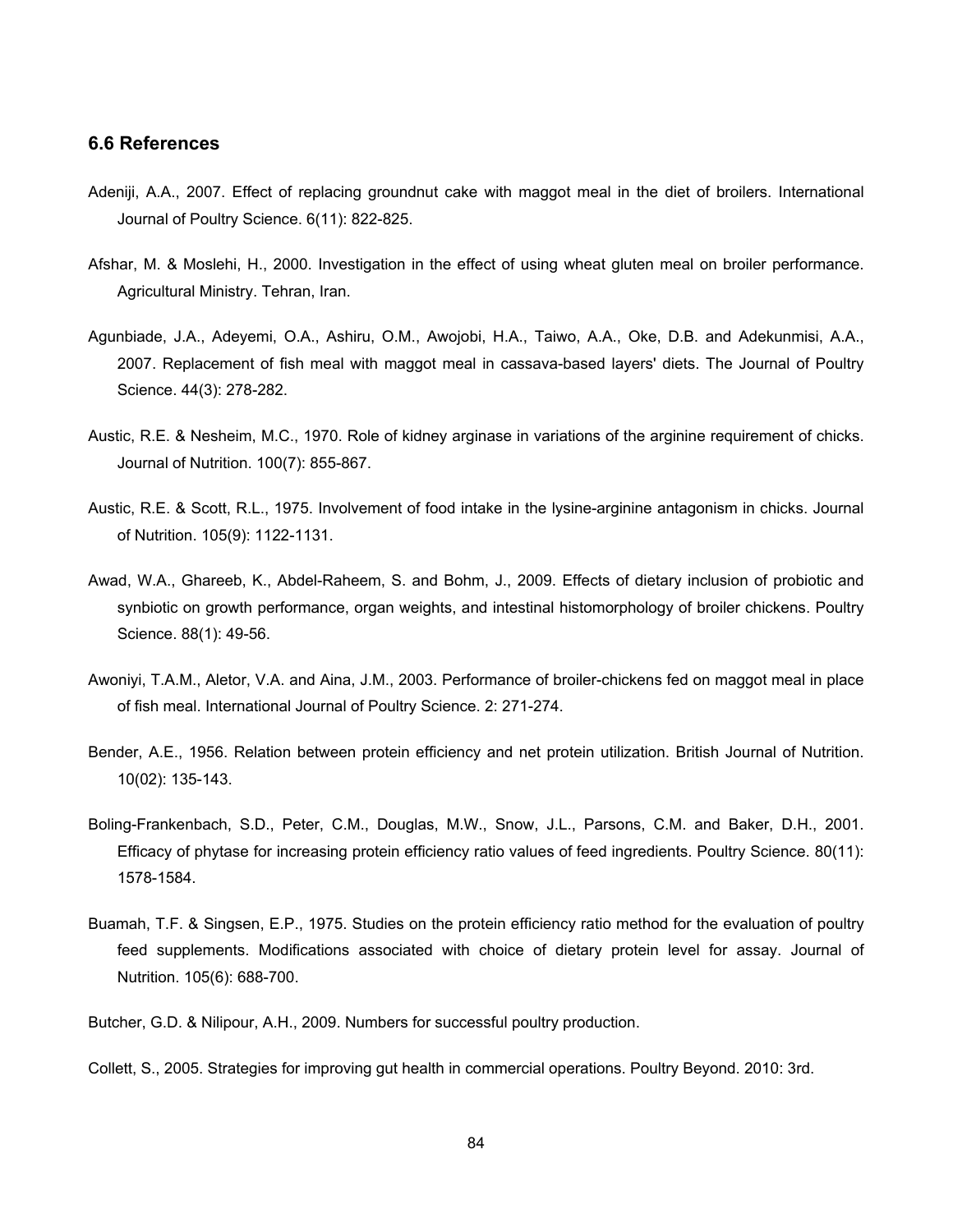- Ellinger, G.M., 1958. The importance of protein quality in animal feeding. Proceedings of the Nutritional Society. 17(01):100-106.
- Hwangbo, J., Hong, E.C., Jang, A., Kang, H.K., Oh, J.S., Kim, B.W. and Park, B.S., 2009. Utilization of house fly-maggots, a feed supplement in the production of broiler chickens. Journal of Environmental Biology. 30(4): 609-614.
- Jacob, J.P., Blair, R., Bennett, D.C., Scott, T.A. and Newberry, R.C., 1994. The effect of dietary protein and amino acid levels during the grower phase on nitrogen excretion of broiler chickens. Proceedings of Canadian animal science meetings, university of Saskatchewan, Saskatoon, SK, Canada,
- Jones, J.D., Petersburg, S.J. and Burnett, P.C., 1967. The mechanism of the lysine-arginine antagonism in the chick: Effect of lysine on digestion, kidney arginase, and liver transamidinase. Journal of Nutrition. 93(1): 103-116.
- Jones, J.D., Wolters, R. and Burnett, P.C., 1966. Lysine-arginine-electrolyte relationships in the rat. Journal of Nutrition. 89(2): 171-188.
- Leeson, S. & Summers, J.D., 1997. Commercial poultry nutrition.
- Macleod, M.G.m 1997. Effects of amino acid balance and energy: Protein ratio on energy and nitrogen metabolism in male broiler chickens. British Poultry Science. 38(4): 405-411.
- National Research Council., 1994. Nutrient requirements of poultry. Ninth Revised ed. National Academy Press. Washington, DC.
- Ogunji, J.O., Kloas, W., Wirth, M., Schulz, C. and Rennert, B., 2006. Housefly maggot meal (magmeal): An emerging substitute of fishmeal in tilapia diets. Conference on international agricultural research for development. Deutscher Trapentag.
- Ross International., 2009. Ross Broiler Management Manual.
- StatSoft, Inc., 2010. Electronic Statistics Textbook, OK: StatSoft. Web: http://www.Statsoft.com/textbook/. (printed version): StatSoft, Tulsa, OK.
- Téguia, A., Mpoame, M. and Mba, J.A.O., 2002. The production performance of broiler birds as affected by the replacement of fish meal by maggot meal in the starter and finisher diets. Tropicultura. 20(4): 187-192.
- Wilding, M.D., Alden, D.E. and Rice, E.E., 1968. Nutritive value and dietary properties of soy protein concentrates. Cereal Chemistry. 45: 254-260.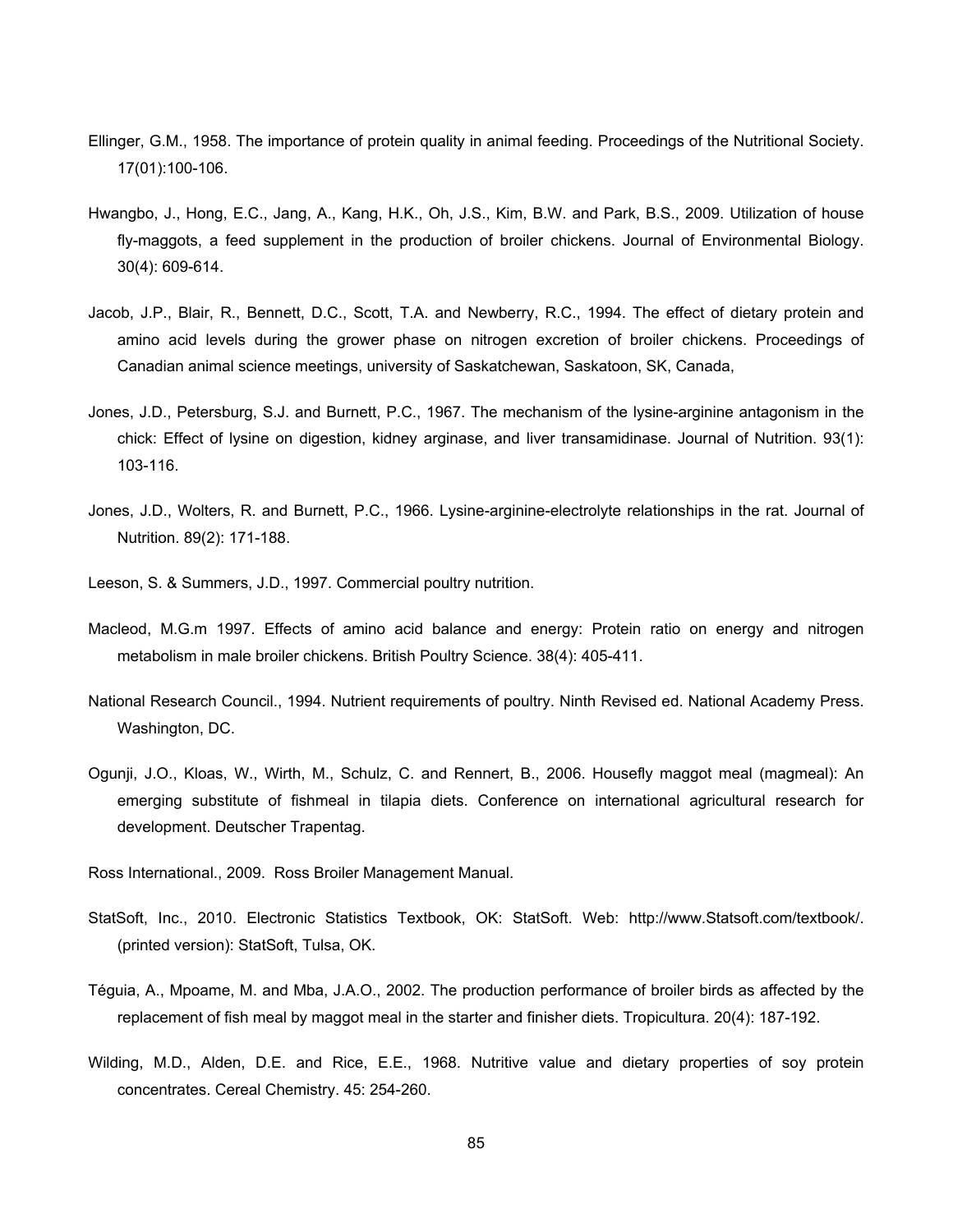# **CHAPTER 7**

# **Comparison of the carcass characteristics of broilers chicks grown on a diet containing either** *Musca domestica* **larvae meal, fish meal or soya bean meal as the main protein source**

# **7.1 Abstract**

The effects of *Musca domestica* (common house fly) larvae meal on the meat quality of thirty six broiler chickens were investigated in a fully randomized trial design consisting of three treatment diets consisting either 10% fish meal, 10 % *M. domestica* larvae meal or a maize- soya bean meal diet. Chicks that received either the 10% *M. domestica* larvae meal or 10% fish meal produced significantly heavier carcasses than the chicks that received the maize- soya diet. No treatment differences were found regarding breast and thigh muscle colour as well as the breast and thigh muscle pH. Chicks that received either the 10% larvae meal or 10% fish meal diets had significant higher breast muscle portions relative to carcass weight than the chicks that received the maize- soya diet. House fly larvae meal can be incorporated in to the diets of broilers that have the ability to produce a heavier carcass without negatively affecting specific carcass characteristics.

**Keywords-** Carcass characteristics, larvae meal, fish meal, soya oil cake meal, broilers

# **7.2 Introduction**

The main factors that determine broiler meat quality can be divided into the appearance and physical characteristics of the meat and these factors are exclusively determined by the consumer (Allen *et al*., 1998; Van Laack *et al.*, 2000 Qiao *et al*., 2001; Swatland, 2004; Huff-Lonergan & Lonergan, 2005). Because consumers are first exposed the appearance (colour, drip etc.) of meat it is the determining factor as to whether the product will be purchased or not (Huff-Lonergan & Lonergan, 2005). Muscle pH is an important factor that has an influence on meat colour, tenderness and water holding capacity (Van Laack *et al.*, 2000; Huff-Lonergan & Lonergan, 2005). The acidification of the meat is an important process that occurs especially when the muscle is converted to meat during the process of *rigor mortis* (Allen *et al*., 1998; Qiao *et al*., 2001; Swatland, 2004). Measuring the pH of the meat gives an indication of the degree of meat acidification after slaughter and an indirect measure of the meat quality.

Because poultry meat colour is a critical food quality attribute, determining the consumer's initial selection of a raw meat product in the marketplace (Huff-Lonergan & Lonergan, 2005) and for the consumer's final evaluation and ultimate acceptance of the cooked product upon consumption (Van Laack *et al.*, 2000). Hwangbo *et al*. (2009) evaluated broiler carcass colour of chicks that received larvae meal as a protein source. The results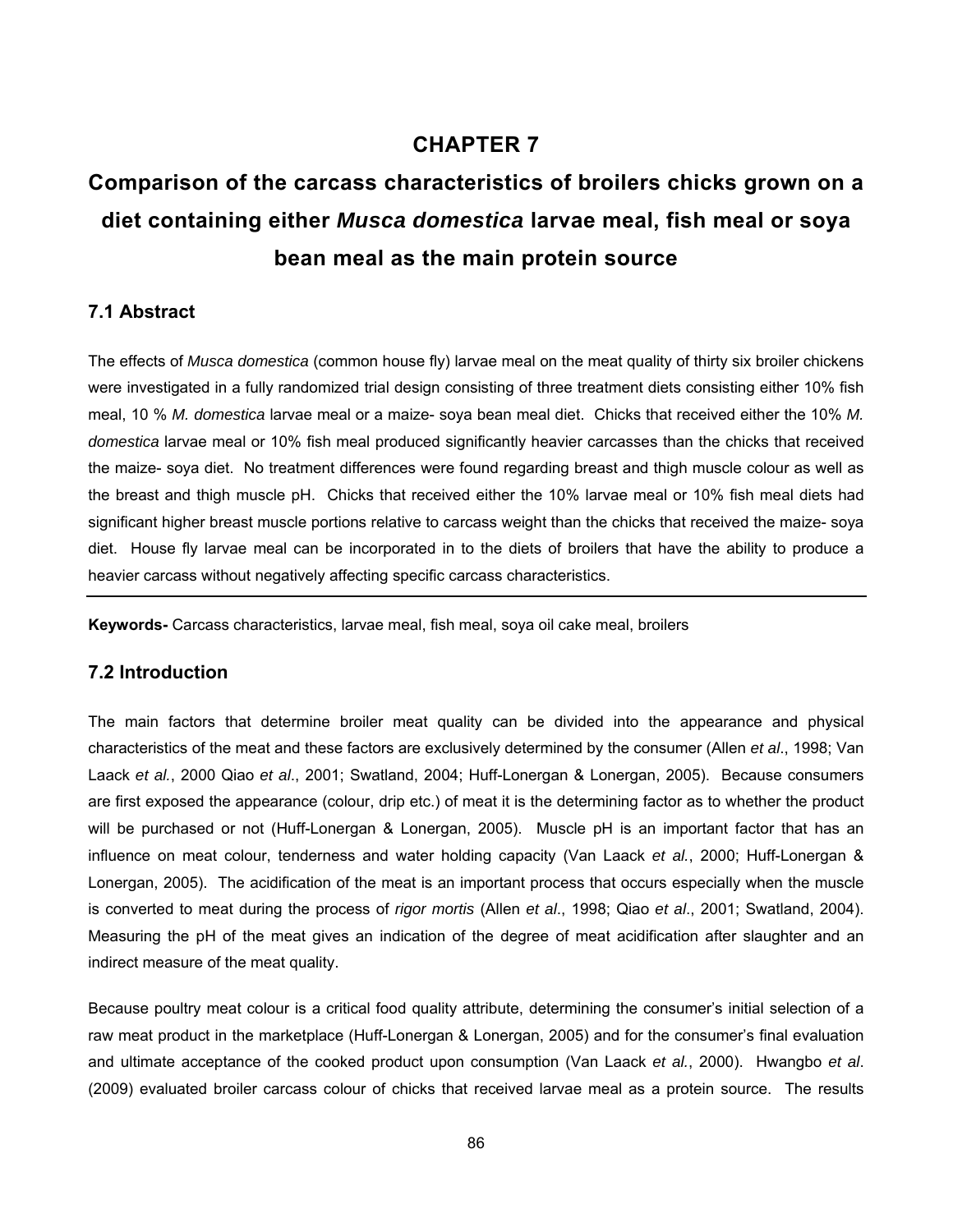reported by Hwangbo *et al*. (2009) revealed that house fly larvae meal supplementation had no significant effect (P>0.05) on breast meat colour. The relationship between the pH of the meat and the meat colour are well established (Allen *et al*., 1998; Qiao *et al*., 2001; Swatland, 2004). Allen *et al.* (1998) reported that dark coloured broiler meat had higher pH values than lighter coloured meat, but the darker meat had a reduced shelf-life that could be attributed to the increased number of psychotropic bacteria that colonize the darker meat.

Water holding capacity is a physical characteristic that is an important factor in determining meat quality, because it influences the appearance of the meat prior to cooking as well as tenderness and juiciness during consumption (Huff-Lonergan & Lonergan, 2005). During the process of *rigor mortis* when the muscle is converted to meat, the pH of the muscle declines until the major muscle proteins reaches the isoelectric point that causes negative and positive proteins to be attracted to each other and water to be expelled to the extracellular space (drip loss) (Van Laack *et al.*, 2000). Muscle pH was shown to affect the degree of drip loss and it is therefore important to measure the muscular pH of the broiler carcass to get an indication of the meat quality. If the pH is above the isoelectric point of the major proteins (pH= 5.3) it causes the water molecules to be more tightly bound, causing more light to be absorbed, leading to a paler meat colour (Van Laack *et al.*, 2000).

Published results indicate that larvae meal supplementation has a significant influence on various carcass characteristics, such as; dressing percentage as well as breast muscle and thigh muscle yield as percentage of the carcass weight (Hwangbo *et al*., 2009). The results reported by Hwangbo *et al*. (2009) revealed that when larvae meal was supplemented in the diets of broilers the dressing percentages, breast muscle (% carcass weight) and thigh muscle (% carcass weight) yields were significantly higher (P<0.05) when compared to the control group with soya bean meal as protein source. The results reported by Hwangbo *et al*. (2009) are not comparable to that reported by Téguia *et al*. (2002) and Awoniyi *et al.* (2003). Téguia *et al*. (2002) and Awoniyi *et al*. (2003) who reported that larvae meal supplementation in broiler diets had no significant effect (P>0.05) on dressing percentage and leg muscle yields (% carcass weight). The data reported by of Awoniyi *et al*. (2003) also showed that larvae meal supplementation in broiler diets had no significant influence (P>0.05) on the breast muscle yields (% carcass weight). This controversy could be attributed to inclusion levels or the lack of repetitions observed in some trials. Data reported that larvae meal supplementation in the diets of broilers had no significant effect (P>0.05) on the amount of abdominal carcass fat, as a percentage of the carcass weight (Téguia *et al*., 2002; Hwangbo *et al*., 2009).

The aim of this experimental trial was to compare carcass characteristics of broilers chicks that were grown on a diet containing either house fly larvae meal, fish meal or soya bean meal as the main protein source.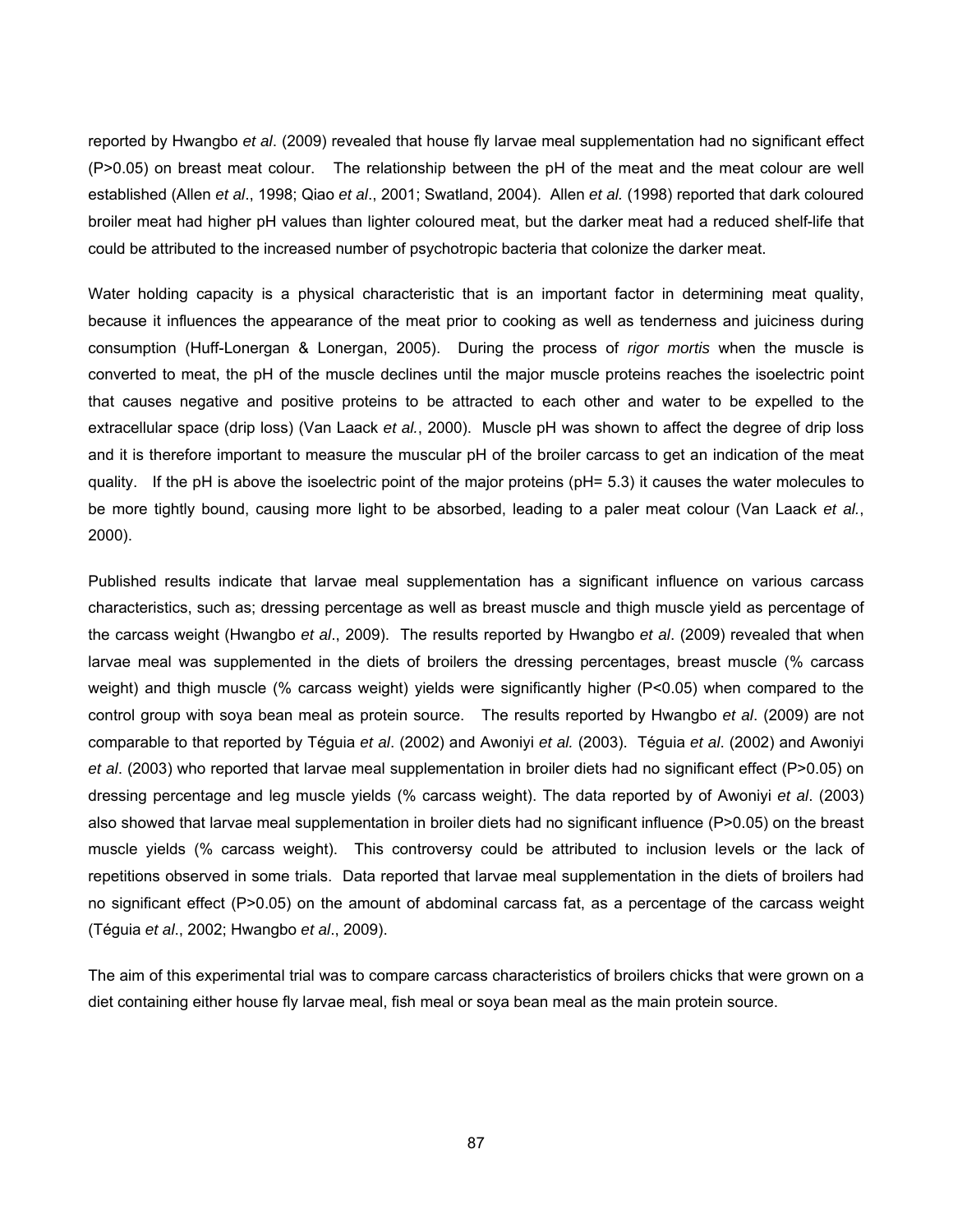## **7.3 Materials and methods**

#### *Animals and experimental procedure*

Thirty six Ross 308 broiler chicks 36 days of age were slaughtered. These chicks were obtained from the experimental trial described in Chapter 6. Only chicks that received the control, 10% fish meal and 10% house fly larvae meal treatment diets were slaughtered and evaluated. The treatment diets used are shown in Table 34. Two chicks per pen were selected from the middle weight group, rendering 12 chicks per treatment. Chicks were slaughtered according to acceptable commercial standards through immobilization by electrical stunning, followed by exsanguinations.

#### *Data collection*

Before and after slaughter broiler live and carcass weights were recorded. The breast and thigh muscles pH was measured by using a Crison pH25 Meter 15 minutes after slaughter. The pH meter probe was placed directly into the left breast muscle and the instrument was given time to stabilize before the pH reading was taken. Between each measurement the probe was rinsed with distilled water and rested in a 3M KCl electrolytic solution. The carcass was portioned to obtain commercial cut yields by weighing the different and the breast, thigh, leg and wing.

The breast muscles were removed by cutting from the *clavicale furcula* bone alongside the carina (keel) bone. The breast muscles were cut up into six pieces and the skins of the thigh muscles were removed and left to bloom for an hour in order to measure the colour. The colour measurements were taken with a BYK- Gardner Colour Guide and for the purpose of this study, the CIElab colour system was used (Commition International de L'Eclairage, 1976) with three measurements; L\* (lightness), a\* (redness) and b\* (yellowness). Positive a\* values are a measure of redness and negative a\* values are a measure of greenness. Positive b\* values are a measure of yellowness and negative b\* values indicates blueness.

Statistical analysis were done by using STATISTICA (data analysis software system), Version 9, by StatSoft Inc. (2009). Where age effects were not a variable the statistics were done by using one-way analysis of variances (ANOVA) with Fisher least significant difference (LSD) *post hoc* test. For the purpose of this study the body portions on the right side were used to investigate the treatment effects on the various carcass characteristics and the body portions on the left side were used for meat colour assessment and pH as affected by the treatments.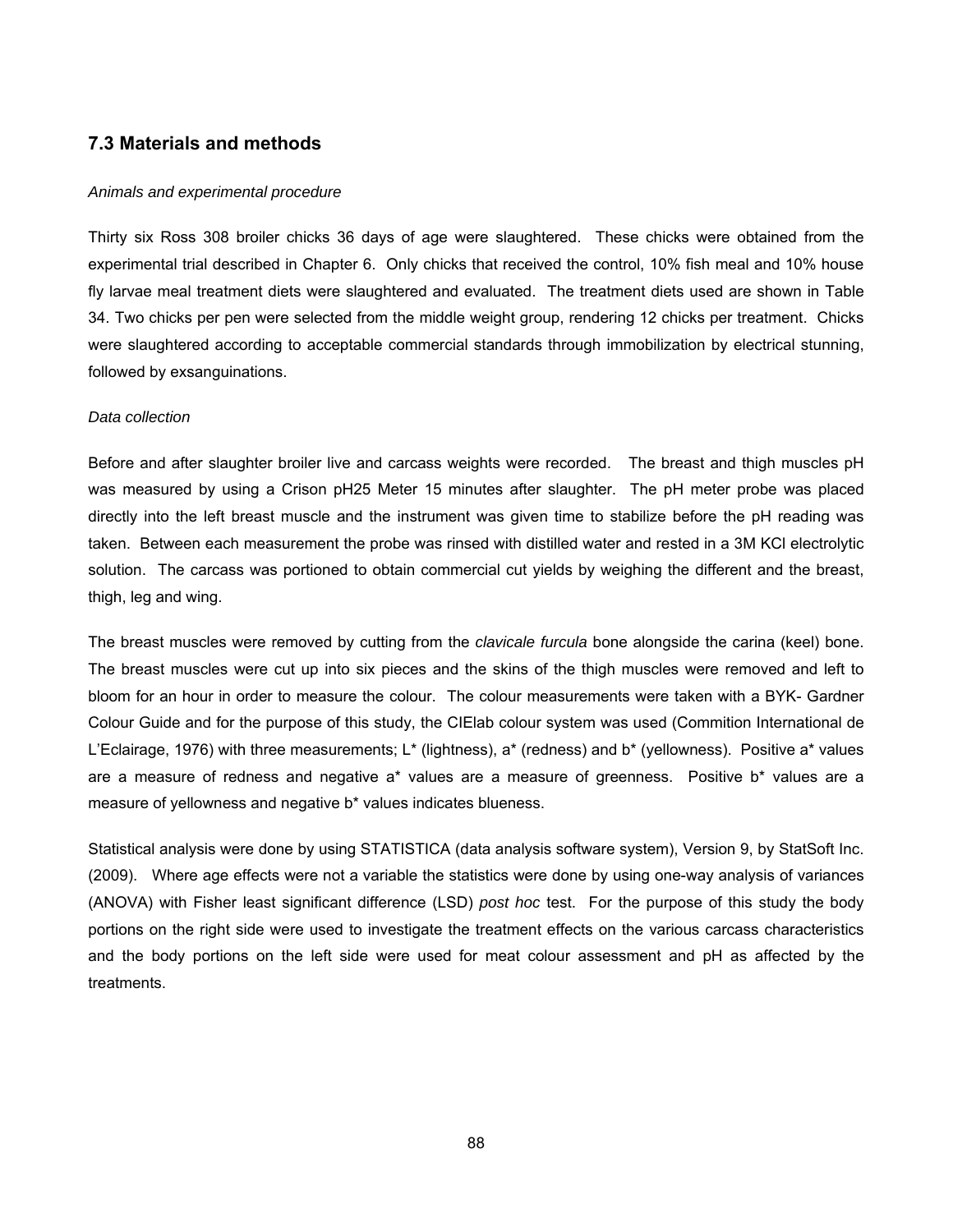**Table 34** Ingredient and calculated composition of the treatment diets

| Unit<br>Diet 1<br>Diet <sub>2</sub><br>Diet 3<br>Diet 1<br>Diet <sub>2</sub><br>Diet 3<br>Diet 1<br>Diet 2<br>Diet 3<br>$(C^2)$<br>(10%<br>(10%<br>(10%<br>(C)<br>(10%<br>(10%<br>(C)<br>(10%<br>FM <sup>3</sup><br>LM <sup>4</sup><br>FM)<br>FM)<br>LM)<br>LM)<br>Ingredients<br>Maize<br>$\%$<br>51.68<br>54.55<br>47.81<br>43.47<br>52.50<br>44.51<br>44.90<br>55.61<br>54.41<br>$\%$<br>21.12<br>33.78<br>30.82<br>32.98<br>24.18<br>49.02<br>37.86<br>51.45<br>32.54<br>Soybean full fat<br>$\%$<br>7.99<br>8.77<br>2.17<br>2.45<br>15.70<br>4.99<br>1.40<br>Soybean<br>$\%$<br>3.32<br>10.00<br>2.88<br>10.00<br>10.00<br>Fish meal<br>$\%$<br>10.00<br>10.00<br>10.00<br>Housefly larvae meal (65°)<br>$\%$<br>0.04<br>0.32<br>0.14<br>0.27<br>0.18<br>L-Lysine<br>$\%$<br>0.34<br>0.24<br>0.35<br>0.30<br>0.25<br>0.35<br>DL-Methionine<br>$\%$<br>0.07<br>L-Threonine<br>0.04<br>$\%$<br>0.25<br>0.25<br>0.25<br>0.25<br>Premix*<br>0.25<br>0.25<br>0.25<br>0.25<br>0.25<br>$\%$<br>1.61<br>1.02<br>1.98<br>0.41<br>0.93<br>1.36<br>0.76<br>1.74<br>Limestone<br>$\%$<br>0.20<br>0.05<br>0.24<br>0.31<br>0.27<br>0.08<br>0.31<br>0.08<br>0.30<br>Salt<br>MCP <sup>1</sup><br>$\%$<br>1.26<br>0.82<br>1.31<br>0.95<br>1.19<br>0.61<br>0.73<br>0.49<br>0.63<br>$\%$<br>0.16<br>0.07<br>0.12<br>0.07<br>0.09<br>0.08<br>0.09<br>0.09<br>Sodium bicarbonate<br>0.13<br>$\%$<br>1.14<br>Oil- soya<br><b>Calculated nutritional value</b><br>$\%$<br>88.55<br>88.44<br>88.94<br>88.70<br>88.42<br>88.82<br>88.68<br>88.35<br>88.52<br>Dry matter<br>12.60<br>12.60<br>12.60<br>13.20<br>13.20<br>13.20<br>13.20<br>13.25<br>AMEn** chick<br>13.25<br>MJ/kg<br>22.97<br>25.01<br>22.54<br>%<br>24.40<br>25.00<br>24.88<br>25.95<br>23.12<br>23.49<br>Crude protein<br>MJ/kg<br>11.48<br>11.49<br>10.65<br>11.95<br>12.05<br>12.02<br>12.18<br>11.35<br>Ether extract<br>11.10<br>$\%$<br>4.94<br>5.62<br>3.95<br>4.02<br>4.75<br>4.45<br>4.59<br>5.09<br>Ash<br>4.69<br>$\%$<br>3.39<br>2.97<br>3.76<br>3.14<br>3.82<br>3.62<br>Crude fibre<br>3.66<br>3.97<br>3.01<br>$\%$<br>8.77<br>7.68<br>11.04<br>9.28<br>10.03<br>11.23<br>9.05<br>8.62<br>9.13<br>Crude fat<br>$\%$<br>1.00<br>1.00<br>1.00<br>0.60<br>0.60<br>0.60<br>0.85<br>0.85<br>0.85<br>Calcium<br>$\%$<br>1.43<br>1.47<br>1.51<br>1.34<br>1.42<br>1.22<br>1.41<br>1.49<br>1.46<br>Lysine<br>$\%$<br>0.69<br>0.69<br>0.69<br>0.70<br>0.69<br>0.62<br>0.62<br>0.67<br>0.61<br>Methionine<br>$\%$<br>0.38<br>0.38<br>0.38<br>0.40<br>0.39<br>0.39<br>0.39<br>0.37<br>0.36<br>Cystine<br>$\%$<br>1.07<br>1.07<br>1.09<br>1.08<br>1.06<br>1.10<br>1.00<br>0.99<br>0.97<br>Methionine+ Cystine<br>$\%$<br>0.93<br>0.96<br>0.98<br>0.92<br>0.98<br>0.96<br>0.90<br>0.93<br>0.85<br>Threonine<br>$\%$<br>0.26<br>0.27<br>0.28<br>0.29<br>0.28<br>0.29<br>0.27<br>0.26<br>0.24<br>Tryptophan<br>$\%$<br>1.53<br>1.57<br>1.71<br>1.61<br>1.32<br>Arginine<br>1.52<br>1.60<br>1.60<br>1.50<br>$\%$<br>1.03<br>1.10<br>1.15<br>1.12<br>1.09<br>1.06<br>1.05<br>1.05<br>0.91<br>Isoleucine<br>$\%$<br>1.98<br>2.10<br>2.13<br>2.02<br>1.95<br>2.11<br>1.98<br>2.04<br>1.80<br>Leucine<br>$\%$<br>0.62<br>0.66<br>0.58<br>0.68<br>0.68<br>0.61<br>0.64<br>0.64<br>0.52<br>Histidine<br>$\%$<br>1.08<br>1.04<br>1.05<br>1.13<br>1.15<br>1.18<br>1.09<br>1.01<br>1.01<br>Phenylalanine<br>$\%$<br>0.81<br>0.84<br>0.88<br>0.84<br>0.82<br>0.95<br>0.96<br>0.78<br>0.82<br>Tyrosine<br>$\%$<br>1.85<br>1.89<br>2.03<br>1.91<br>1.91<br>1.84<br>2.08<br>2.14<br>1.79<br>Phenylalanine+ Tyrosine |      | <b>Starter</b> |  | Grower |  | <b>Finisher</b> |  |
|-------------------------------------------------------------------------------------------------------------------------------------------------------------------------------------------------------------------------------------------------------------------------------------------------------------------------------------------------------------------------------------------------------------------------------------------------------------------------------------------------------------------------------------------------------------------------------------------------------------------------------------------------------------------------------------------------------------------------------------------------------------------------------------------------------------------------------------------------------------------------------------------------------------------------------------------------------------------------------------------------------------------------------------------------------------------------------------------------------------------------------------------------------------------------------------------------------------------------------------------------------------------------------------------------------------------------------------------------------------------------------------------------------------------------------------------------------------------------------------------------------------------------------------------------------------------------------------------------------------------------------------------------------------------------------------------------------------------------------------------------------------------------------------------------------------------------------------------------------------------------------------------------------------------------------------------------------------------------------------------------------------------------------------------------------------------------------------------------------------------------------------------------------------------------------------------------------------------------------------------------------------------------------------------------------------------------------------------------------------------------------------------------------------------------------------------------------------------------------------------------------------------------------------------------------------------------------------------------------------------------------------------------------------------------------------------------------------------------------------------------------------------------------------------------------------------------------------------------------------------------------------------------------------------------------------------------------------------------------------------------------------------------------------------------------------------------------------------------------------------------------------------------------------------------------------------------------------------------------------------------------------------------------------------------------------------------------------------------------------------------------------------------------------------------------------------------------------------------------------------------------------------------------------------------|------|----------------|--|--------|--|-----------------|--|
|                                                                                                                                                                                                                                                                                                                                                                                                                                                                                                                                                                                                                                                                                                                                                                                                                                                                                                                                                                                                                                                                                                                                                                                                                                                                                                                                                                                                                                                                                                                                                                                                                                                                                                                                                                                                                                                                                                                                                                                                                                                                                                                                                                                                                                                                                                                                                                                                                                                                                                                                                                                                                                                                                                                                                                                                                                                                                                                                                                                                                                                                                                                                                                                                                                                                                                                                                                                                                                                                                                                                                 |      |                |  |        |  |                 |  |
|                                                                                                                                                                                                                                                                                                                                                                                                                                                                                                                                                                                                                                                                                                                                                                                                                                                                                                                                                                                                                                                                                                                                                                                                                                                                                                                                                                                                                                                                                                                                                                                                                                                                                                                                                                                                                                                                                                                                                                                                                                                                                                                                                                                                                                                                                                                                                                                                                                                                                                                                                                                                                                                                                                                                                                                                                                                                                                                                                                                                                                                                                                                                                                                                                                                                                                                                                                                                                                                                                                                                                 |      |                |  |        |  |                 |  |
|                                                                                                                                                                                                                                                                                                                                                                                                                                                                                                                                                                                                                                                                                                                                                                                                                                                                                                                                                                                                                                                                                                                                                                                                                                                                                                                                                                                                                                                                                                                                                                                                                                                                                                                                                                                                                                                                                                                                                                                                                                                                                                                                                                                                                                                                                                                                                                                                                                                                                                                                                                                                                                                                                                                                                                                                                                                                                                                                                                                                                                                                                                                                                                                                                                                                                                                                                                                                                                                                                                                                                 |      |                |  |        |  |                 |  |
|                                                                                                                                                                                                                                                                                                                                                                                                                                                                                                                                                                                                                                                                                                                                                                                                                                                                                                                                                                                                                                                                                                                                                                                                                                                                                                                                                                                                                                                                                                                                                                                                                                                                                                                                                                                                                                                                                                                                                                                                                                                                                                                                                                                                                                                                                                                                                                                                                                                                                                                                                                                                                                                                                                                                                                                                                                                                                                                                                                                                                                                                                                                                                                                                                                                                                                                                                                                                                                                                                                                                                 |      |                |  |        |  |                 |  |
|                                                                                                                                                                                                                                                                                                                                                                                                                                                                                                                                                                                                                                                                                                                                                                                                                                                                                                                                                                                                                                                                                                                                                                                                                                                                                                                                                                                                                                                                                                                                                                                                                                                                                                                                                                                                                                                                                                                                                                                                                                                                                                                                                                                                                                                                                                                                                                                                                                                                                                                                                                                                                                                                                                                                                                                                                                                                                                                                                                                                                                                                                                                                                                                                                                                                                                                                                                                                                                                                                                                                                 |      |                |  |        |  |                 |  |
|                                                                                                                                                                                                                                                                                                                                                                                                                                                                                                                                                                                                                                                                                                                                                                                                                                                                                                                                                                                                                                                                                                                                                                                                                                                                                                                                                                                                                                                                                                                                                                                                                                                                                                                                                                                                                                                                                                                                                                                                                                                                                                                                                                                                                                                                                                                                                                                                                                                                                                                                                                                                                                                                                                                                                                                                                                                                                                                                                                                                                                                                                                                                                                                                                                                                                                                                                                                                                                                                                                                                                 |      |                |  |        |  |                 |  |
|                                                                                                                                                                                                                                                                                                                                                                                                                                                                                                                                                                                                                                                                                                                                                                                                                                                                                                                                                                                                                                                                                                                                                                                                                                                                                                                                                                                                                                                                                                                                                                                                                                                                                                                                                                                                                                                                                                                                                                                                                                                                                                                                                                                                                                                                                                                                                                                                                                                                                                                                                                                                                                                                                                                                                                                                                                                                                                                                                                                                                                                                                                                                                                                                                                                                                                                                                                                                                                                                                                                                                 |      |                |  |        |  |                 |  |
|                                                                                                                                                                                                                                                                                                                                                                                                                                                                                                                                                                                                                                                                                                                                                                                                                                                                                                                                                                                                                                                                                                                                                                                                                                                                                                                                                                                                                                                                                                                                                                                                                                                                                                                                                                                                                                                                                                                                                                                                                                                                                                                                                                                                                                                                                                                                                                                                                                                                                                                                                                                                                                                                                                                                                                                                                                                                                                                                                                                                                                                                                                                                                                                                                                                                                                                                                                                                                                                                                                                                                 |      |                |  |        |  |                 |  |
|                                                                                                                                                                                                                                                                                                                                                                                                                                                                                                                                                                                                                                                                                                                                                                                                                                                                                                                                                                                                                                                                                                                                                                                                                                                                                                                                                                                                                                                                                                                                                                                                                                                                                                                                                                                                                                                                                                                                                                                                                                                                                                                                                                                                                                                                                                                                                                                                                                                                                                                                                                                                                                                                                                                                                                                                                                                                                                                                                                                                                                                                                                                                                                                                                                                                                                                                                                                                                                                                                                                                                 |      |                |  |        |  |                 |  |
|                                                                                                                                                                                                                                                                                                                                                                                                                                                                                                                                                                                                                                                                                                                                                                                                                                                                                                                                                                                                                                                                                                                                                                                                                                                                                                                                                                                                                                                                                                                                                                                                                                                                                                                                                                                                                                                                                                                                                                                                                                                                                                                                                                                                                                                                                                                                                                                                                                                                                                                                                                                                                                                                                                                                                                                                                                                                                                                                                                                                                                                                                                                                                                                                                                                                                                                                                                                                                                                                                                                                                 |      |                |  |        |  |                 |  |
|                                                                                                                                                                                                                                                                                                                                                                                                                                                                                                                                                                                                                                                                                                                                                                                                                                                                                                                                                                                                                                                                                                                                                                                                                                                                                                                                                                                                                                                                                                                                                                                                                                                                                                                                                                                                                                                                                                                                                                                                                                                                                                                                                                                                                                                                                                                                                                                                                                                                                                                                                                                                                                                                                                                                                                                                                                                                                                                                                                                                                                                                                                                                                                                                                                                                                                                                                                                                                                                                                                                                                 |      |                |  |        |  |                 |  |
|                                                                                                                                                                                                                                                                                                                                                                                                                                                                                                                                                                                                                                                                                                                                                                                                                                                                                                                                                                                                                                                                                                                                                                                                                                                                                                                                                                                                                                                                                                                                                                                                                                                                                                                                                                                                                                                                                                                                                                                                                                                                                                                                                                                                                                                                                                                                                                                                                                                                                                                                                                                                                                                                                                                                                                                                                                                                                                                                                                                                                                                                                                                                                                                                                                                                                                                                                                                                                                                                                                                                                 |      |                |  |        |  |                 |  |
|                                                                                                                                                                                                                                                                                                                                                                                                                                                                                                                                                                                                                                                                                                                                                                                                                                                                                                                                                                                                                                                                                                                                                                                                                                                                                                                                                                                                                                                                                                                                                                                                                                                                                                                                                                                                                                                                                                                                                                                                                                                                                                                                                                                                                                                                                                                                                                                                                                                                                                                                                                                                                                                                                                                                                                                                                                                                                                                                                                                                                                                                                                                                                                                                                                                                                                                                                                                                                                                                                                                                                 |      |                |  |        |  |                 |  |
|                                                                                                                                                                                                                                                                                                                                                                                                                                                                                                                                                                                                                                                                                                                                                                                                                                                                                                                                                                                                                                                                                                                                                                                                                                                                                                                                                                                                                                                                                                                                                                                                                                                                                                                                                                                                                                                                                                                                                                                                                                                                                                                                                                                                                                                                                                                                                                                                                                                                                                                                                                                                                                                                                                                                                                                                                                                                                                                                                                                                                                                                                                                                                                                                                                                                                                                                                                                                                                                                                                                                                 |      |                |  |        |  |                 |  |
|                                                                                                                                                                                                                                                                                                                                                                                                                                                                                                                                                                                                                                                                                                                                                                                                                                                                                                                                                                                                                                                                                                                                                                                                                                                                                                                                                                                                                                                                                                                                                                                                                                                                                                                                                                                                                                                                                                                                                                                                                                                                                                                                                                                                                                                                                                                                                                                                                                                                                                                                                                                                                                                                                                                                                                                                                                                                                                                                                                                                                                                                                                                                                                                                                                                                                                                                                                                                                                                                                                                                                 |      |                |  |        |  |                 |  |
|                                                                                                                                                                                                                                                                                                                                                                                                                                                                                                                                                                                                                                                                                                                                                                                                                                                                                                                                                                                                                                                                                                                                                                                                                                                                                                                                                                                                                                                                                                                                                                                                                                                                                                                                                                                                                                                                                                                                                                                                                                                                                                                                                                                                                                                                                                                                                                                                                                                                                                                                                                                                                                                                                                                                                                                                                                                                                                                                                                                                                                                                                                                                                                                                                                                                                                                                                                                                                                                                                                                                                 |      |                |  |        |  |                 |  |
|                                                                                                                                                                                                                                                                                                                                                                                                                                                                                                                                                                                                                                                                                                                                                                                                                                                                                                                                                                                                                                                                                                                                                                                                                                                                                                                                                                                                                                                                                                                                                                                                                                                                                                                                                                                                                                                                                                                                                                                                                                                                                                                                                                                                                                                                                                                                                                                                                                                                                                                                                                                                                                                                                                                                                                                                                                                                                                                                                                                                                                                                                                                                                                                                                                                                                                                                                                                                                                                                                                                                                 |      |                |  |        |  |                 |  |
|                                                                                                                                                                                                                                                                                                                                                                                                                                                                                                                                                                                                                                                                                                                                                                                                                                                                                                                                                                                                                                                                                                                                                                                                                                                                                                                                                                                                                                                                                                                                                                                                                                                                                                                                                                                                                                                                                                                                                                                                                                                                                                                                                                                                                                                                                                                                                                                                                                                                                                                                                                                                                                                                                                                                                                                                                                                                                                                                                                                                                                                                                                                                                                                                                                                                                                                                                                                                                                                                                                                                                 |      |                |  |        |  |                 |  |
|                                                                                                                                                                                                                                                                                                                                                                                                                                                                                                                                                                                                                                                                                                                                                                                                                                                                                                                                                                                                                                                                                                                                                                                                                                                                                                                                                                                                                                                                                                                                                                                                                                                                                                                                                                                                                                                                                                                                                                                                                                                                                                                                                                                                                                                                                                                                                                                                                                                                                                                                                                                                                                                                                                                                                                                                                                                                                                                                                                                                                                                                                                                                                                                                                                                                                                                                                                                                                                                                                                                                                 |      |                |  |        |  |                 |  |
|                                                                                                                                                                                                                                                                                                                                                                                                                                                                                                                                                                                                                                                                                                                                                                                                                                                                                                                                                                                                                                                                                                                                                                                                                                                                                                                                                                                                                                                                                                                                                                                                                                                                                                                                                                                                                                                                                                                                                                                                                                                                                                                                                                                                                                                                                                                                                                                                                                                                                                                                                                                                                                                                                                                                                                                                                                                                                                                                                                                                                                                                                                                                                                                                                                                                                                                                                                                                                                                                                                                                                 |      |                |  |        |  |                 |  |
|                                                                                                                                                                                                                                                                                                                                                                                                                                                                                                                                                                                                                                                                                                                                                                                                                                                                                                                                                                                                                                                                                                                                                                                                                                                                                                                                                                                                                                                                                                                                                                                                                                                                                                                                                                                                                                                                                                                                                                                                                                                                                                                                                                                                                                                                                                                                                                                                                                                                                                                                                                                                                                                                                                                                                                                                                                                                                                                                                                                                                                                                                                                                                                                                                                                                                                                                                                                                                                                                                                                                                 |      |                |  |        |  |                 |  |
|                                                                                                                                                                                                                                                                                                                                                                                                                                                                                                                                                                                                                                                                                                                                                                                                                                                                                                                                                                                                                                                                                                                                                                                                                                                                                                                                                                                                                                                                                                                                                                                                                                                                                                                                                                                                                                                                                                                                                                                                                                                                                                                                                                                                                                                                                                                                                                                                                                                                                                                                                                                                                                                                                                                                                                                                                                                                                                                                                                                                                                                                                                                                                                                                                                                                                                                                                                                                                                                                                                                                                 |      |                |  |        |  |                 |  |
|                                                                                                                                                                                                                                                                                                                                                                                                                                                                                                                                                                                                                                                                                                                                                                                                                                                                                                                                                                                                                                                                                                                                                                                                                                                                                                                                                                                                                                                                                                                                                                                                                                                                                                                                                                                                                                                                                                                                                                                                                                                                                                                                                                                                                                                                                                                                                                                                                                                                                                                                                                                                                                                                                                                                                                                                                                                                                                                                                                                                                                                                                                                                                                                                                                                                                                                                                                                                                                                                                                                                                 |      |                |  |        |  |                 |  |
|                                                                                                                                                                                                                                                                                                                                                                                                                                                                                                                                                                                                                                                                                                                                                                                                                                                                                                                                                                                                                                                                                                                                                                                                                                                                                                                                                                                                                                                                                                                                                                                                                                                                                                                                                                                                                                                                                                                                                                                                                                                                                                                                                                                                                                                                                                                                                                                                                                                                                                                                                                                                                                                                                                                                                                                                                                                                                                                                                                                                                                                                                                                                                                                                                                                                                                                                                                                                                                                                                                                                                 |      |                |  |        |  |                 |  |
|                                                                                                                                                                                                                                                                                                                                                                                                                                                                                                                                                                                                                                                                                                                                                                                                                                                                                                                                                                                                                                                                                                                                                                                                                                                                                                                                                                                                                                                                                                                                                                                                                                                                                                                                                                                                                                                                                                                                                                                                                                                                                                                                                                                                                                                                                                                                                                                                                                                                                                                                                                                                                                                                                                                                                                                                                                                                                                                                                                                                                                                                                                                                                                                                                                                                                                                                                                                                                                                                                                                                                 |      |                |  |        |  |                 |  |
|                                                                                                                                                                                                                                                                                                                                                                                                                                                                                                                                                                                                                                                                                                                                                                                                                                                                                                                                                                                                                                                                                                                                                                                                                                                                                                                                                                                                                                                                                                                                                                                                                                                                                                                                                                                                                                                                                                                                                                                                                                                                                                                                                                                                                                                                                                                                                                                                                                                                                                                                                                                                                                                                                                                                                                                                                                                                                                                                                                                                                                                                                                                                                                                                                                                                                                                                                                                                                                                                                                                                                 |      |                |  |        |  |                 |  |
|                                                                                                                                                                                                                                                                                                                                                                                                                                                                                                                                                                                                                                                                                                                                                                                                                                                                                                                                                                                                                                                                                                                                                                                                                                                                                                                                                                                                                                                                                                                                                                                                                                                                                                                                                                                                                                                                                                                                                                                                                                                                                                                                                                                                                                                                                                                                                                                                                                                                                                                                                                                                                                                                                                                                                                                                                                                                                                                                                                                                                                                                                                                                                                                                                                                                                                                                                                                                                                                                                                                                                 |      |                |  |        |  |                 |  |
|                                                                                                                                                                                                                                                                                                                                                                                                                                                                                                                                                                                                                                                                                                                                                                                                                                                                                                                                                                                                                                                                                                                                                                                                                                                                                                                                                                                                                                                                                                                                                                                                                                                                                                                                                                                                                                                                                                                                                                                                                                                                                                                                                                                                                                                                                                                                                                                                                                                                                                                                                                                                                                                                                                                                                                                                                                                                                                                                                                                                                                                                                                                                                                                                                                                                                                                                                                                                                                                                                                                                                 |      |                |  |        |  |                 |  |
|                                                                                                                                                                                                                                                                                                                                                                                                                                                                                                                                                                                                                                                                                                                                                                                                                                                                                                                                                                                                                                                                                                                                                                                                                                                                                                                                                                                                                                                                                                                                                                                                                                                                                                                                                                                                                                                                                                                                                                                                                                                                                                                                                                                                                                                                                                                                                                                                                                                                                                                                                                                                                                                                                                                                                                                                                                                                                                                                                                                                                                                                                                                                                                                                                                                                                                                                                                                                                                                                                                                                                 |      |                |  |        |  |                 |  |
|                                                                                                                                                                                                                                                                                                                                                                                                                                                                                                                                                                                                                                                                                                                                                                                                                                                                                                                                                                                                                                                                                                                                                                                                                                                                                                                                                                                                                                                                                                                                                                                                                                                                                                                                                                                                                                                                                                                                                                                                                                                                                                                                                                                                                                                                                                                                                                                                                                                                                                                                                                                                                                                                                                                                                                                                                                                                                                                                                                                                                                                                                                                                                                                                                                                                                                                                                                                                                                                                                                                                                 |      |                |  |        |  |                 |  |
|                                                                                                                                                                                                                                                                                                                                                                                                                                                                                                                                                                                                                                                                                                                                                                                                                                                                                                                                                                                                                                                                                                                                                                                                                                                                                                                                                                                                                                                                                                                                                                                                                                                                                                                                                                                                                                                                                                                                                                                                                                                                                                                                                                                                                                                                                                                                                                                                                                                                                                                                                                                                                                                                                                                                                                                                                                                                                                                                                                                                                                                                                                                                                                                                                                                                                                                                                                                                                                                                                                                                                 |      |                |  |        |  |                 |  |
|                                                                                                                                                                                                                                                                                                                                                                                                                                                                                                                                                                                                                                                                                                                                                                                                                                                                                                                                                                                                                                                                                                                                                                                                                                                                                                                                                                                                                                                                                                                                                                                                                                                                                                                                                                                                                                                                                                                                                                                                                                                                                                                                                                                                                                                                                                                                                                                                                                                                                                                                                                                                                                                                                                                                                                                                                                                                                                                                                                                                                                                                                                                                                                                                                                                                                                                                                                                                                                                                                                                                                 |      |                |  |        |  |                 |  |
|                                                                                                                                                                                                                                                                                                                                                                                                                                                                                                                                                                                                                                                                                                                                                                                                                                                                                                                                                                                                                                                                                                                                                                                                                                                                                                                                                                                                                                                                                                                                                                                                                                                                                                                                                                                                                                                                                                                                                                                                                                                                                                                                                                                                                                                                                                                                                                                                                                                                                                                                                                                                                                                                                                                                                                                                                                                                                                                                                                                                                                                                                                                                                                                                                                                                                                                                                                                                                                                                                                                                                 |      |                |  |        |  |                 |  |
|                                                                                                                                                                                                                                                                                                                                                                                                                                                                                                                                                                                                                                                                                                                                                                                                                                                                                                                                                                                                                                                                                                                                                                                                                                                                                                                                                                                                                                                                                                                                                                                                                                                                                                                                                                                                                                                                                                                                                                                                                                                                                                                                                                                                                                                                                                                                                                                                                                                                                                                                                                                                                                                                                                                                                                                                                                                                                                                                                                                                                                                                                                                                                                                                                                                                                                                                                                                                                                                                                                                                                 |      |                |  |        |  |                 |  |
|                                                                                                                                                                                                                                                                                                                                                                                                                                                                                                                                                                                                                                                                                                                                                                                                                                                                                                                                                                                                                                                                                                                                                                                                                                                                                                                                                                                                                                                                                                                                                                                                                                                                                                                                                                                                                                                                                                                                                                                                                                                                                                                                                                                                                                                                                                                                                                                                                                                                                                                                                                                                                                                                                                                                                                                                                                                                                                                                                                                                                                                                                                                                                                                                                                                                                                                                                                                                                                                                                                                                                 |      |                |  |        |  |                 |  |
|                                                                                                                                                                                                                                                                                                                                                                                                                                                                                                                                                                                                                                                                                                                                                                                                                                                                                                                                                                                                                                                                                                                                                                                                                                                                                                                                                                                                                                                                                                                                                                                                                                                                                                                                                                                                                                                                                                                                                                                                                                                                                                                                                                                                                                                                                                                                                                                                                                                                                                                                                                                                                                                                                                                                                                                                                                                                                                                                                                                                                                                                                                                                                                                                                                                                                                                                                                                                                                                                                                                                                 |      |                |  |        |  |                 |  |
|                                                                                                                                                                                                                                                                                                                                                                                                                                                                                                                                                                                                                                                                                                                                                                                                                                                                                                                                                                                                                                                                                                                                                                                                                                                                                                                                                                                                                                                                                                                                                                                                                                                                                                                                                                                                                                                                                                                                                                                                                                                                                                                                                                                                                                                                                                                                                                                                                                                                                                                                                                                                                                                                                                                                                                                                                                                                                                                                                                                                                                                                                                                                                                                                                                                                                                                                                                                                                                                                                                                                                 |      |                |  |        |  |                 |  |
|                                                                                                                                                                                                                                                                                                                                                                                                                                                                                                                                                                                                                                                                                                                                                                                                                                                                                                                                                                                                                                                                                                                                                                                                                                                                                                                                                                                                                                                                                                                                                                                                                                                                                                                                                                                                                                                                                                                                                                                                                                                                                                                                                                                                                                                                                                                                                                                                                                                                                                                                                                                                                                                                                                                                                                                                                                                                                                                                                                                                                                                                                                                                                                                                                                                                                                                                                                                                                                                                                                                                                 |      |                |  |        |  |                 |  |
|                                                                                                                                                                                                                                                                                                                                                                                                                                                                                                                                                                                                                                                                                                                                                                                                                                                                                                                                                                                                                                                                                                                                                                                                                                                                                                                                                                                                                                                                                                                                                                                                                                                                                                                                                                                                                                                                                                                                                                                                                                                                                                                                                                                                                                                                                                                                                                                                                                                                                                                                                                                                                                                                                                                                                                                                                                                                                                                                                                                                                                                                                                                                                                                                                                                                                                                                                                                                                                                                                                                                                 |      |                |  |        |  |                 |  |
|                                                                                                                                                                                                                                                                                                                                                                                                                                                                                                                                                                                                                                                                                                                                                                                                                                                                                                                                                                                                                                                                                                                                                                                                                                                                                                                                                                                                                                                                                                                                                                                                                                                                                                                                                                                                                                                                                                                                                                                                                                                                                                                                                                                                                                                                                                                                                                                                                                                                                                                                                                                                                                                                                                                                                                                                                                                                                                                                                                                                                                                                                                                                                                                                                                                                                                                                                                                                                                                                                                                                                 |      |                |  |        |  |                 |  |
|                                                                                                                                                                                                                                                                                                                                                                                                                                                                                                                                                                                                                                                                                                                                                                                                                                                                                                                                                                                                                                                                                                                                                                                                                                                                                                                                                                                                                                                                                                                                                                                                                                                                                                                                                                                                                                                                                                                                                                                                                                                                                                                                                                                                                                                                                                                                                                                                                                                                                                                                                                                                                                                                                                                                                                                                                                                                                                                                                                                                                                                                                                                                                                                                                                                                                                                                                                                                                                                                                                                                                 |      |                |  |        |  |                 |  |
| 1.22<br>1.25<br>1.26<br>1.26<br>1.19<br>1.09<br>1.14<br>1.15<br>Valine                                                                                                                                                                                                                                                                                                                                                                                                                                                                                                                                                                                                                                                                                                                                                                                                                                                                                                                                                                                                                                                                                                                                                                                                                                                                                                                                                                                                                                                                                                                                                                                                                                                                                                                                                                                                                                                                                                                                                                                                                                                                                                                                                                                                                                                                                                                                                                                                                                                                                                                                                                                                                                                                                                                                                                                                                                                                                                                                                                                                                                                                                                                                                                                                                                                                                                                                                                                                                                                                          | $\%$ | 1.24           |  |        |  |                 |  |
| $\%$<br>2.12<br>2.31<br>2.12<br>2.34<br>2.36<br>2.22<br>2.23<br>Glycine + Serine<br>2.15<br>1.89                                                                                                                                                                                                                                                                                                                                                                                                                                                                                                                                                                                                                                                                                                                                                                                                                                                                                                                                                                                                                                                                                                                                                                                                                                                                                                                                                                                                                                                                                                                                                                                                                                                                                                                                                                                                                                                                                                                                                                                                                                                                                                                                                                                                                                                                                                                                                                                                                                                                                                                                                                                                                                                                                                                                                                                                                                                                                                                                                                                                                                                                                                                                                                                                                                                                                                                                                                                                                                                |      |                |  |        |  |                 |  |
| $\%$<br>0.81<br>0.80<br>0.76<br>0.72<br>0.80<br>0.79<br>0.76<br>0.75<br>0.70<br>Phosphorous                                                                                                                                                                                                                                                                                                                                                                                                                                                                                                                                                                                                                                                                                                                                                                                                                                                                                                                                                                                                                                                                                                                                                                                                                                                                                                                                                                                                                                                                                                                                                                                                                                                                                                                                                                                                                                                                                                                                                                                                                                                                                                                                                                                                                                                                                                                                                                                                                                                                                                                                                                                                                                                                                                                                                                                                                                                                                                                                                                                                                                                                                                                                                                                                                                                                                                                                                                                                                                                     |      |                |  |        |  |                 |  |
| $\%$<br>0.50<br>0.42<br>Available phosphorous<br>0.50<br>0.50<br>0.45<br>0.45<br>0.45<br>0.42<br>0.42                                                                                                                                                                                                                                                                                                                                                                                                                                                                                                                                                                                                                                                                                                                                                                                                                                                                                                                                                                                                                                                                                                                                                                                                                                                                                                                                                                                                                                                                                                                                                                                                                                                                                                                                                                                                                                                                                                                                                                                                                                                                                                                                                                                                                                                                                                                                                                                                                                                                                                                                                                                                                                                                                                                                                                                                                                                                                                                                                                                                                                                                                                                                                                                                                                                                                                                                                                                                                                           |      |                |  |        |  |                 |  |
| $\%$<br>0.16<br>0.16<br>0.16<br>0.16<br>0.16<br>0.16<br>Sodium<br>0.16<br>0.16<br>0.16                                                                                                                                                                                                                                                                                                                                                                                                                                                                                                                                                                                                                                                                                                                                                                                                                                                                                                                                                                                                                                                                                                                                                                                                                                                                                                                                                                                                                                                                                                                                                                                                                                                                                                                                                                                                                                                                                                                                                                                                                                                                                                                                                                                                                                                                                                                                                                                                                                                                                                                                                                                                                                                                                                                                                                                                                                                                                                                                                                                                                                                                                                                                                                                                                                                                                                                                                                                                                                                          |      |                |  |        |  |                 |  |
| $\%$<br>0.22<br>0.22<br>0.23<br>0.23<br>0.23<br>Chloride<br>0.22<br>0.23<br>0.23<br>0.23                                                                                                                                                                                                                                                                                                                                                                                                                                                                                                                                                                                                                                                                                                                                                                                                                                                                                                                                                                                                                                                                                                                                                                                                                                                                                                                                                                                                                                                                                                                                                                                                                                                                                                                                                                                                                                                                                                                                                                                                                                                                                                                                                                                                                                                                                                                                                                                                                                                                                                                                                                                                                                                                                                                                                                                                                                                                                                                                                                                                                                                                                                                                                                                                                                                                                                                                                                                                                                                        |      |                |  |        |  |                 |  |
| $\%$<br>0.90<br>0.82<br>0.98<br>1.00<br>0.84<br>1.02<br>0.98<br>0.79<br>0.87<br>Potassium                                                                                                                                                                                                                                                                                                                                                                                                                                                                                                                                                                                                                                                                                                                                                                                                                                                                                                                                                                                                                                                                                                                                                                                                                                                                                                                                                                                                                                                                                                                                                                                                                                                                                                                                                                                                                                                                                                                                                                                                                                                                                                                                                                                                                                                                                                                                                                                                                                                                                                                                                                                                                                                                                                                                                                                                                                                                                                                                                                                                                                                                                                                                                                                                                                                                                                                                                                                                                                                       |      |                |  |        |  |                 |  |
| $\%$<br>Linoleic acid<br>4.54<br>3.61<br>3.53<br>5.73<br>4.46<br>4.72<br>5.98<br>4.39<br>4.23                                                                                                                                                                                                                                                                                                                                                                                                                                                                                                                                                                                                                                                                                                                                                                                                                                                                                                                                                                                                                                                                                                                                                                                                                                                                                                                                                                                                                                                                                                                                                                                                                                                                                                                                                                                                                                                                                                                                                                                                                                                                                                                                                                                                                                                                                                                                                                                                                                                                                                                                                                                                                                                                                                                                                                                                                                                                                                                                                                                                                                                                                                                                                                                                                                                                                                                                                                                                                                                   |      |                |  |        |  |                 |  |

 $(1)$  MCP- Monocalcium phosphate,  $(2)$  C- Control,  $(3)$  FM- Fish meal,  $(4)$  LM- Larvae meal

(\*) Vitamins and minerals are included according to the levels provided by the National Research Council (1994)

(\*\*) AMEn- Nitrogen-corrected apparent metabolizable energy value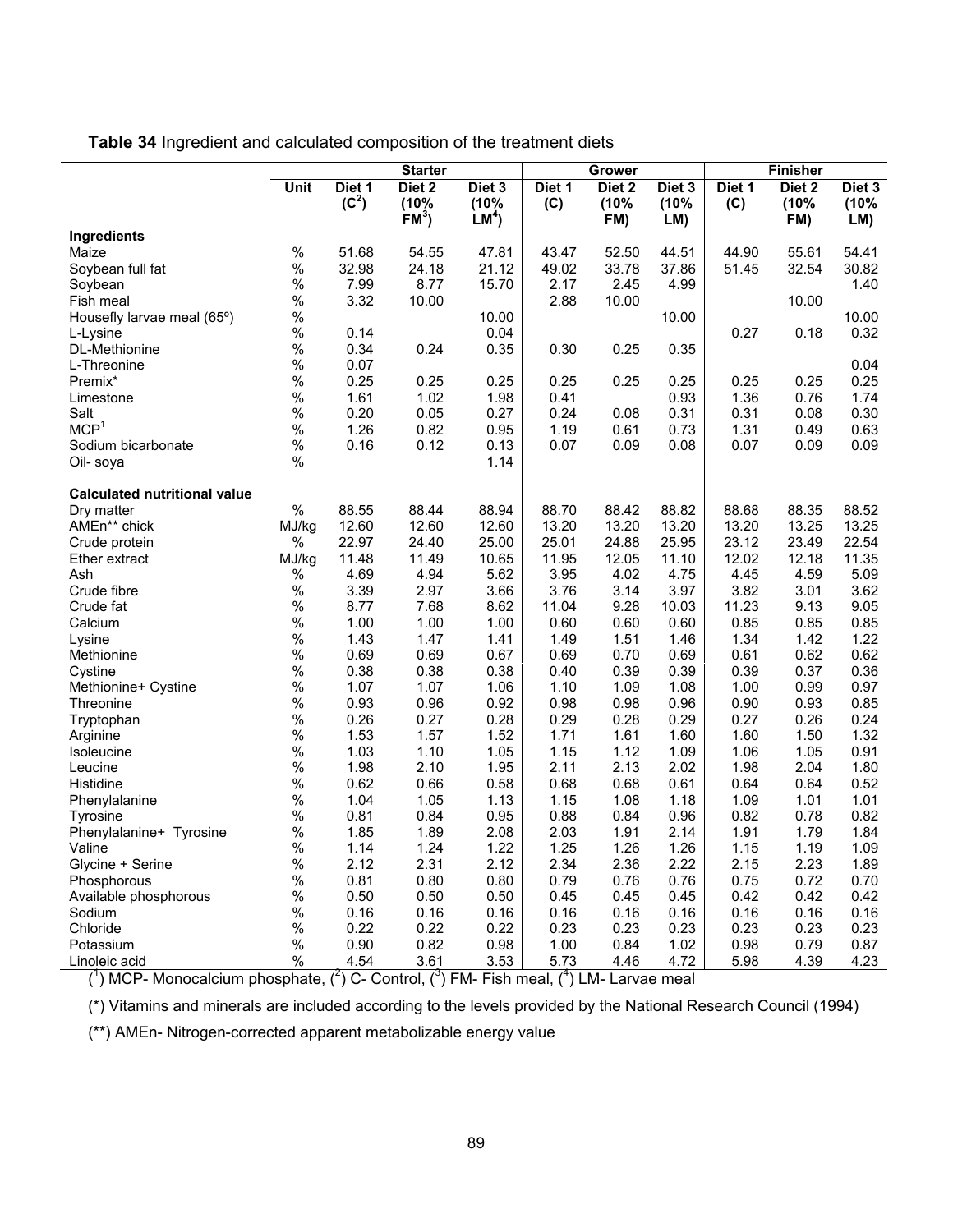## **7.4 Results and discussion**

Table 35 summarizes the influence of treatment on carcass characteristics. The chicks that received the 10% larvae meal diet had significantly higher (P<0.05) live and carcass weights when compared to the chicks that received the control diet (Figure 6), but no significant differences (P>0.05) were found when compared to the chicks that received the 10% fish meal diet. Chicks that received either the 10% larvae meal or 10% fish meal diets had significantly higher (P<0.05) breast and thigh muscle yields as a percentage of carcass weight than the chicks that received the control diet. The chicks that received the 10% larvae meal diet had significantly lower (P<0.05) leg muscle yields as a percentage of carcass weight than the chicks that received either the control or 10% fish meal diets. No treatment differences (P>0.05) were found regarding the wing muscle yields as a percentage of the carcass weight. The breast muscle colour L\* was significantly higher (P<0.05) for the chicks that received the 10% fish meal diet when compared to the other treatment diets. Results indicated that the chicks that received the 10% larvae meal diet had significantly lower (P<0.05) breast muscle colour a\* when compared to the chicks that received the control diet and had significantly lower (P<0.05) thigh muscle colour b<sup>\*</sup> than the chicks that received the 10% fish meal diet. No treatment differences (P>0.05) could be found regarding the breast and thigh muscle pH.

No treatment differences (P>0.05) were found regarding the dressing percentages. The data reported in the current study are comparable to that reported by Téguia *et al*. (2002) and Awoniyi *et al.* (2003), but it however differ from that reported by Hwangbo *et al.* (2009). Hwangbo *et al.* (2009) reported that chicks that received larvae meal in their diets had significant better (P<0.05) dressing percentages than chicks that received a soy bean meal diet.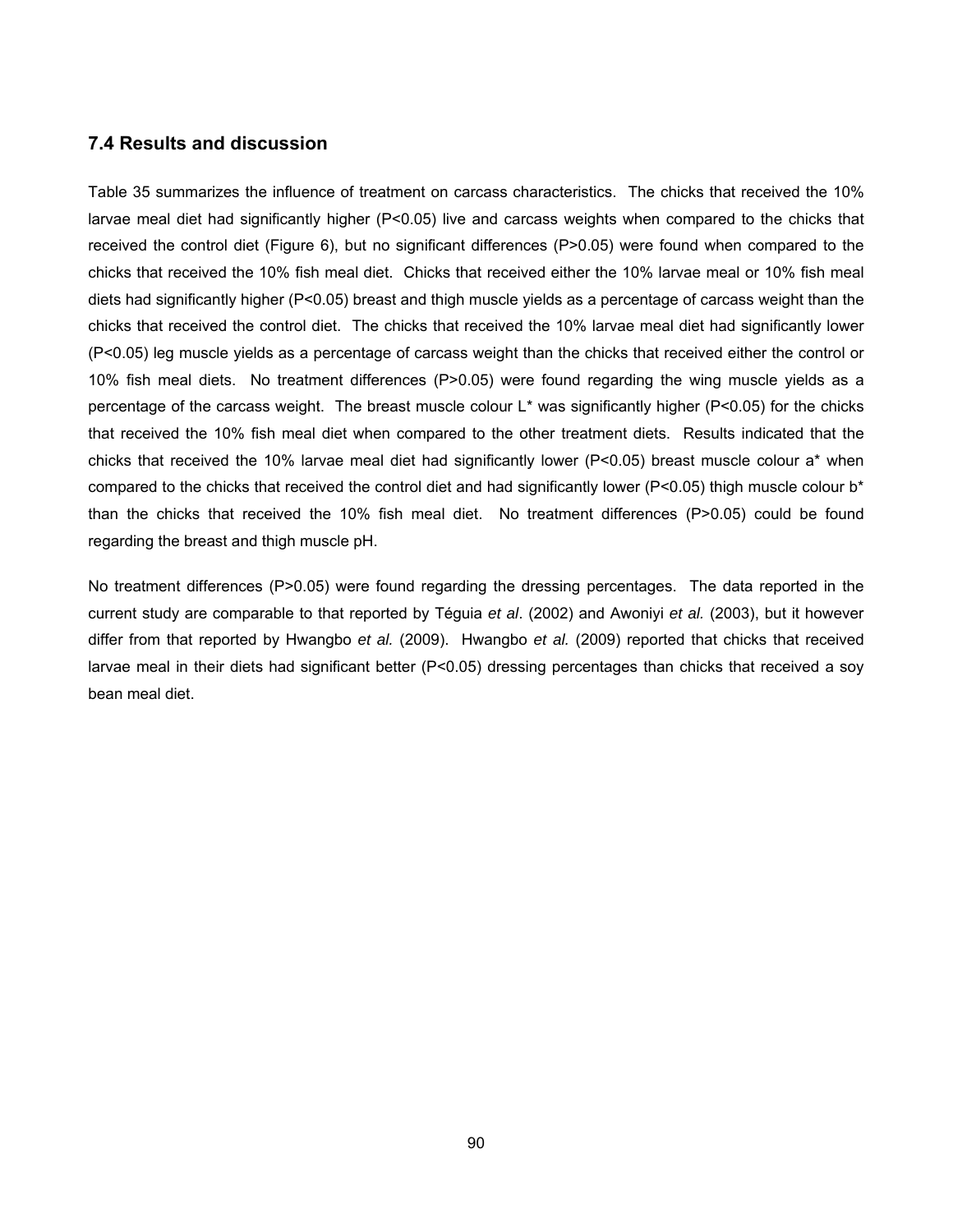|                                        | Diet 1                   | Diet 2                    | Diet 3                    |
|----------------------------------------|--------------------------|---------------------------|---------------------------|
|                                        | (control)                | $(10\%$ FM <sup>1</sup> ) | $(10\%$ LM <sup>2</sup> ) |
| Live weight (G)                        | $1845.5^{\circ}$ ± 51.56 | $2013.8^{ab} \pm 45.87$   | $2076.7^b \pm 40.03$      |
| Carcass weight (g)                     | $1389.3^a \pm 59.87$     | $1508.5^{ab}$ ± 41.75     | $1545.2^b \pm 33.78$      |
| Dressing percentage (%)                | $75.3 \pm 1.26$          | $74.9 \pm 2.67$           | $74.4 \pm 1.54$           |
| Body portion masses (% carcass weight) |                          |                           |                           |
| <b>Right side</b>                      |                          |                           |                           |
| <b>Breast muscle</b>                   | $25.83^{\circ} \pm 0.53$ | $27.69^a \pm 0.42$        | $28.09^a \pm 0.72$        |
| Thigh muscle                           | $9.75^b \pm 0.39$        | $8.21^a \pm 0.21$         | $8.44^a \pm 0.32$         |
| Leg muscle                             | $7.20^a \pm 0.09$        | $6.69^{\circ}$ ± 0.18     | $7.17^a \pm 0.17$         |
| Wing muscle                            | $4.44 \pm 0.14$          | $4.88 \pm 0.07$           | $4.58 \pm 0.14$           |
| <b>Colour and pH measurements</b>      |                          |                           |                           |
| <b>Breast muscle</b>                   |                          |                           |                           |
| $\mathsf{L}^*$                         | $50.86^a \pm 0.57$       | $52.64^b \pm 0.57$        | $50.24^a \pm 0.67$        |
| $a^*$                                  | $4.67^{\circ} \pm 0.30$  | $4.32^{ab} \pm 0.25$      | $3.77^b \pm 0.29$         |
| $b^*$                                  | $14.03 \pm 0.49$         | $15.17 \pm 0.45$          | $14.14 \pm 0.56$          |
| pH                                     | $6.14 \pm 0.06$          | $6.26 \pm 0.05$           | $6.15 \pm 0.02$           |
| <b>Thigh muscle</b>                    |                          |                           |                           |
| $L^*$                                  | 58.33<br>± 0.75          | $58.36 \pm 0.91$          | $57.52 \pm 0.64$          |
| $a^*$                                  | $4.44 \pm 0.33$          | $4.45 \pm 0.48$           | $3.89 \pm 0.31$           |
| $b^*$                                  | $12.70^{ab} \pm 0.39$    | $13.23^a \pm 0.47$        | $11.42^b \pm 0.60$        |
| рH                                     | $6.05 \pm 0.04$          | $6.07 \pm 0.04$           | $6.13 \pm 0.05$           |

**Table 35** Average (± standard error) broiler carcass measurements as influenced by treatment

L\*- lightness, a\*- redness, b\*- yellowness

 $(1)$  FM- Fish meal,  $(2)$  LM- Larvae meal

 $($ <sup>a,b</sup>) Means with different superscripts within the same row differ significantly (P<0.05)

Van Laack *et al*. (2000) reported that the pH of normal meat is 5.96 and that the normal meat colour of the CIElab L\*, a\* and b\* measurements were 55.1, 2.2 and 9.6 respectively. The data reported in the current study showed that the breast muscle colour of all the treatments fall below the normal where the chicks that received either the control diet or the 10% house fly larvae meal diet had lower breast muscle colour L\*. This reported data revealed that the chicks that received the 10% fish meal diet produced meat of lighter colour than described by Van Laack *et al*. (2000). All the chicks from the different treatment diets had higher thigh muscle colour L\* than described by Van Laack *et al*. (2000) and this indicated that the meat from the thigh region for all the treatments are darker in colour. All the chicks from the different treatment diets had lower breast and thigh muscle colour a\* values described by Van Laack *et al*. (2000) and this indicated that all the diets produce a redder colour meat. Van Laack *et al*. (2000) reported that meat with a lower ultimate pH (the pale breast) could be expected to contain more lactate than meat with a higher pH, because after slaughter the glycogen, glucose, and glucose-6-phosphate reserves are converted into lactate that decreases meat pH. (Fletcher, 1999) concluded in their study that there is a strong correlation between pH and meat colour where darker muscles had a higher pH and lighter muscles had a lower pH value. The pH values reported in the current study was similar to that described by Van Laack *et al*. (2000).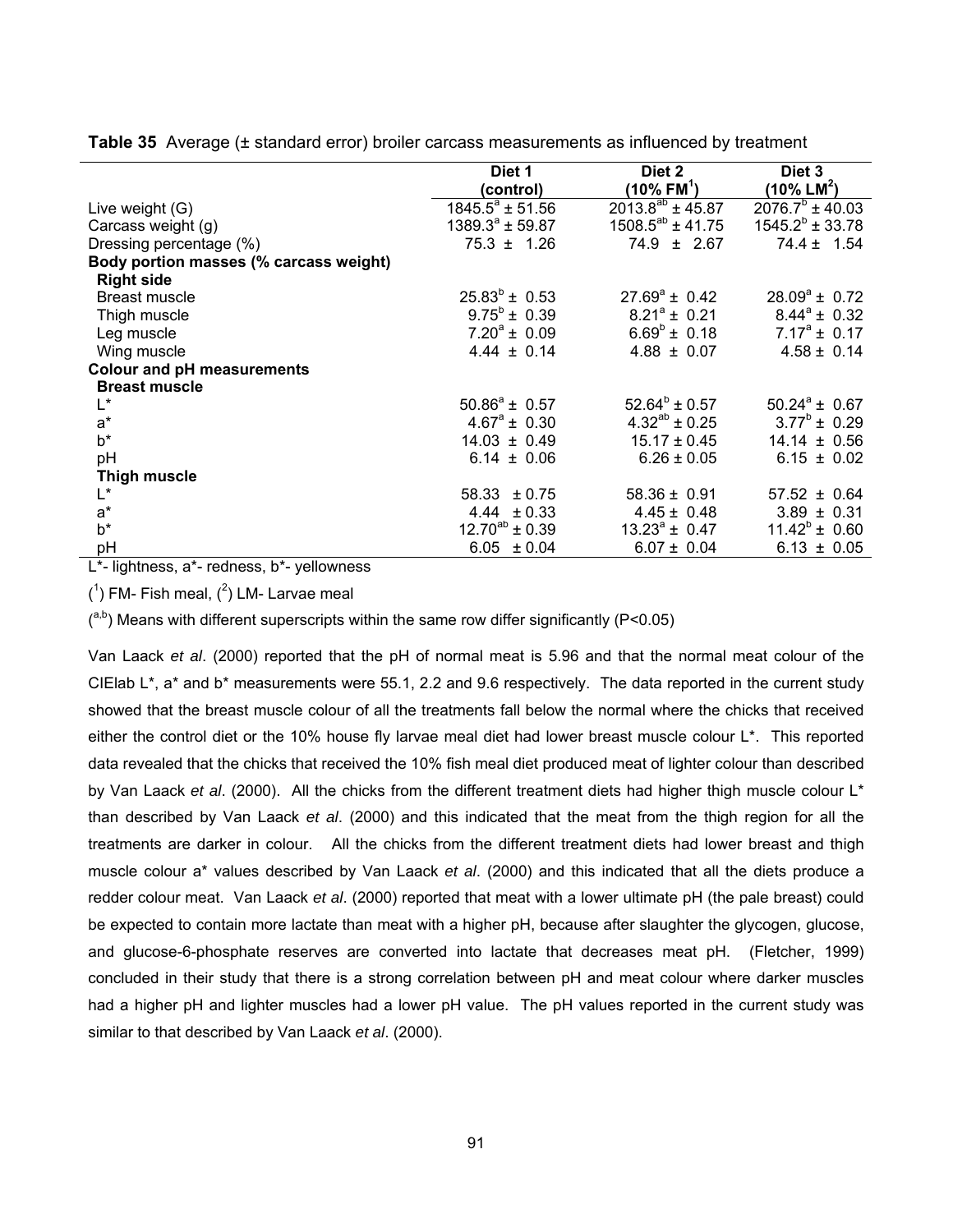

**Figure 6** Least square means with error bars for the carcass weights caused by the various treatment (P<0.05, 95% confidence interval)

## **7.5 Conclusion**

Results of the current study revealed that there was no significant treatment differences found between chicks that either received the 10% larvae meal, 10% fish meal or the control treatment diet regarding dressing percentages as well as breast and thigh muscle pH. Chicks that received either the 10% larvae meal or the 10% fish meal produced heavier carcasses when compared to a soya bean meal diet. No treatment differences were found regarding the breast, thigh and wing muscle portions as a percentage of the carcass weight between the chicks that received either the 10% larvae meal or the 10% fish meal diets. Chicks that received the 10% larvae meal diet had significantly lower thigh muscle and significantly higher breast muscle portions as a percentage of body weight than the chicks that received the soya oil cake meal diet. Data reported by the current study indicated that house fly larvae meal can be incorporated into the diets of broilers that produce heavy birds without significantly affecting specific carcass characteristics.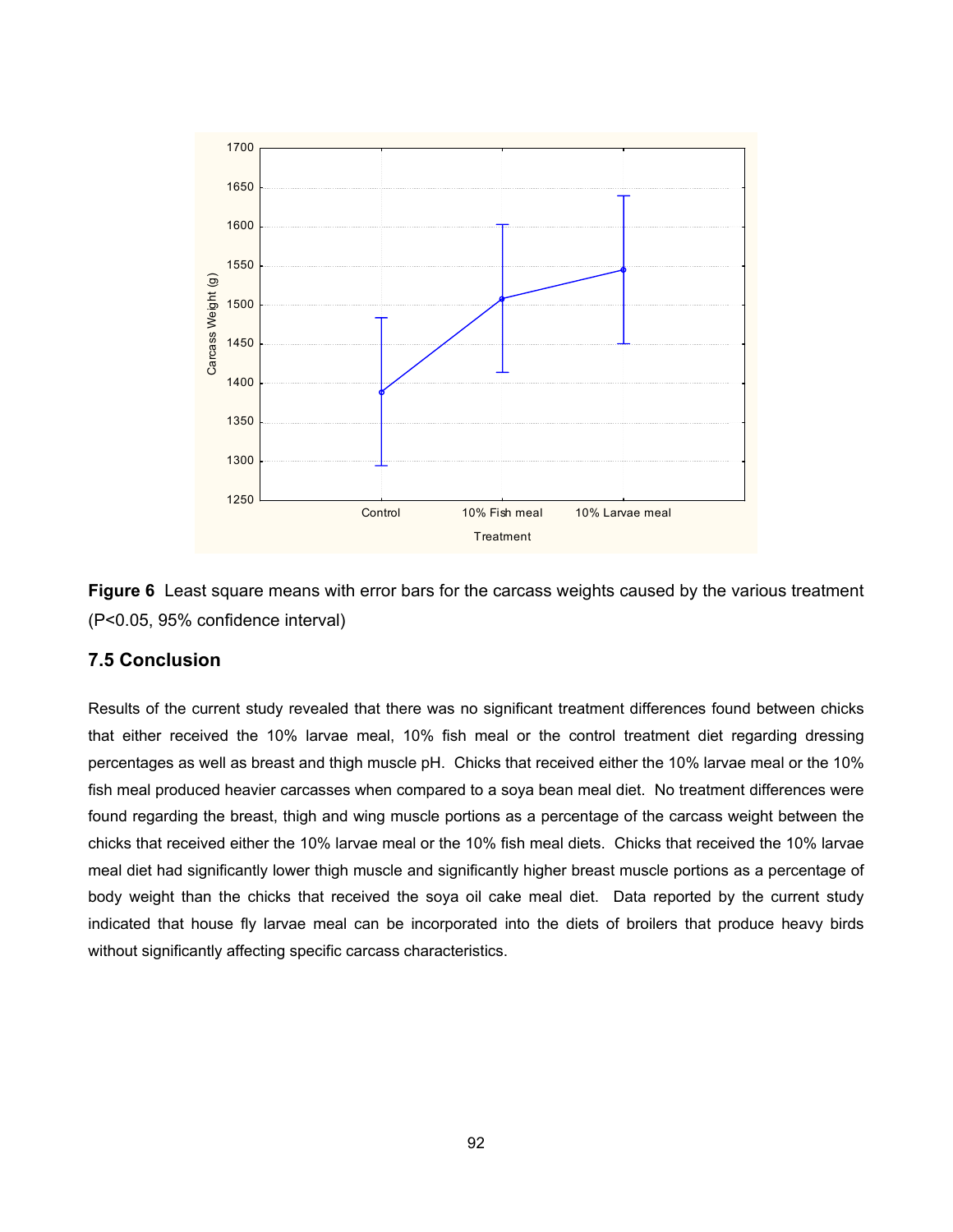## **7.6 References**

Allen, C.D., Fletcher, D.L., Northcutt, J.K. and Russell, S.M., 1998. The relationship of broiler breast colour to meat quality and shelf-life. Poultry Science. 77(2): 361-366.

Commission International De L'Eclairage., 1976. Colorimetry,  $2^{nd}$  Ed, Vienna

- Awoniyi, T.A.M., Aletor, V.A. and Aina, J.M., 2003. Performance of broiler-chickens fed on maggot meal in place of fish meal. International Journal of Poultry Science. 2: 271-274.
- Fletcher, D.L., 1999. Broiler breast meat colour variation, pH, and texture. Poultry Science. 78(9): 1323-1327.
- Huff-Lonergan, E. & Lonergan, S.M., 2005. Mechanisms of water-holding capacity of meat: The role of *post mortem* biochemical and structural changes. Meat Science. 71(1): 194-204.
- Hwangbo, J., Hong, E.C., Jang, A., Kang, H.K., Oh, J.S., Kim, B.W. and Park, B.S., 2009. Utilization of house fly-maggots, a feed supplement in the production of broiler chickens. Journal of Environmental Biology. 30(4): 609-614.
- National Research Council., 1994. Nutrient requirements of poultry. Ninth Revised ed. National Academy Press. Washington, DC.
- Qiao, M., Fletcher, D.L., Smith, D.P. and Northcutt, J.K., 2001. The effect of broiler breast meat colour on pH, moisture, water-holding capacity, and emulsification capacity. Poultry Science. 80(5): 676- 680.
- StatSoft, Inc., 2010. Electronic Statistics Textbook, OK: StatSoft. Web: http://www.Statsoft.com/textbook/. (printed version): StatSoft, Tulsa, OK.
- Swatland, H.J., 2004. Progress in understanding the paleness of meat with a low pH. South African Journal of Animal Science. 34(6):1-7.
- Téguia, A., Mpoame, M. and Mba, J.A.O., 2002. The production performance of broiler birds as affected by the replacement of fish meal by maggot meal in the starter and finisher diets. Tropicultura. 20(4): 187-192.
- Van Laack, R.L., Liu, C.H., Smith, M.O. and Loveday, H.D., 2000. Characteristics of pale, soft, exudative broiler breast meat. Poultry Science. 79(7): 1057- 1061.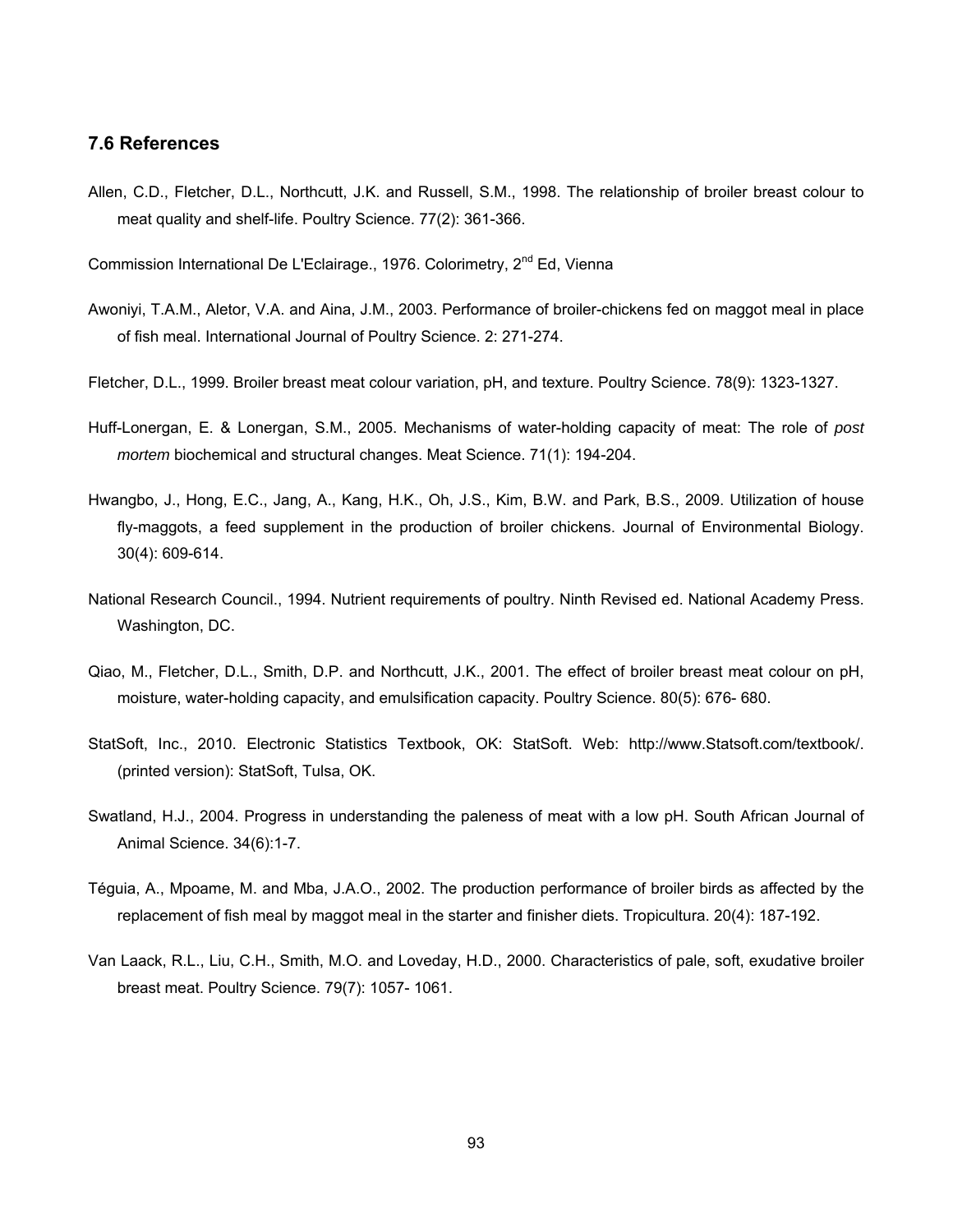# **CHAPTER 8 General conclusion**

*Musca domestica* (common house fly) was proven in this study to be a good quality renewable protein source that can be efficiently utilized to replace conventional protein sources currently used in the diets of broilers. The proximate analysis of house fly larvae meal shows that it contains a gross energy value of 20.10 MJ/kg, 60.38% crude protein, 14.08% crude fat and 10.68% ash while that of the house fly pupae contains a gross energy of 20.42 MJ/kg, 76.23% crude protein, 14.39% crude fat and 7.73% ash.

Data reported show that house fly larvae meal supplementation had a significant influence on average broiler live weights, feed intake, cumulative feed intake as well as ADG when compared to a commercial broiler diet. It is reported in the current study that house fly larvae meal had no detrimental effect on any of the gastro intestinal and organ parameters measured, even at an inclusion level of 50% of the total diet which was not the case with a 50% fish meal diet. A 10% house fly larvae meal inclusion level in broiler diets produced broiler with heavier carcasses than chicks that received soya bean meal as the main protein source without having any detrimental effects on carcass characteristics measured.

Data reported regarding the total tract digestibilities indicated that the total tract crude protein digestibility of house fly pupae meal is significantly better (79%) when compared to the house fly larvae meal (69%). It was also reported that all the analysed amino acids, especially the essential amino acids had total tract digestibilities in excess of that of soy bean meal and comparable to that of fishmeal. In the current study it was found that pupae meal had higher digestibilities and could be used more efficiently than house fly larvae meal in broiler nutrition. The lower digestibilities could, however, be attributed to the longer drying time of larvae meal which could have damaged protein and decreased digestibility

## *Further Research*

In the current study the digestibility of larvae meal was found to be lower than that of pupae meal where this could be attributed to heat damage during drying. It is proposed that the influence of different drying times and temperatures on digestibility of larvae meal be determined in order to establish optima.

In the current study only the use of house fly larvae meal was investigated in the diets of broilers, but much more research is needed on the use of especially house fly pupae meal in broiler diets. In the current research data reported that house fly pupae meal was utilized more efficiently by broilers.

Research is also required on the use of house fly larvae and pupae meal in the diets of laying hens to determine the effect of these meals on hen day production as well as on egg quality.